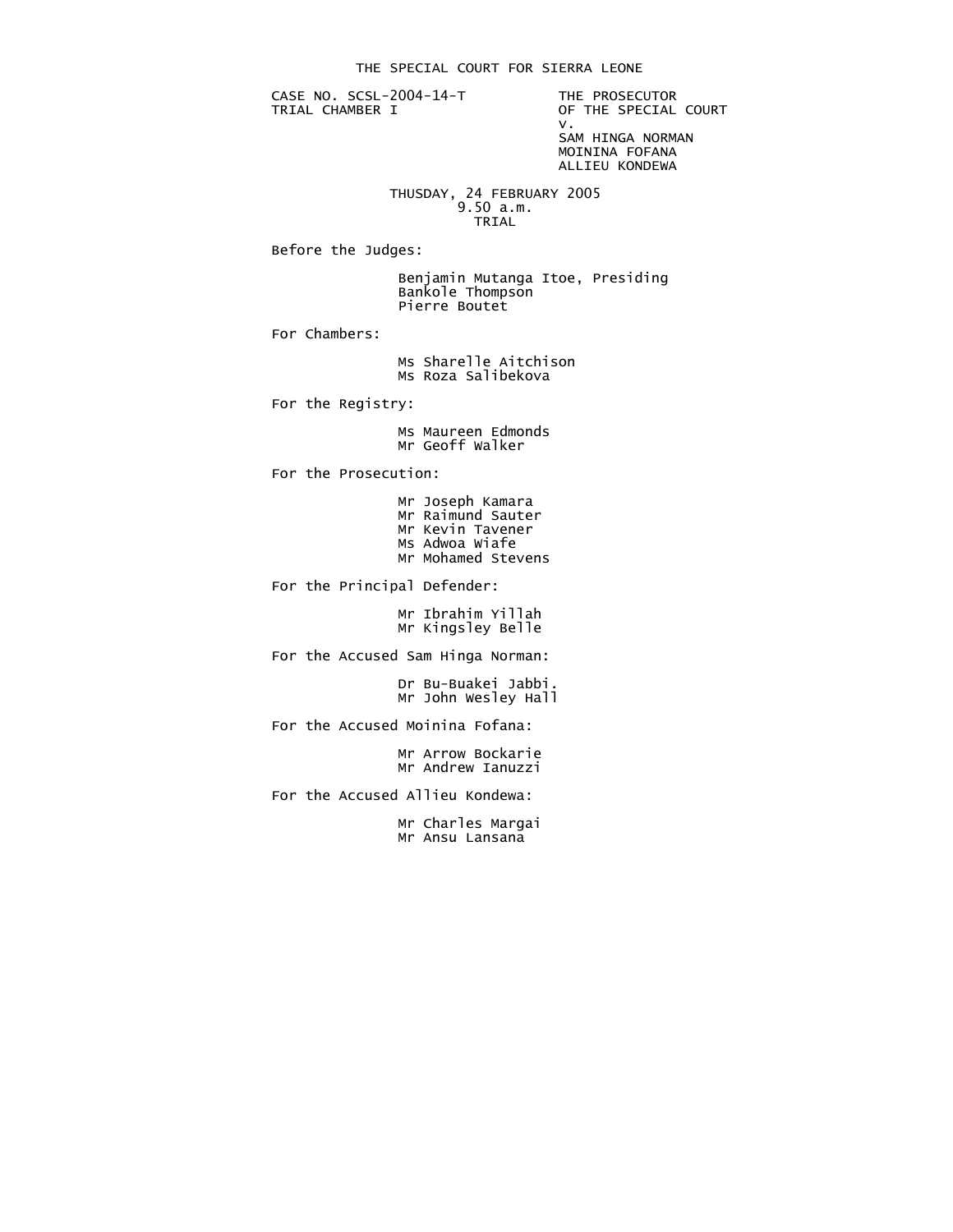1 [HN240205A - CLR] 2 Thursday, 24 February 2005 3 **Example 2 [The accused Kondewa entered court]** 4 **A Example 1** [The witness entered court] 5 [Open session] 6 [Upon reconvening at 9.50 a.m.] 7 PRESIDING JUDGE: Good morning, learned Counsel. We're 8 resuming the session. 9 JUDGE BOUTET: Your new witness is TF2-013? 10 MR KAMARA: Yes, Your Honour. 11 JUDGE BOUTET: And the witness is giving evidence in which 12 language? 13 MR KAMARA: Mende. 14 PRESIDING JUDGE: And is this your 50th witness? 15 MR KAMARA: 50th witness. 16 JUDGE BOUTET: So once the witness has been sworn, you're 17 ready to proceed? 18 MR KAMARA: Certainly, Your Honour. 19 WITNESS: TF2-013 [sworn] 20 **Example 20** [The witness answered through interpreter] 21 PRESIDING JUDGE: Is this on the Bible or on the Koran? 22 MR KAMARA: Koran. 23 DR JABBI: Excuse me, My Lords, I'm sorry to interpose, but 24 with your indulgence, I wish to make a brief personal 25 statement before the witness commences evidence. 26 JUDGE BOUTET: Do you want to do that in the presence of or 27 the absence of the witness? 28 DR JABBI: My Lord, I don't think it matters whether or not 29 the witness is present. I don't want to disrupt the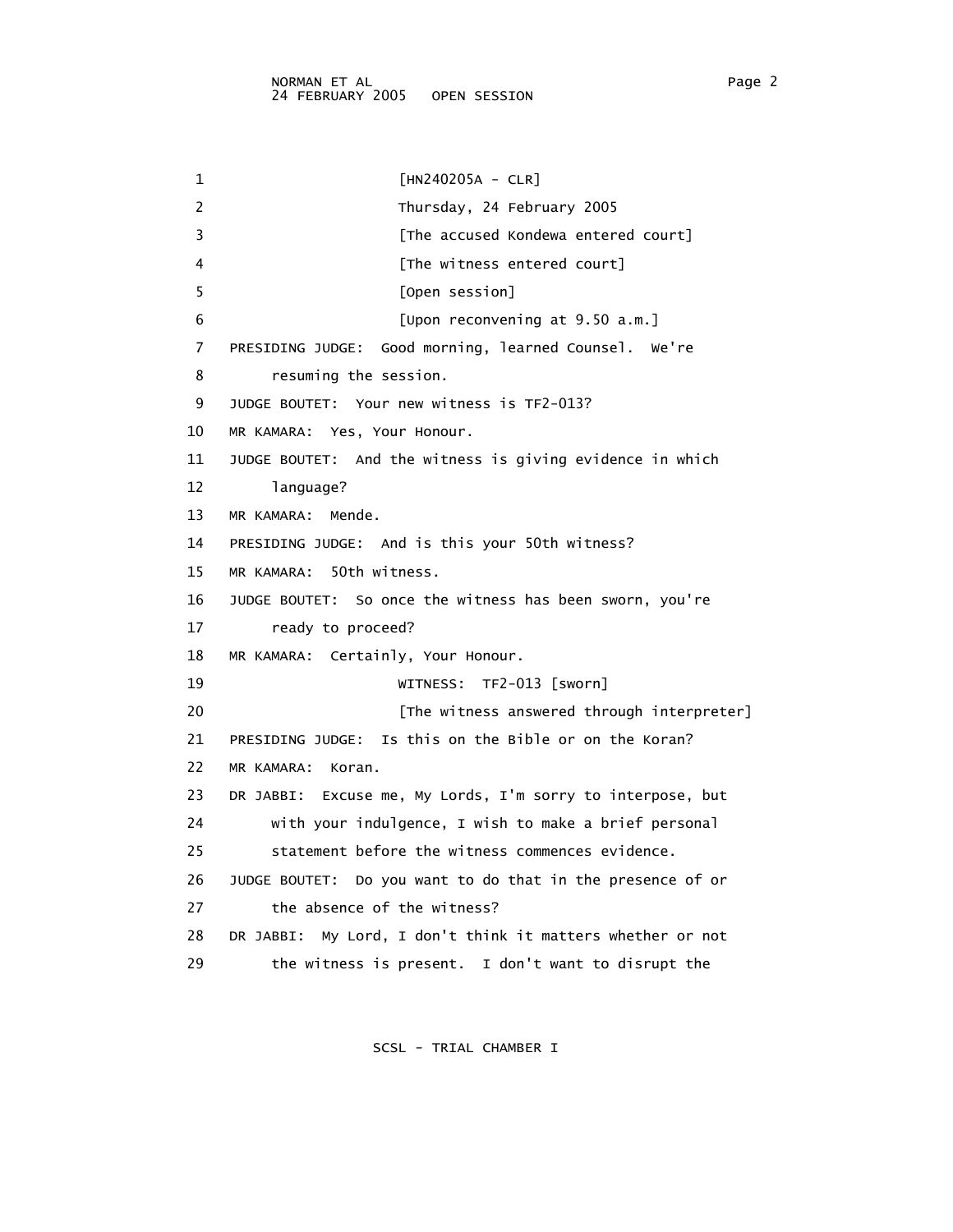1 proceedings any further.

| 2  | My Lords, for the past few weeks, I have not been           |
|----|-------------------------------------------------------------|
| 3  | enjoying the best of health and this was aggravated by      |
| 4  | overwork during the vacation when I was the only counsel    |
| 5  | left around during the vacation for the first accused.      |
| 6  | As I say, that aggravated my health condition and it did    |
| 7  | not enable me to rest sufficiently. I'm quite sure the      |
| 8  | output of work by the normal defence team over the          |
| 9  | vacation period is well known to all and more or less I     |
| 10 | have had to carry that on my single shoulders. So, My       |
| 11 | Lords, I have discovered I am not fully rested and          |
| 12 | although I have tried to assure that I attend trials over   |
| 13 | the past two and a half weeks, I do discover that it is     |
| 14 | strenuous and it is beginning to tell on me slightly.<br>I. |
| 15 | thought the best thing would be to bring this to the        |
| 16 | notice of Your Lordships so as to plead your indulgence     |
| 17 | for at least a week's personal optional attendance at the   |
| 18 | trials so that I can give myself enough rest.               |
| 19 | My colleagues Hall and Yillah have borne the brunt          |
| 20 | of cross-examination during the past two and a half         |
| 21 | weeks, and this has been part of my effort to ensure I am   |
| 22 | getting some rest, but even that is proving a little bit    |
| 23 | telling and I thought I should ask for this respite.        |
| 24 | My learned friend Mr Hall will be leaving on Monday.        |
| 25 | He will be here, I think, up to the afternoon on Monday.    |
| 26 | He will attend with Mr Yillah. I would like to ask for      |
| 27 | one week, including wednesday next week, of what I may      |
| 28 | call personal optional attendance. I still find it          |
| 29 | possible to come and attend trials but, if not, I want to   |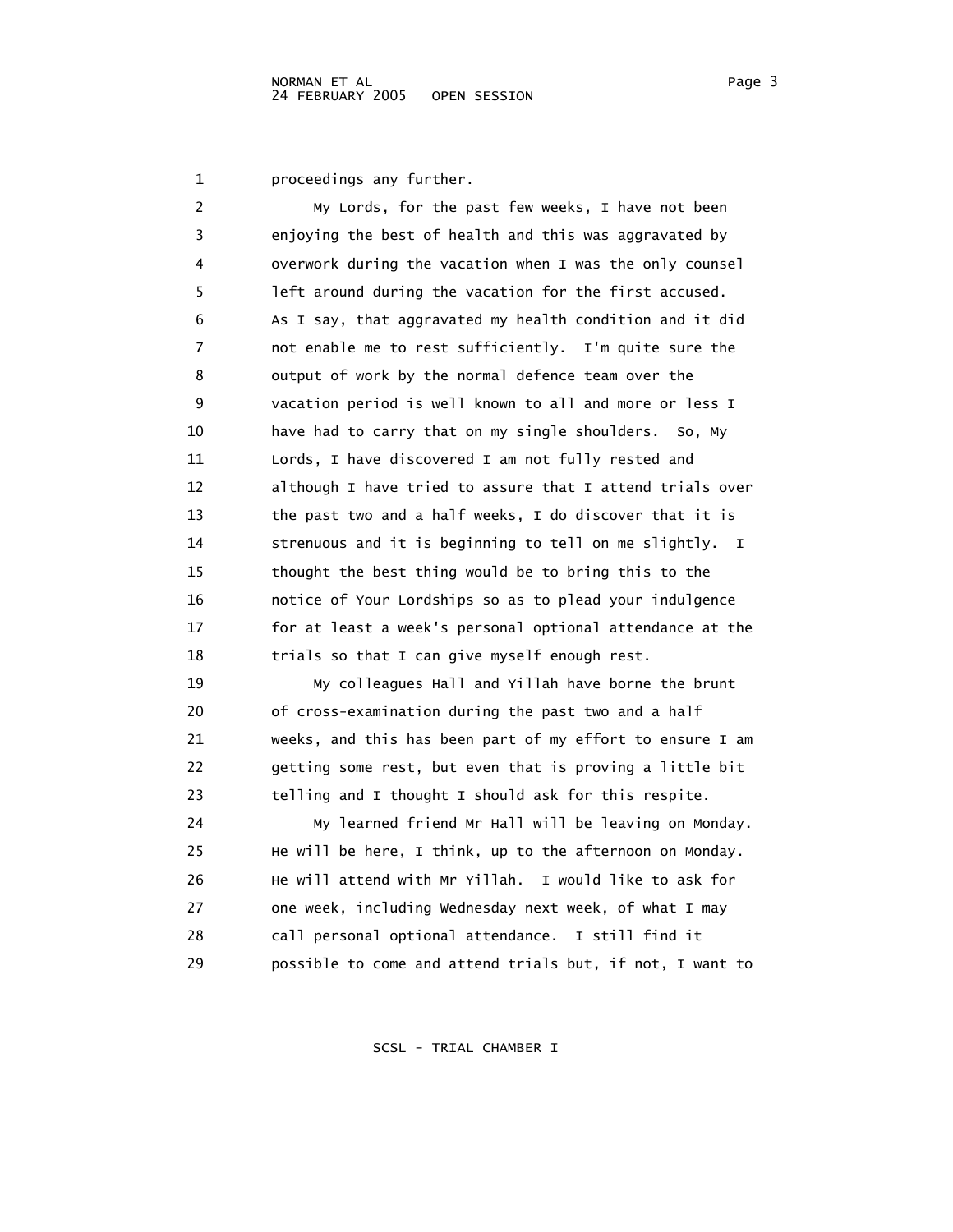1 take as much rest as possible during that one week. I 2 really would like to plead your indulgence to give me 3 that respite. 4 MR MARGAI: My Lords, before you respond as a rejoinder, I am 5 speaking for this side. I am taking this opportunity. I 6 believe my colleagues on the other side would also join 7 us in such an appeal. We have done quite a lot, taking 8 almost 50 witnesses. I believe we are ahead of our 9 counterparts. We have worked assiduously and amicably, 10 but the strain Dr Jabbi is talking about is not only 11 confined to him alone; we, too, have experienced it. I 12 have no doubt that judges, being human, you, too, are 13 experiencing it. 14 So, not to labour the point, I am pleading Your 15 Lordships' indulgence if we could be sitting up to 5.00, 16 because sometimes when we are here up to 6.00 you go home 17 - I mean, you are not fit for anything. I have this 18 habit of getting up at 4.00, 4.30 to work up to about 19 half past 6.00 every morning and I find it very, very 20 difficult if I leave here at about 6.00 and, considering 21 the nature of the traffic, leaving here at 6.00 you don't 22 get home before 7.00, 7.30, sometimes quarter eight. So 23 we are craving Your Lordships' indulgence, considering 24 that we have made such progress, for us to be sitting up 25 to about 5.00. Thank you. 26 [Judges confer] 27 PRESIDING JUDGE: Yes, learned counsel, we have heard a 28 passionate appeal by learned counsel Jabbi and learned 29 counsel Margai. We are all human beings, and if you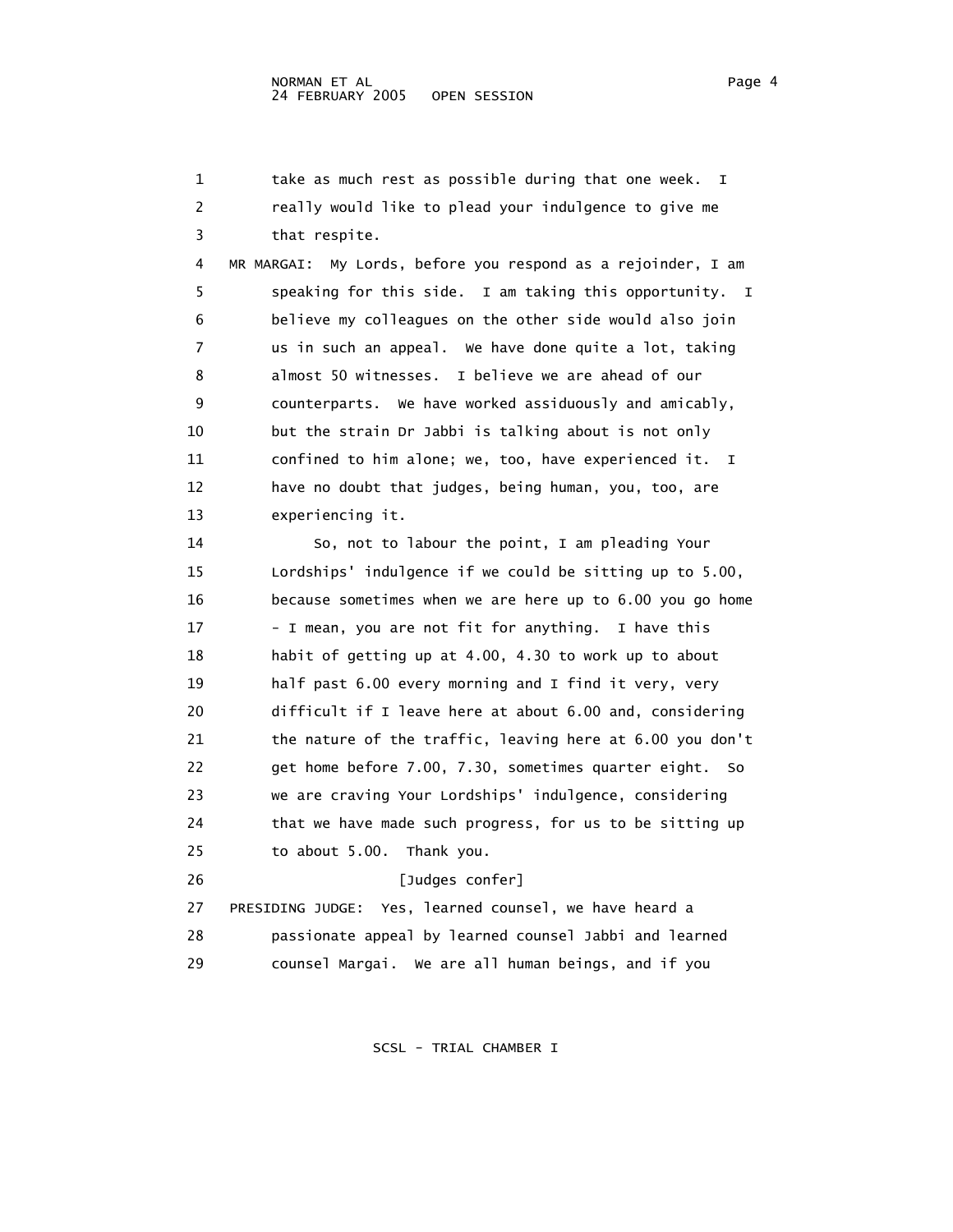1 overwork the human frame with a lot of strain and a lot 2 of evidence which, at times, can be so stressful to 3 elicit, you're bound to have the experiences of Dr Jabbi. 4 As I said, like Mr Margai pointed out, what we are 5 experiencing is normal. We have no difficulty in 6 understanding Mr Jabbi and in granting his application. 7 There is no problem at all about it. The important thing 8 is for him to be able to rest sufficiently so that he 9 continues with us up to the tail-end of these trials. 10 We'll miss him when he is not present but we hope, like 11 he has said, he will be able to find some time during 12 that period to come and lend assistance to the defence 13 team once in a while when he feels fit. We wish you the 14 very best. We hope that this strategy you have put in 15 place will make you recover fully, and to repossess your 16 energies to continue with this trial to its logical 17 conclusion. 18 As far as the application by learned counsel Margai

 19 is concerned, well, we'll look at that and see how it 20 goes. As you very well know, we have published a 21 calendar on these trials. We are not saying that the 22 calendar cannot be amended. All we are saying is that we 23 need some time to consult and know what we can do in 24 order to meet the concerns, I'm sure, of both sides of 25 the aisle so that we don't all break down at one time 26 which would, of course, mean a breakdown of the 27 proceedings itself; that would be disaster and I don't 28 think we want to get to that level. I think with this 29 said, we'll continue.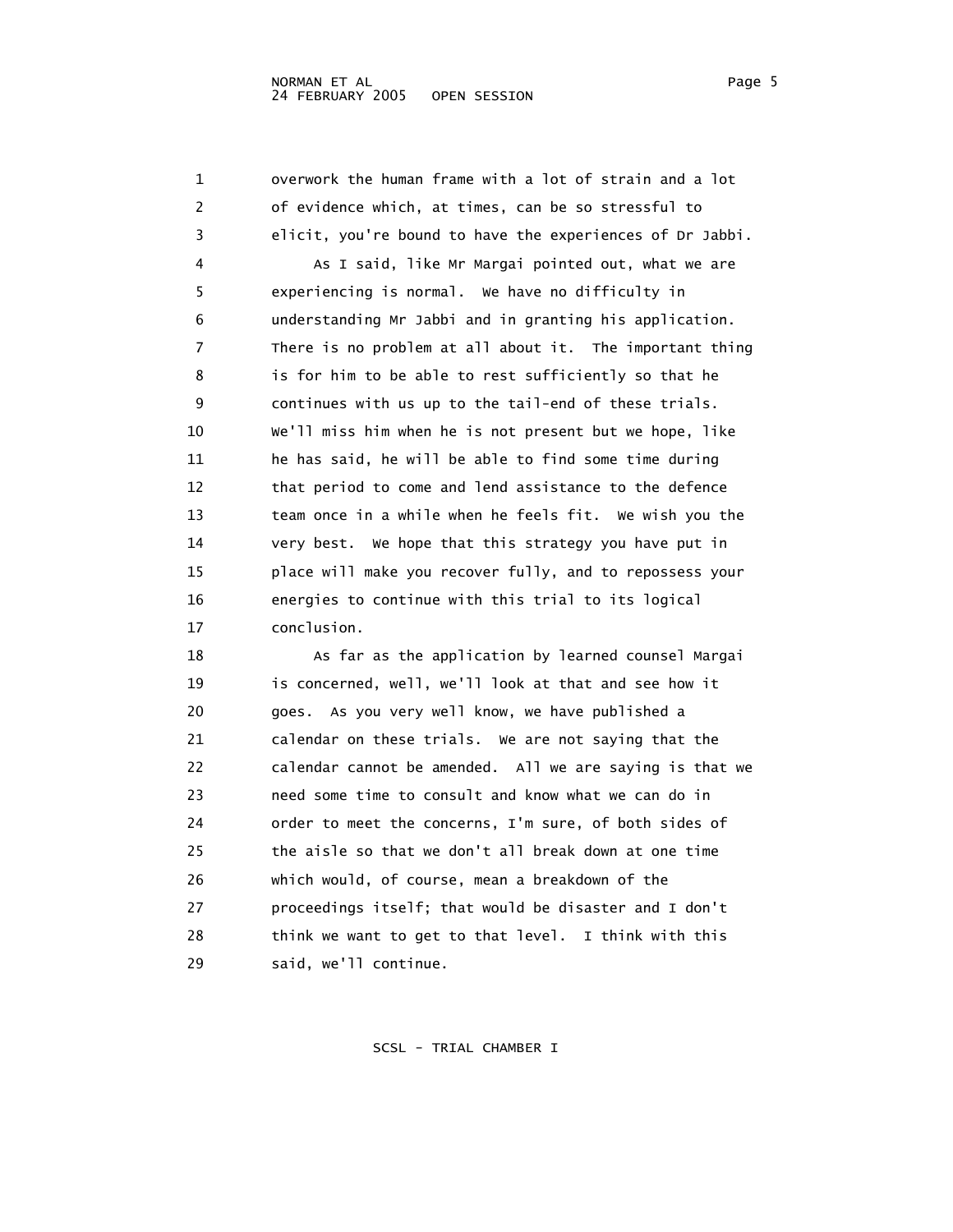| 1  | Dr Jabbi, we appreciate your plight. We're very               |
|----|---------------------------------------------------------------|
| 2  | sympathetic. We do wish you a very, very speedy               |
| 3  | recovery. We are not saying that you are really sick,         |
| 4  | you are looking strong, but we notice that you have not       |
| 5  | been very active for the past days. Now we know the           |
| 6  | reason why you have not been, so we want to have you here     |
| 7  | as fast as we can, that is why we have no hesitation in       |
| 8  | immediately granting your appeal. Thank you.                  |
| 9  | Thank you very much, My Lords.<br>DR JABBI:                   |
| 10 | That being done, Mr Kamara, you're ready to<br>JUDGE BOUTET:  |
| 11 | proceed?                                                      |
| 12 | MR KAMARA: Yes, Your Honour.                                  |
| 13 | JUDGE BOUTET: Please do so.                                   |
| 14 | EXAMINED BY MR KAMARA:                                        |
| 15 | MR KAMARA:                                                    |
| 16 | Good morning, Mr Witness.<br>Q.                               |
| 17 | Yes, good morning to you.<br>Α.                               |
| 18 | I'll be asking you a few questions this morning.<br>Q.        |
| 19 | If you ask me, I'll answer.<br>Α.                             |
| 20 | I want you to take your time and answer as slowly and<br>Q.   |
| 21 | directly as you can.                                          |
| 22 | Yes, I've heard.<br>Α.                                        |
| 23 | Bear in mind, also, whatever you say is being recorded.<br>Q. |
| 24 | okay.<br>Α.                                                   |
| 25 | Thank you. Now, Mr Witness, where were you born?<br>Q.        |
| 26 | I was born in xxxxxx.<br>Α.                                   |
| 27 | You have to speak up, okay.<br>Q.                             |
| 28 | xxxxxx, I was born in xxxxxx, xxxxxx xxxxxx.<br>Α.            |
| 29 | In what town were you born?<br>Q.                             |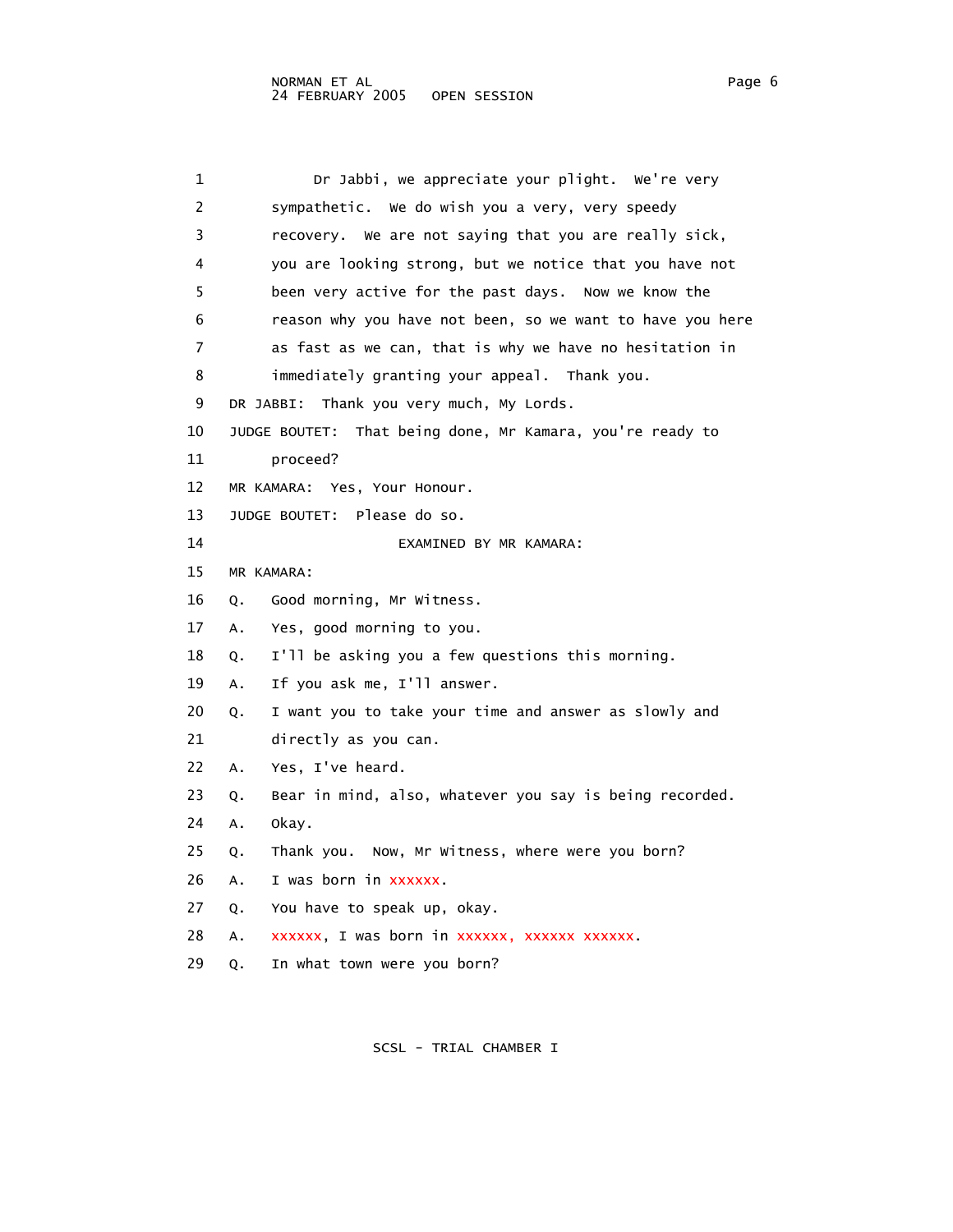1 A. xxxxxx. 2 JUDGE BOUTET: Can you spell that for us, please? 3 MR KAMARA: Your Honours, I believe it is x-x-x-x-x-x. Is that 4 it? 5 MR MARGAI: No, it is xxxxxx. 6 MR KAMARA: xxxxxx, sorry. 7 JUDGE BOUTET: XXXXXX? 8 MR KAMARA: xxxxxxA. In the Lower Bambara Chiefdom? 9 A. Yes. 10 Q. Mr Witness, are you married? 11 A. Yes. 12 Q. Do you have children? 13 A. Yes. 14 Q. Mr Witness, do you know your age? 15 A. No. 16 Q. What do you do for a living? 17 A. I am a farmer. 18 Q. What kind of farming do you do? 19 A. I have a cacao garden and banana garden. It's one farm, 20 and cassava garden, and coffee as well. I look after 21 that garden very well and I get money from it. 22 Q. Mr Witness, did you go to school? 23 A. I started going to school but, in the process, this war 24 came and I stopped going to school. 25 Q. Do you know what level you stopped? 26 A. Yes, I stopped at class 4. 27 Q. Class 4. So you're saying it was whilst you were at 28 class 4 the war started? Is that what you're saying? 29 A. Yes, I stopped at class 4, then this war came.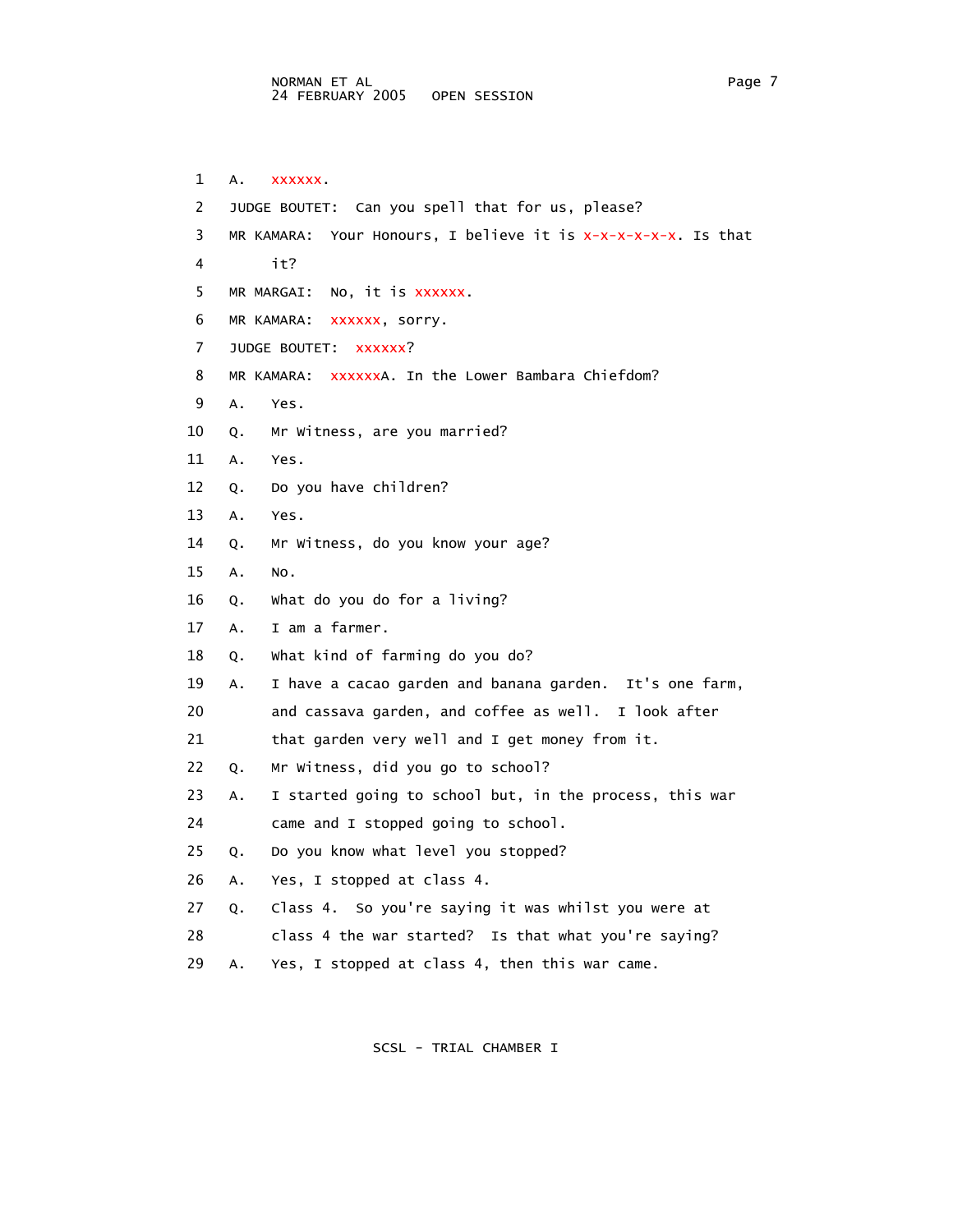1 Q. Mr Witness, let me take your mind back to that war. To 2 be precise, I want to ask you do you remember the event 3 of the overthrow of the President Tejan Kabbah? 4 A. Yes. Yes, I can remember. 5 Q. Do you know who overthrew the presidency of Tejan Kabbah? 6 A. It was the soldiers who carried out the overthrow. 7 PRESIDING JUDGE: I just wanted to ask a question on both 8 sides. There are certain issues that are not contested. 9 To gain time, do you not think that we've got to a stage 10 where counsel can say Kabbah was overthrown by SLA on 11 such and such a day. I think we'll move faster. 12 MR MARGAI: We have no objection to counsel leading on issues 13 that are not contentious. 14 PRESIDING JUDGE: That are not contentious, yes. Those are 15 established issues. [Inaudible] the evidence has 16 efficiently established at this stage. Mr Kamara, please 17 proceed that way. 18 MR KAMARA: Thank you. 19 Q. Mr Witness, where were you on that day when President 20 Kabbah was overthrown? 21 A. On that day I was at xxxxxx, my home town. 22 Q. And what were you doing at xxxxxx? 23 A. When we heard about the overthrow, we were in town. We 24 were not doing any work, we were right in town. 25 Q. Now, Mr Witness, you mentioned the war. During that war, 26 did you belong to any fighting group? 27 A. Yes. 28 Q. And which group was that? 29 A. What did you say?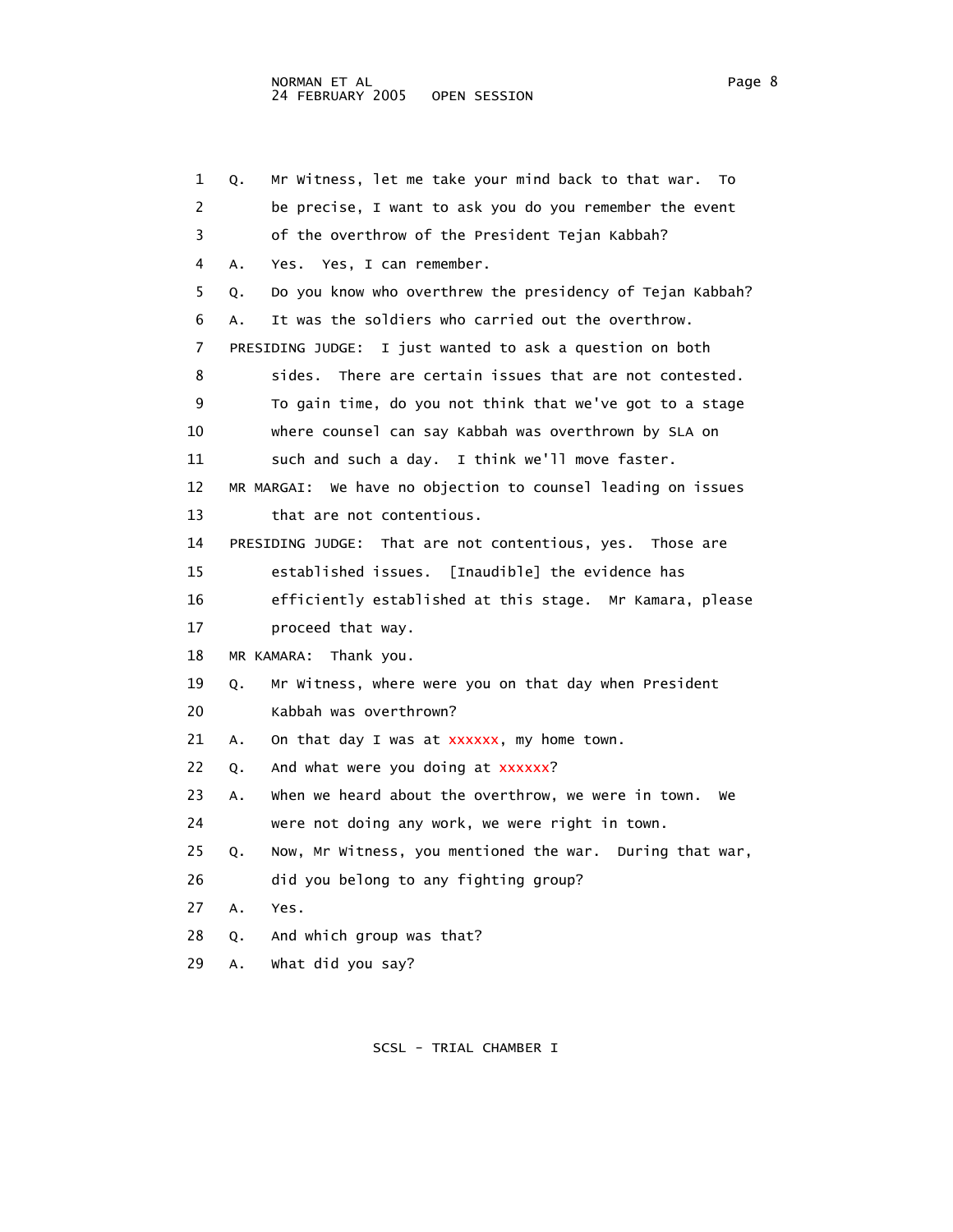- 1 Q. I was asking you if you belonged to any fighting group
- 2 during the war?
- 3 A. Yes.
- 4 Q. And which group was that?
- 5 A. I was a Kamajor.
- 6 Q. Do you know when you became a Kamajor?
- 7 A. Yes, I know the time I joined, I became a Kamajor.
- 8 Q. When was that?
- 9 A. When they started the Kamajor association.
- 10 Q. Were you yourself initiated?
- 11 A. Yes, I was initiated.
- 12 Q. Was it before the overthrow of the President, President 13 Kabbah?
- 14 A. Repeat the question, I did not understand the question.

 15 Q. You said you were initiated into the Kamajor society. My 16 question to you now is: Was it before the overthrow of

- 17 President Tejan Kabbah?
- 18 A. Yes. Yes, I was initiated before the overthrow.

19 Q. Thank you. Do you know who was your initiator?

- 20 A. Yes. Colonel Brima.
- 21 O. Where were you initiated?
- 22 A. Yes, I was initiated in Kenema.
- 23 Q. Now, Mr Witness, during this war you refer to did you
- 24 have cause to go to Bo Waterside?
- 25 A. Yes. Yes, there was a time that I went there.
- 26 PRESIDING JUDGE: To Waterside?
- 27 MR KAMARA: Bo Waterside, Your Honour.
- 28 Q. Why did you go to Bo Waterside?
- 29 PRESIDING JUDGE: Waterside?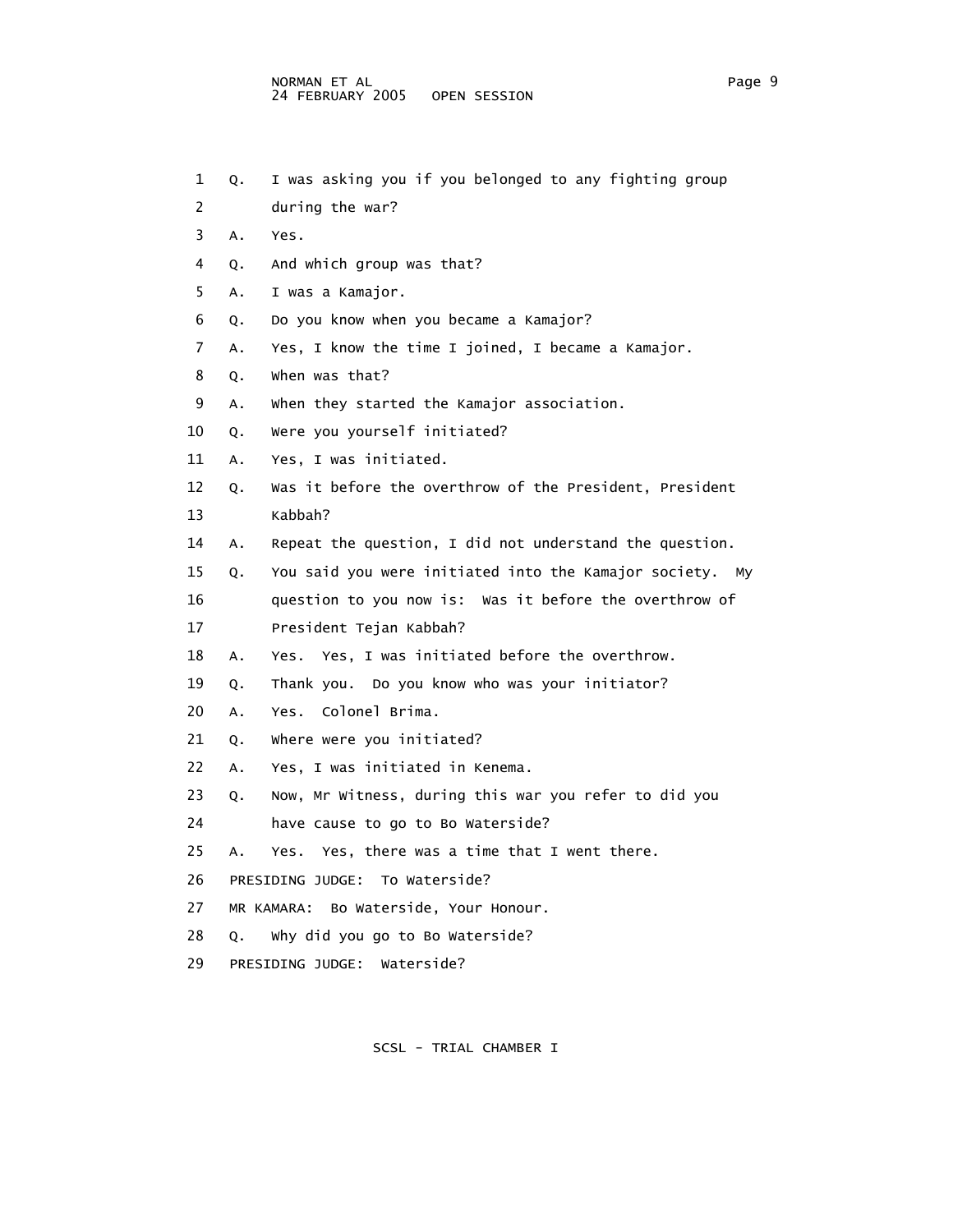1 MR KAMARA: Yes, Waterside - S-I-D-E. 2 THE WITNESS: What did you say, why I went to Bo Waterside? 3 MR KAMARA: 4 Q. Yes. 5 A. The Kamajors told us to go to Chief Norman to give us 6 ammunition to come and fight. 7 Q. Do you know who are these Kamajors? 8 A. Who did what? 9 Q. Who asked you to go to Bo Waterside to meet Chief Norman 10 to get some ammunition? 11 A. Those who went with us, I know them. 12 Q. Yes, could you tell this Court? 13 A. Those who went with us, if I can recall their names, are 14 you talking about them? 15 Q. Yes, I am talking about the leaders. 16 A. The leaders who travelled with us, those who we went 17 with? 18 Q. Yes. 19 A. Yes, I recall their names. 20 Q. Tell this Court. 21 A. Number 1, one of our leaders Chief Orinco was there. 22 Number 2, Chief Lahai Kekura. Number 3, Chief Ishaka was 23 there. We travelled together with them. There are other 24 people, but those were the leaders. 25 JUDGE BOUTET: Can you spell these names for us? 26 MR KAMARA: Yes, Chief Orinco. Lahai Kekura, L-A-H-A-I 27 K-E-K-U-R-A, and Ishaka, I-S-H-A-K-A. 28 JUDGE BOUTET: Thank you. 29 MR KAMARA: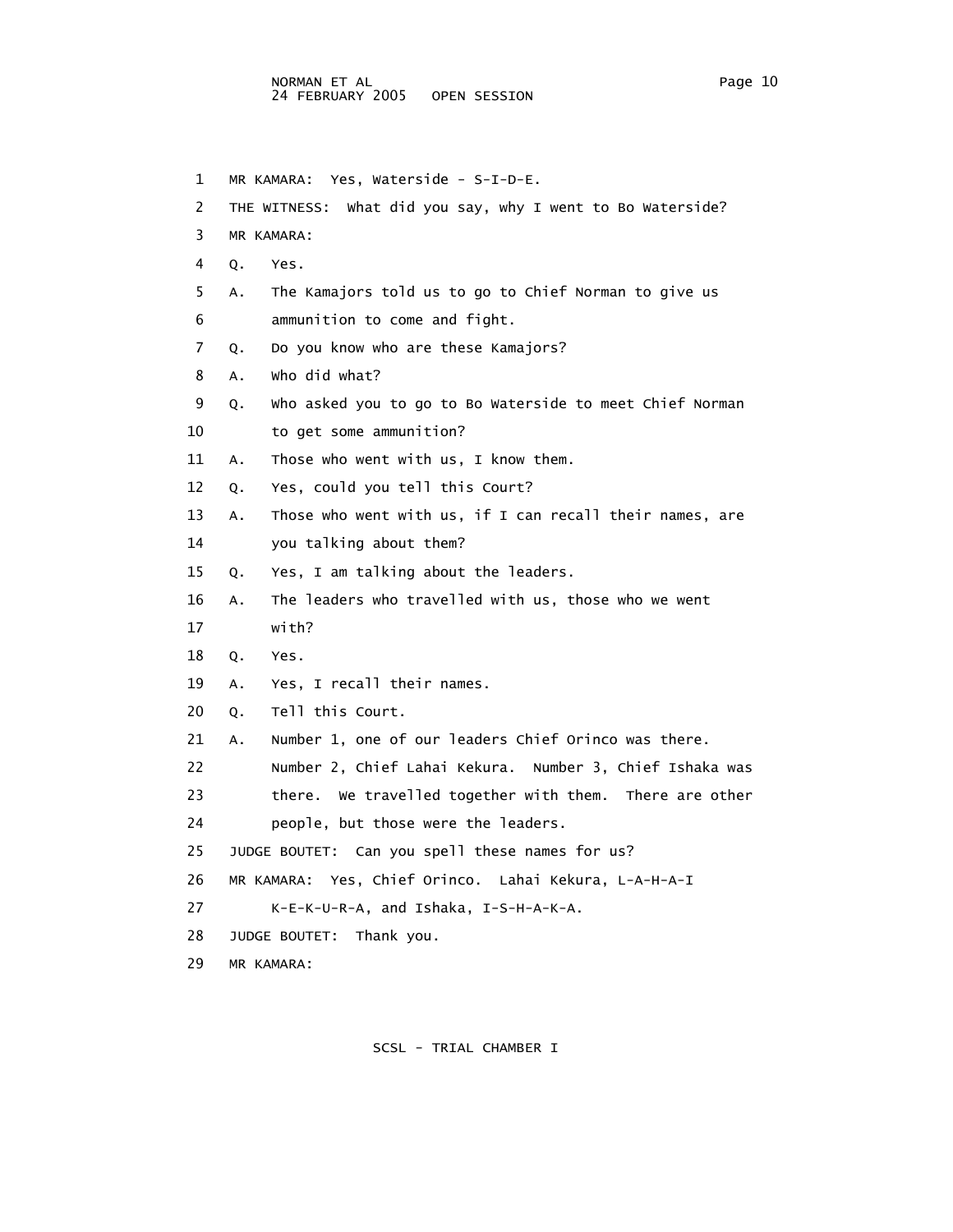| 1              | Q. | You just said to this Court there were others, who were   |
|----------------|----|-----------------------------------------------------------|
| 2              |    | these others?                                             |
| 3              | Α. | Those with who we went, but they were Kamajors as well,   |
| 4              |    | but those were the leaders, but we went together with     |
| 5              |    | them.                                                     |
| 6              | Q. | Now you went to Bo Waterside. Did anything happen at Bo   |
| $\overline{7}$ |    | Waterside?                                                |
| 8              | Α. | If when we went there did anything happen there?          |
| 9              | Q. | Yes.                                                      |
| 10             | Α. | Yes, when we went there something happened.               |
| 11             | Q. | Tell this Court.                                          |
| 12             | Α. | when we just reached Bo Waterside.                        |
| 13             | Q. | Yes, Mr Witness.                                          |
| 14             | Α. | when we reached there at first -- can I proceed?          |
| 15             | Q. | Yes.                                                      |
| 16             | А. | when we reached there first at Bo Waterside, we met Eddie |
| 17             |    | Massalay and they were happy to see us.                   |
| 18             | Q. | Wait.                                                     |
| 19             |    | PRESIDING JUDGE: We met?                                  |
| 20             |    | MR KAMARA:                                                |
| 21             | Q. | who did you meet; what was the name?                      |
| 22             | Α. | Eddie Massalay, we met them there. We met them at Bo      |
| 23             |    | Waterside and they were happy to see us.                  |
| 24             | Q. | Who was this Eddie Massalay?                              |
| 25             | Α. | Eddie Massalay was a leader, too. He was one of those     |
| 26             |    | who we met at Bo Waterside.                               |
| 27             | Q. | In other words, you were received by Eddie<br>Okay.       |
| 28             |    | Massalay?                                                 |
| 29             | А. | Yes, we met them there, yes, and they were happy to see   |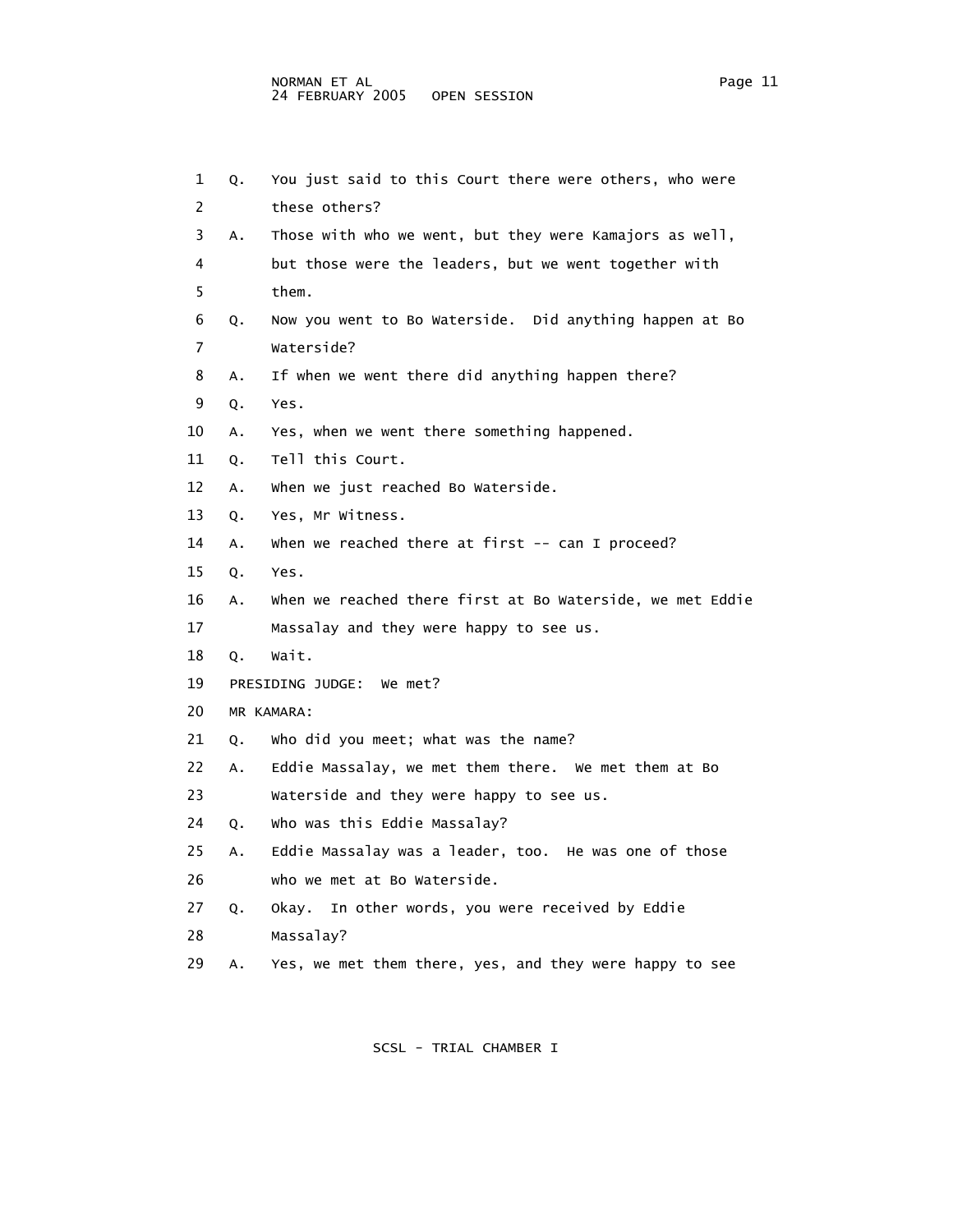| $\mathbf{1}$ |                                    | us.                                                     |  |  |  |
|--------------|------------------------------------|---------------------------------------------------------|--|--|--|
|              |                                    | 2 Q. So what happened once you met Eddie Massalay?      |  |  |  |
| 3            |                                    | A. They gave us food and we ate. We had our bath and we |  |  |  |
| $4 \quad$    |                                    | slept.                                                  |  |  |  |
| 5            | PRESIDING JUDGE: Very comfortably? |                                                         |  |  |  |
| 6            | THE WITNESS: Yes.                  |                                                         |  |  |  |

7 MR KAMARA:

8 Q. Now, you had food and you rested. You told this Court

9 you went there to meet Chief Norman?

10 A. Yes.

11 Q. Did you meet him?

12 A. Where we slept, in the morning, he came.

13 Q. Who came in the morning?

14 A. Chief Norman came there.

15 Q. So when he came there, what happened?

 16 A. When he came in the morning, there were a lot of 17 Kamajors. There was a large crowd and he gave a speech, 18 and I was standing from a distance. After he had spoken 19 -- he spoke a lot, and he said -- and my companion said  $20$  -- 21 Q. Wait, wait. You are telling this Court that Chief Norman 22 came in the morning. 23 A. Okay. 24 Q. And there was a meeting; is that what you said? 25 A. Yes. 26 Q. Then did he address this meeting? 27 A. Yes, he spoke and he spoke from on top of a car and we

28 were all seeing him.

29 Q. How far away were you from him?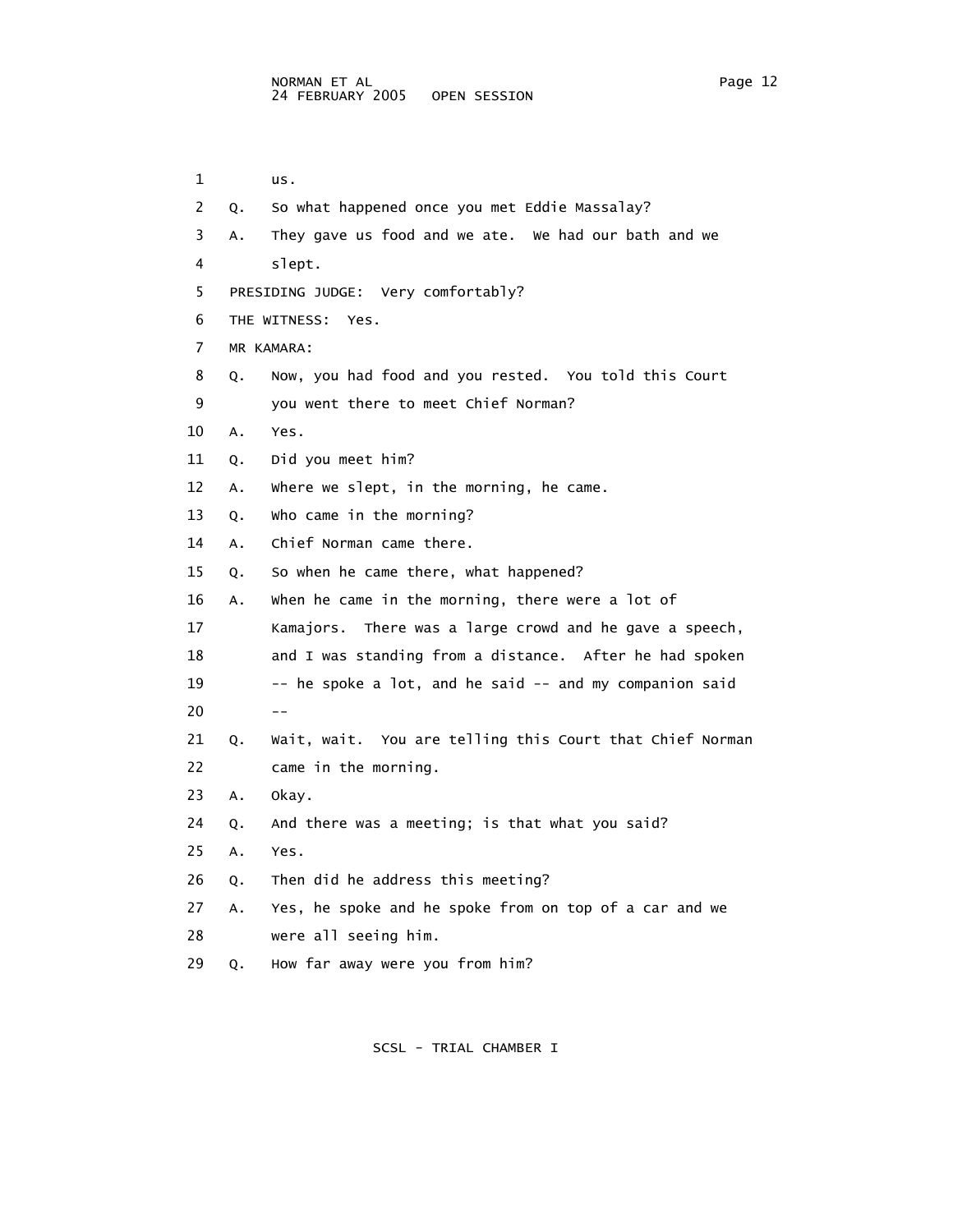1 A. Where he was, the distance like where I am sitting here 2 and where the judges are sitting, but, between us, there 3 were so many Kamajors. 4 Q. Did you understand what he said? 5 A. What he said -- the only thing that I heard is only one 6 -- one of those that he said. 7 Q. Tell this Court what you heard Chief Norman say. 8 A. Okay. I heard that Chief Norman said unless we captured 9 the Zimmi -- 11 A. Chief Norman said if anything is to happen, we should

12 first capture Zimmi.

13 Q. Did you receive anything for that mission?

14 A. Yes. In the morning -- can I say what he gave to us?

15 Yes, they gave us something.

16 Q. Yes, tell the court.

17 A. Can I explain now?

18 Q. Yes, please.

10 Q. Yes.

 19 A. In the morning, we queued. We were standing in a line 20 and bought bullets that were shared amongst us. Do you 21 want me to speak about the bullets?

 22 Q. Wait, Mr Witness, wait. You said you queued. Who made 23 this line?

24 JUDGE BOUTET: Are we still on the same morning?

 25 MR KAMARA: Yes. Your Honour, the meeting is over. I just 26 don't want him to go --

27 JUDGE BOUTET: I'm just trying to understand that. He said,

 28 "In the morning we lined up," but is it the same morning? 29 MR KAMARA: I'll put the question to the witness.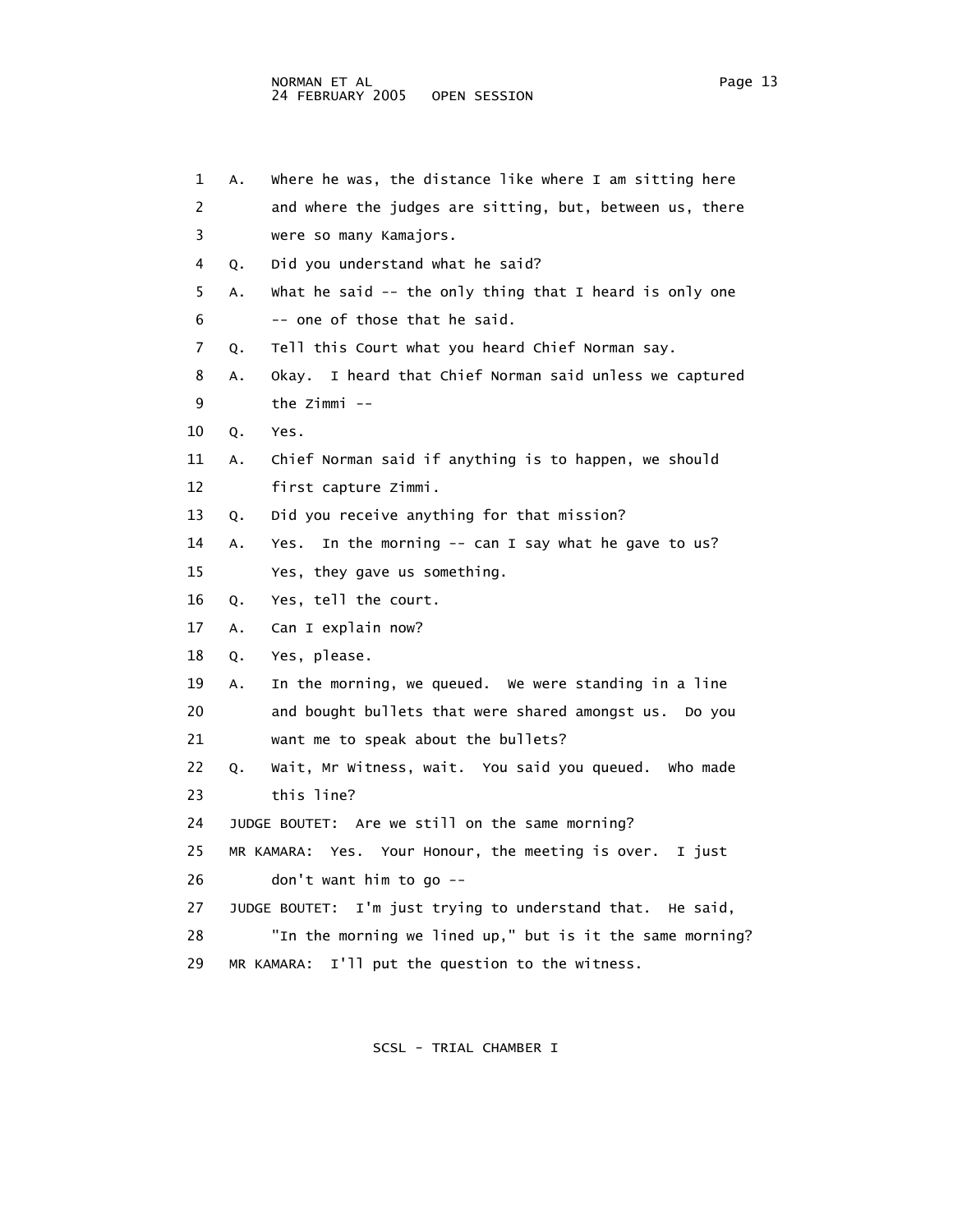1 Q. This morning you're talking about receiving these 2 bullets, is it the same morning that Hinga Norman 3 addressed the Kamajors? 4 A. Yes. What did you say? 5 Q. Mr Witness, my question is now you're talking about you 6 made a line in which you received bullets that were 7 supplied to you. That morning, was it the same morning 8 that Hinga Norman had spoken? 9 A. No, when we spoke and he went away, and we slept, the 10 following morning, after he had gone, after he had made 11 that speech that we should capture Zimmi. When he spoke 12 and he went and we slept, the following morning, that's 13 when we did that. 14 Q. Now, let's go to that following morning. You formed a 15 line; right? Who formed this line? 16 A. It was our Kamajor leaders, they asked us to form the 17 line and we formed the line. And the line was long. We 18 were standing in that line. 19 Q. Having formed this line, you explained that you received 20 certain things. What was it you received while you were 21 in that line? 22 A. Weapons. They gave us weapons. 23 Q. Would you tell this Court which type of weapons that you 24 received? 25 A. Can I pronounce the name of the weapons? 26 Q. Yes, tell the Court the name of the weapons? 27 A. At first when we attend the lines, they were bringing the 28 weapons, they gave us a single-barreled gun; they gave us 29 an AK-47 bullet; they give us an RPG bomb, a motor bomb.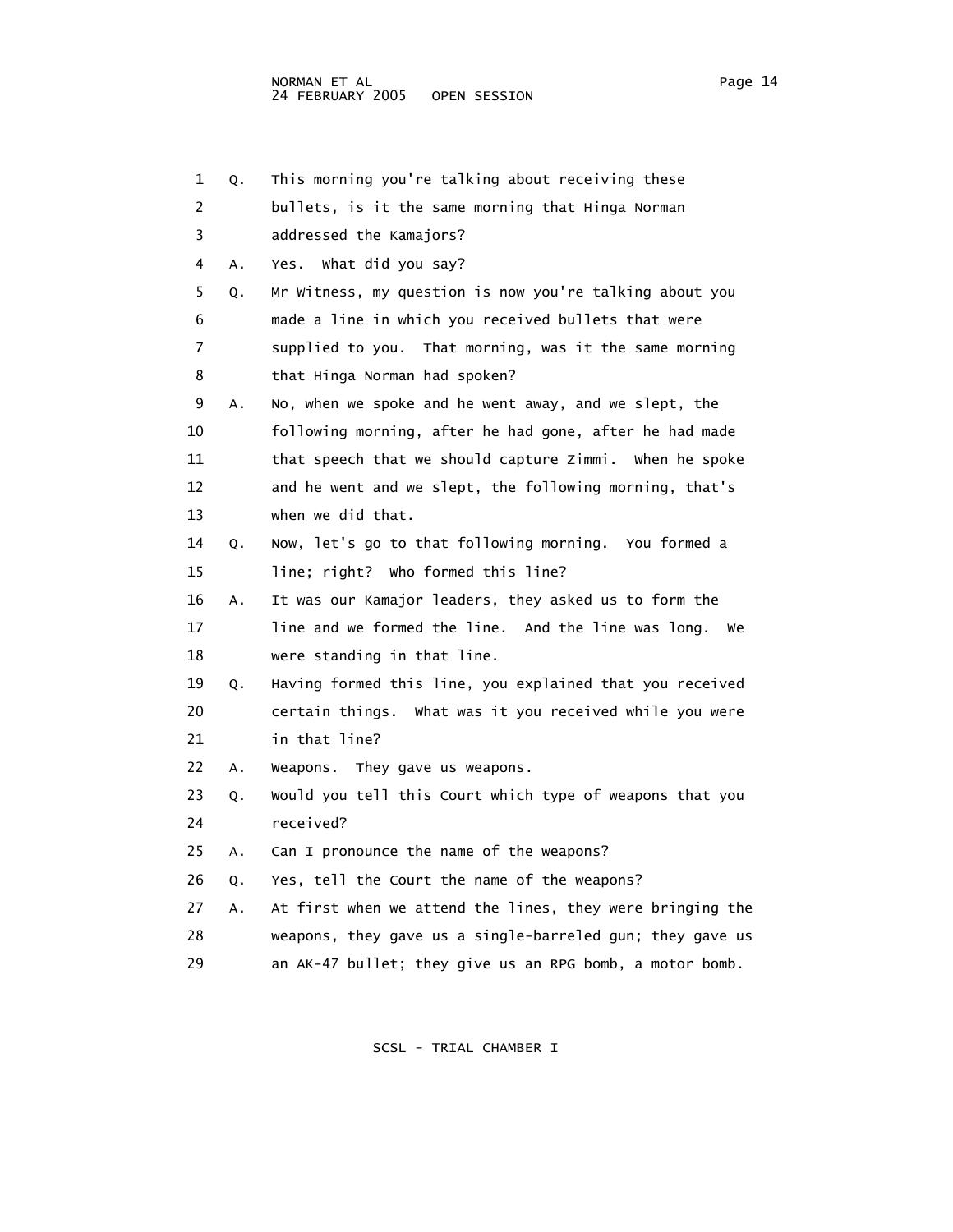## NORMAN ET AL Page 15 24 FEBRUARY 2005 OPEN SESSION

 1 They gave us all of those. They shared it amongst us. 2 Q. You mentioned single barrels, RPG, motor bombs. 3 JUDGE BOUTET: And AK-47. 4 MR KAMARA: AK-47. 5 PRESIDING JUDGE: AK-47 bullets. 6 THE WITNESS: And G3. 7 MR KAMARA: 8 Q. Okay. Now who was providing these supplies? Who was 9 giving you these supplies? 10 A. It was a lot of Kamajors, they are bringing them to us. 11 Q. Now, Mr Witness, having received these weapons, what did 12 you do? 13 A. When we received them, what we did? 14 Q. Yes. 15 A. When it was shared amongst us, they asked us to go to 16 Zimmi. 17 Q. Did you yourself go to Zimmi? 18 A. Yes, I went there. 19 Q. Now, tell this Court what happened at Zimmi. 20 A. Yes, we launched an attack. 21 Q. You launched an attack against whom? 22 A. We launched an attack on the rebels. 23 Q. What was the outcome of that attack? 24 A. We fought with them for long, but we were not able to 25 overpower them. Then we pulled out. 26 Q. Now, Mr Witness, I am taking you to another episode and 27 that is I'm taking you to the town of Lalehun. 28 A. Okay. Yes, I've heard. 29 Q. Mr Witness, do you know Chief Brima Conteh [phon] of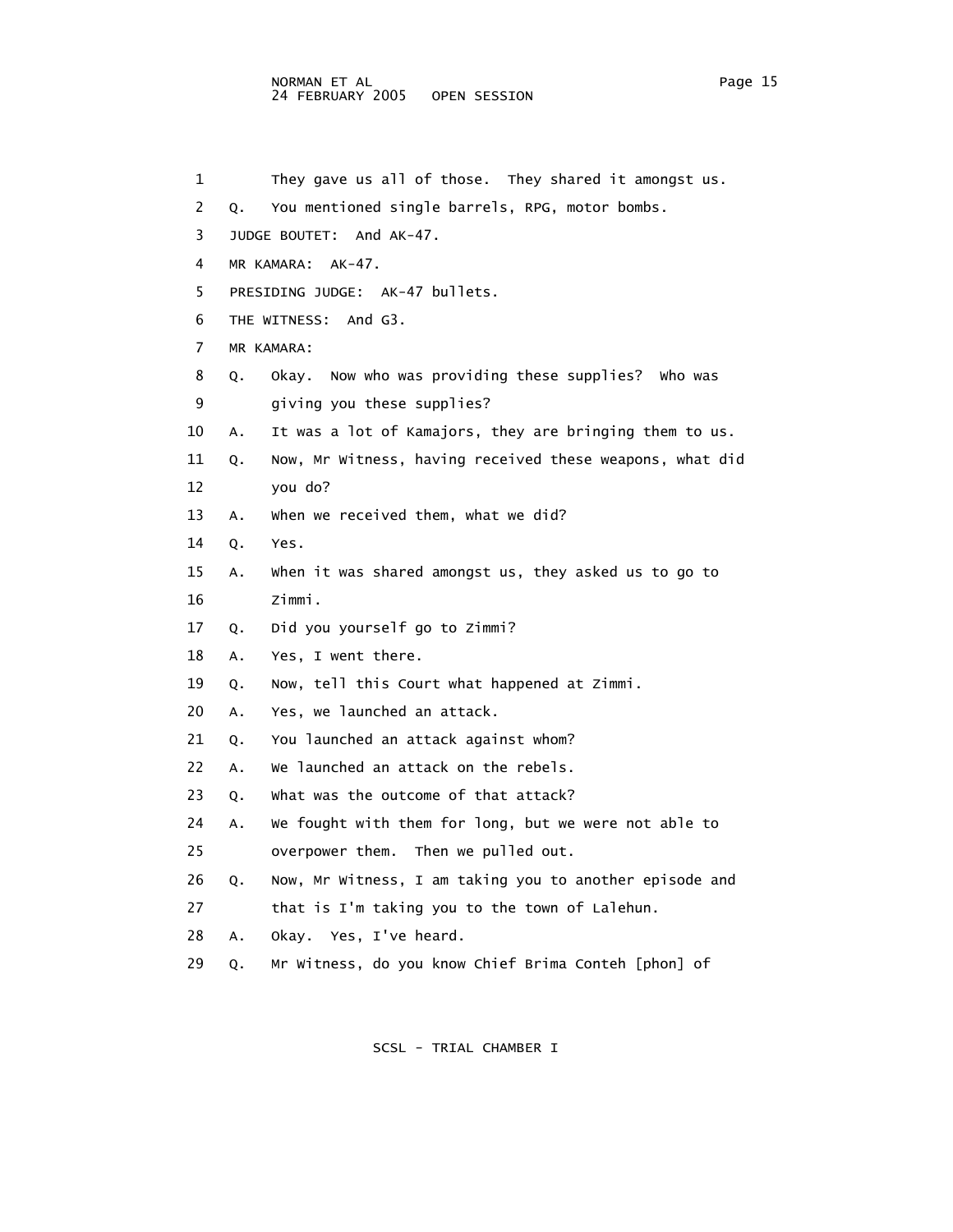```
 1 Lalehun? 
 2 A. Yes. 
 3 Q. And where he is now? 
 4 A. He's dead. 
 5 Q. Do you know how he died? Do you know how he died? 
 6 A. Yes. 
 7 Q. Now, take your time and explain to this Court the 
 8 circumstances surrounding the death of Chief Brima 
 9 Conteh. 
 10 A. Okay. Can I proceed? 
 11 Q. Yes, please. 
 12 A. So, at one time, we were at Lalehun. I was at the end of 
 13 the Kenema Road. On that day -- 
 14 Q. Witness, take your time. Slowly. You say, "We were at 
 15 Lalehun." Who are "we"? 
 16 A. We and the Kamajors are there? 
 17 Q. Yes, you please proceed. 
 18 A. We were together with the Kamajors. On that day, I was 
 19 on the way to Kenema. I was along Kenema Road. Can I 
 20 proceed? 
 21 Q. Yes. 
 22 A. That day, that's where I was detained. On that same 
 23 day -- 
 24 Q. Wait, wait. 
 25 MR BOCKARIE: I'm sorry, the word is not detained. 
 26 THE INTERPRETER: Detailed, detailed, detailed. 
 27 JUDGE BOUTET: Detail, not detain? 
 28 THE INTERPRETER: Detailed. 
 29 MR BOCKARIE: Yes.
```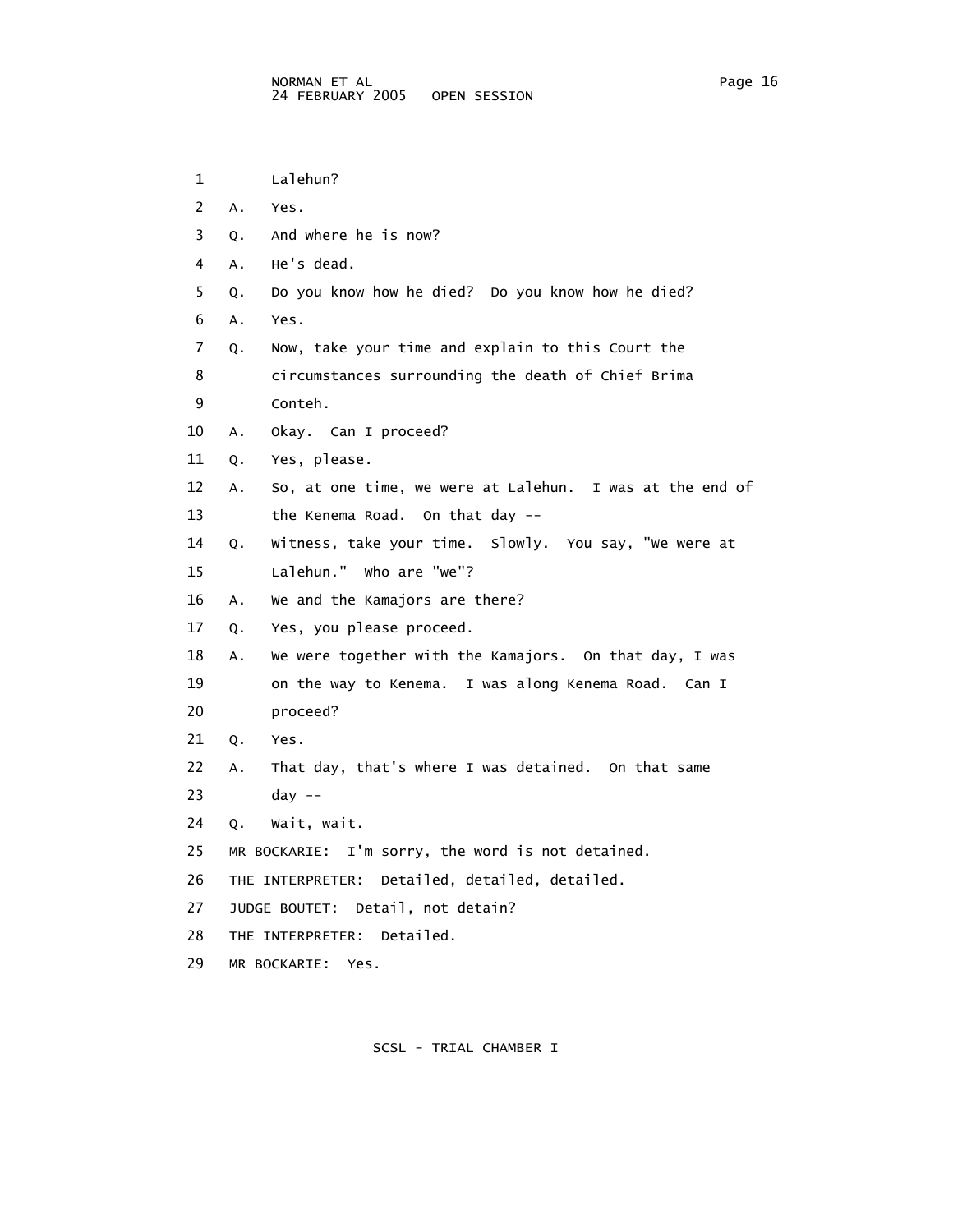1 MR KAMARA: 2 Q. So while you were detailed along the Kenema Road; is that 3 what you are saying? 4 A. Yes. 5 Q. What happened? 6 A. When I was detailed there, I was sitting, looking around 7 the river for enemies. That is why I was sitting there. 8 Q. Now, Mr Witness, lest I forget, this town of Lalehun, do 9 you know what chiefdom it is? 10 A. The which chiefdom Lalehun is, is that what you are 11 asking? 12 Q. Yes. 13 A. I'm a xxxxxx xxxxxx, I don't know. 14 Q. Now you were stationed at this place along the Kenema 15 Road. What happened there with regards to Chief Brima 16 Conteh. 17 PRESIDING JUDGE: Can you suggest to us the chiefdom? 18 MR KAMARA: Certainly. 19 PRESIDING JUDGE: That's a geographical feature that is not 20 contested. 21 MR KAMARA: It is Lower Bambara Chiefdom. 22 JUDGE BOUTET: Which is the chiefdom where he was born? 23 MR KAMARA: Yes, Your Honour. 24 THE WITNESS: Yes. 25 MR KAMARA: 26 Q. Mr Witness, you were stationed along this Kenema Road. 27 What happened there? 28 A. Yes, I was there. When I was sitting along that road, 29 what happened there?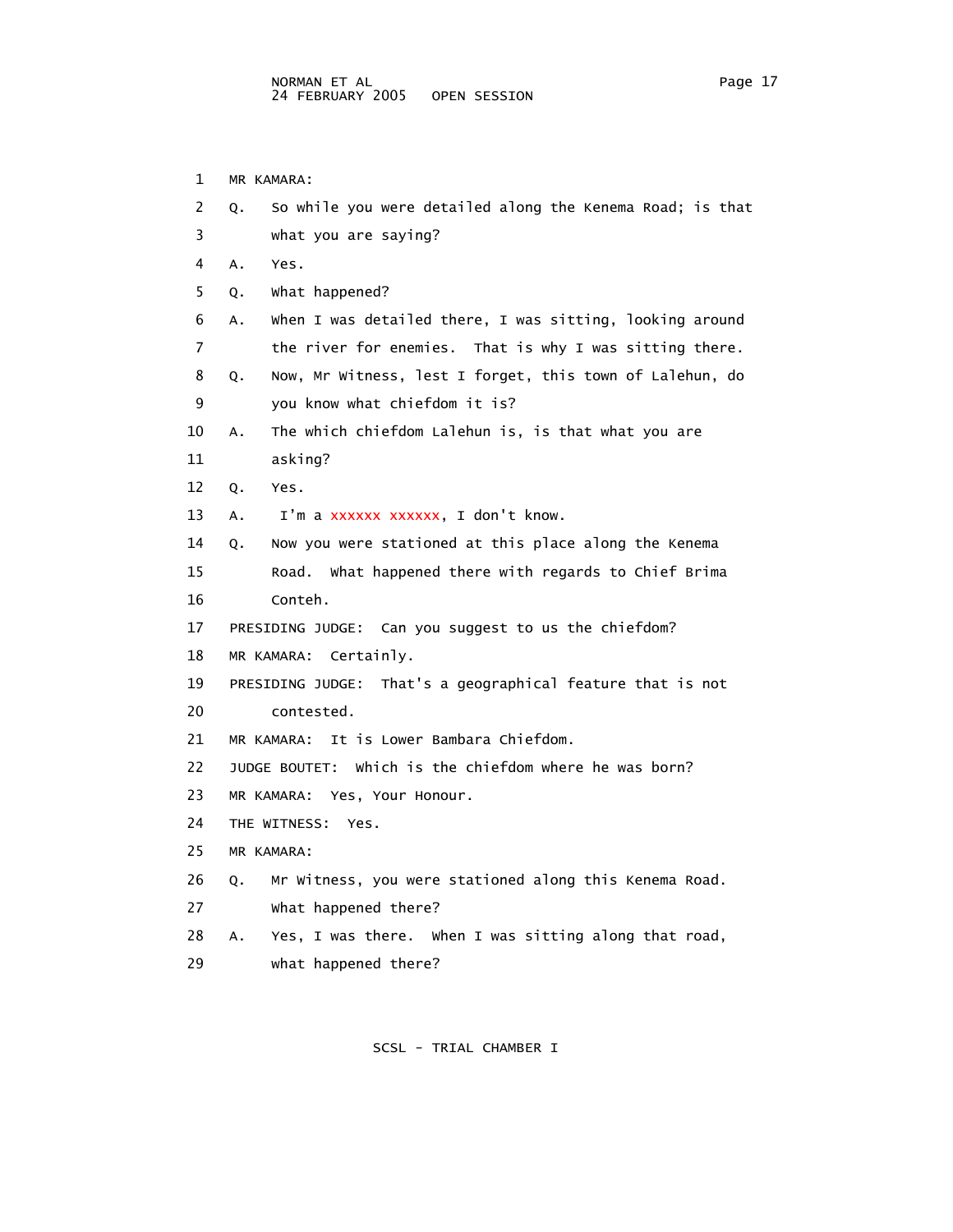1 Q. Yes. 2 A. Like what? 3 Q. Mr Witness, you said you were along Kenema Road. 4 A. Yes. 5 PRESIDING JUDGE: Mr Witness, you sat there. You sat on 6 Kenema Road. You were posted there, you were detailed 7 there. 8 JUDGE BOUTET: Looking for enemies. 9 PRESIDING JUDGE: Looking for your enemies. Whilst you were 10 there, what happened? 11 THE WITNESS: Yes. I was sitting along this road, keeping 12 watch for any of our enemies. 13 PRESIDING JUDGE: Yes, as you were sitting and watching for 14 enemies, what happened next? Did anything happen? You 15 sat there and nothing happened? 16 THE WITNESS: Something happened there. 17 MR KAMARA: 18 Q. Mr Witness, take your time and tell this Court what 19 happened. 20 A. What happened there? 21 Q. Yes. It's about Chief Brima Conteh you are explaining. 22 A. That's what I want to explain. Can I explain? 23 Q. Sure, sure. 24 A. Only what happened there? 25 Q. Yes, Mr Witness, tell us what happened while you were 26 there. 27 A. As I was sitting along the Kenema Road on that day, Chief 28 Brima -- BJK held a meeting in Tongo and he went there. 29 When he went there, he captured Chief Brima and brought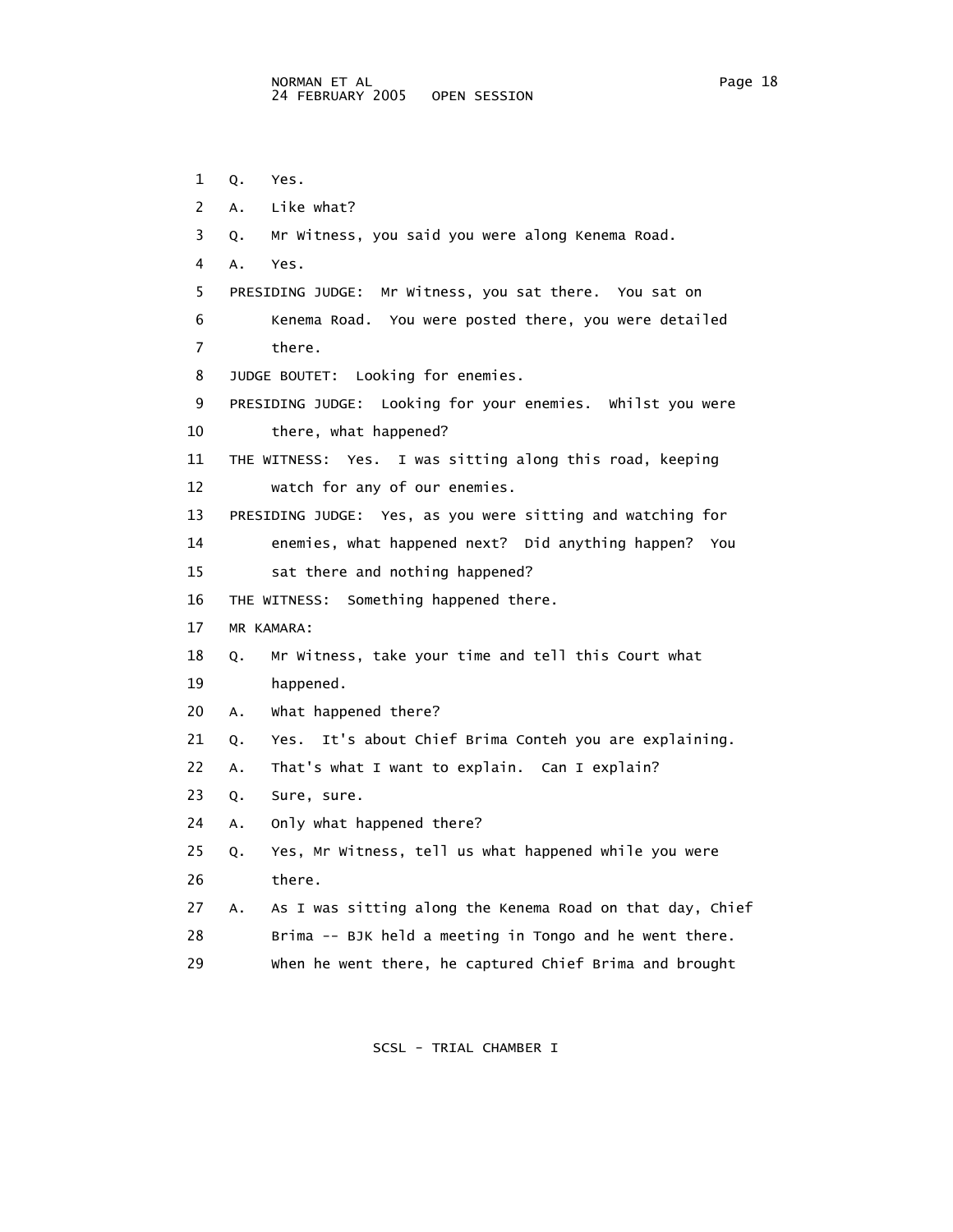```
 1 him -- 
 2 Q. Wait. 
 3 PRESIDING JUDGE: Mr Kamara, just remove him further from his 
 4 sitting there. Let him proceed there. Don't take him 
  5 back to his sitting there. You restart the story. 
 6 MR KAMARA: Yes, Your Honour. 
 7 Q. Now, there was a meeting in Tongo, you mentioned one BJK. 
 8 A. Yes. 
 9 Q. And you said Chief Brima went to this meeting. 
 10 A. Yes. 
 11 PRESIDING JUDGE: You said there was a meeting in Tonga. 
 12 MR KAMARA: With someone called BJK. 
 13 PRESIDING JUDGE: Called by? 
 14 MR KAMARA: One BJK, Your Honour. 
 15 PRESIDING JUDGE: Is it the same one we know, Sei? 
 16 MR KAMARA: Yes, Sei. 
 17 JUDGE BOUTET: Does he say that while he is sitting there, 
 18 there is a meeting being called in Tongo, or does he go 
 19 to Tongo? 
 20 MR KAMARA: While he was sitting there, there was this meeting 
 21 in Tongo that BJK had called and this Chief Brima went to 
 22 that meeting.
```
- 23 JUDGE BOUTET: Okay, but he is sitting, watching on the road.
- 24 MR KAMARA: Watching on the road, yes.
- 25 PRESIDING JUDGE: For his enemies.
- 26 MR KAMARA: For his enemies.
- 27 Q. After that meeting that was called by BJK, what happened?
- 28 A. We saw Chief Baimba. They arrested Chief Brima and there
- 29 was a cement block on his head and he brought him there.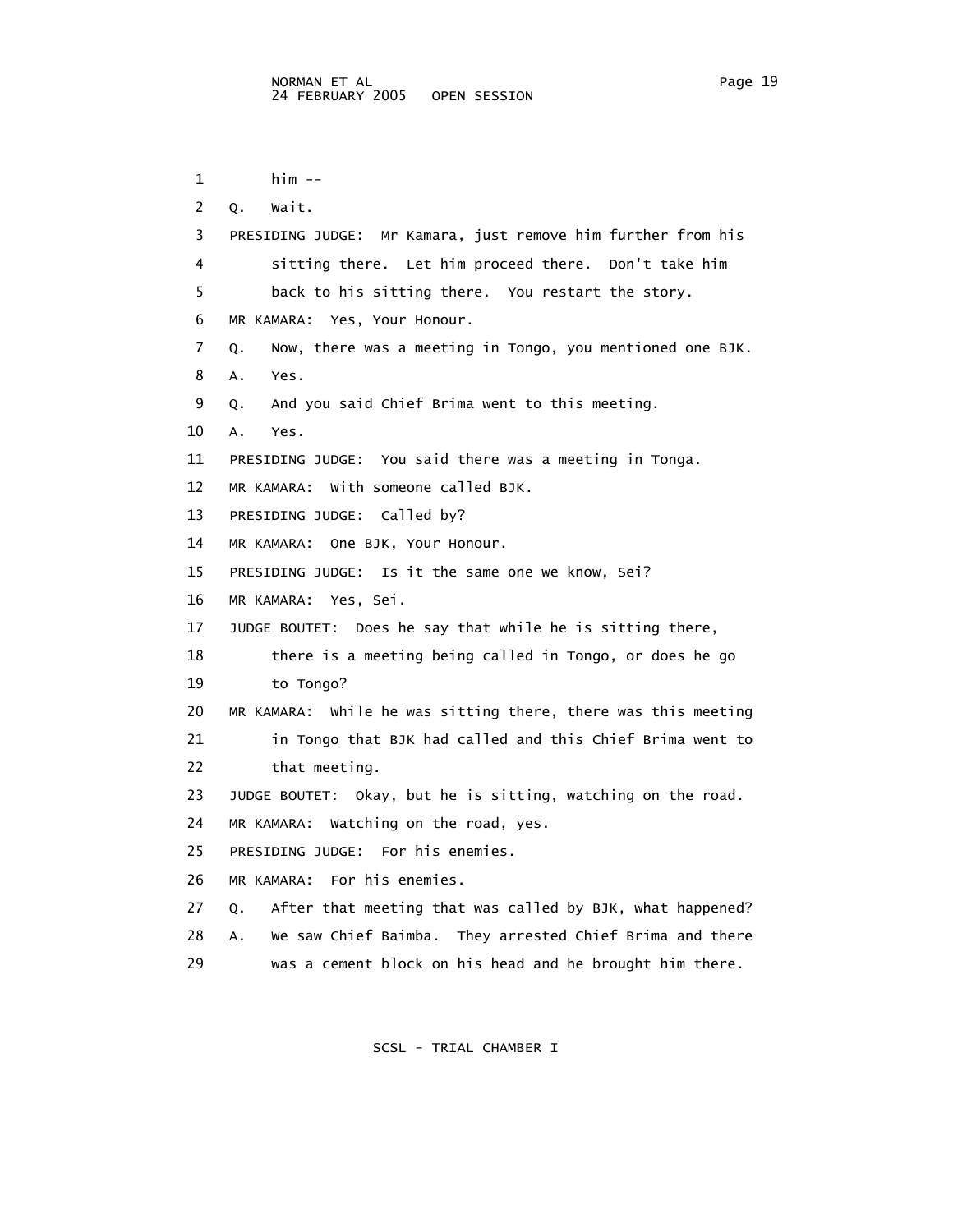1 Q. Chief Baimba arrested Chief Brima.

2 PRESIDING JUDGE: Was he there?

3 THE WITNESS: Yes.

4 MR KAMARA:

5 Q. Where were you when this happened?

6 A. I was in Lalehun and he was arrested in Tongo.

7 Q. And how do you come to know about that arrest?

8 A. I was in Lalehun when he arrested him there and he

9 brought him to Lalehun. And he said it was Chief Baimba

10 who arrested Chief Brima and said he was the chief of

11 rebels. When he arrested him, he brought him to Lalehun.

 12 There was this cement block on top of his head. I was in 13 Lalehun when he brought him.

 14 Q. So you were at that station when Chief Brima was brought 15 into Lalehun with a block on his head?

16 A. I was there watching post when they brought him there,

17 yes.

18 PRESIDING JUDGE: What block is it?

19 MR KAMARA: A cement block, he mentioned a cement block.

20 THE WITNESS: Yes, it was a cement block on top of his head

 21 and he brought him there and he said he was the chief of 22 rebels.

23 MR KAMARA:

24 Q. So what happened to Chief Brima Conteh?

25 A. When he brought him with that cement block on his head,

26 they went around the town with him.

27 Q. He was taken around the town?

28 A. Yes.

29 Q. Now, once he was taken around the town, did anything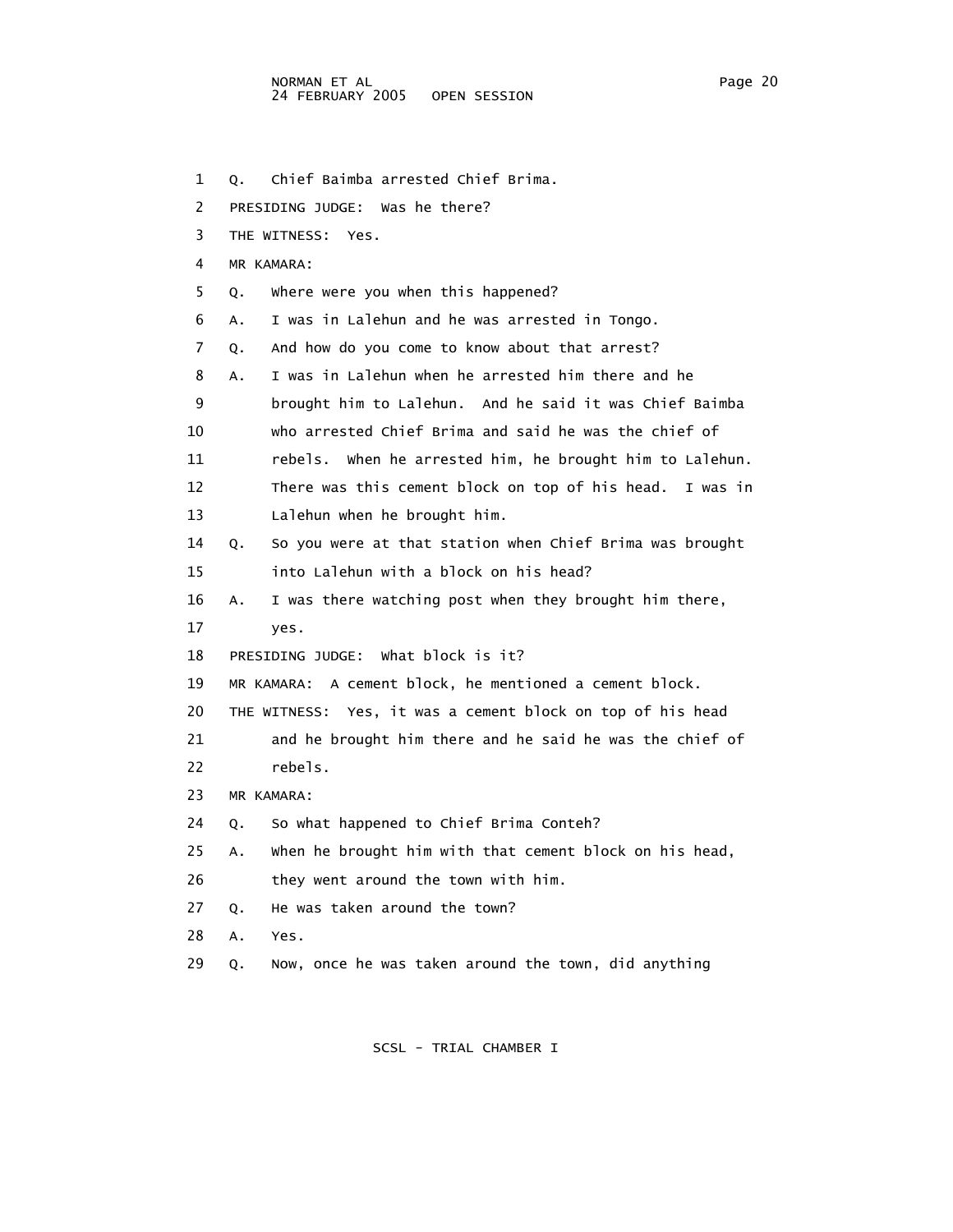| 1              |    | happen after that?                                          |
|----------------|----|-------------------------------------------------------------|
| $\overline{2}$ | Α. | Yes.                                                        |
| 3              | Q. | what happened?                                              |
| 4              | Α. | After they had gone around the town with him, then he       |
| 5              |    | said he should go and kill him.                             |
| 6              | Q. | Do you know who gave the orders for his death?              |
| 7              | A. | Yes.                                                        |
| 8              | Q. | who was it?                                                 |
| 9              | А. | It was chief hunter, the Baimba Aruna who passed the        |
| 10             |    | command.                                                    |
| 11             | Q. | The chief hunter Baimba Aruna.                              |
| 12             |    | MR KAMARA: Your Honours, the spelling is B-A-I-M-B-A        |
| 13             |    | A-R-U-N-A. When you say chief hunter, you are referring     |
| 14             |    | to the same as a chief Kamajor?                             |
| 15             | А. | Yes.                                                        |
| 16             | Q. | Now we are at the point where Chief Brima Conteh has been   |
| 17             |    | ordered to be killed.                                       |
| 18             | А. | Yes.                                                        |
| 19             | Q. | Now, take it from there.                                    |
| 20             | А. | They came there and met him at the post and they passed     |
| 21             |    | by me. Can I proceed?                                       |
| 22             | Q. | when you say they came, who came and passed by you at the   |
| 23             |    | post?                                                       |
| 24             | А. | He was brought by the Kamajors.                             |
| 25             | Q. | So Chief Baimba and some Kamajors passed by you whilst      |
| 26             |    | you were at your guard post?                                |
| 27             | Α. | Chief Baimba --                                             |
| 28             |    | THE INTERPRETER: My Lords, can the witness please slow down |
| 29             |    | his pace.                                                   |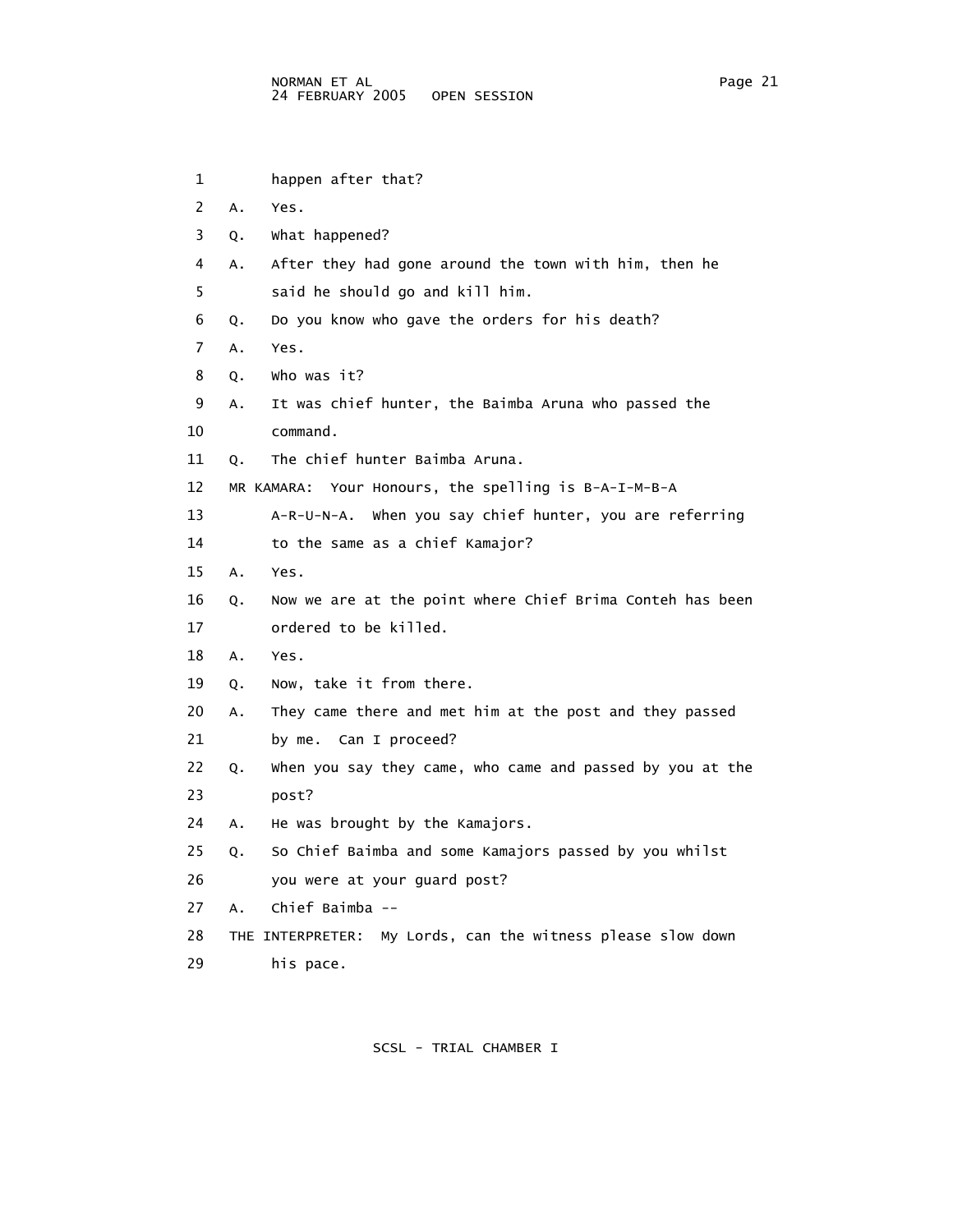1 MR KAMARA: 2 Q. Slow down. I will put the question to you again slowly. 3 You said Kamajors passed by you while you were at your 4 guard post. Did they pass with Chief Brima Conteh? 5 A. Yes. 6 Q. Do you know where they went? 7 A. Yes. 8 Q. Where did they go? 9 A. When they passed by me, they went further to -- can I 10 proceed? 11 Q. Yes. 12 A. When they went further, they reached a point and they 13 entered among bananas and banana trees, that's where they 14 entered him. 15 Q. Wait. You say they took Chief Brima to a location where 16 there are banana trees? 17 A. Yes. 18 Q. How far were you to that location? 19 A. I mean, where I was sitting, it was on top of a hill. It 20 was the last house. I was on top of a hill. And it was 21 all brushed, and it was the dry season, it has been 22 burnt. You could see -- you are sitting there and you 23 could see from that point -- 24 Q. You could see from that point. How far away were you? 25 Are you able to point a distance here?

26 A. It's like where I'm sitting here up to that point.

27 Q. Which point? Are you referring to the door?

28 A. The distance from here to that door. I was sitting on

29 top of a hill and they were below and that's where they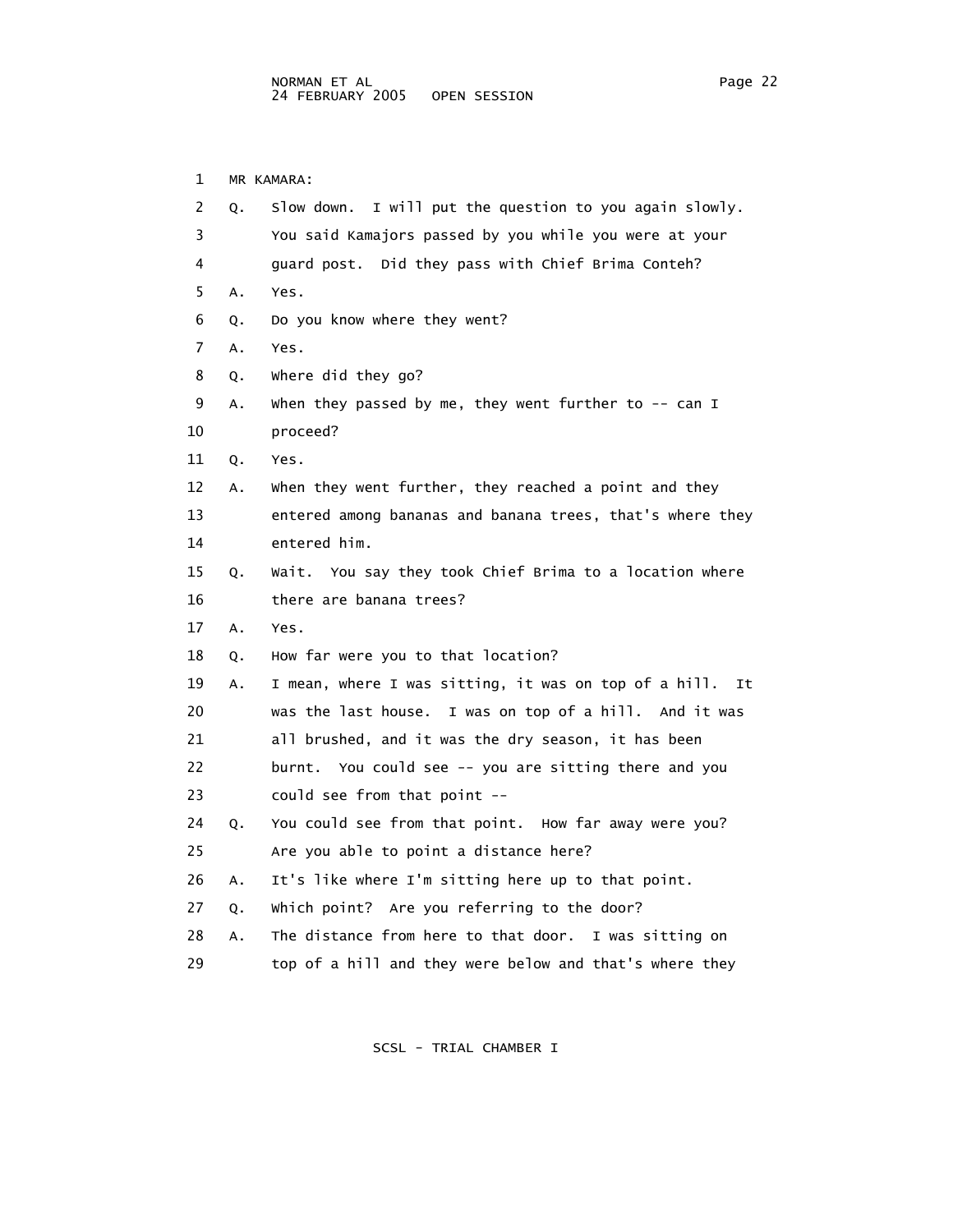```
 1 went into those banana trees. 
 2 Q. Okay, Mr Witness. Now what happened in that banana tree 
 3 area? 
 4 A. When they went there, after they had killed him, then he 
  5 came out and stood on the street. Then he asked me why 
 6 am I sitting down there. 
 7 Q. Wait. Who came out to the street? 
 8 A. One Kamajor called Fayah Yamato [phon]. 
 9 PRESIDING JUDGE: [Inaudible] it's a bit loose. He's watching 
 10 from a height. 
 11 MR KAMARA: From the guard post. 
 12 PRESIDING JUDGE: The banana plantation is down, the area is 
 13 cleared, it was dry season, it was burned, so he could 
14 see very clearly. Can he be very coherent? After they
 15 had killed him? 
 16 MR KAMARA: 
 17 Q. Now, you did say after they had killed him. Did you see 
 18 him being killed? 
 19 A. I didn't see there, because it was among banana trees, 
 20 that's where they took him. I didn't see there. After 
 21 they had killed him, they called me. After they had come 
 22 out on to the streets, they called me. 
 23 Q. So you were summoned by this Fayah Yamato? 
 24 A. Yes. 
 25 Q. Then what did you see when you came to Fayah Yamato? 
 26 A. They called me and asked me and said, "Are you a 
 27 Kamajor?" [Inaudible] called me, "Why didn't you join 
 28 us?" Can I proceed? 
 29 Q. Yes.
```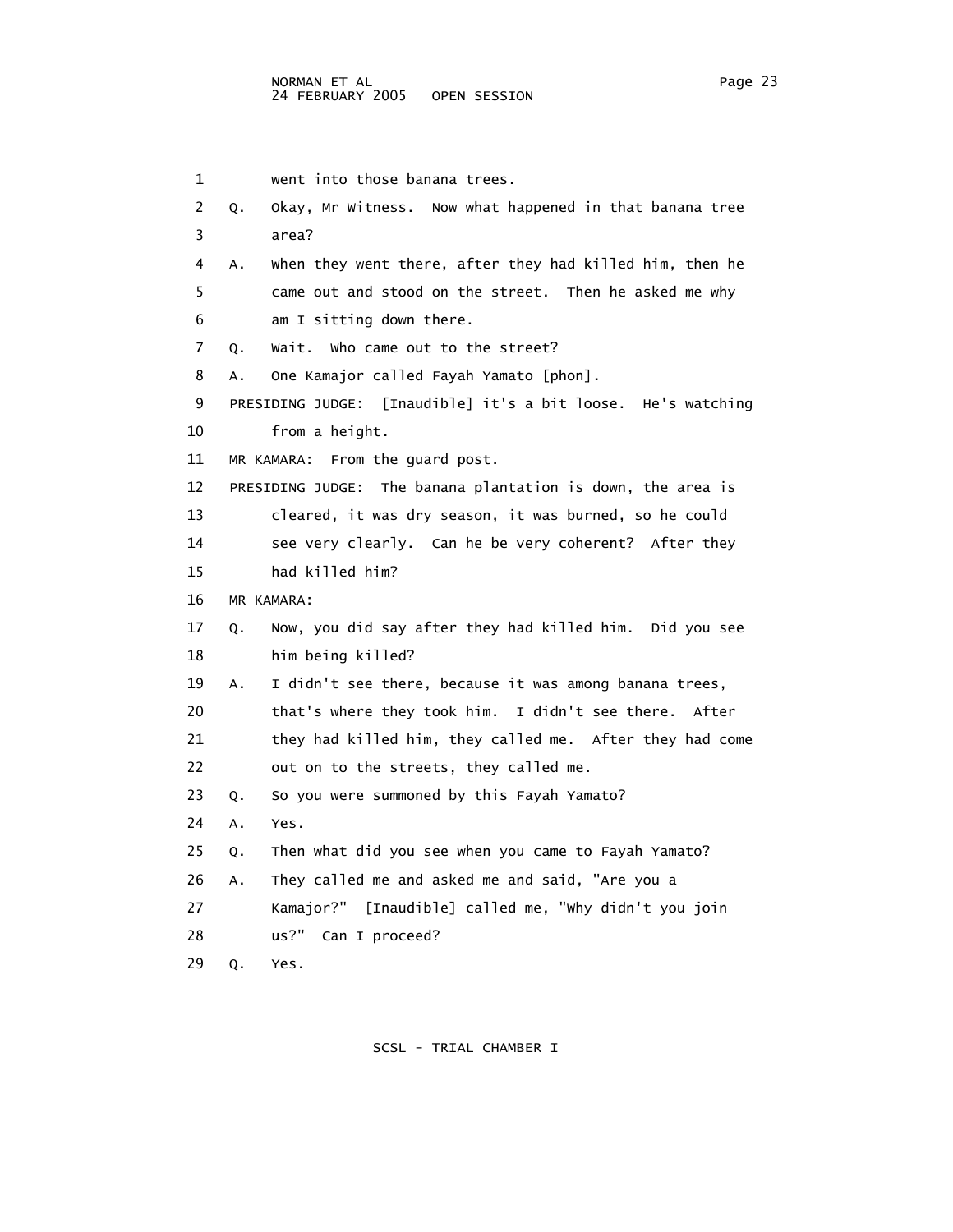| 1  | Α. | "why didn't you join us here?" It was the rebel chief         |
|----|----|---------------------------------------------------------------|
| 2  |    | who had sent us to come and kill him.                         |
| 3  | Q. | slowly.                                                       |
| 4  | Α. | Okay. And the chief said we should come and kill this         |
| 5  |    | rebel chief. "And you didn't come there. Why did you          |
| 6  |    | come there?" So the commander, they have passed, "Are         |
| 7  |    | you not part of that command?"                                |
| 8  | Q. | Did you reply to that?                                        |
| 9  | Α. | The question that he asked me, yes, I answer it.              |
| 10 | Q. | what was your answer?                                         |
| 11 | А. | I just said no. It was Chief [inaudible]. He couldn't         |
| 12 |    | give me a command and I say, "I'm not going to do it."        |
| 13 | Q. | when you came to that point, did you see anything?            |
| 14 | Α. | Yes, I saw something.                                         |
| 15 | Q. | what did you see?                                             |
| 16 | А. | I saw his head; it was cut off. They had brought him out      |
| 17 |    | in the streets, it was cut off.                               |
| 18 | Q. | whose head was cut off?                                       |
| 19 | Α. | The Chief Brima, who has been killed. His head was cut        |
| 20 |    | off.                                                          |
| 21 | Q. | Now, Mr Witness, this Chief Brima Conteh whose head you       |
| 22 |    | said had been cut off, who was he?                            |
| 23 | Α. | He was a chief. He was a chief.                               |
| 24 | Q. | Chief of where?                                               |
| 25 | Α. | He was a chief in Nyawa.                                      |
| 26 |    | PRESIDING JUDGE: He was the chief of Nyawa or chief in Nyawa? |
| 27 |    | MR KAMARA: Of Nyawa, chief of Nyawa.                          |
| 28 | Q. | Now, Mr Witness, take your time. I'm moving you to that       |
| 29 |    | scene again where Chief Braima's head has been cut off.       |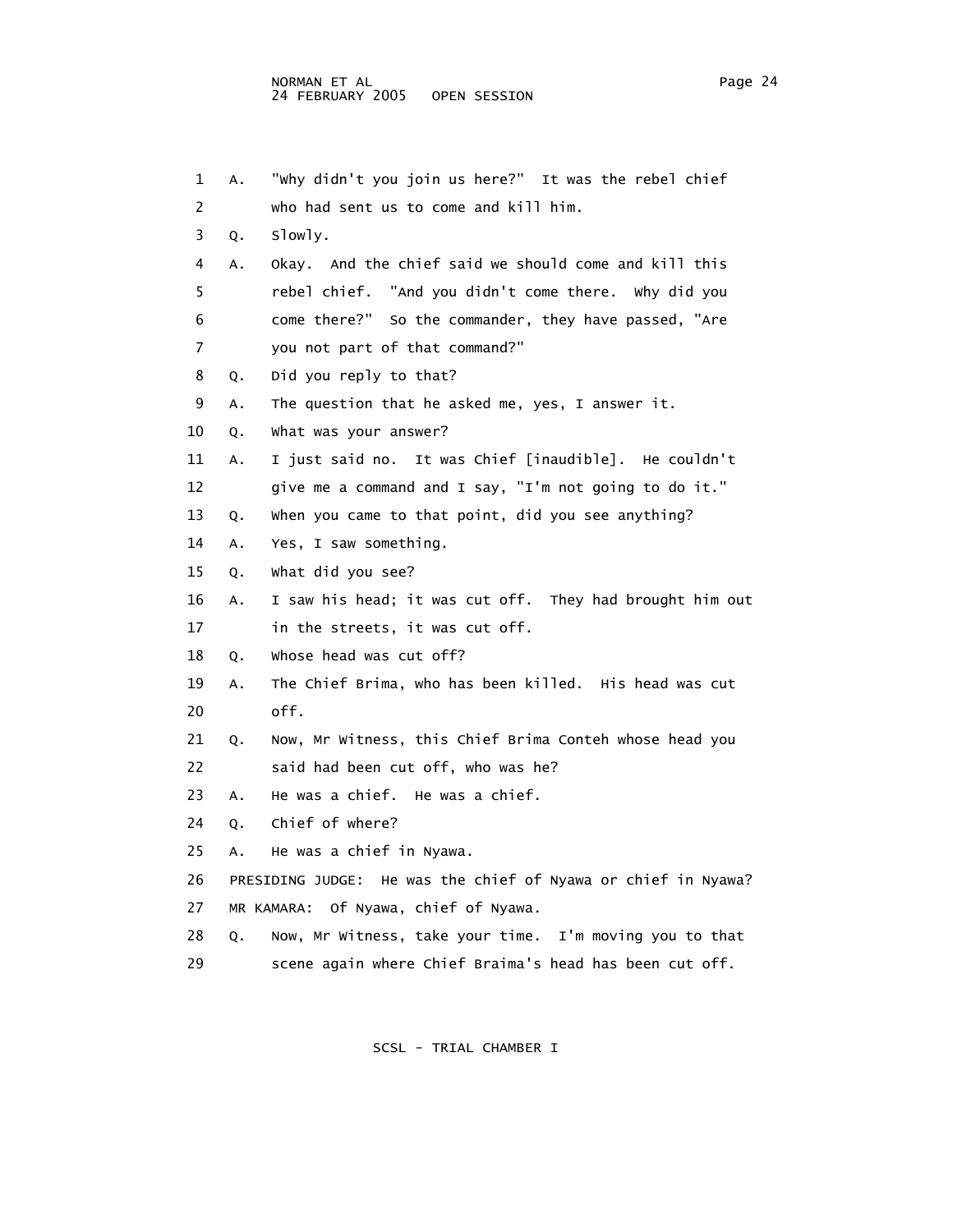1 A. Okay.

| 2  | I'm going to put a question to you and do not give me any<br>Q.    |
|----|--------------------------------------------------------------------|
| 3  | names, okay?                                                       |
| 4  | Α.<br>okay.                                                        |
| 5  | Was any instruction given to anyone at that time, right<br>Q.      |
| 6  | there while you were standing there?                               |
| 7  | Yes, somebody was giving an order. They gave an order to<br>Α.     |
| 8  | somebody there.                                                    |
| 9  | What order was given to that person?<br>Q.                         |
| 10 | He was ordered to take the head.<br>Α.                             |
| 11 | Yes, to do what with the head?<br>Q.                               |
| 12 | They should take the head and proceed to the town with<br>Α.       |
| 13 | celebration.                                                       |
| 14 | Now, Mr Witness, do you know that person who was so<br>Q.          |
| 15 | ordered? Don't give me the name yet?                               |
| 16 | The order was given to a Kamajor.<br>Α.                            |
| 17 | okay.<br>Q.                                                        |
| 18 | MR KAMARA: Your Honours, I would like myself and the Defence       |
| 19 | to approach the witness to give us the name of that                |
| 20 | I wouldn't want him to mention it in open court<br>person.         |
| 21 | and I didn't want to apply for a closed session just for           |
| 22 | that.                                                              |
| 23 | JUDGE BOUTET: I take it there is no objection by the Defence,      |
| 24 | but if you are to do that, rather than whispering in the           |
| 25 | ear of the witness and write the name down. That's the             |
| 26 | process we've followed with many other witnesses.                  |
| 27 | MR HALL: Your Honour, I already have it written down because       |
| 28 | I was going to cross on that.                                      |
| 29 | Your Honour, the witness cannot read or write.<br>MR KAMARA:<br>we |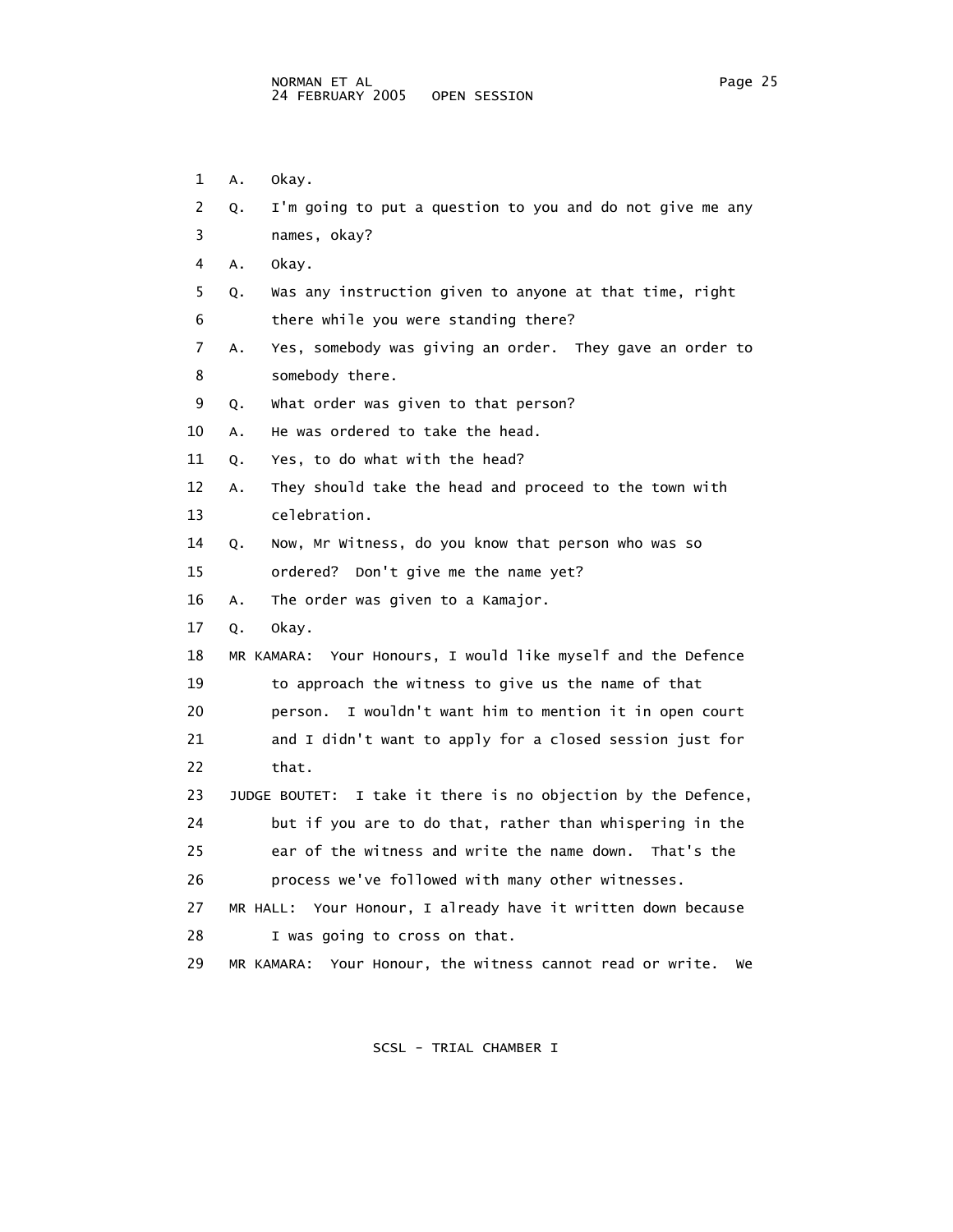1 were going to ask him and then he tells us and we write 2 the name he has given us. 3 JUDGE BOUTET: Whichever way. So you're going to produce a 4 piece of paper with that name on it? 5 MR KAMARA: Your Honour, having heard what the witness is 6 telling us. 7 JUDGE BOUTET: Can we have somebody from the Defence team, 8 Mr Lansana, Mr Hall. 9 **[Counsel approach the witness.]**  10 JUDGE BOUTET: For the record, this is a piece of paper and 11 there is a name on it? 12 MR KAMARA: Yes, Your Honour. 13 JUDGE BOUTET: The name has been read to witness TF2-013? 14 MR KAMARA: Yes. 15 JUDGE BOUTET: And what has he done? 16 MR KAMARA: He has identified that person as the person who 17 carried the head of Chief Brima Conteh. 18 JUDGE BOUTET: You were there, Mr Hall, for all intents and 19 purposes. 20 MR HALL: I didn't understand the question because it was put 21 to him in his native language, but that is the answer 22 that was given and I trust the Prosecutor. 23 JUDGE BOUTET: So this piece of paper with the name of the 24 person who would have carried the head is marked as 25 exhibit 65. 26 [Exhibit No. 65 was admitted] 27 MR MARGAI: I don't see the relevance of this. I don't know. 28 JUDGE BOUTET: I just can't say. As you know, at this stage, 29 we are in the hands of the Prosecution.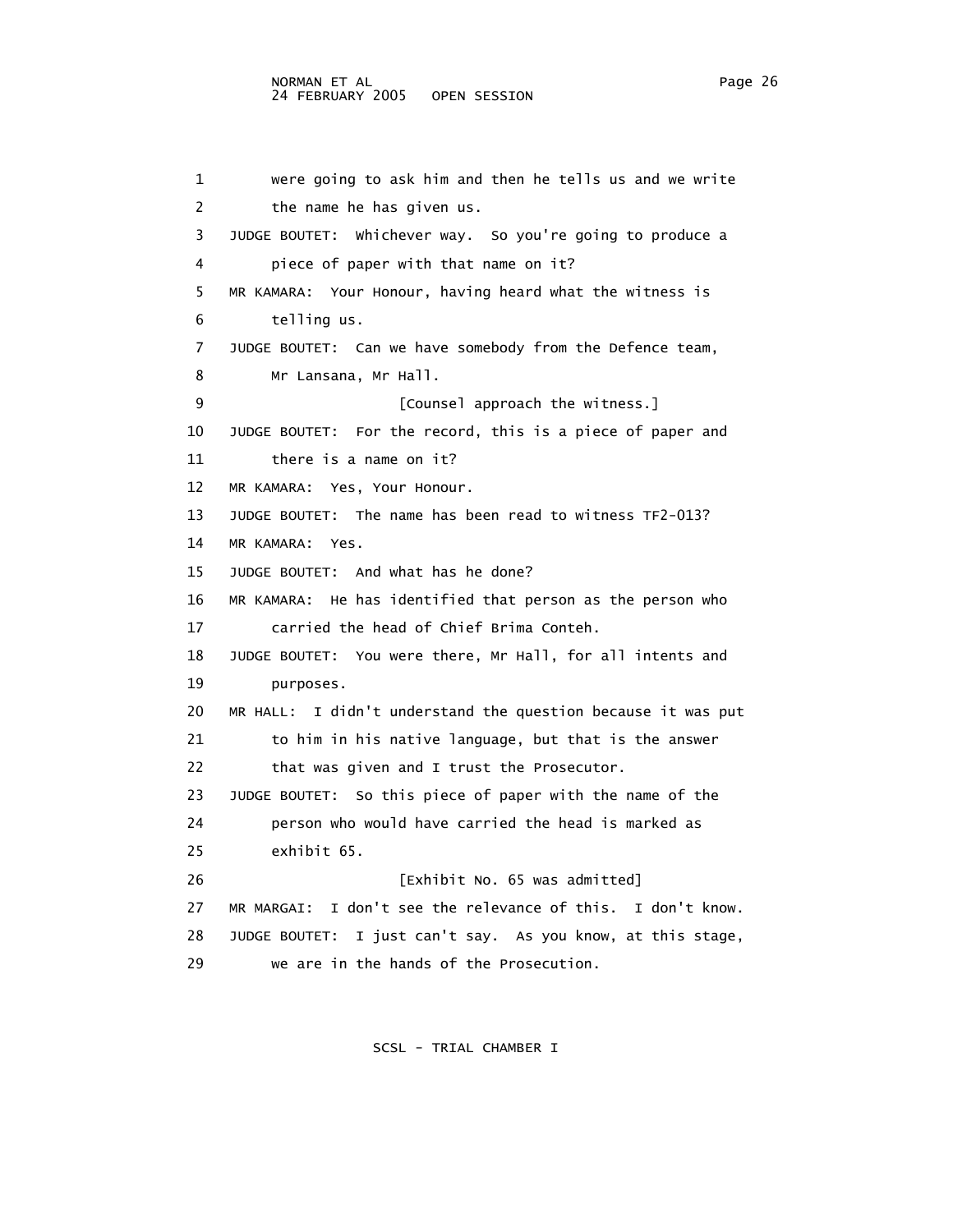1 MR MARGAI: No, because that name is the name of the witness, 2 so there really was -- I mean, we have been doing this 3 where other names do feature. 4 PRESIDING JUDGE: We don't want his name to be pronounced. 5 MR MARGAI: No, he didn't need to pronounce the name. He 6 could have easily said, "I carried the head." Anyway, be 7 that as it may -- 8 PRESIDING JUDGE: [Microphone not activated] 9 MR KAMARA: Mr Margai, you have left something out that we 10 didn't want people to know. Here is an incident in a 11 small village and everybody in that village knows the 12 person who carried the head. If you were to say what 13 you've just said, people hearing would understand and 14 know who that person is, that is why I took pains in 15 introducing this method. We tried to protect this 16 witness. I take great exception to you really revealing 17 that kind of evidence. 18 MR MARGAI: With the greatest respect, nothing has been 19 revealed. In fact, this has been brought about by the 20 method adopted by the Prosecution. 21 PRESIDING JUDGE: I think the Prosecution adopted a method 22 which was intended to protect this witness. 23 JUDGE BOUTET: As we said, this document with a name on it, 24 which has been given by witness TF2-013, which contains 25 the name of the person who would have carried the head is 26 marked as exhibit 65. 27 MR KAMARA: Thank you, Your Honour. 28 Q. Now, Mr Witness, you said this person was ordered to 29 carry the head and going to reach the town with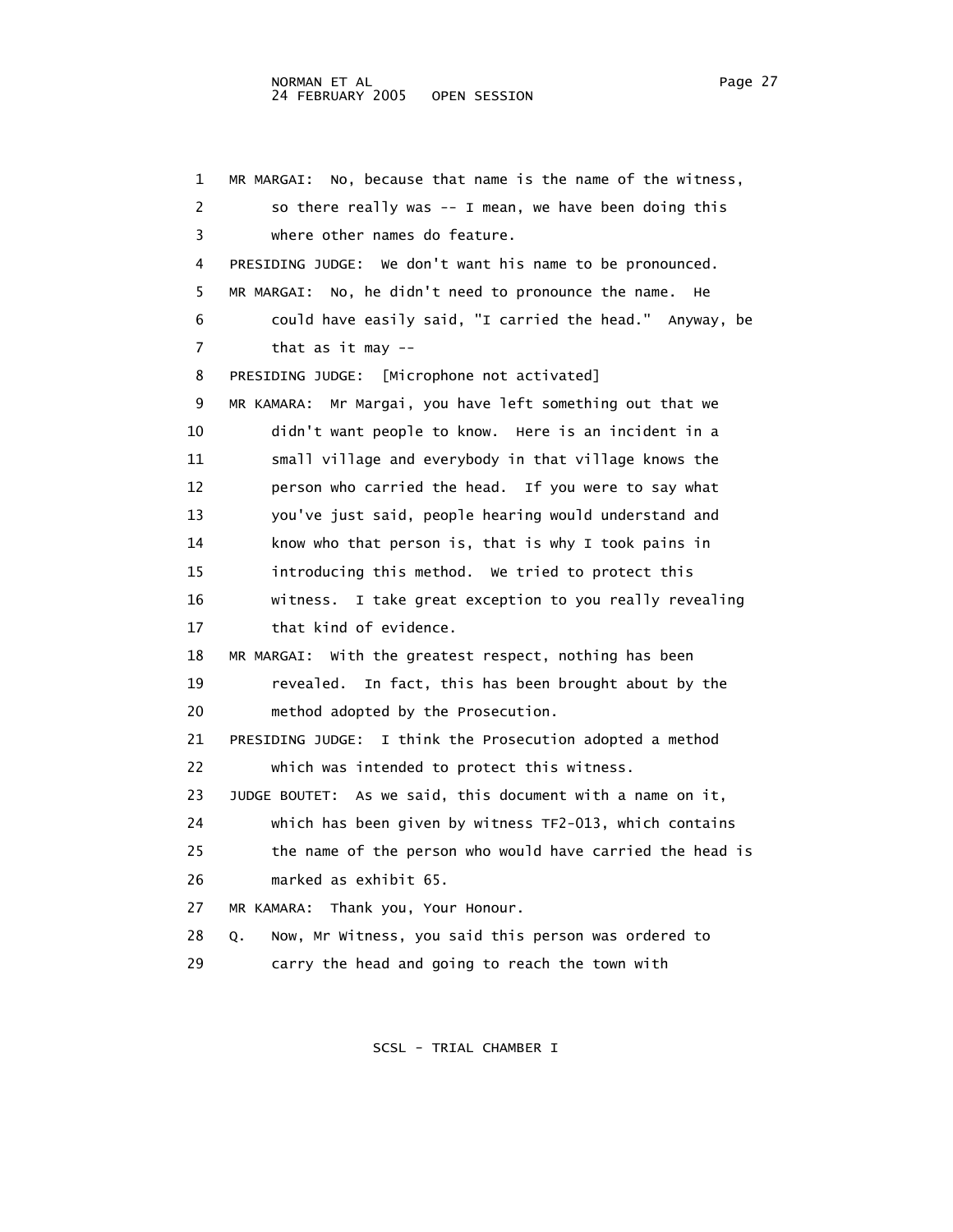1 celebration? 2 A. Yes. 3 Q. Did that individual do that? 4 A. Yes. 5 Q. Now, tell this Court exactly what the individual did. 6 A. He held it in his hand and he was standing before them. 7 Q. When you say "them", you're referring to the Kamajors? 8 A. The Kamajors, yes. Before we could go to the 9 celebration -- 10 THE INTERPRETER: My Lords, can the witness take it again? 11 MR KAMARA: 12 Q. You were about to say something before you went with the 13 celebration. 14 A. Okay. 15 Q. What is it you wanted to say? 16 A. Before we could proceed with this celebration, there was 17 something else which somebody else took and put it on his 18 head and took it along. 19 Q. What was that? 20 A. On its top -- five gallon container cut on its top with 21 human parts and Vandi took it as we went to town. 22 Q. Okay, wait. Now, you just mentioned human parts. Whose 23 human parts were they, do you know? 24 A. The same individual who was killed. 25 Q. Now, what happened to those human parts? 26 A. They took it to town. 27 Q. Now, Mr Witness, finally on that issue, this person that 28 carried the head to town, tell us what happened when they 29 got to town?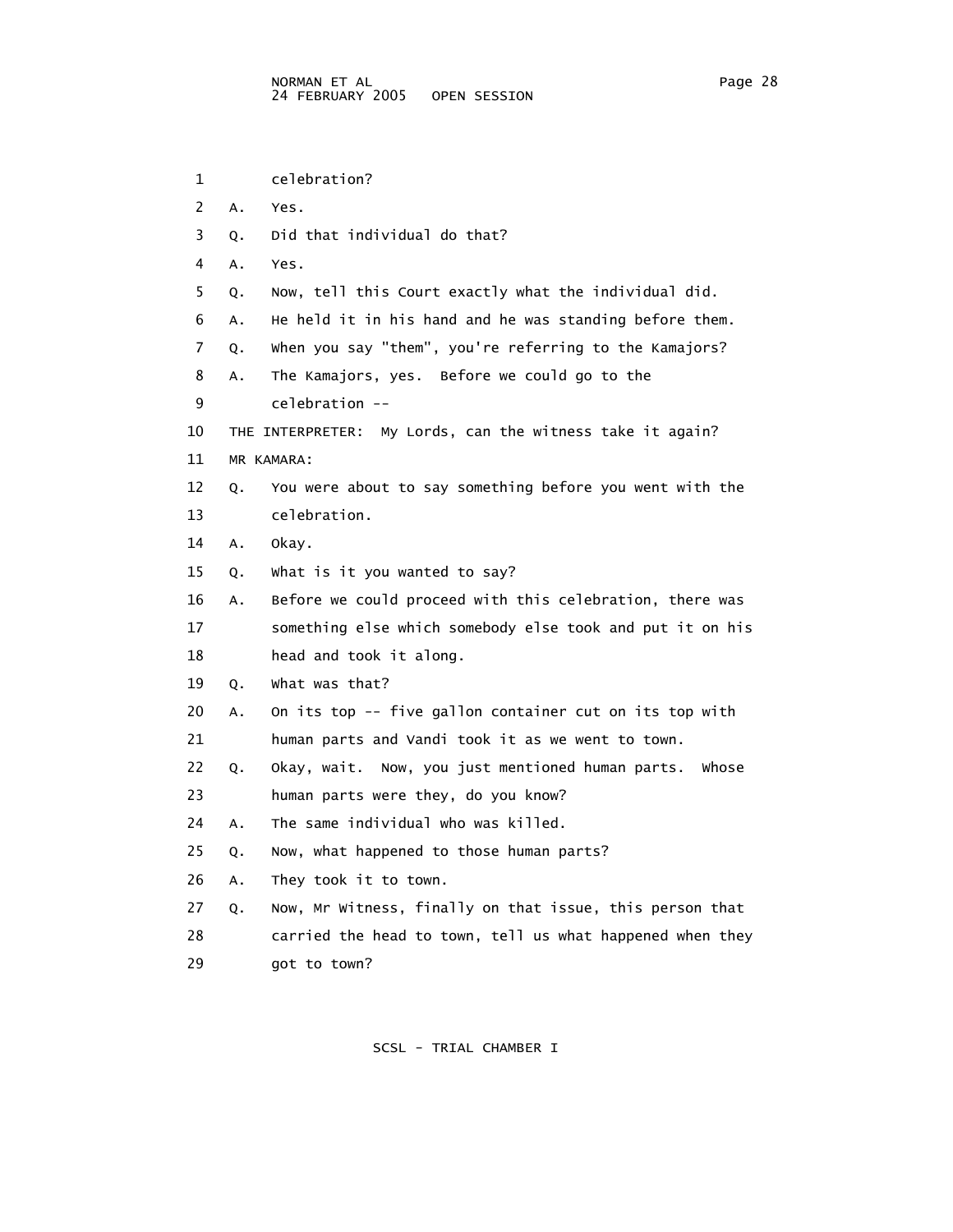1 A. When I reached the town, we would go from house to house. 2 We would proceed from one house to the other. After 3 we've done that, then we went to the headquarters at 4 Chief Hunter's house, that's where we left it. 5 Q. So the head of Chief Brima Conteh was left at the house 6 of the chief hunter? 7 A. Yes, at the headquarters, up the hill. Then I returned 8 to my guard post. That's where I was sitting down. 9 Q. Thank you, Mr Witness. 10 MR KAMARA: That is all for this witness, Your Honours. 11 THE WITNESS: Thank you, too. 12 JUDGE BOUTET: Counsel for the first accused, are you ready to 13 proceed with your cross-examination of this witness? 14 MR YILLAH: Yes, My Lord. 15 JUDGE BOUTET: Please do so. 16 CROSS-EXAMINED BY MR YILLAH: 17 Q. Mr Witness, when you were initiated into the Kamajor 18 society, were you given rules or laws to guide your 19 conduct in warfare? 20 A. Yes, they give us rules. 21 Q. Could you please tell this Court what those rules are? 22 A. Yes. 23 Q. Yes, Mr Witness. 24 A. Okay. Whatever crawls on its belly, you shouldn't eat 25 it. 26 THE INTERPRETER: My Lord, can we take this again, please? 27 JUDGE BOUTET: One at a time, Mr Witness, one at a time. 28 THE WITNESS: Okay, okay. When we were initiated, anything 29 that crawls on its belly, we shouldn't eat it. We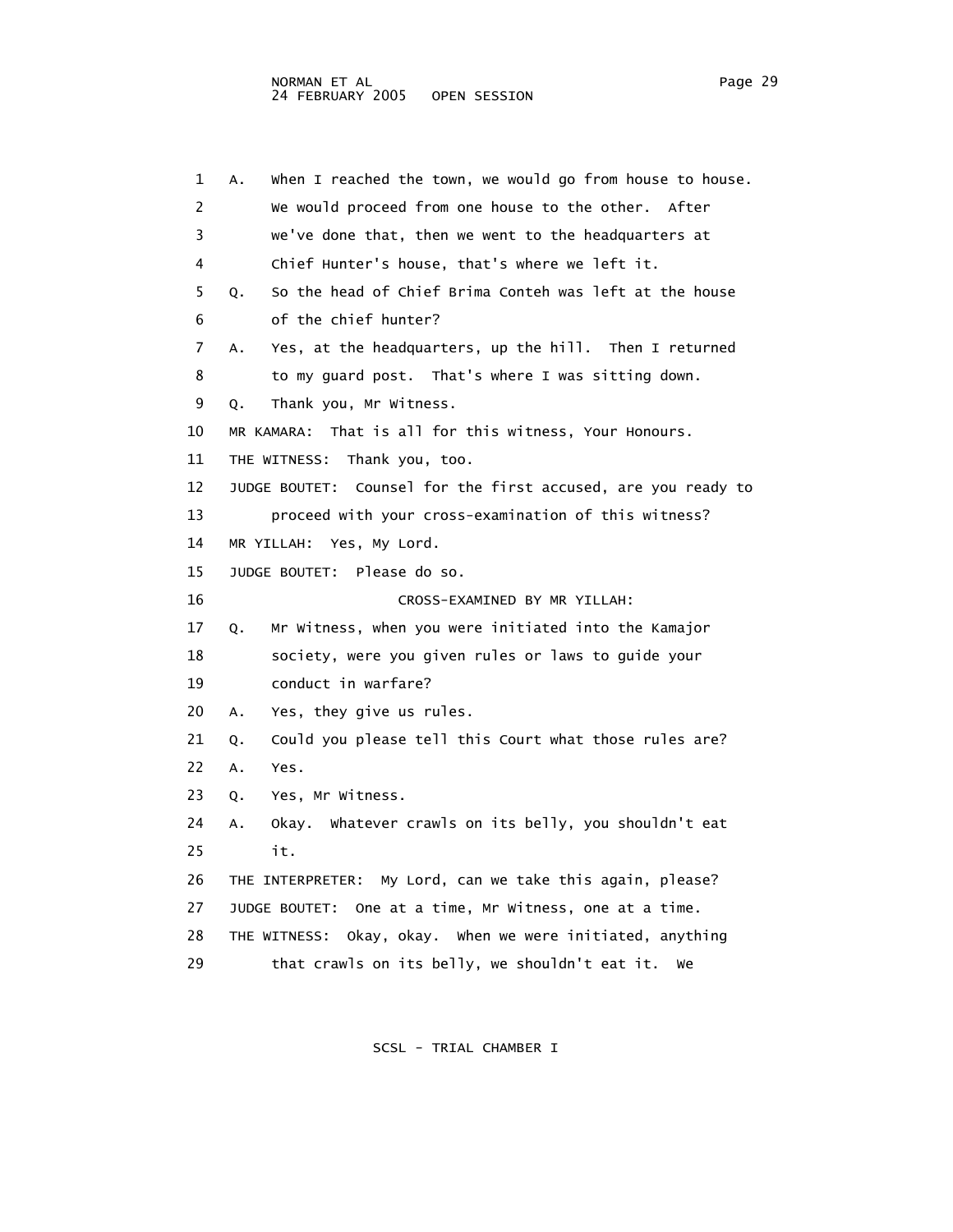1 wouldn't eat it at all. There is a sauce that is called 2 boi-boi [phon], we shouldn't eat it. May I proceed? 3 MR YILLAH: 4 Q. Proceed, Mr Witness. 5 A. There is a sauce that is called boi-boi, we wouldn't eat 6 it. Can I proceed? 7 Q. Proceed, Mr Witness. 8 A. We wouldn't eat boi-boi. There is a fish that shocks 9 somebody, electrocutes somebody. We wouldn't eat that as 10 well. 11 Q. Is that all, Mr Witness? 12 A. There was a law, also, that the president for whom we 13 voted -- there was a very strong law that says the 14 president you voted for, no Kamajor should overthrow. 15 Q. Is that all that you recall, Mr Witness? 16 A. Okay, it's many, but let it stop there. 17 Q. Mr Witness, were you in fact told not to kill innocent 18 civilians during combat? 19 A. If the civilian is not involved in combat, yes, but I 20 said the laws are many, that's why I said I'll stop 21 there. 22 Q. Mr Witness, I'm asking you now specific questions. 23 A. Yes. 24 Q. Were you told not to kill innocent civilians during 25 combat? 26 A. Repeat your question, repeat your question. Repeat your 27 question for me to understand. 28 Q. Mr Witness, was it a law given to you as a Kamajor that 29 you should not kill innocent civilians during combat?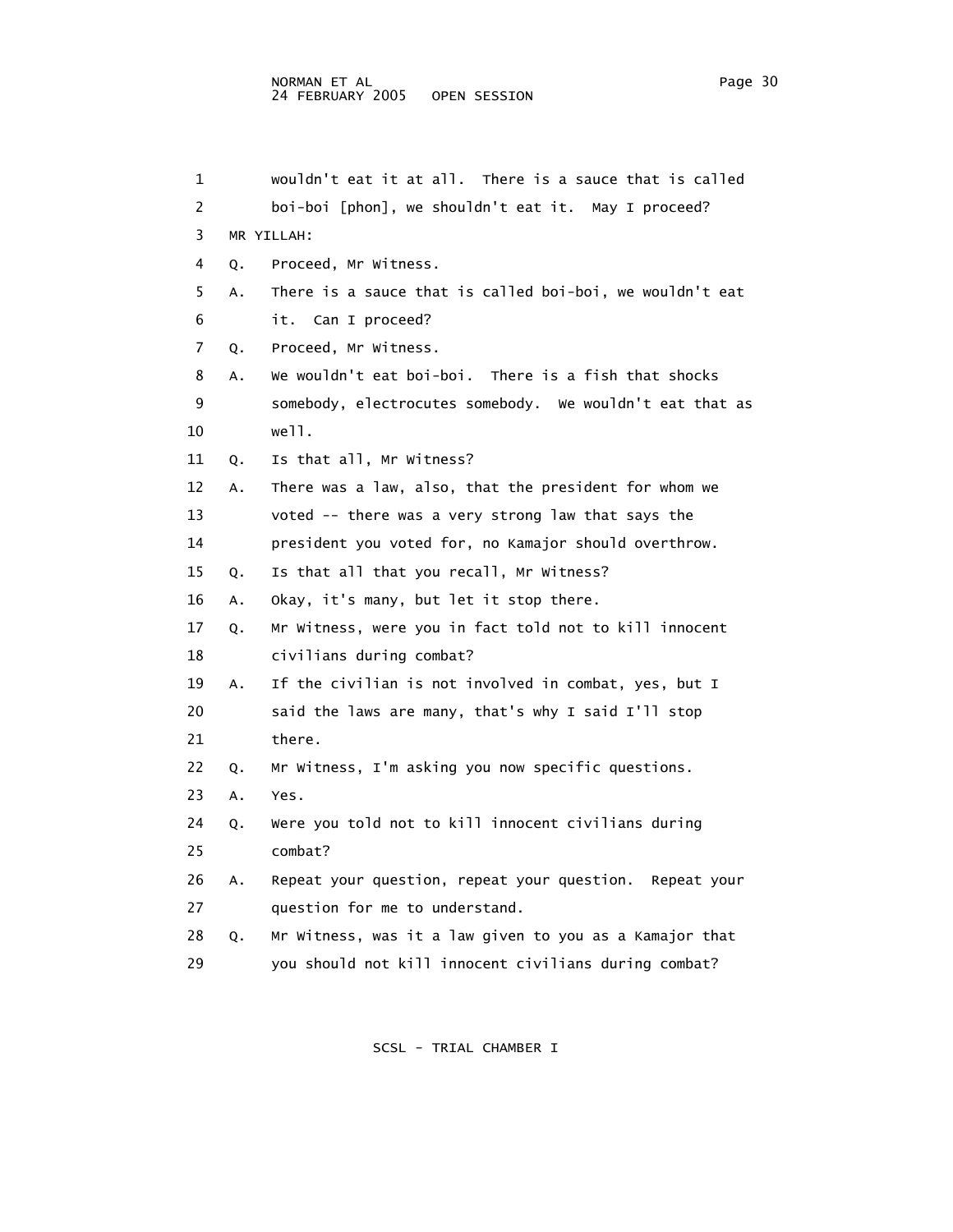1 A. Yes, that law was there. 2 JUDGE BOUTET: I think for better clarity for the witness, 3 because you were focusing on initiation, as such. I'm 4 not sure that's what he has -- 5 MR YILLAH: I will put it to you him. 6 JUDGE BOUTET: I think, for better clarity. 7 MR YILLAH: I thank you, My Lord, for the guidance. I 8 appreciate it. 9 Q. Mr Witness, during combat, were you told as a Kamajor not 10 to kill innocent civilians? 11 A. Some who were not involved in combat no -- yes. 12 Q. Mr Witness, were you also told not to loot properties? 13 A. Yes, they told us. 14 Q. Were you also told, Mr Witness, not to hit women? 15 A. Yes. 16 Q. Mr Witness, did you personally, as a Kamajor who was 17 involved in combat, observe these laws or these rules? 18 A. Myself, yes. Yes, all those laws that we have spoken 19 about, I did do according to the laws. If you follow the 20 laws, you will not be caught by a bullet and I did follow 21 the laws. 22 Q. Mr Witness, would I be correct to say that these laws 23 guided you personally in your conduct of warfare 24 throughout all your years of operations as a Kamajor? 25 Would I be correct to say that? 26 A. Yes. When I followed the laws, I was shot by all sorts 27 of bullets, but I was caught by none of them. We went to 28 see those attacks, but nothing happened to me. 29 Q. Mr Witness, in other words, in effect, you agree with me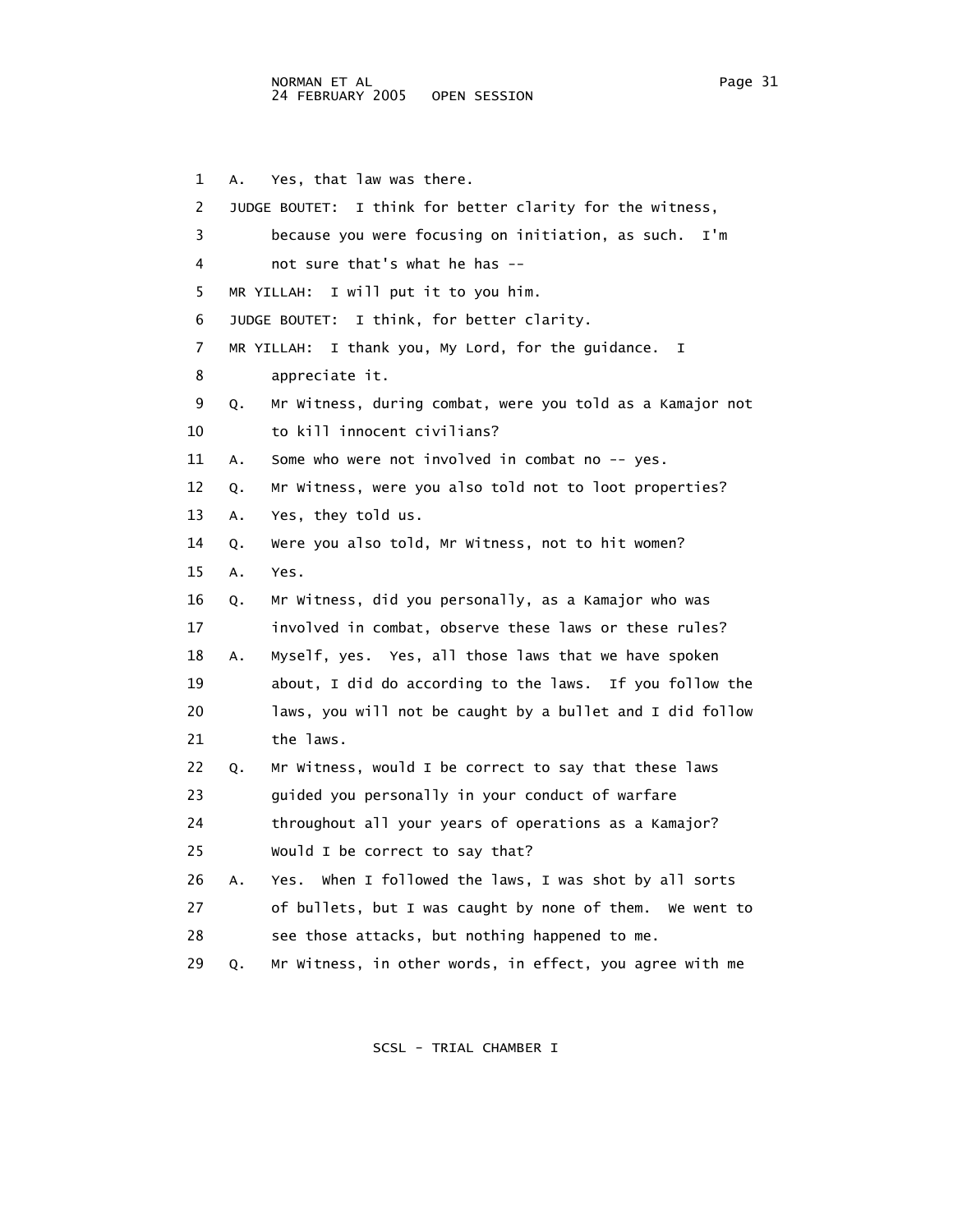| 1  |    | that these laws guided you throughout your conduct of      |
|----|----|------------------------------------------------------------|
| 2  |    | warfare and your years of operation as a Kamajor?          |
| 3  | А. | These very laws guided me very well.                       |
| 4  | Q. | Mr Witness, in your evidence-in-chief, you mentioned that  |
| 5  |    | you had one encounter with the first accused at Bo         |
| 6  |    | Waterside; is that correct?                                |
| 7  | Α. | Yes.                                                       |
| 8  | Q. | As a result of that, an attack on Bo Waterside was         |
| 9  |    | organised; is that correct as well?                        |
| 10 | Α. | Yes.                                                       |
| 11 | Q. | Now, you participated in that attack; is that correct?     |
| 12 | Α. | Yes, when we queued up, we went to the -- we launched the  |
| 13 |    | attack, yes.                                               |
| 14 | Q. | Now, Mr Witness, the question is: In that attack that      |
| 15 |    | was as a result of your encounter with the first accused,  |
| 16 |    | did these laws that you have pointed out guide you in      |
| 17 |    | that attack as well?                                       |
| 18 | Α. | They guided me very well. Most of my companions were       |
| 19 |    | affected, but, for me, nothing happened to me.             |
| 20 | Q. | Mr Witness, did the first accused, during that encounter   |
| 21 |    | -- you said there were many people in that meeting; is     |
| 22 |    | that correct? You mentioned some names?                    |
| 23 | А. | Yes, there was a large crowd.                              |
| 24 | Q. | Did the first accused tell you to kill innocent civilians  |
| 25 |    | during that attack?                                        |
| 26 | А. | No, he didn't tell us that.                                |
| 27 |    | PRESIDING JUDGE: Mr Yillah, don't you think that there are |
| 28 |    | certain areas that you should try to -- why don't you      |
| 29 |    | confine yourself to the evidence which this witness has    |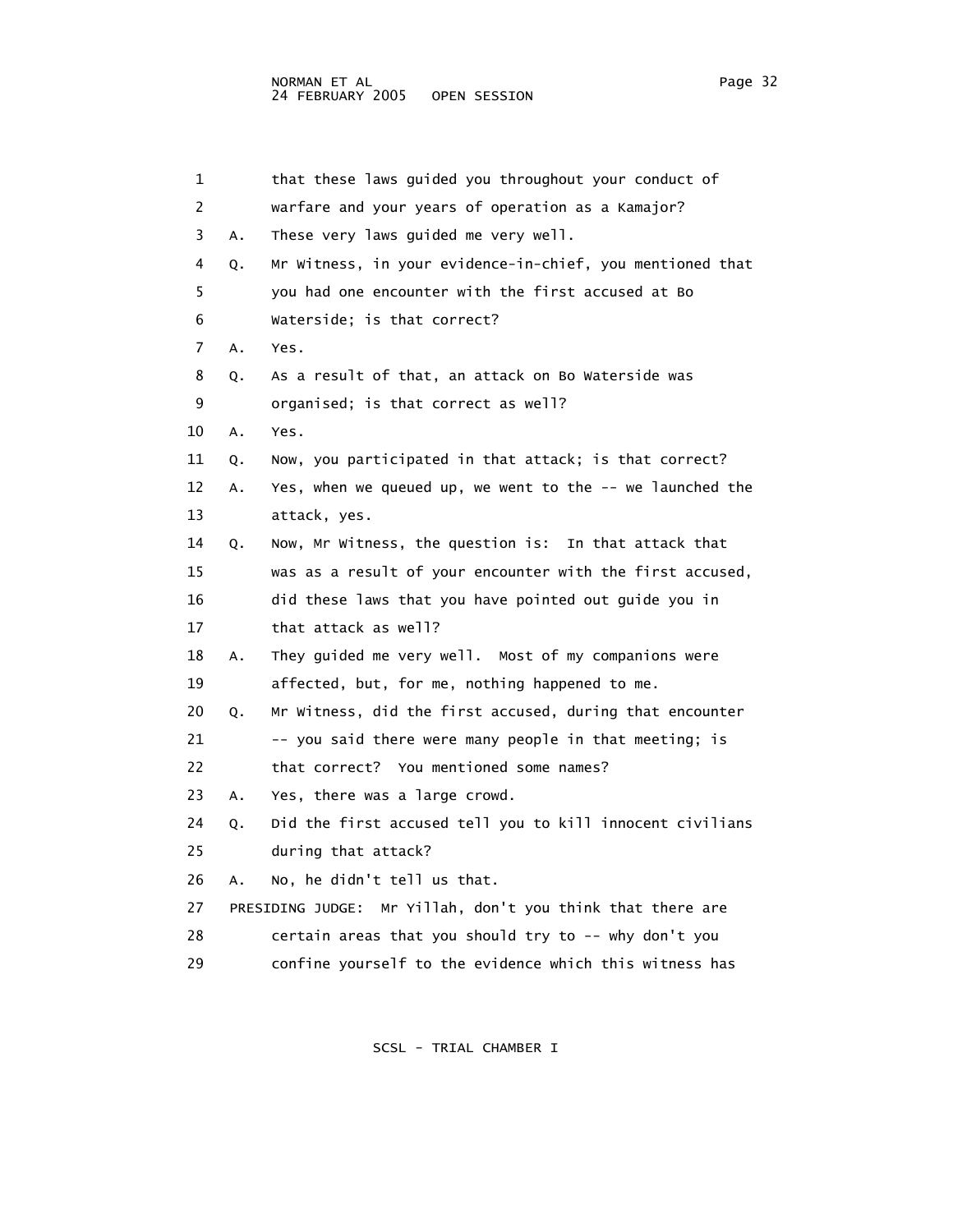```
 1 given. You're getting into very slippery grounds. 
 2 MR YILLAH: My Lord, I -- 
 3 PRESIDING JUDGE: Well, go ahead. 
 4 MR YILLAH: My Lord, I take the cue, but -- 
  5 PRESIDING JUDGE: A stray bullet may land on you. 
 6 MR YILLAH: My Lord, I take the cue, but I assess every ground 
 7 before I put particular questions, My Lord. 
 8 PRESIDING JUDGE: Please proceed. 
 9 MR YILLAH: 
 10 Q. Mr Witness, were you told in that meeting by the first 
 11 accused to loot the properties of civilians? 
 12 JUDGE BOUTET: He hasn't answered your first question, 
 13 Mr Yillah. 
 14 MR YILLAH: Yes, My Lord, he has answered. 
 15 PRESIDING JUDGE: What did he say? 
 16 MR YILLAH: He said no, he wasn't told by the first accused. 
 17 PRESIDING JUDGE: I didn't hear the answer. 
 18 MR YILLAH: I will put it again for clarity. 
 19 Q. Mr Witness, did the first accused tell you during that 
 20 meeting to kill innocent civilians? 
 21 A. No. 
 22 Q. Mr Witness? 
 23 A. Yes. 
 24 PRESIDING JUDGE: What was the second question, Mr Yillah? 
 25 You talked of looting, is it looting: "Did he ask you to 
 26 loot?" 
 27 MR YILLAH: My Lord, I'm not pursuing that ground, because of 
 28 the line of his evidence, it's only about killing. 
 29 Q. Mr Witness, do you know this person?
```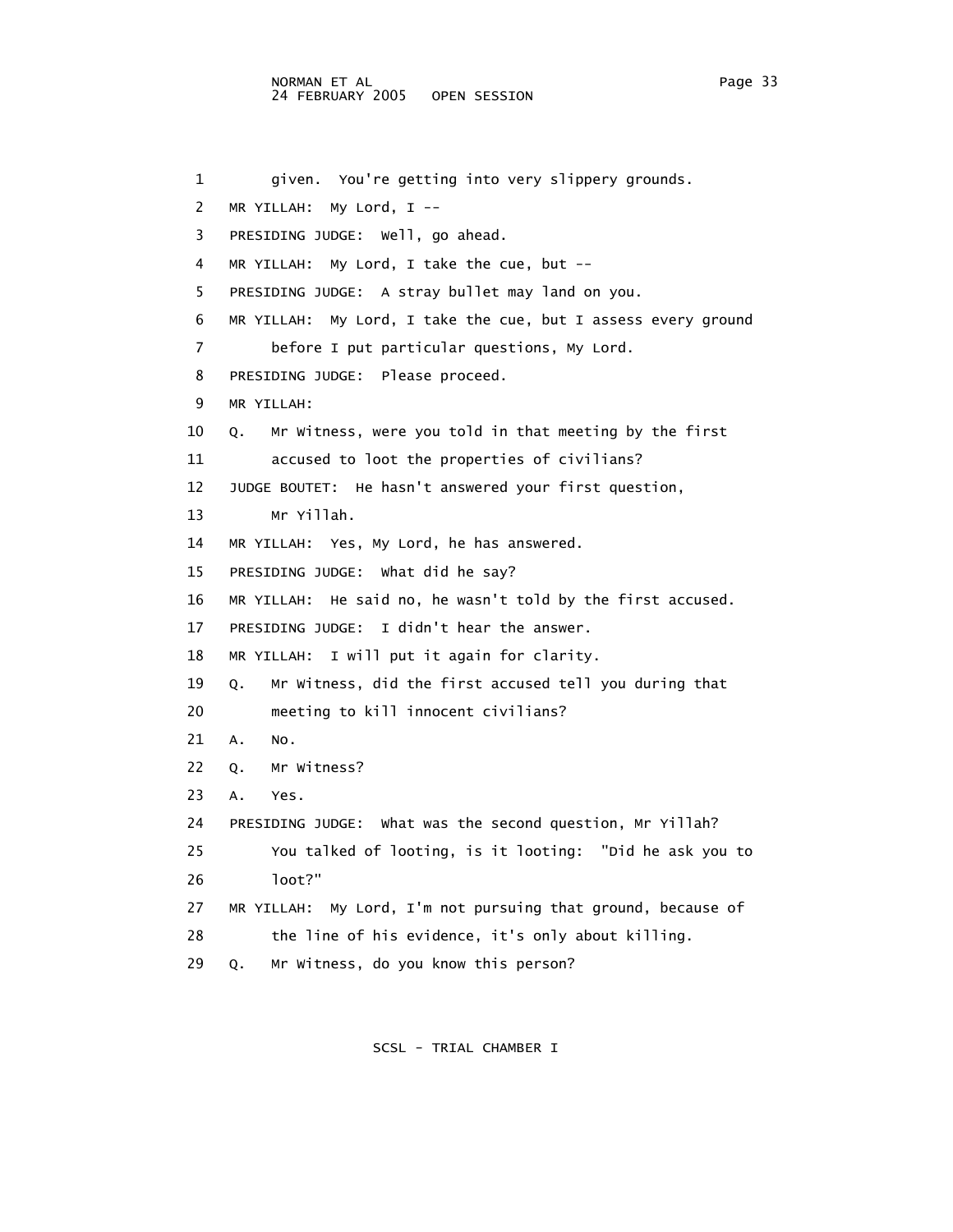1 MR YILLAH: My Lord, because of protective measures -- 2 JUDGE BOUTET: Is that name different to the one that was 3 shown to him before? 4 MR YILLAH: Yes. 5 JUDGE BOUTET: Would you please show it to the Prosecution? 6 MR YILLAH: My Lord, may we adopt the same procedure? 7 JUDGE BOUTET: Yes. Please show the piece of paper to counsel 8 for the second accused and third accused as well. So you 9 will tell him -- 10 [HN240205B 11.17 a.m. - EKD] 11 JUDGE BOUTET: Before you do I would like to ask you -- 12 MR YILLAH: Yes, My Lord. 13 JUDGE BOUTET: I would like to ask you what it is you have 14 shown to the witness. 15 MR YILLAH: It is a name. 16 JUDGE BOUTET: A name? 17 MR YILLAH: Yes, a name of an individual. 18 JUDGE BOUTET: What has the witness done with that name? So 19 you read the name to him and asked him if he knew that 20 person? 21 MR YILLAH: Yes, My Lord. 22 JUDGE BOUTET: And the person whose name is on that piece of 23 paper? 24 MR YILLAH: On this piece of paper. 25 JUDGE BOUTET: And what has been the answer? 26 MR YILLAH: My Lord, the witness says -- 27 JUDGE BOUTET: Says he knows that person? 28 MR YILLAH: He knows the person, yes, My Lord. 29 JUDGE BOUTET: And that is why you want to produce this piece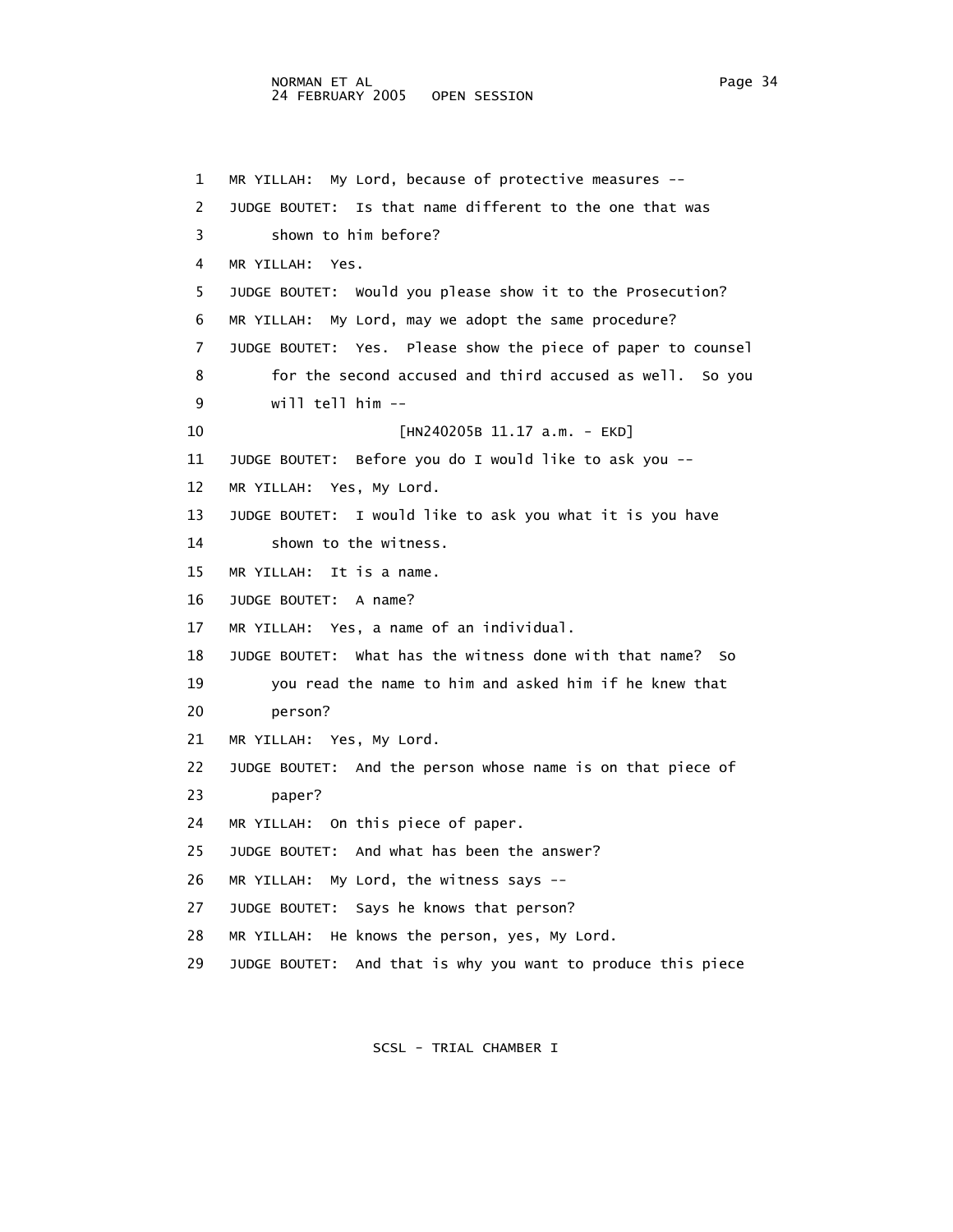```
 1 of paper? 
 2 MR YILLAH: That is why I am producing it. 
 3 JUDGE BOUTET: Mr Prosecutor, you were part of the questioning 
 4 of the witness? 
 5 MR KAMARA: Yes, Your Honour, I was and I confirm what the 
 6 Defence say. 
 7 JUDGE BOUTET: So we are now at Exhibit 66, so we will mark 
 8 that as Exhibit 66. 
 9 [Exhibit No. 66 was admitted] 
 10 MR YILLAH: Thank you, My Lord. 
 11 JUDGE BOUTET: Exhibit 66 contains a name that the witness 
 12 TF2-013 has identified as being a person he knows of. 
 13 MR YILLAH: As My Lord pleases. 
 14 THE INTERPRETER: My Lord, the witness's hand is up. 
 15 JUDGE BOUTET: Yes, Mr Witness, you had your hand up. 
 16 THE WITNESS: I want to ease myself. 
 17 PRESIDING JUDGE: The Court will rise. When the witness is 
 18 ready, please, you call us in. 
 19 [Break taken at 11.20 a.m.] 
20 [Upon resuming at 11.45 a.m.]
 21 PRESIDING JUDGE: We are resuming the session. 
 22 MR YILLAH: May I proceed, My Lord? 
 23 PRESIDING JUDGE: Yes, please. 
 24 MR YILLAH: 
 25 Q. Mr Witness -- 
 26 THE INTERPRETER: My Lords, can the witness put on his 
 27 microphone, please? 
 28 JUDGE BOUTET: Go ahead, Mr Yillah. 
 29 MR YILLAH:
```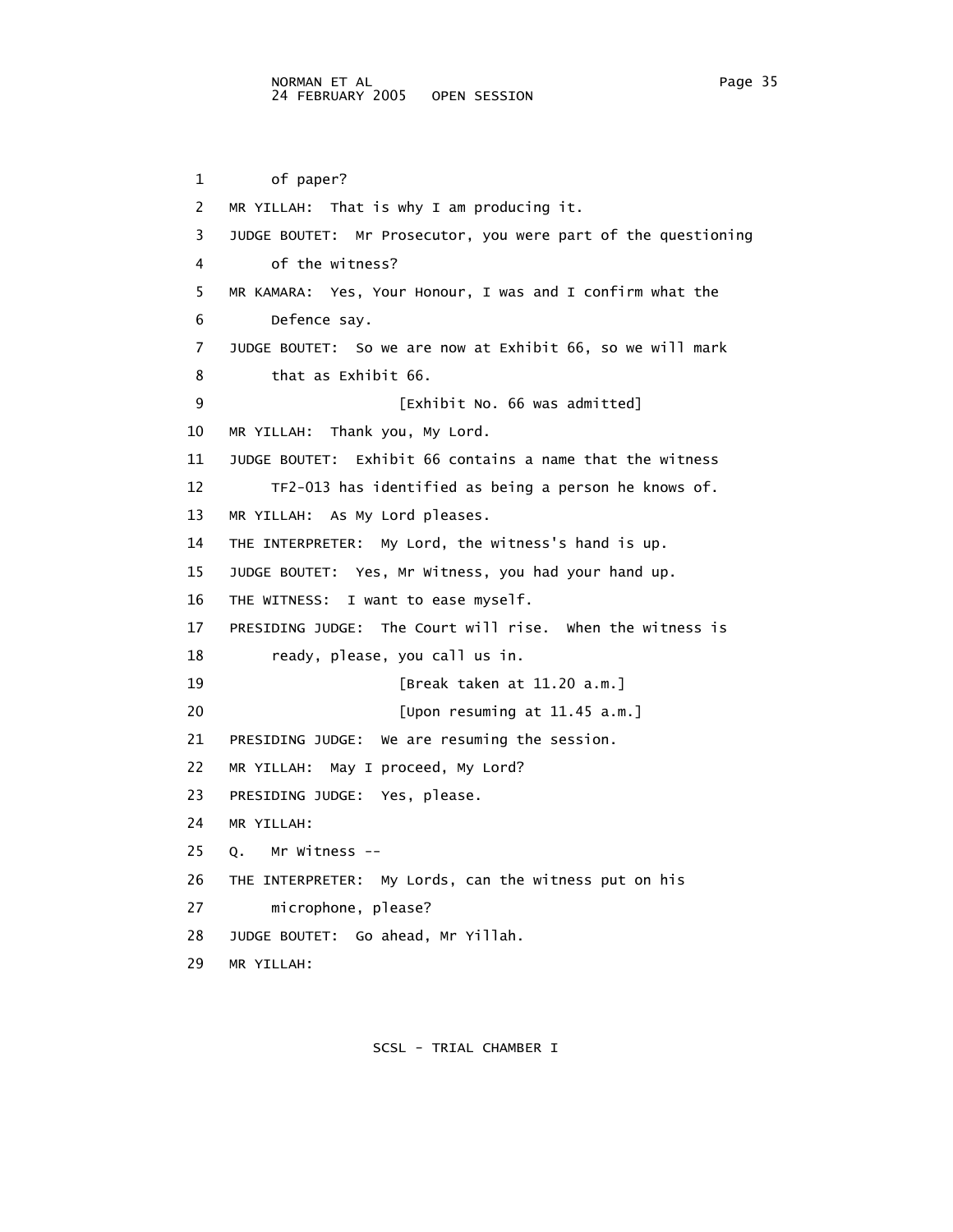```
 1 Q. Mr Witness, I showed you a piece of paper a while ago in 
 2 which you said you knew the individual whose name is 
 3 written on that paper; is that correct? 
 4 A. Yes. 
  5 Q. Do you know whether that individual is from your 
 6 chiefdom? 
 7 A. Yes. 
 8 Q. Do you know whether that individual is related to the 
 9 chief whom you said in your evidence-in-chief was killed? 
 10 A. What kind of relationship? 
 11 Q. Blood relationship. 
 12 A. [No translation] 
 13 Q. Mr Witness, let me ask you this -- 
 14 THE INTERPRETER: Question has been asked. 
 15 MR YILLAH: 
 16 Q. -- do you know whether that individual is the grandson of 
17 the chief whom you said was killed?
 18 A. What are you asking about, if we are born in the same 
 19 family -- if they were born in the same family? Is that 
 20 what you are asking? 
 21 Q. Yes, if they were born in the same family, if you like. 
 22 A. I don't know. 
 23 MR YILLAH: My Lords, that will be all for this witness. 
 24 JUDGE BOUTET: Thank you. Mr Bockarie for the second accused, 
 25 you're ready to proceed? 
 26 MR BOCKARIE: Thank you. 
 27 CROSS-EXAMINED BY MR BOCKARIE: 
 28 Q. Mr Witness, in answer to my colleague, Mr Yillah, you 
 29 said you were given certain rules when you went to the
```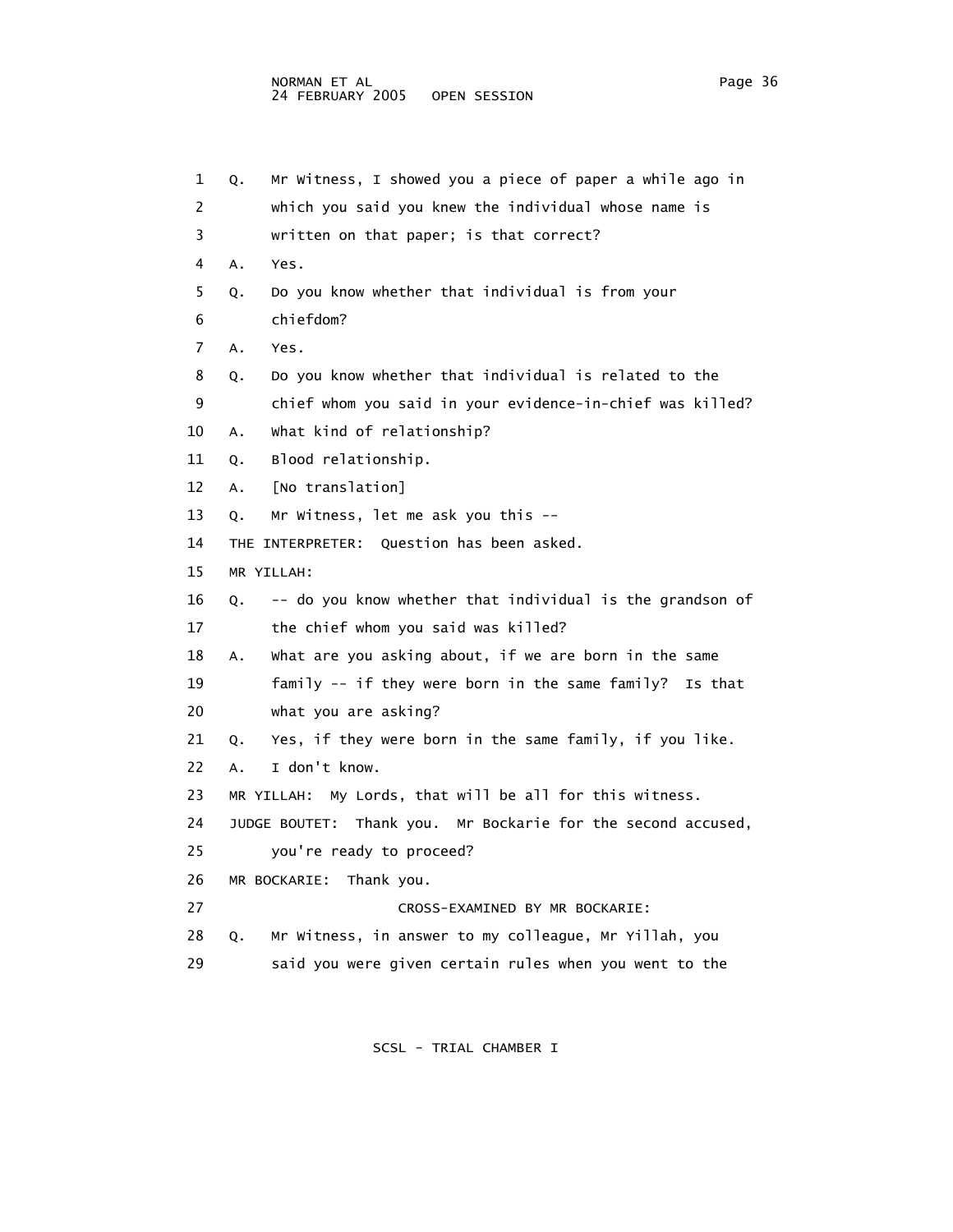| 1              |    | initiation rites. My question is: Will you agree with    |
|----------------|----|----------------------------------------------------------|
| $\overline{2}$ |    | me that some Kamajors strictly adhered to those rules?   |
| 3              | Α. | Yes, Kamajors were adhering to those rules. If           |
| 4              |    | [inaudible] could adhere to the rules God will help you. |
| 5              | Q. | Thank you, Mr Witness. Do you agree with me that there   |
| 6              |    | were recalcitrant Kamajors who completely ignored those  |
| 7              |    | rules and did things quite independently without         |
| 8              |    | reference to their bosses?                               |
| 9              | Α. | what rules? What Kamajor rules or --                     |
| 10             | Q. | Mr Witness, you highlighted certain rules that you were  |
| 11             |    | advised to adhere to, didn't you?                        |
| 12             | Α. | Yes.                                                     |
| 13             | Q. | For instance, not to kill innocent civilians?            |
| 14             | Α. | Yes.                                                     |
| 15             | Q. | Not to loot civilians' property?                         |
| 16             | Α. | Yes.                                                     |
| 17             | Q. | Not to rape?                                             |
| 18             | Α. | Yes.                                                     |
| 19             | Q. | Now, my question is -- and also you agree with me that   |
| 20             |    | some Kamajors strictly adhered to these rules.<br>My     |
| 21             |    | question is $-$                                          |
| 22             | А. | Yes.                                                     |
| 23             | Q. | -- there were some recalcitrant Kamajors who completely  |
| 24             |    | ignored these rules; isn't it?                           |
| 25             | А. | There was some of them who'd never adhere to the rule.   |
| 26             | Q. | Thank you. And they ignored these rules without their    |
| 27             |    | bosses knowing?                                          |
| 28             | А. | If ever anybody did that I don't know.                   |
| 29             | Q. | Do you agree with me that they must have ignored these   |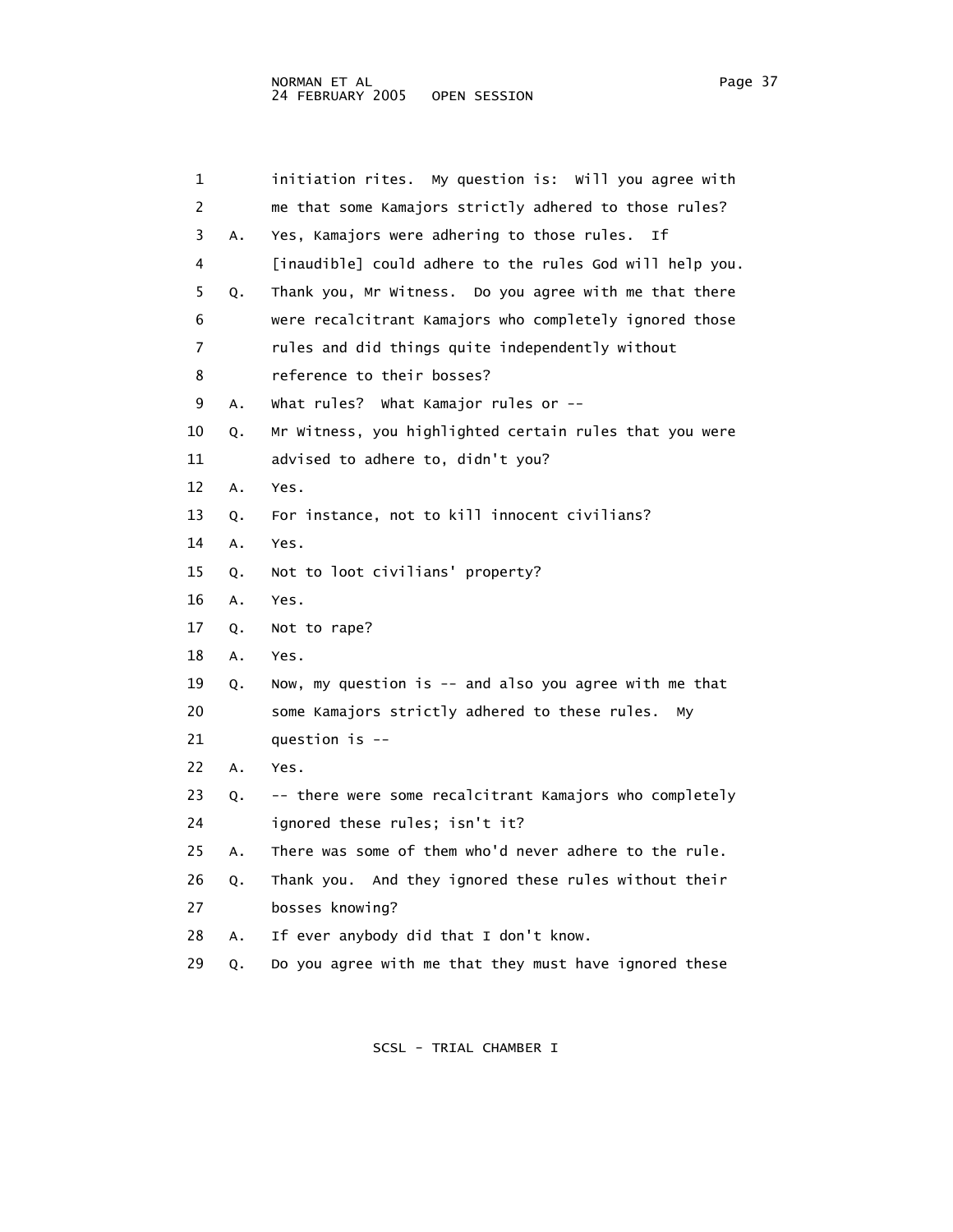1 rules without their bosses knowing it? 2 A. What sort of rules? 3 Q. The rules you've just highlighted, Mr Witness. 4 A. Like the Kamajor rules? 5 Q. Mr Witness, I've been very specific. 6 A. If ever anybody went against those rules, I don't know. 7 Q. You don't know? 8 A. I don't know. 9 Q. Thank you, Mr Witness. Mr Witness, do you know BJK Sei? 10 A. Yes. 11 Q. He hailed from Lower Bambara Chiefdom; am I correct? 12 A. That is where I saw him. There is where he is, Lower 13 Bambara Chiefdom. 14 Q. Is he a native of Lower Bambara Chiefdom? 15 A. Yes, that's where I saw him. I don't know whether he's a 16 **native of the place, xxxxxx xxxxxx xxxxxx xxxxxx** xxxxxx 17 -- xxxxxx xxxxxx xxxxxx xxxxxx xxxxxx. I don't know whether 18 he was born and bred there, I can't say, I can't say, but 19 I saw him there. 20 Q. Thank you, Mr Witness. Mr Witness, in addition saying 21 that you know him being part of Lower Bambara Chiefdom, 22 at the time he was the overall commander -- overall 23 Kamajor commander in Lower Bambara Chiefdom; am I 24 correct? 25 A. Yes. 26 Q. Thank you, Mr Witness. Mr Witness, you said it was 27 Hunter who gave the order for the death of Chief Brima 28 Conteh; am I correct? Chief Hunter? 29 A. Yes.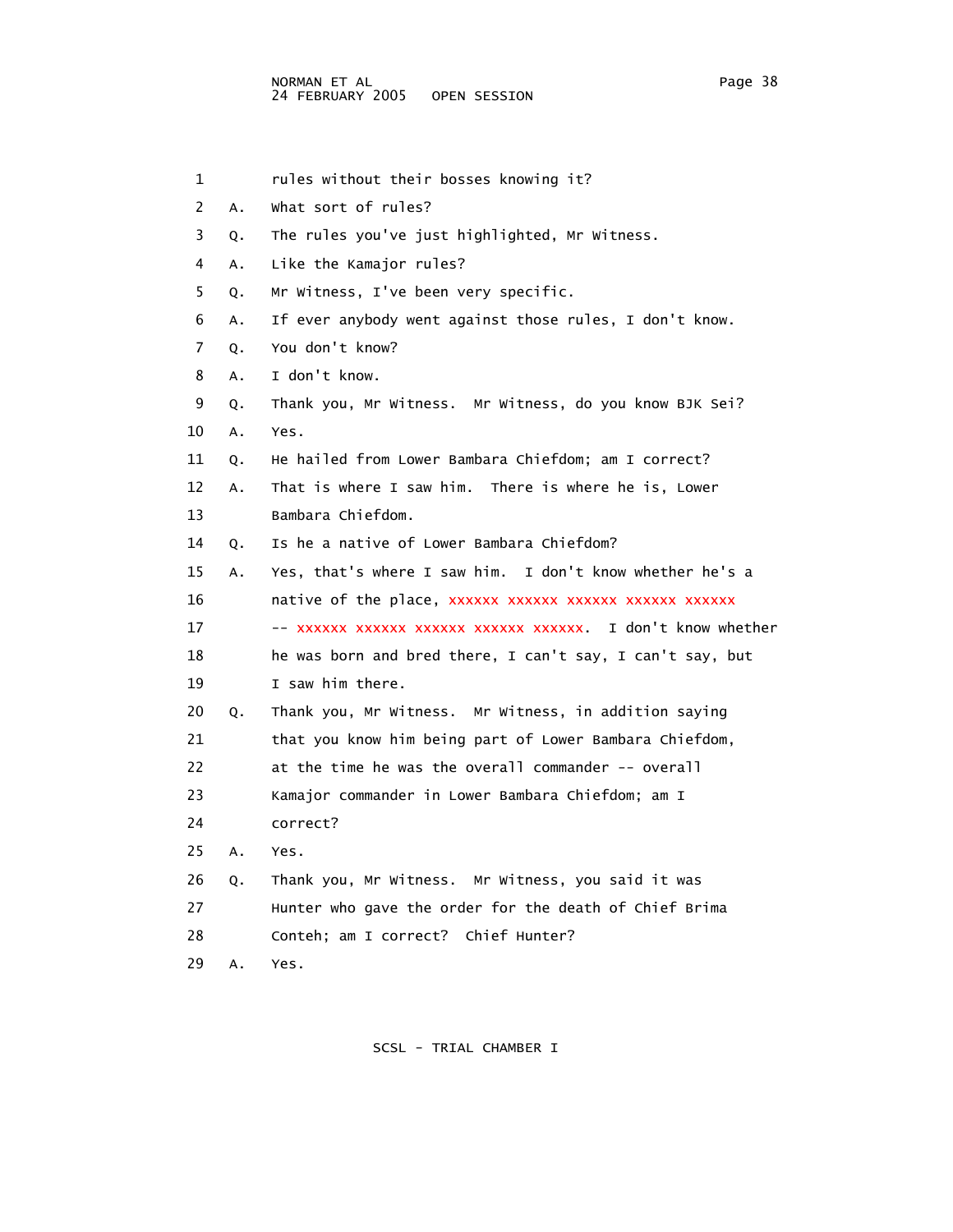```
 1 Q. Do you know whether Chief Hunter is a native of 
 2 Lalehun -- 
 3 MR KAMARA: May I interpose there, Your Honours. It is the 
 4 chief hunter, not Chief Hunter. The chief hunter. 
 5 MR BOCKARIE: Sorry, thank you, the chief hunter. Thank you, 
 6 Mr Kamara. 
 7 Q. Mr Witness, do you know whether the chief hunter too 
 8 hailed from Lalehun? 
 9 A. That chief hunter, yes. 
 10 Q. Mr Witness, you personally knew the late Chief Brima 
 11 Conteh, am I correct, before his death? You personally 
 12 knew him; am I correct? 
 13 A. Yes. 
 14 Q. Can you tell this Court for how long did you know him 
 15 before the coup? Ten years, 20 years, 5 years? 
 16 A. No. 
 17 Q. What is no? 
 18 JUDGE BOUTET: It may be, Mr Bockarie, you -- 
 19 THE WITNESS: When you say whether I could remember a number 
 20 of years that I knew him before the coup, when I saw him 
21 I can't remember the number of years. I was small then.
 22 I know him, but I cannot remember the number of years 
 23 now. 
 24 MR BOCKARIE: 
 25 Q. So you've known him as boy -- since you were a boy? 
 26 A. Yes, yes. 
 27 Q. Mr Witness, you'll agree do they mine diamonds in 
 28 Lalehun -- generally? 
 29 A. Who are you referring to?
```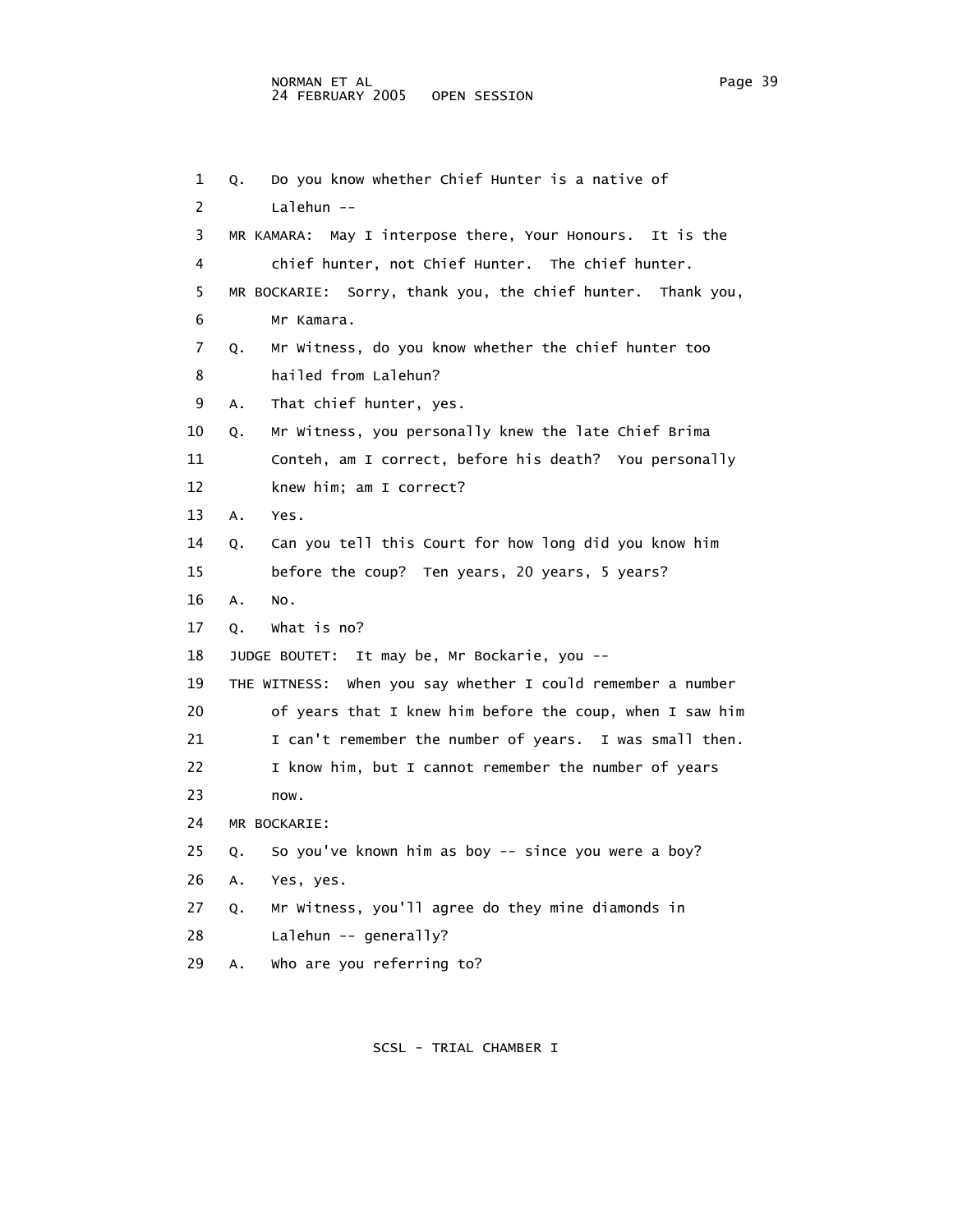1 Q. Do people mine diamonds in Lalehun? 2 THE INTERPRETER: My Lords, can counsel wait for the answers, 3 please? 4 JUDGE BOUTET: Yes, Mr Bockarie, you have that tendency to 5 always carry on with your question. 6 MR BOCKARIE: I apologise. 7 JUDGE BOUTET: It has to be translated so we hear the answer. 8 You speak Mende, I don't. 9 MR BOCKARIE: I'm sorry. 10 PRESIDING JUDGE: I don't either and I don't think my 11 colleague on the right does. 12 JUDGE BOUTET: So please go slowly. You can ask your question 13 but wait for the translation, please. Would you repeat 14 your last question again, please? 15 MR BOCKARIE: 16 Q. Mr Witness, do people mine diamonds in Lalehun? 17 A. Yes. Yes, they mine diamonds in Lalehun. 18 Q. Isn't it true that the late Chief Baimba -- the late 19 Chief Conteh owned a diamond bush? 20 A. Even if he had it, I never knew about it. I was small, I 21 wasn't a grown up then, so I didn't know. Even if he had 22 one, I never knew. 23 Q. Mr Witness, do you know a Kamajor by the name of Baimba 24 Aruna? 25 A. Yes. 26 Q. One Momoh Moriba alias Momoh Mandu? 27 JUDGE BOUTET: Spell that out, please. 28 MR BOCKARIE: Momoh Moriba, M-O-M-O-H for Momoh, Moriba 29 M-O-R-I-B-A, alias Momoh Mandu.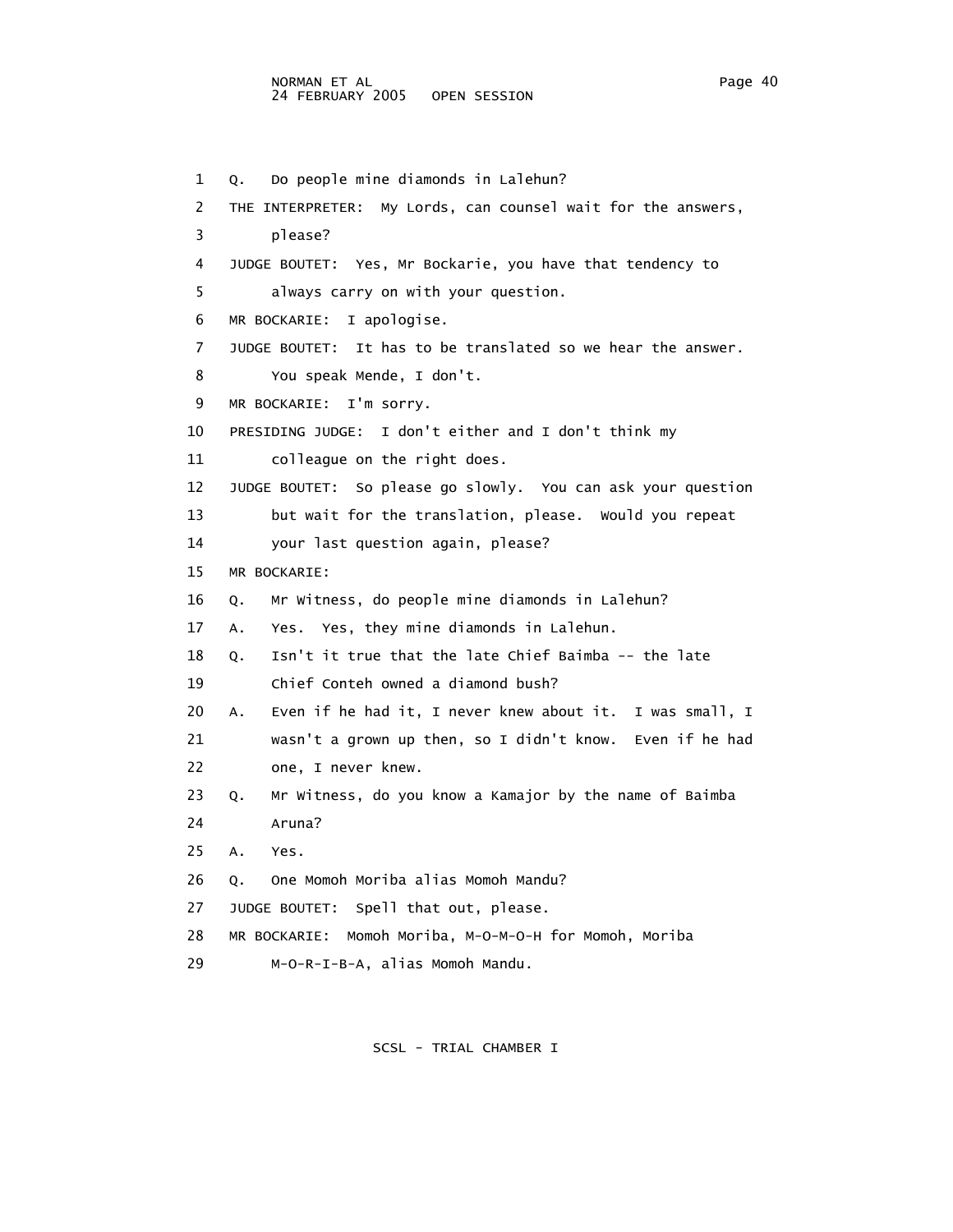1 THE WITNESS: If I know him? 2 MR BOCKARIE: 3 Q. Do you know them? 4 A. Yes. 5 Q. They, too, are natives of Lalehun; am I correct? 6 A. Yes. 7 Q. Mr Witness, isn't it true that Baimba Aruna, Momoh Moriba 8 and you were the main Kamajor commanders in Lalehun? 9 JUDGE BOUTET: Can you repeat that question for me? I missed 10 it. These two names and -- 11 MR BOCKARIE: And himself were the main Kamajor commanders in 12 Lalehun. 13 THE WITNESS: No, I was not a commander, I was not a 14 commander. Those that you've named were commanders. I'm 15 a small boy, I was not a commander. Those that you've 16 named were those -- they were sending me even. They 17 could send me to go for -- to do anything. They were the 18 elders, they were the authorities. I was never a 19 commander. 20 MR BOCKARIE: 21 Q. Mr Witness, I am putting it to you that you were one of 22 the commanders in Lalehun giving orders to other 23 Kamajors? 24 A. No, no, no, I never gave orders, I was never a commander. 25 I was only a Kamajor. Except if someone was want to send 26 me to go on a patrol, then I will go on a patrol, but I 27 was never a commander. Except if they would ask us to go 28 on a patrol, then I will go. If they said that you are 29 going to lead the troops for this patrol, then I will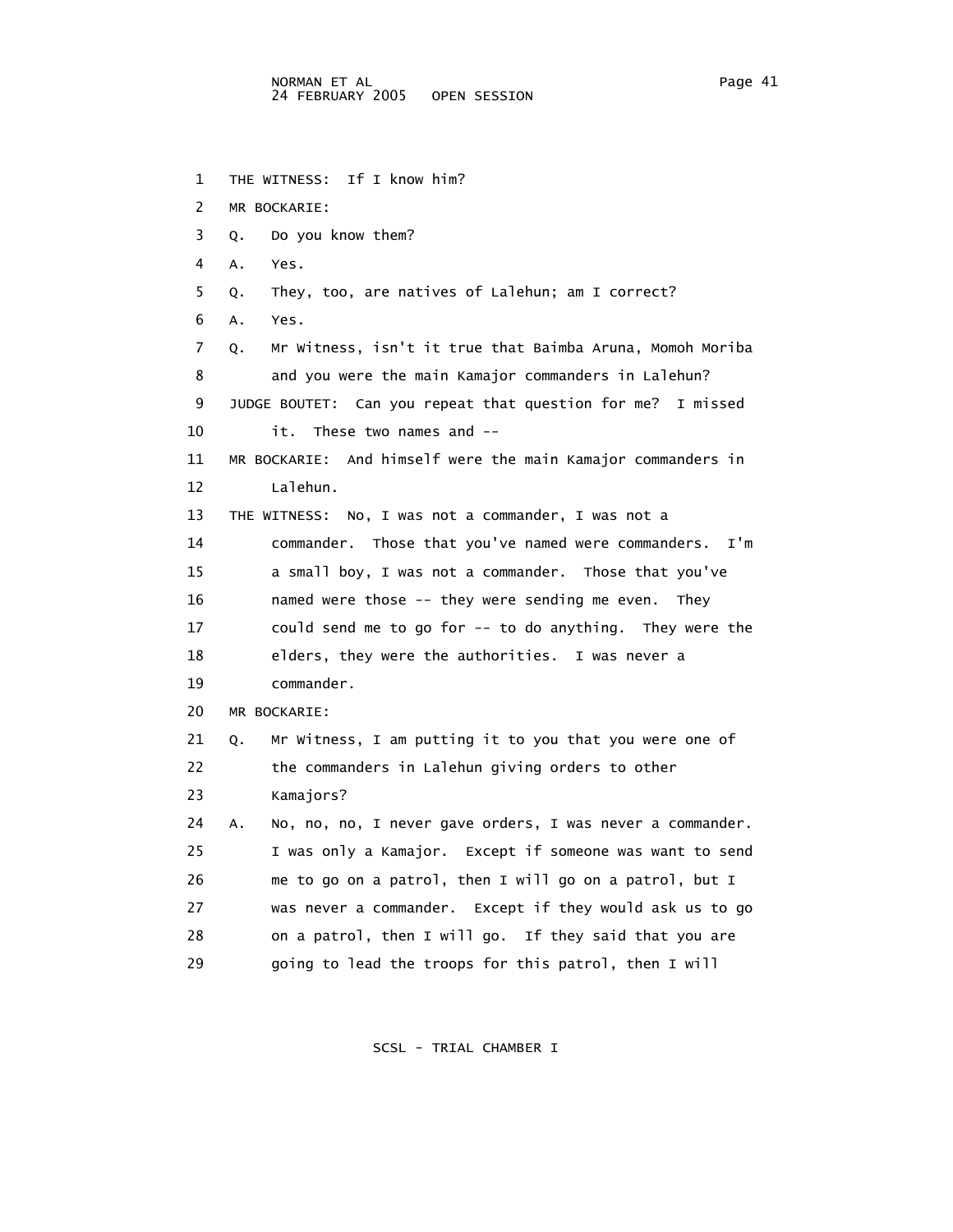1 lead that troop. Whatever they will tell me I will do. 2 They were giving orders, they will say do this, but I 3 never was a commander. 4 Q. Mr Witness, were you ever sent on patrol? 5 A. To fight? What sort of patrol? To fight? 6 Q. Patrol generally. 7 MR KAMARA: Will counsel help the witness to understand what 8 he means by "patrol". The witness had asked what kind of 9 patrol and my learned friend is saying patrol generally. 10 My objection to that is the question is very ambiguous. 11 If he specifies to what type of patrol or what particular 12 patrol he's referring to, I think it will help the 13 witness. 14 JUDGE BOUTET: It may help the witness, but your objection is 15 denied. 16 MR KAMARA: Thank you. 17 THE WITNESS: What sort of patrol? 18 MR BOCKARIE: 19 Q. Mr Witness, you mentioned the word patrol. Did you ever 20 go on patrol? 21 A. No, the question you asked if we were commanders, I said 22 no, we're not commanders. 23 PRESIDING JUDGE: [Overlapping speakers] on the road and was 24 overseeing the enemies. 25 MR BOCKARIE: Well, My Lord -- 26 PRESIDING JUDGE: I don't know how you would characterise 27 that. 28 MR BOCKARIE: Well, my instructions are contrary to this 29 assertion, My Lord.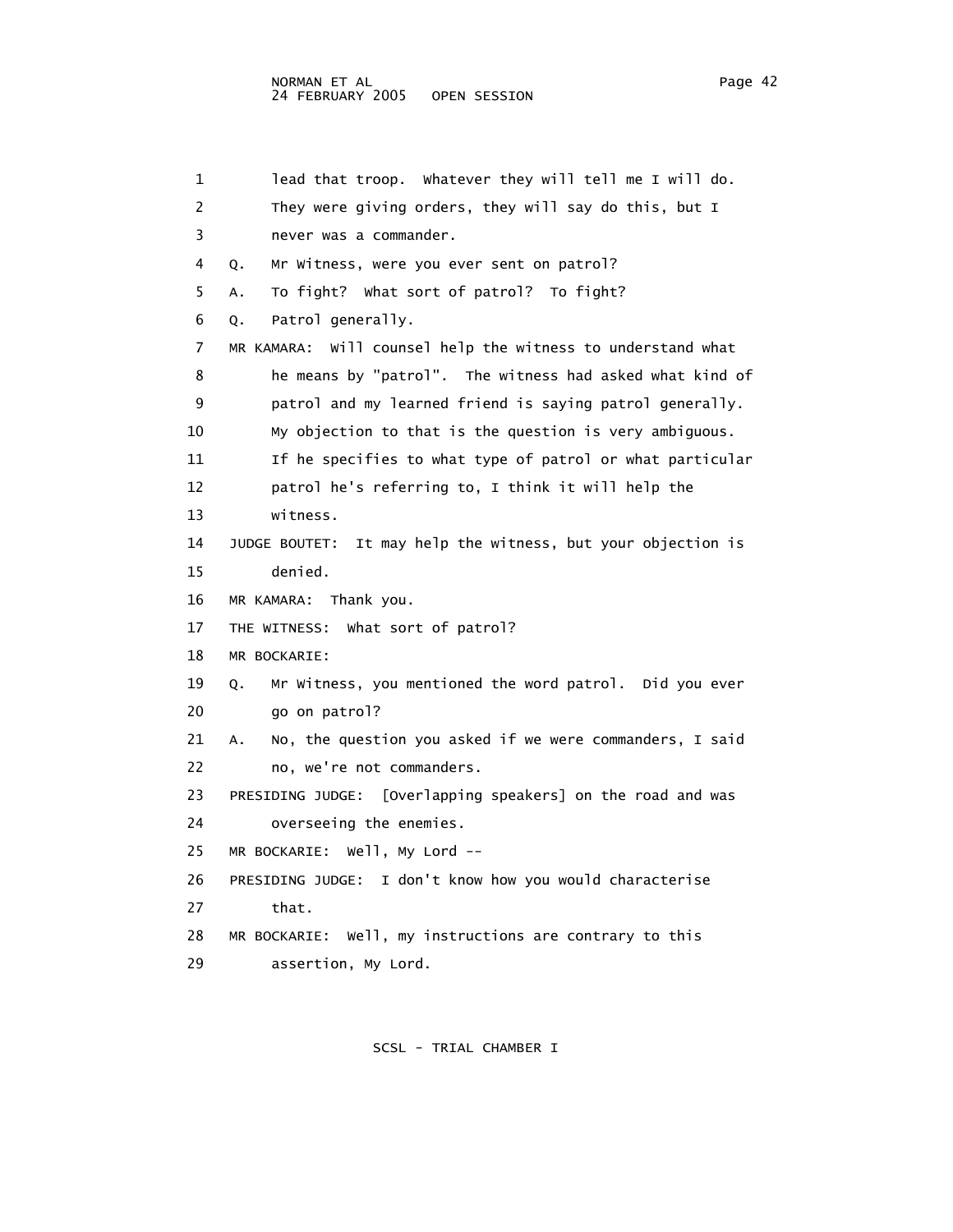1 PRESIDING JUDGE: I see, okay. 2 JUDGE BOUTET: But your question was -- the witness has 3 answered to a previous question, "If I was sent on a 4 patrol I would lead the patrol." 5 MR BOCKARIE: Yes. 6 JUDGE BOUTET: So presumably this question you're asking is 7 related to that answer. 8 MR BOCKARIE: Yes, Your Honour. 9 JUDGE BOUTET: So take it back to him in that sense and we'll 10 see where we get with it. 11 MR BOCKARIE: 12 Q. Mr Witness, you said that when sent on patrol you usually 13 adhere to that order; isn't it? 14 A. Yes. 15 Q. The question now is did you ever go on such patrol? 16 A. There are various type of patrols. Is it a patrol to go 17 and fight or what sort of patrol, just a patrol 18 [inaudible] patrol? What sort of patrol do you mean? 19 Q. Like a patrol to go to fight. 20 A. Yes, they were sending us there. If ever they sent us 21 then we'll go. 22 JUDGE BOUTET: I think, Mr Bockarie, that your question should 23 have been and should be: Did you lead such a patrol? 24 Not if he did go. 25 MR BOCKARIE: Well, that would be my next question. 26 Q. Mr Witness, did you lead such a patrol? 27 A. To go and fight in patrol? 28 Q. Yes. 29 A. Yes, yes, yes, if they give me a command that I shall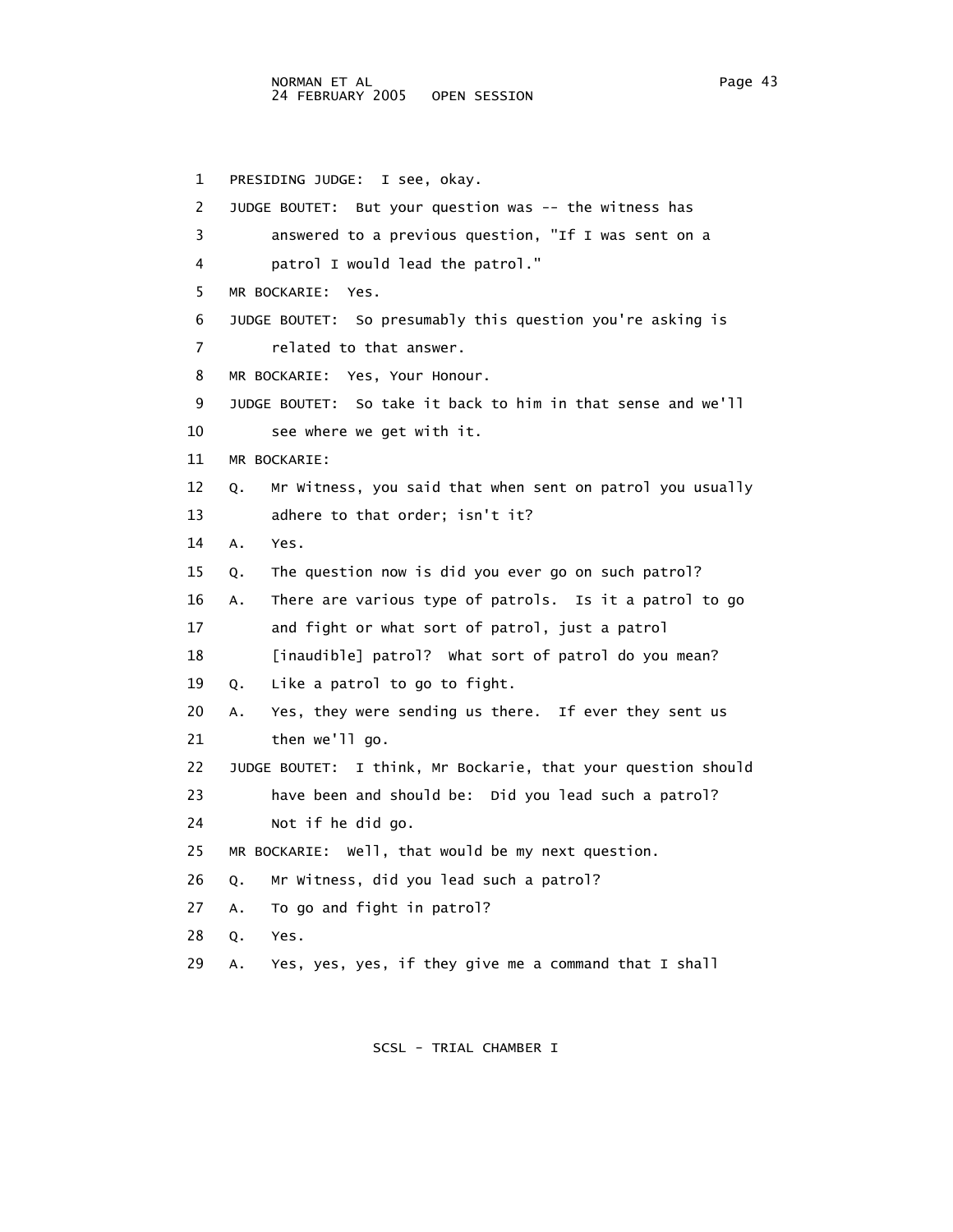1 lead a troop, I'll do so. 2 Q. And as a leader of that patrol you give command to your 3 boys, don't you? 4 A. If they ask me to go on a patrol to lead [inaudible], 5 what sort of patrol? To fight against my enemy? 6 Q. Yes, Mr Witness. 7 A. Yes, yes, if I were to fight against my enemies then I 8 will pass the command, I will lead the troop. 9 MR BOCKARIE: That will be all for him. Thank you very much, 10 Mr Witness. 11 JUDGE BOUTET: Thank you, Mr Bockarie. Mr Margai, or third 12 accused, are you ready to proceed? 13 MR MARGAI: Yes, I am, My Lord, thank you. 14 CROSS-EXAMINED BY MR MARGAI: 15 MR MARGAI: 16 Q. Now, Mr Witness, you said whilst you were at the 17 checkpoint Chief Brima Conteh was arrested in Tongo by 18 Chief Baimba? 19 A. Yes. 20 Q. How far was the patrol -- sorry, how far was the post 21 where you were to Tongo Field? How far, what was the 22 distance? 23 PRESIDING JUDGE: Brima was arrested by whom? 24 MR MARGAI: Brima Conteh was arrested by Chief Baimba in Tongo 25 while he was at the post. My question is what was the 26 distance between the post where he was and Tongo? 27 THE WITNESS: I can't tell the distance, because you could 28 leave early in the morning and go to Kono, but I can't 29 tell you the mileage. I noted [inaudible] but I can't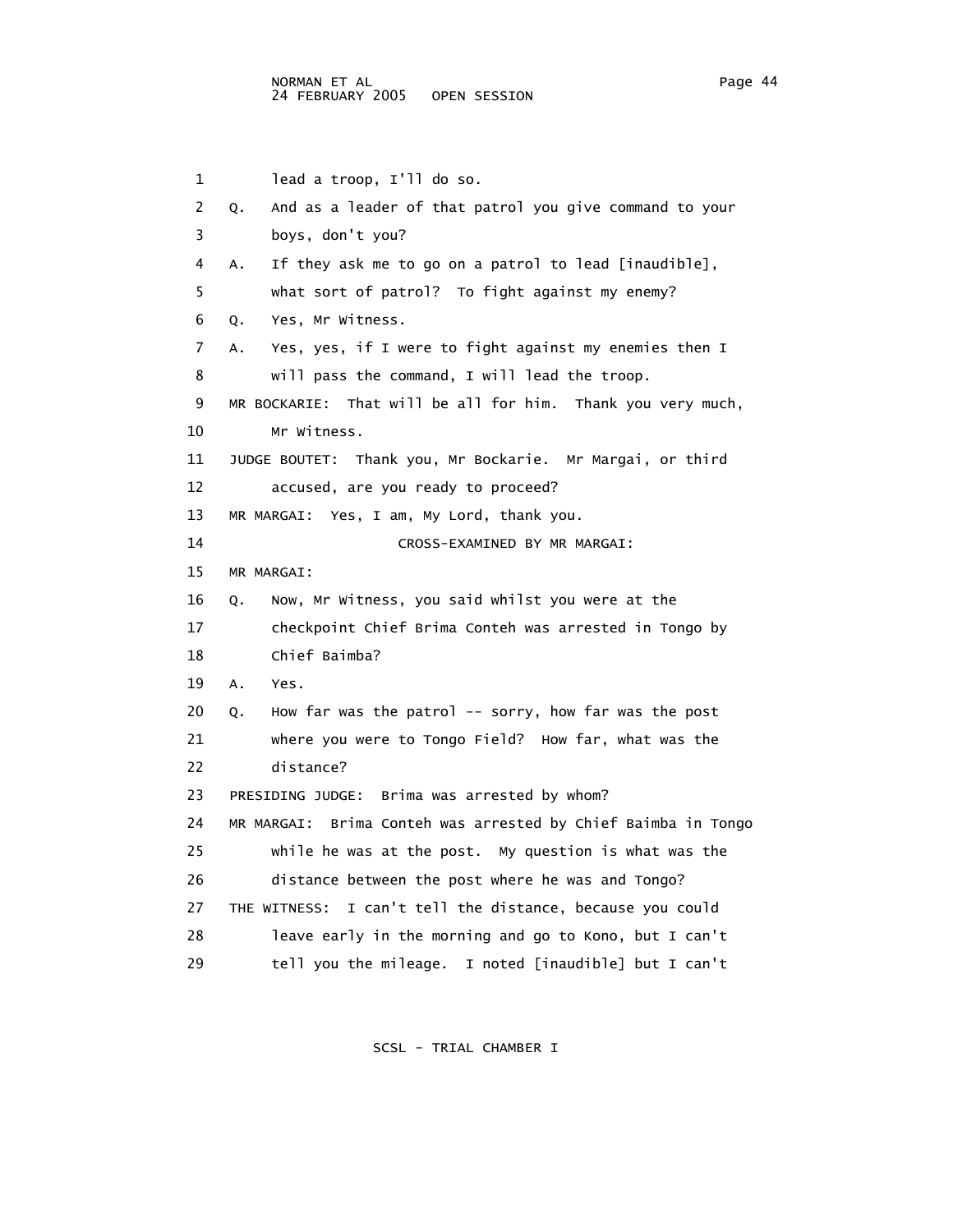| 1  |    | tell you the exact distance now. Because if I say that    |
|----|----|-----------------------------------------------------------|
| 2  |    | it will be wrong. I can't tell you now. Someone would     |
| 3  |    | leave -- even by now people might have left and gone      |
| 4  |    | there, but I can't tell you the distance.                 |
| 5  |    | MR MARGAI:                                                |
| 6  | Q. | Thank you. Now, if you left the checkpoint for Tongo how  |
| 7  |    | long would it take you? Thirty minutes, one hour, a day?  |
| 8  | Α. | No, I can't tell the time, but I know if I go walk in the |
| 9  |    | place I will reach the same day, but I don't know the     |
| 10 |    | time.                                                     |
| 11 | Q. | I will put it in another way. Do you know where the       |
| 12 |    | cotton tree is here in Freetown by the law court          |
| 13 |    | building?                                                 |
| 14 | А. | I've never walked around this town. In fact, it's my      |
| 15 |    | first time I've ever come in to Freetown. I ever was in   |
| 16 |    | my village. I have never come to this place. This is my   |
| 17 |    | very first time I have been here.                         |
| 18 | Q. | Thank you, I will still try and help you. Have you        |
| 19 |    | walked the distance from the checkpoint where you were to |
| 20 |    | Tongo?                                                    |
| 21 | Α. | Yes, you will leave the checkpoint, go to Tongo and       |
| 22 |    | return during -- within the same day.                     |
| 23 | Q. | No, my question is you -- have you personally walked that |
| 24 |    | distance?                                                 |
| 25 | А. | what do you mean by "walk"?                               |
| 26 | Q. | [Overlapping speakers]                                    |
| 27 | Α. | Just going on a stroll ordinarily? What sort of walk do   |
| 28 |    | you mean?<br>Explain.                                     |
| 29 | Q. | whether stroll or otherwise, have you left that           |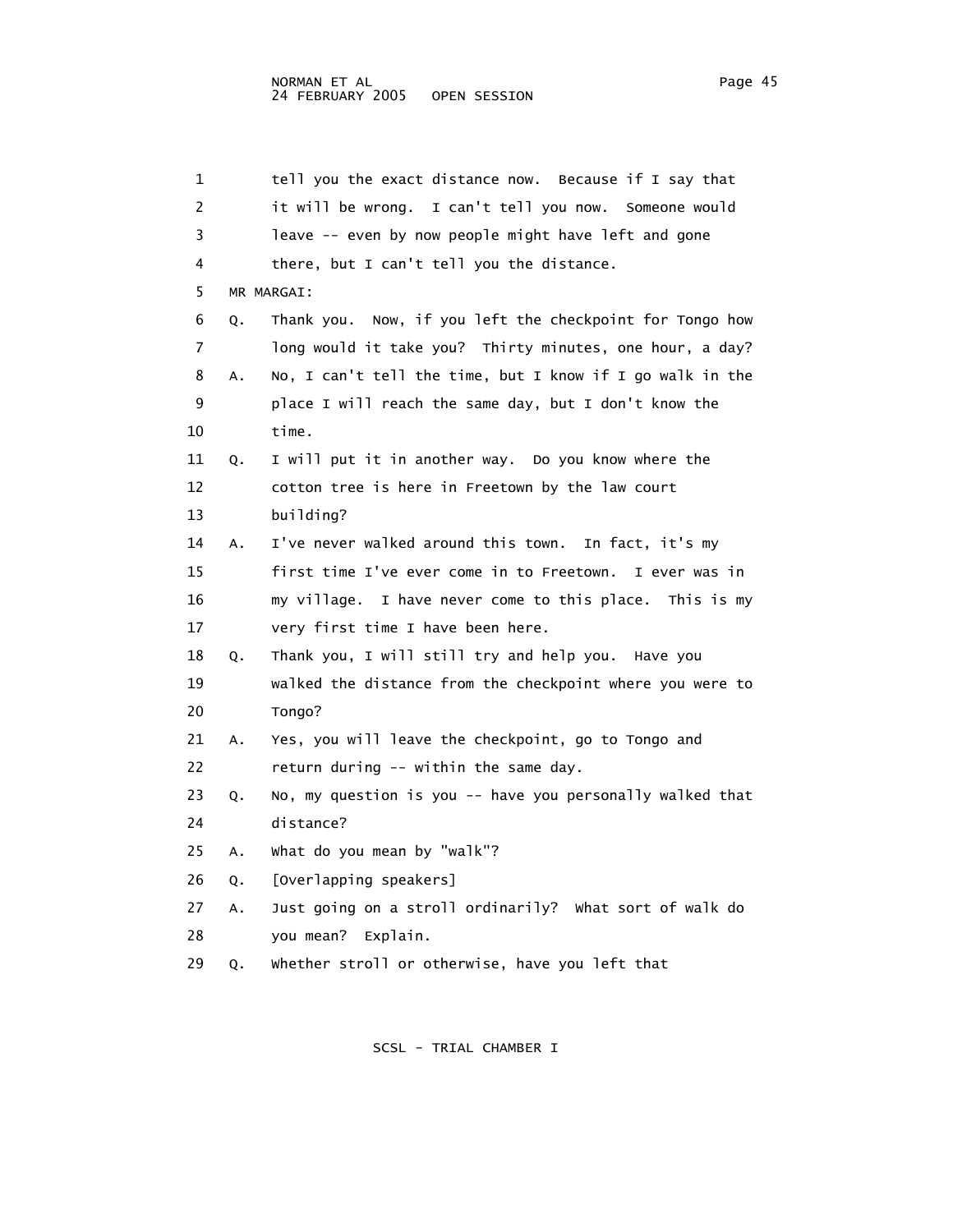1 checkpoint at any time to go to Tongo? 2 A. Yes, if I could go -- if I could leave the checkpoint and 3 go to Tongo? 4 Q. Yes. 5 A. Yes, I could go there and return. 6 Q. How long would it take you approximately to get to Tongo 7 from that checkpoint? 8 A. I told you I don't know time. That's a difficult 9 question for me. I can't answer it because I don't know 10 time. 11 Q. Would it take you the whole day? 12 A. No, no. I said if someone might have even left this 13 morning, he would have been there now, he would have 14 reached the place. 15 Q. Will it take you half a day? 16 A. No. 17 Q. So you are not able to assist this Court as to how long 18 it will take you from the post to Tongo Field? 19 A. No, I can't say. 20 Q. But it is quite some distance? 21 A. Yes, it is. 22 Q. Thank you, I accept that, thank you. Now, you were not 23 in Tongo when, according to you, Chief Brima Conteh was 24 arrested by Chief Baimba. You were not there, you were 25 at the checkpoint, were you not? 26 A. Yes, yes. 27 Q. And you told this Court that it was Baimba Aruna who 28 ordered the execution of Chief Brima Conteh -- Baimba 29 Aruna?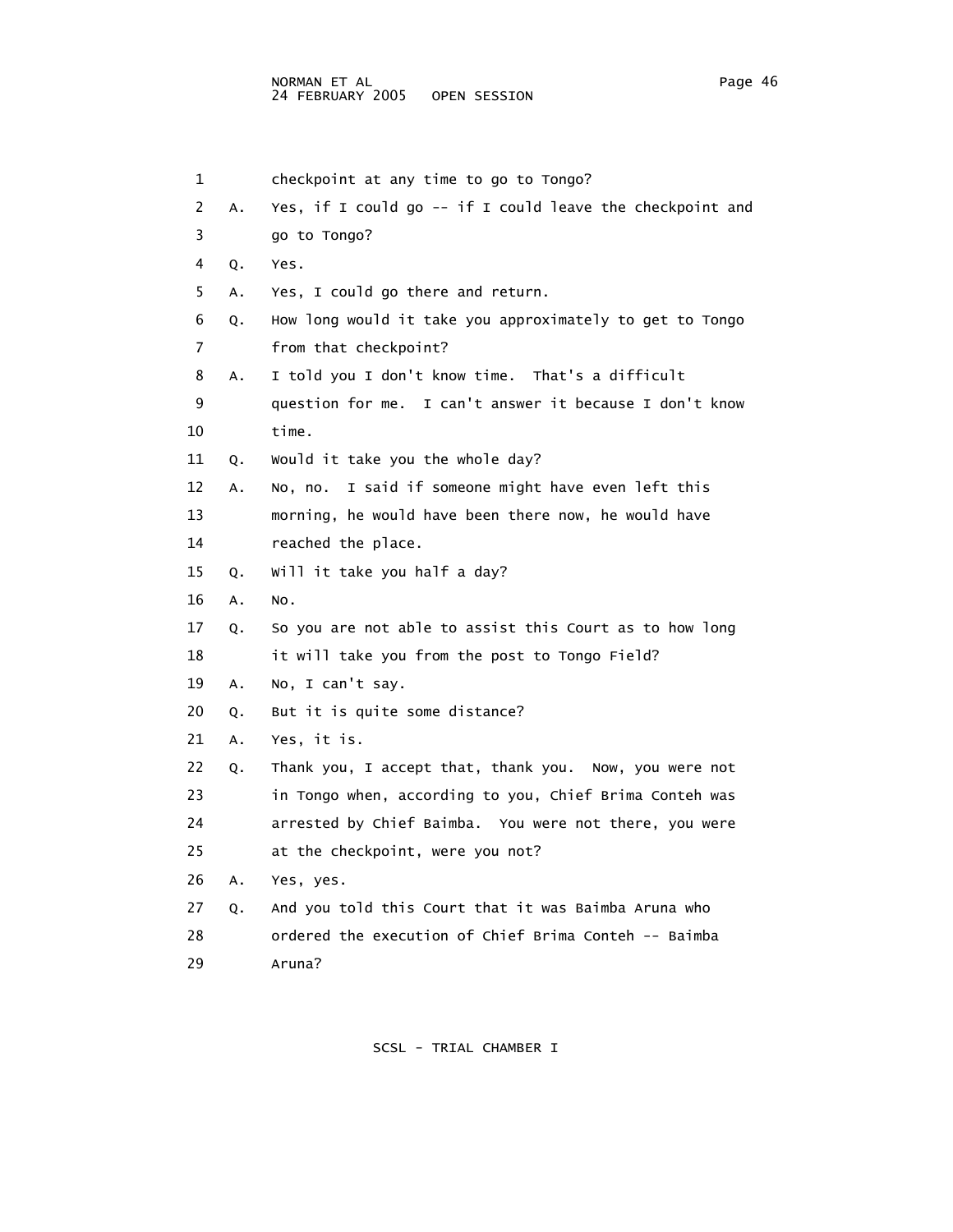1 A. Yes. 2 Q. This Baimba Brima -- sorry, Baimba Aruna was the man you 3 referred to as the chief hunter? 4 A. Yes. 5 Q. Could you explain to this Court what you mean by the 6 chief hunter? 7 A. All that I know, they said -- they used to call him chief 8 hunter. Where we were he was the commander. That's what 9 I know. He was the chief hunter because he was the 10 commander. 11 Q. Is Baimba Aruna the chief hunter the same as Chief Baimba 12 you earlier referred to as having arrested Brima Conteh? 13 A. Yes, he arrested him. He himself went and arrested him. 14 Q. Was Chief Brima Conteh from Lalehun? 15 A. Yes. 16 Q. And was Baimba Brima the chief hunter from Lalehun? 17 JUDGE BOUTET: Baimba Brima? 18 MR MARGAI: Sorry, Baimba Aruna, the chief hunter. 19 PRESIDING JUDGE: The first question, please. 20 THE WITNESS: I don't know what you're talking about, Baimba 21 Aruna. 22 MR MARGAI: Baimba Brima Conteh was from Lalehun, Chief Brima 23 Conteh. 24 PRESIDING JUDGE: The late man. 25 MR MARGAI: The late man, according to him. 26 Q. He was from Lalehun, was he not? 27 A. Yes. 28 Q. Chief Brima Conteh?

SCSL - TRIAL CHAMBER I

29 A. Yes.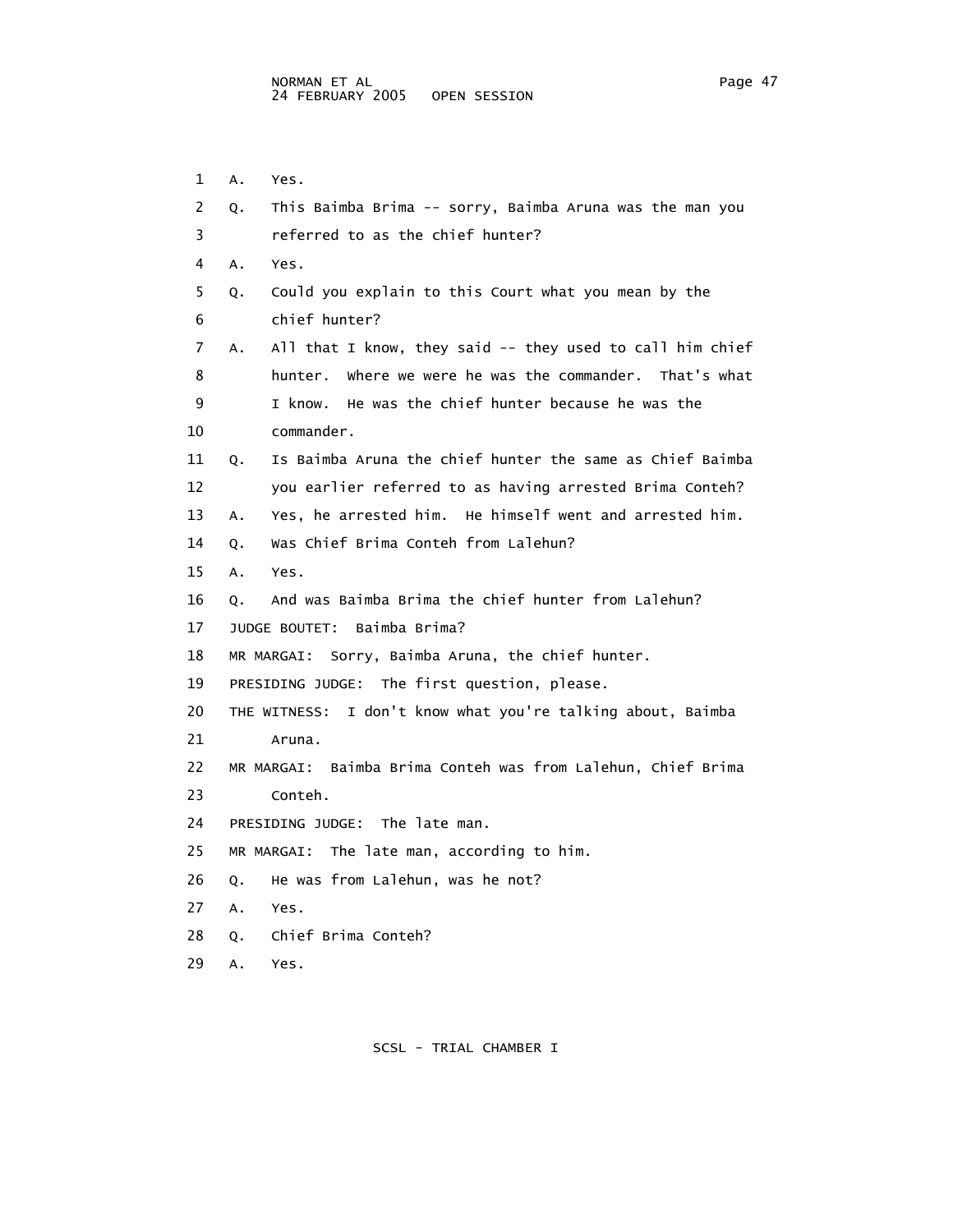| 1  | Q. | Was Baimba Aruna, the chief hunter, from Lalehun?          |
|----|----|------------------------------------------------------------|
| 2  | Α. | Yes.                                                       |
| 3  | Q. | Now, before the war do you know whether Chief Brima        |
| 4  |    | Conteh was mining for diamonds?                            |
| 5  | A. | I said I was a little boy then. Even if he were mining     |
| 6  |    | diamond I never knew. Even if he used to do so I never     |
| 7  |    | I was a small boy then. I was not a grown up<br>knew.      |
| 8  |    | Just as I said, I couldn't remember, I was just a<br>then. |
| 9  |    | small boy.                                                 |
| 10 | Q. | Did you at any time hear that Chief Brima Conteh was       |
| 11 |    | mining for diamond?                                        |
| 12 | Α. | Even if he used to do it I can't remember. I said I was    |
| 13 |    | a small boy. I was not sensible enough to tell what        |
| 14 |    | things were happening then. I was just babbling then, I    |
| 15 |    | couldn't speak even clearly then. So I can't remember, I   |
| 16 |    | can't remember that.                                       |
| 17 | Q. | Do you know whether Baimba Aruna, the chief hunter, was    |
| 18 |    | mining for diamond?                                        |
| 19 | Α. | Baimba Aruna, yes, he used to mine diamonds.               |
| 20 | Q. | I'm putting it to you that Chief Brima Conteh was also     |
| 21 |    | mining for diamonds?                                       |
| 22 | Α. | I can't tell you without telling a lie. Even if you say    |
| 23 |    | so I can't say it's a lie. Probably -- we're not staying   |
| 24 |    | in the same house. Probably used to he was mining.         |
| 25 |    | [Inaudible]. I can't remember and I can't say it's a lie   |
| 26 |    | or it's true, so I don't say anything about that.          |
| 27 | Q. | Thank you. And I'm putting it to you that Chief Brima      |
| 28 |    | Conteh and Baimba Aruna had had a long-standing feud       |
| 29 |    | between the two of them.                                   |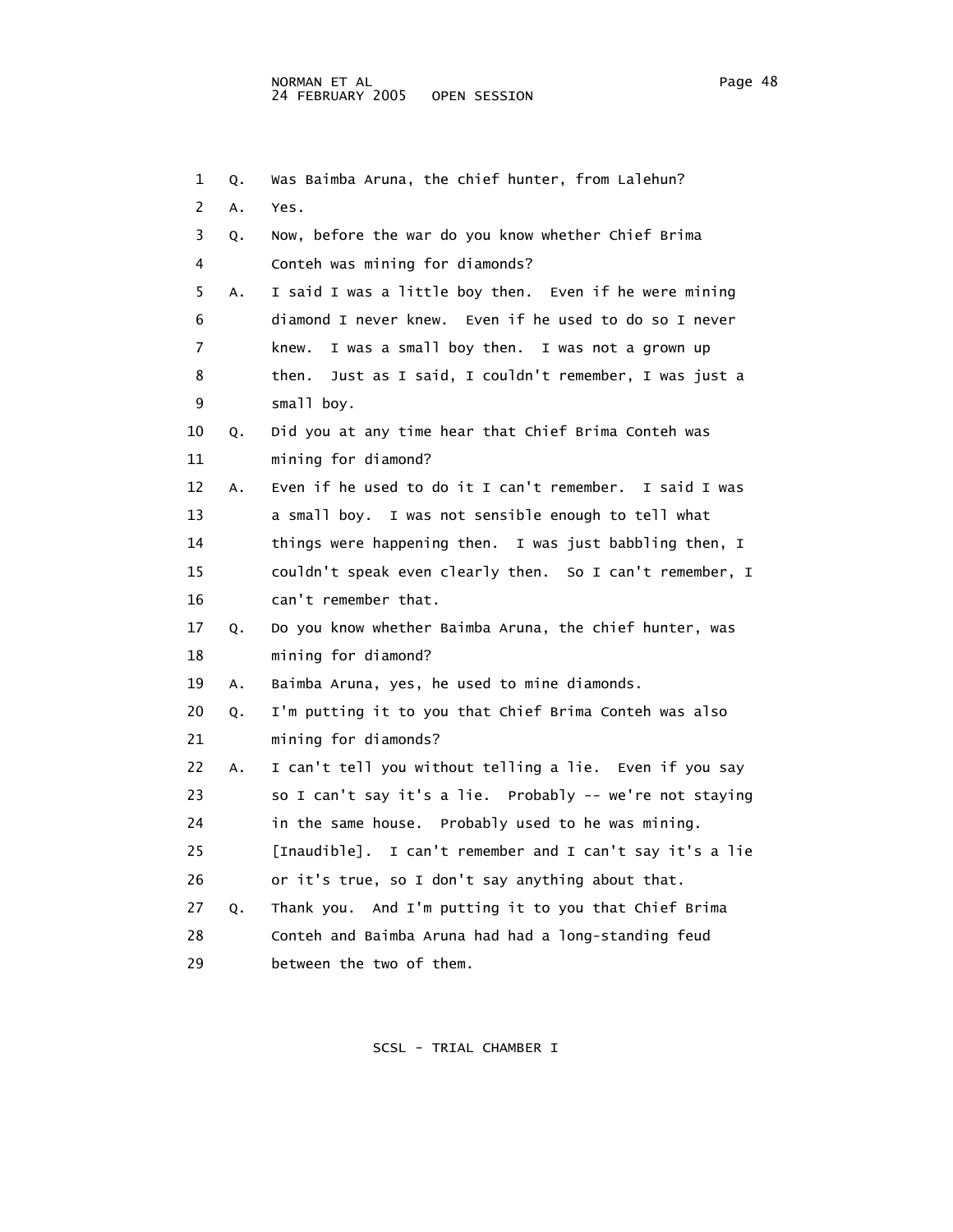1 A. If it might happen I don't know. I don't know that. 2 Q. And I further put it to you that this feud was centred 3 around mining of diamonds? 4 MR KAMARA: Your Honour, if I may interpose here. I'm sorry, 5 Mr Margai. The witness has answered that he does not 6 know of any existing feud between the two. To go further 7 to put it to this witness that it was as a result of 8 diamond mining, I fail to see the relevance of that to-- 9 PRESIDING JUDGE: No, Mr Kamara, Mr Kamara. I think counsel 10 in practice can put -- I think it's for the witness to 11 provide a reply. Counsel can put questions or suggest 12 certain things, you know, to the witness. That is part 13 of the -- it's part of the practice. 14 MR KAMARA: I agree to the first question. 15 PRESIDING JUDGE: No, no, you can't disagree to the second 16 either. It is for the witness to say yes or no. 17 MR KAMARA: I take your point. 18 PRESIDING JUDGE: Yes, please. The objection is overruled. 19 JUDGE BOUTET: However, Mr Margai, there is a limit to these 20 type of questions. If you ask 25 questions of the same 21 nature we're not further advanced. If the witness does 22 not know, he does not know. 23 MR MARGAI: My Lord, I am only following earlier decisions by 24 sister tribunals. And when we come to address you at the 25 end of the day I would not want it to be said that we 26 have laxed or failed in our responsibility to put certain 27 questions to the witness. As the Presiding Judge has 28 said, it is up to him to accept or deny. 29 JUDGE BOUTET: I would like to know those decisions you are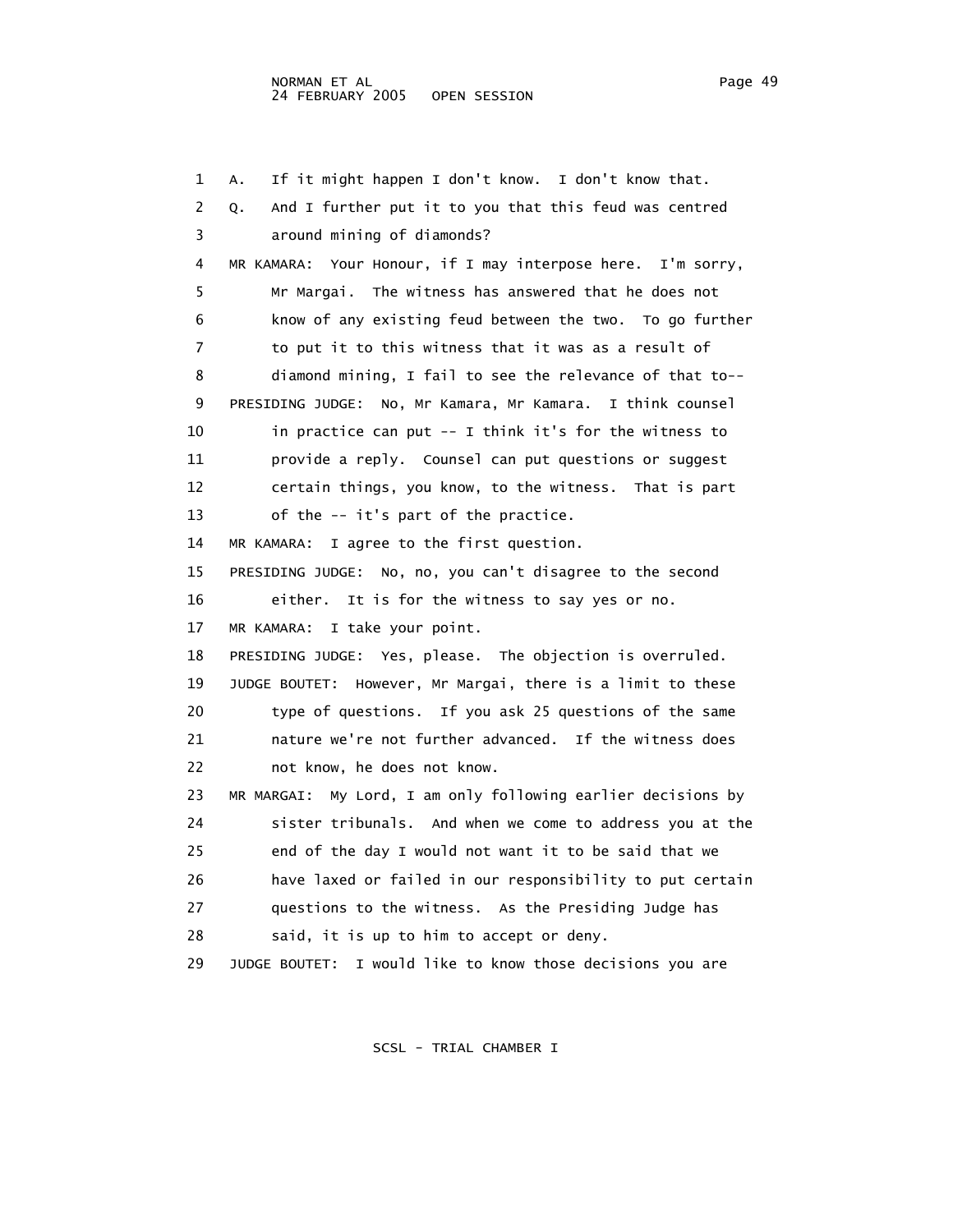1 making reference to. 2 MR MARGAI: For example, Akayesu and several other decisions 3 which I could bring to you if Your Lordship wants me to 4 do that. 5 JUDGE BOUTET: I would very much appreciate that. 6 MR MARGAI: Provided it will not be premature. But I am sure 7 Your Lordships will be addressed on the law at the 8 appropriate time. 9 JUDGE BOUTET: It is not a question of the law. You are 10 quoting now Akayesu as supporting your position and you 11 can ask all of these questions of this witness when he 12 keeps saying, "I don't know, I don't know" relative to 13 the same issue. You asked about diamonds, he says, "I 14 don't know if Conteh was doing mining", he says, "I don't 15 know." All the question you will be asking about that he 16 will only say, "I don't know." 17 MR MARGAI: No, he has not said "I don't know" right through. 18 In fact, in the case of Chief -- 19 JUDGE BOUTET: Aruna he said yes. 20 MR MARGAI: No, Chief Brima Conteh mining for diamonds, he did 21 say that he could not deny that. He said so. 22 PRESIDING JUDGE: He said he could not deny that nor could he 23 confirm. 24 MR MARGAI: Precisely, as well as My Lord pleases. He said 25 so. 26 JUDGE BOUTET: What's the difference between that and "I don't 27 know"? 28 MR MARGAI: When I come to address you at the appropriate 29 time, My Lords, you will see the difference; there is a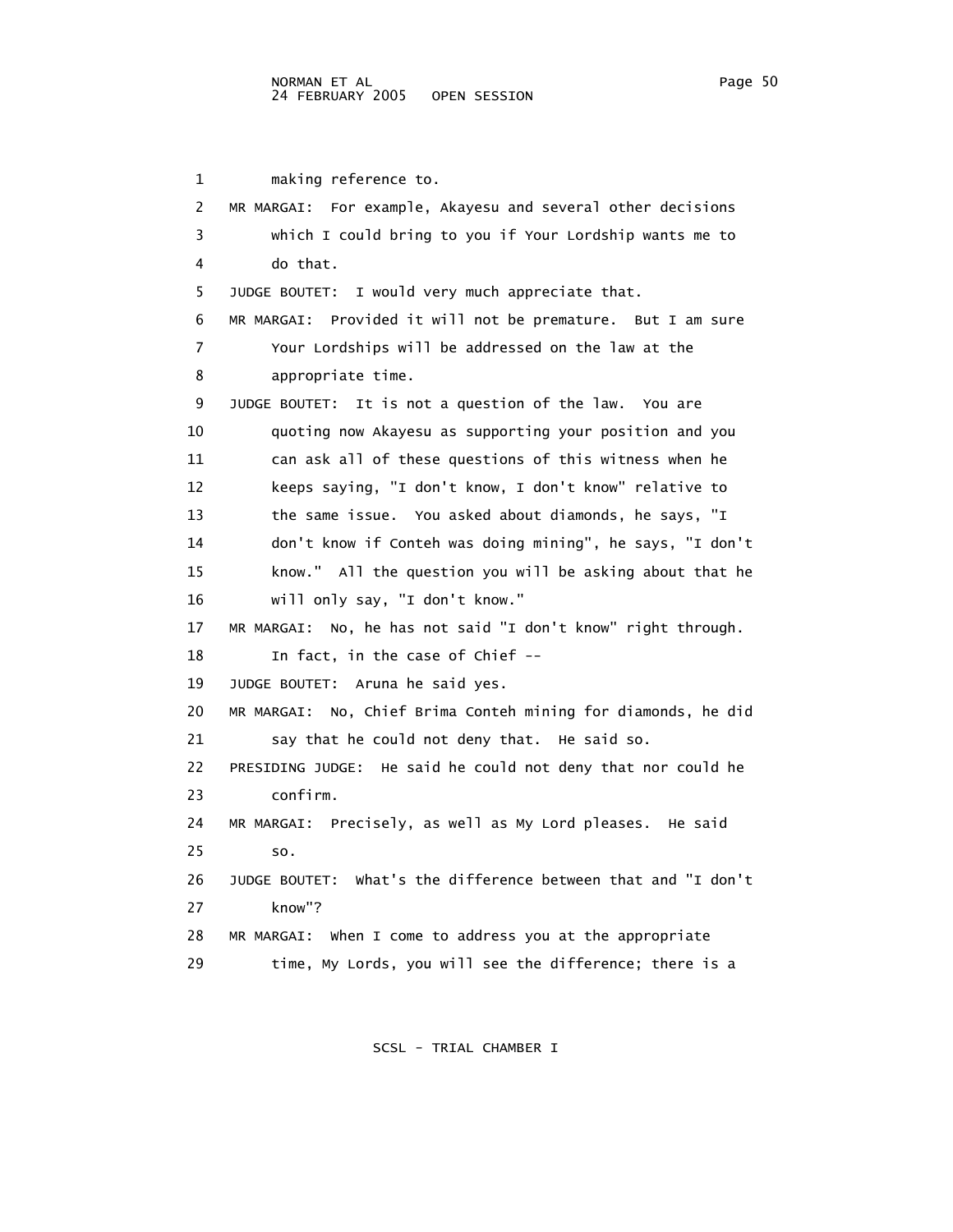1 difference. Not even a subtle difference. 2 JUDGE BOUTET: I would like to be educated on the difference 3 because -- [Overlapping speakers] 4 MR MARGAI: I'm sure Your Lordship is quite educated on that, 5 but I shall endeavour to justify why I'm asking these 6 questions. 7 JUDGE BOUTET: Very well. 8 MR MARGAI: Thank you, as My Lord pleases. 9 JUDGE BOUTET: But all I said to you is it is not unlimited, 10 these type of questions. 11 MR MARGAI: I concede. I concede, My Lord, I concede. Thank 12 you. 13 Q. Mr Witness, BJK Sei, he was the overall commander of 14 where? 15 A. For the whole section. That's what I used to hear. That 16 he was the overall commander. He was the overall 17 commander for the whole section. 18 Q. Which section? 19 A. There are several sections, but I only heard that he was 20 the head of that section. I can't tell now. 21 Q. No, you have told this tribunal that you heard that Sei 22 was the overall commander for that section. Please 23 assist us. Which section? 24 A. In that Nyawa, that's what I know. 25 Q. Nyawa Lenga? 26 A. Is it Nyawa Lenga? Yes, in that chiefdom -- okay, in 27 that chiefdom, Lower Bambara Chiefdom. 28 Q. He was the overall commander for Lower Bambara Chiefdom? 29 A. Well, that is what I used to hear.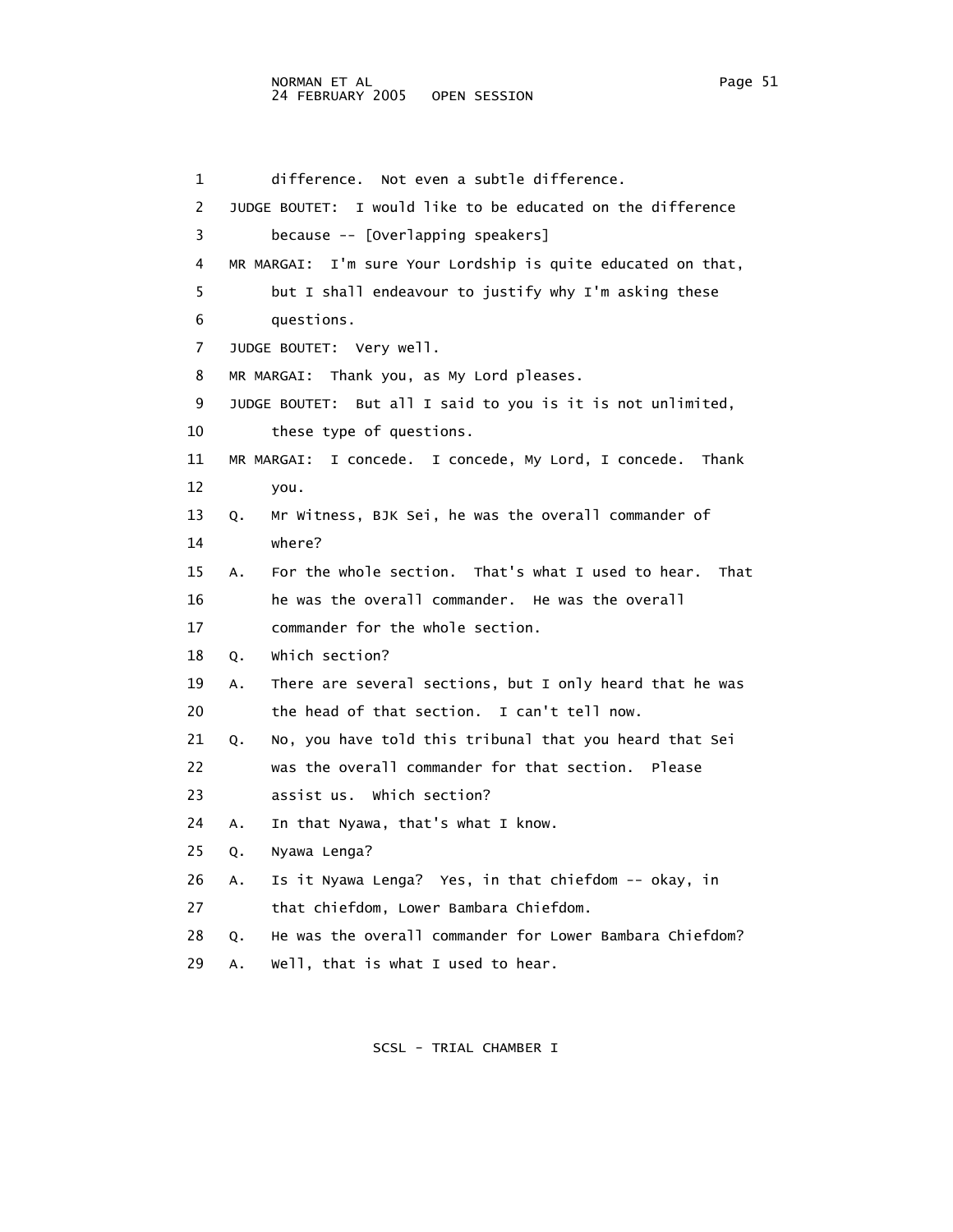1 Q. Of which Lalehun is part, not so? 2 JUDGE BOUTET: Of which? 3 MR MARGAI: 4 Q. Lalehun is part of Lower Bambara Chiefdom or is it not? 5 A. Yes, it's one of the sections. But I can't tell you 6 now -- I can't tell you the geographical locations. I 7 don't know as much as that. 8 Q. Thank you. When you were at this checkpoint during the 9 time when chief Brima Conteh was brought in, where was 10 Commander Sei? 11 A. What sort of Commander Sei? 12 Q. BJK Sei, the overall commander. Where was he? 13 A. At that time he was at labour, Tongo. 14 Q. Do you mean labour camp in Tongo? 15 A. Yes. 16 Q. Where was BJK Sei, the overall commander, when according 17 to you Baimba Aruna gave the command for Chief Brima 18 Conteh to be killed? Where was Sei? 19 A. You've asked me that question. I said BJK Sei was in 20 labour. So Chief Baimba went there and brought him from 21 Tongo and brought him to Lalehun. That is the question 22 you asked and I answered. 23 Q. No, sorry, I have asked two question. One, where was Sei 24 when Chief Brima Conteh was brought to the checkpoint 25 where you were. You said he was at labour? 26 PRESIDING JUDGE: Labour camp. 27 MR MARGAI: 28 Q. The next question was: Where was Sei when Chief Brima -- 29 sorry, when Baimba Aruna gave orders for Brima Conteh to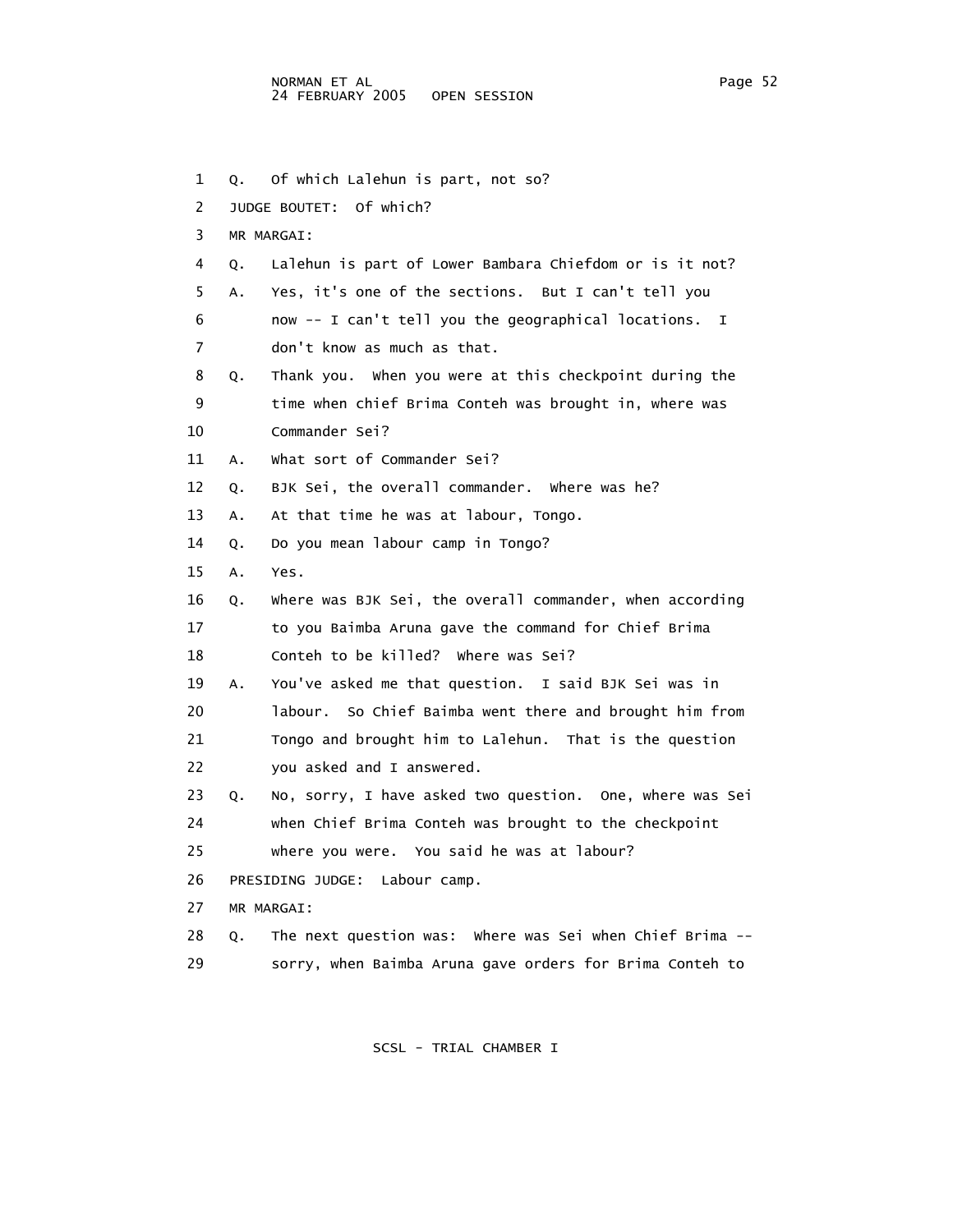| 1  | be killed? Those are two separate questions.<br>was he      |
|----|-------------------------------------------------------------|
| 2  | still at labour when the orders were given?                 |
| 3  | Yes, BJK was at labour, yes, he was there.<br>А.            |
| 4  | MR MARGAI: Thank you, that will be all for this witness.    |
| 5  | THE WITNESS:<br>He was resident there.                      |
| 6  | JUDGE BOUTET: Does that complete your cross-examination?    |
| 7  | MR MARGAI:<br>Yes.                                          |
| 8  | JUDGE BOUTET: Thank you very much. Mr Kamara, any           |
| 9  | re-examination?                                             |
| 10 | MR KAMARA: No re-examination, Your Honour.                  |
| 11 | JUDGE BOUTET:<br>Thank you.                                 |
| 12 | Mr Witness, you used to be a small boy.<br>PRESIDING JUDGE: |
| 13 | You're now a big boy, aren't you? You're now a big boy.     |
| 14 | Good.                                                       |
| 15 | THE WITNESS: Oh, yes, for now I'm responsible for myself.   |
| 16 | Before now my parents were responsible for me. But now I    |
| 17 | am responsible for some other people.                       |
| 18 | PRESIDING JUDGE: We want to thank you for coming to testify |
| 19 | before us. This will let us have your version of the        |
| 20 | experiences you went through during this war. We have       |
| 21 | finished with you so you may go home and be taking care     |
| 22 | of those who you are taking care of now, and also to be     |
| 23 | taking care of your coffee farm, your cocoa farm, your      |
| 24 | plantains, your cassava, your everything. But we need to    |
| 25 | go back, we may ask you to come back here. Should that      |
| 26 | arise I am sure you're going to come and see us here        |
| 27 | again. So we wish you a safe journey back to your place     |
| 28 | and I hope we will not have to go through the exercise of   |
| 29 | seeing you here again.                                      |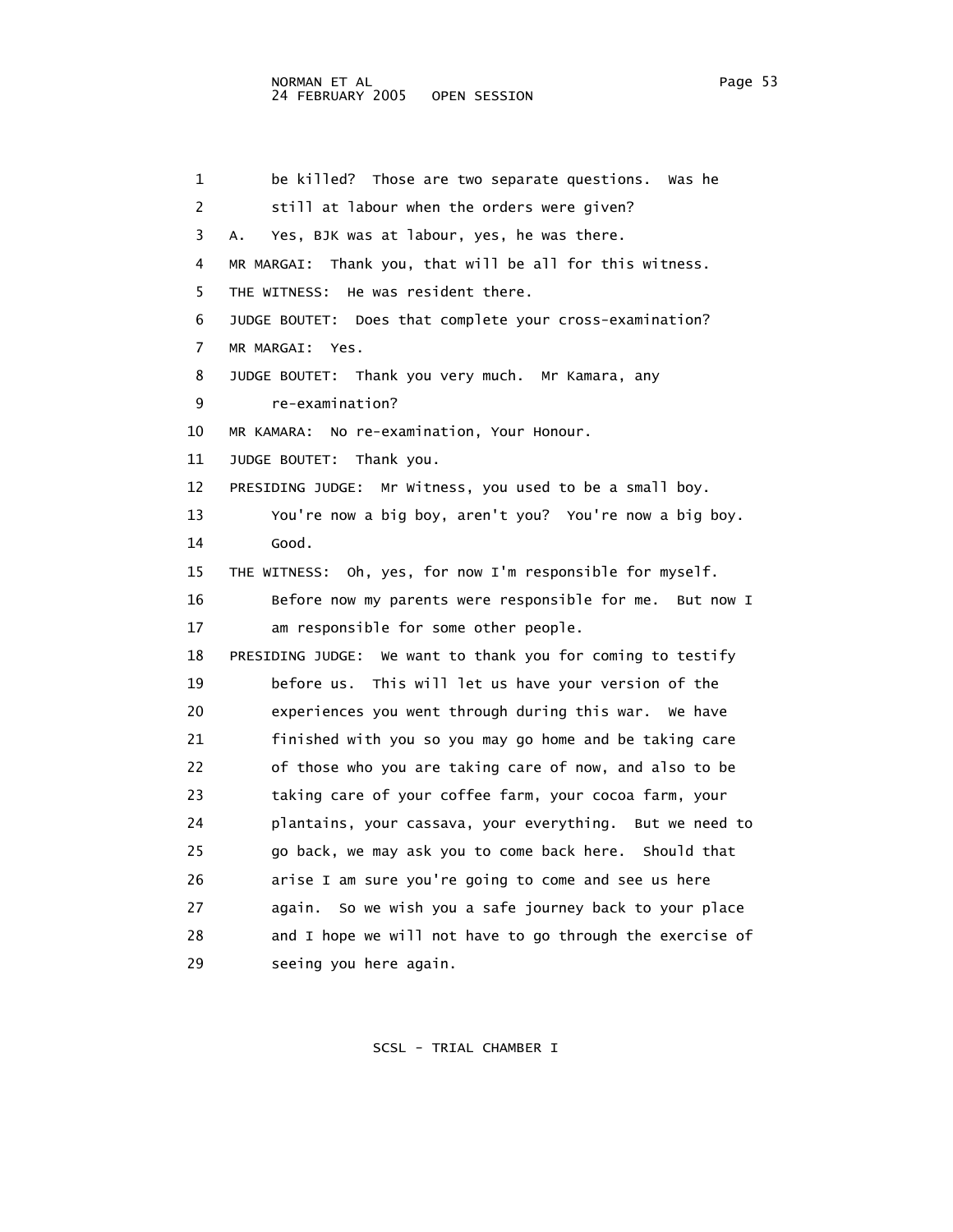1 THE WITNESS: Okay. 2 JUDGE BOUTET: Mr Presiding Judge, before we adjourn I would 3 like to ask the Prosecution if they have another witness 4 ready to proceed. 5 MR KAMARA: Yes, Your Honour, we do have a witness ready to 6 proceed. 7 JUDGE BOUTET: Which one is it and are this witness and maybe 8 the next one short witnesses of the same character? 9 MR KAMARA: TF2-144 will be next. That one may slightly be 10 longer than this one. 11 JUDGE BOUTET: Okay. 12 THE INTERPRETER: My Lords, in what language will the witness 13 be testifying? 14 MR KAMARA: In Krio. 15 JUDGE BOUTET: Krio? 16 MR KAMARA: Yes. 17 JUDGE BOUTET: So it's TF2-144? 18 MR KAMARA: Yes. 19 JUDGE BOUTET: Defence, you are ready to proceed with this 20 witness? Next witness to be called is TF2-144. 21 MR MARGAI: Well, we are so informed. I was so informed by my 22 learned friend this morning and I said to him that his 23 colleague Mr Tavener had given us a list, which did not 24 include TF2-144, of the five witnesses whose pseudonyms 25 were furnished us the day before yesterday: 048, 013, 26 016, 053 and 166. Those were the ones that were 27 furnished us. 28 JUDGE BOUTET: I don't know what list you are talking about. 29 The one I have has been filed, but I haven't seen that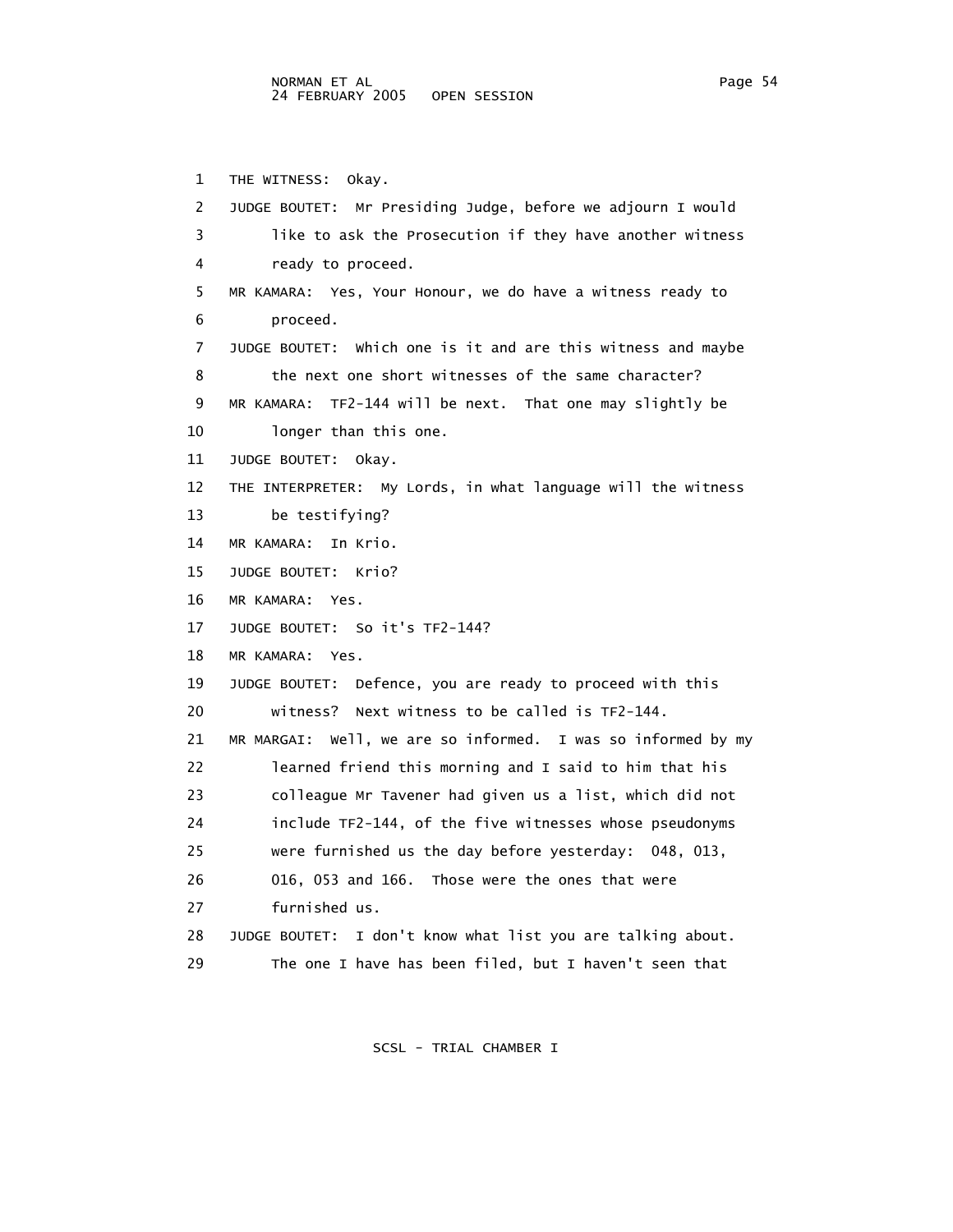1 one. 2 MR MARGAI: I have not even seen TF2-144. Those were the five 3 that were furnished to us the day before yesterday by our 4 colleague Mr Tavener. 5 JUDGE BOUTET: TF2-144 was listed as number 50 on the list. 6 It was filed weeks ago. But that's -- 7 MR MARGAI: We have no objection, he can go ahead. 8 JUDGE BOUTET: My question to you is do you have any 9 objection -- any problem if they proceed? 10 MR MARGAI: No, no, let him proceed. 11 JUDGE BOUTET: Okay, thank you. 12 PRESIDING JUDGE: The day is far spent and we will rise and 13 resume the session at 2.30. The Court will rise, please. 14 [Luncheon recess taken at 12.32 p.m.] 15 [HN240205C 2.40 p.m. - SGH] 16 PRESIDING JUDGE: Learned counsel, good afternoon. We are 17 resuming the session with the 51st witness. 18 JUDGE BOUTET: Mr Prosecutor, are you ready to proceed? 19 MR SAUTER: Yes, Your Honour. The Prosecution calls witness 20 TF2-144. 21 JUDGE BOUTET: Has the witness been sworn? 22 THE INTERPRETER: My Lord, they should change the channel. 23 Whatever the witness -- the channel bring to him now is 24 Mende. I only speak Krio. He speaks Krio. 25 JUDGE BOUTET: Is he on the Krio now? 26 WITNESS TF2-144 [sworn] 27 EXAMINED BY MR SAUTER: 28 JUDGE BOUTET: Please proceed. 29 MR SAUTER: Thank you.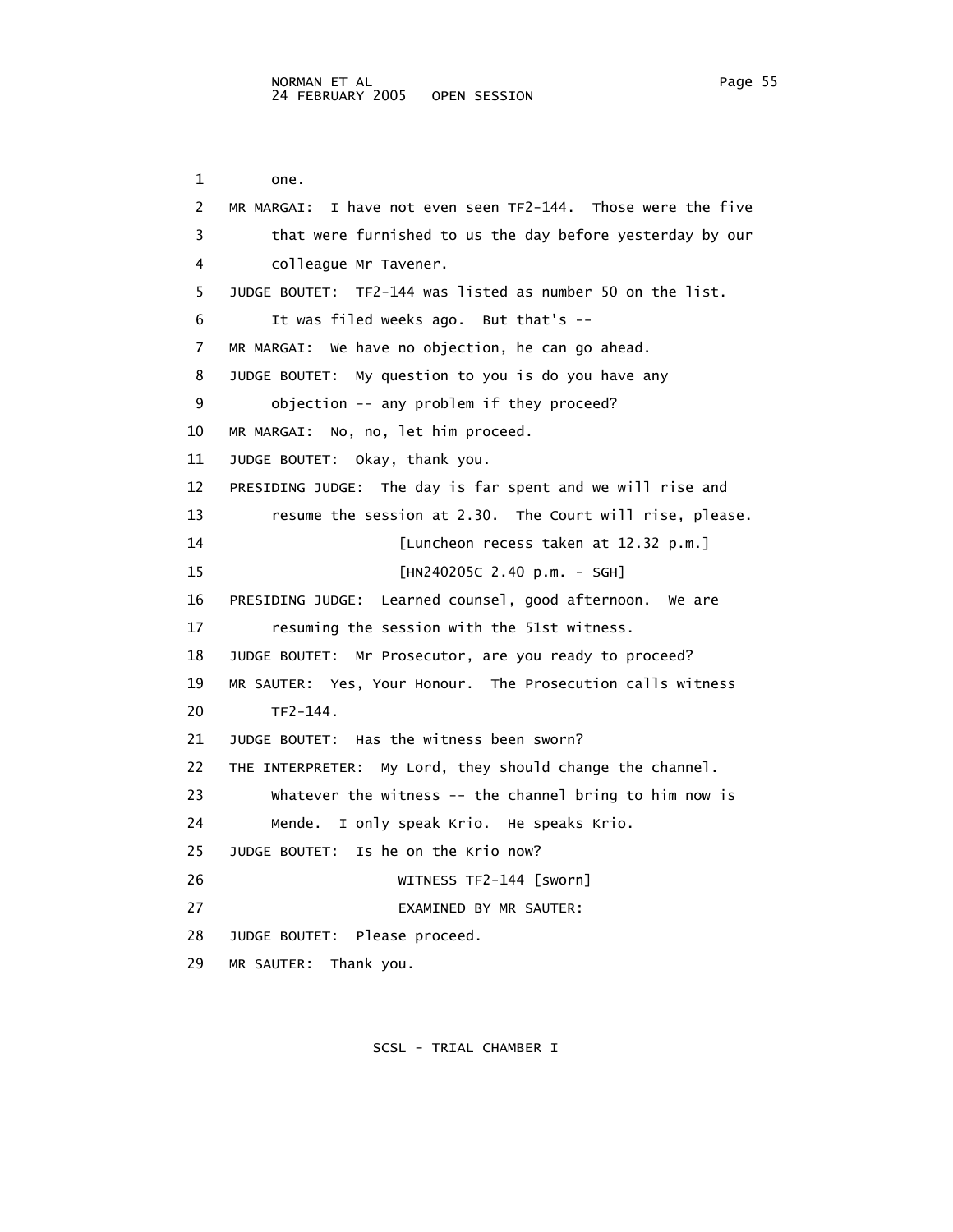| 1              | Q. | Good afternoon, Mr Witness?                              |
|----------------|----|----------------------------------------------------------|
| $\overline{2}$ | Α. | Good afternoon.                                          |
| 3              | Q. | You are here to testify before this Court today. Please  |
| 4              |    | take your time, speak very slowly and give the Court     |
| 5              |    | recorders and the judges an opportunity to record        |
| 6              |    | whatever you are saying. Do you understand?              |
| 7              | Α. | Yes, sir.                                                |
| 8              | Q. | Mr Witness, at first some questions concerning your      |
| 9              |    | personal data. How old are you?                          |
| 10             | Α. | I was born in 1955, to now is 50 years.                  |
| 11             | Q. | And where were you born, Mr Witness?                     |
| 12             | Α. | I was born in Port Loko district in the xxxxxx           |
| 13             |    | Chiefdom.                                                |
| 14             | Q. | And where are you residing right now?                    |
| 15             | Α. | I reside in xxxxxx now.                                  |
| 16             | Q. | Are you married, Mr Witness?                             |
| 17             | Α. | Yes, sir.                                                |
| 18             | Q. | And do you have children?                                |
| 19             | Α. | Yes, sir.                                                |
| 20             | Q. | How many children do you have?                           |
| 21             | Α. | I have 13 children.                                      |
| 22             | Q. | Mr Witness, did you attend school?                       |
| 23             | Α. | No, sir.                                                 |
| 24             | Q. | And please, what is your profession?                     |
| 25             | Α. | I do trading, I do mining, and I'm doing farming.        |
| 26             | Q. | Mr Witness, let me take back your mind now to the year   |
| 27             |    | 1998. Where did you live in 1998?                        |
| 28             | Α. | I was in Tongo Field.                                    |
| 29             | Q. | Could you recall who, at the beginning of the year 1998, |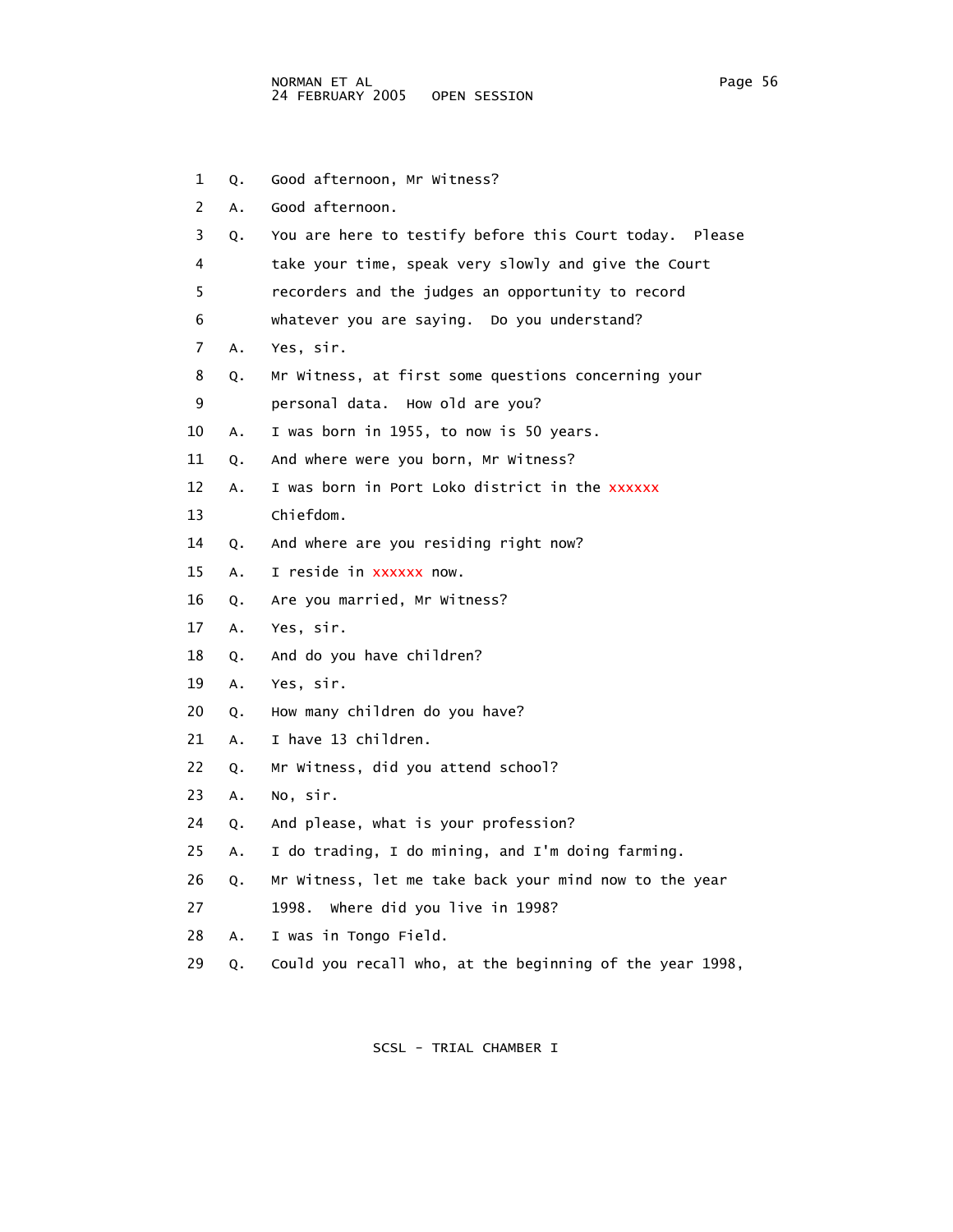1 was in control of Tongo Field? 2 A. They were soldiers. 3 Q. Do you know what Kamajors are? 4 A. Yes, I know what Kamajors are. 5 Q. Could you very briefly describe what Kamajors are or 6 were? 7 A. Yes, sir. 8 MR MARGAI: May it please you, My Lord. My learned friend 9 was not here when your Lordships suggested that matters 10 that are not contentious, I mean, counsel could go ahead 11 to lead so as to gain time. Perhaps if my learned 12 friend could do the same I am sure we all know who 13 Kamajors are here. There has been evidence here as to 14 their description et cetera, et cetera. We don't 15 believe that is contentious. 16 JUDGE BOUTET: Mr Sauter. 17 MR SAUTER: It is certainly not contentious, but the crucial 18 question -- 19 MR MARGAI: [Microphone not activated] this morning when the 20 Bench addressed us. 21 JUDGE BOUTET: If you feel it is evidence you need to have, 22 you can lead evidence. In other words, you need not to 23 leave it aside. But what is suggested is you may be more 24 leading in this area and when it is contentious, your 25 colleagues on the other side will let you know about 26 that. But, I mean, although there was the overthrow and 27 so on, it is not disputed. That's what we said this 28 morning. So in these matters -- 29 PRESIDING JUDGE: I think what will happen is, you know, since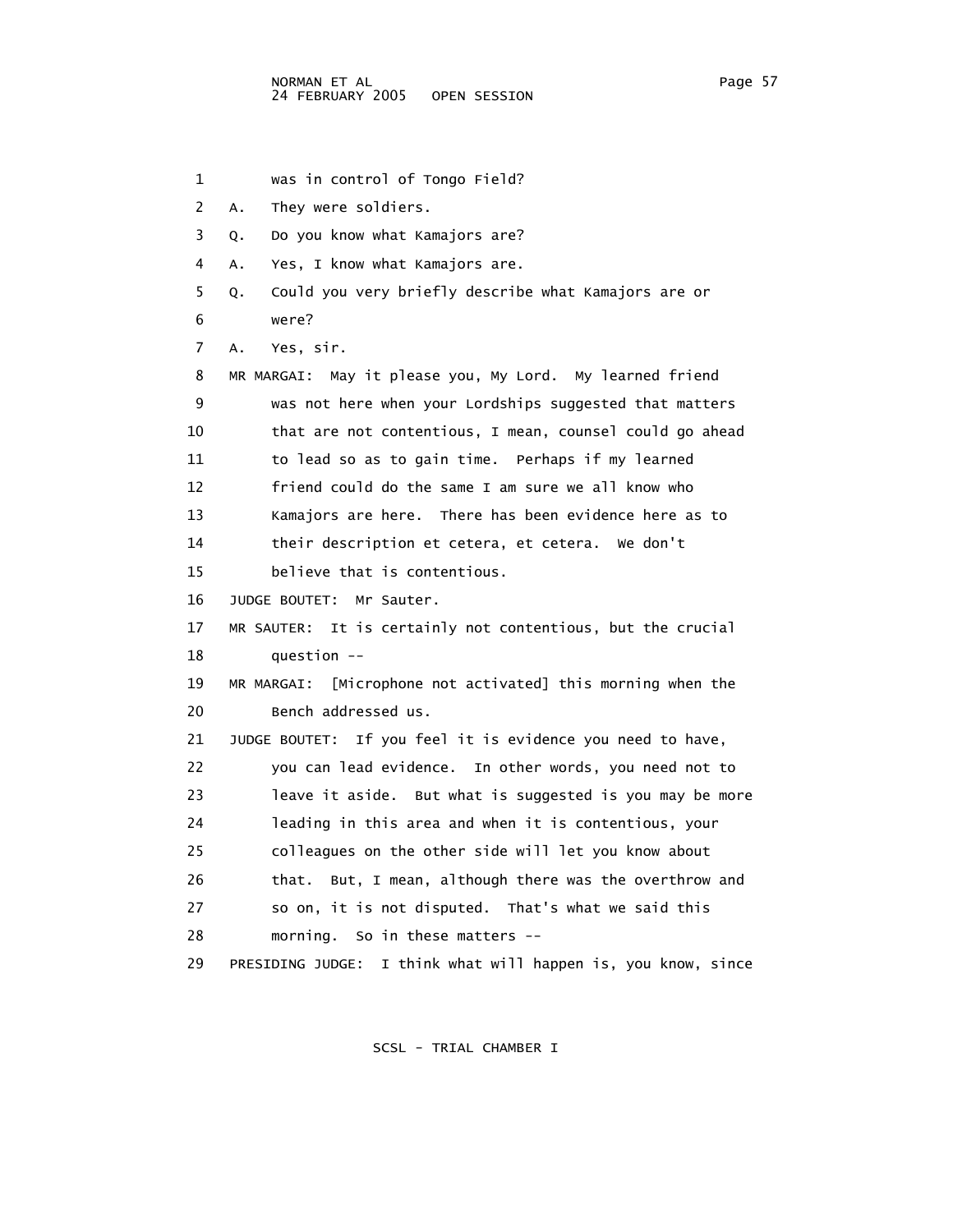1 we gave that suggestion of a directive, I would not call 2 it a directive really, since we gave it this morning. 3 You should allow time -- I think it was Mr Kamara who was 4 here for the Prosecution. He may pass the message 5 through to the department, you know -- to the OTP, to 6 inform them of what the general agreement here was with 7 your colleagues of the defence. 8 MR SAUTER: We will certainly -- 9 PRESIDING JUDGE: Mr Kamara will certainly brief the OTP on 10 this and for those of his colleagues who will be coming 11 from now in this Court. 12 MR SAUTER: Mr Kamara will certainly do so, but nevertheless 13 for me the crucial question is to find out what, in the 14 understanding of the witness, the Kamajors are. 15 JUDGE BOUTET: That's right. That's right. 16 PRESIDING JUDGE: Go ahead. Go ahead. 17 MR SAUTER: Thank you. 18 Q. So could you very briefly describe to the Court 19 what in your understanding the Kamajors were? 20 A. Yes. 21 Q. Please go ahead. 22 A. Well, in 1998 -- 23 Q. Yes, please? 24 A. -- there were soldiers in Tongo Field. 25 Q. Let me ask this question: Were Kamajors in Tongo Field 26 at this time? 27 A. Yes, they were there surrounding the village of Tongo 28 Field. 29 Q. Did they ever come to Tongo?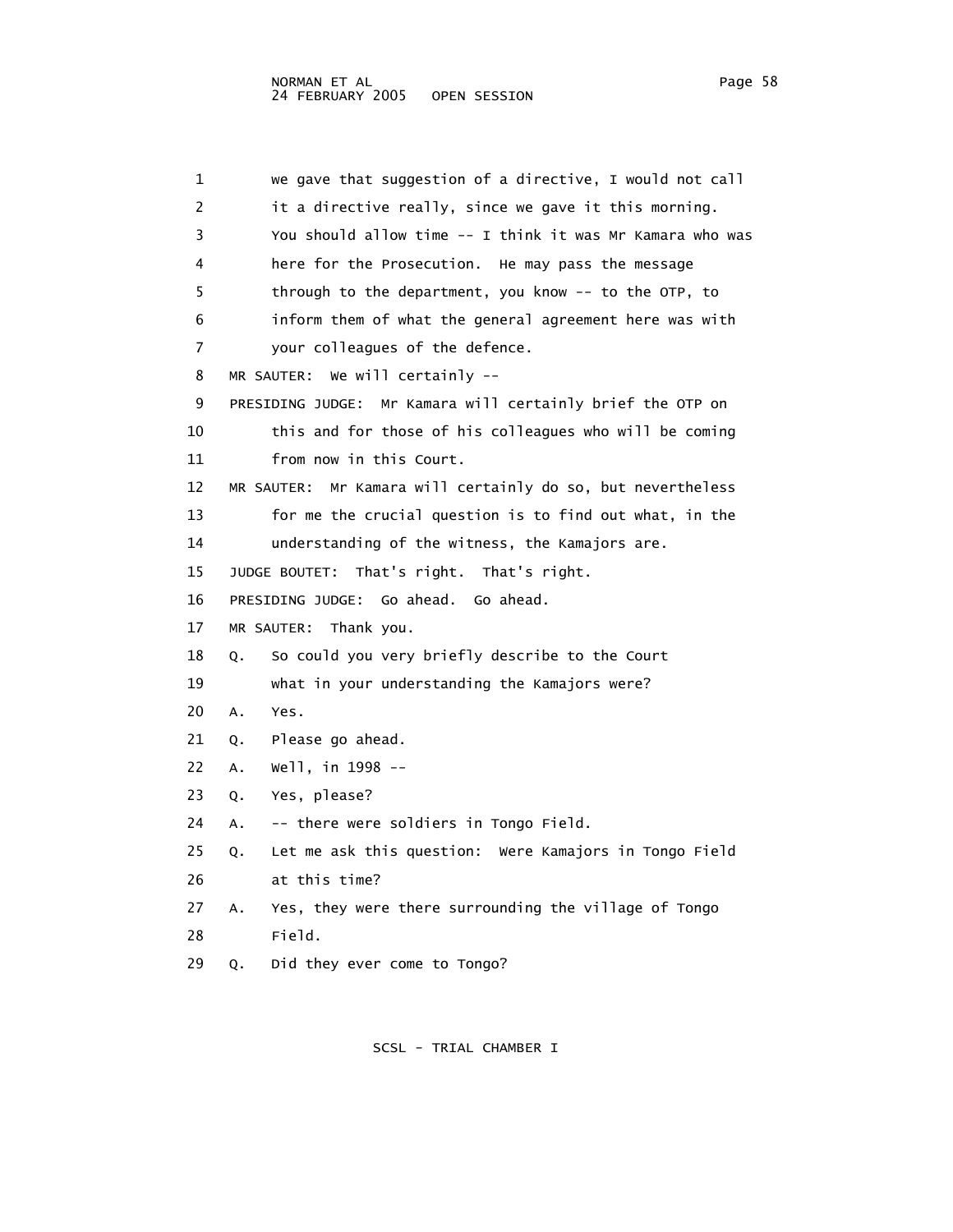- 2 Q. You say they never came to Tongo? 3 A. They never came into Tongo Field, they were only along 5 that brought food to Tongo Field. 6 Q. Do you remember the time of Ramadan in 1998? 7 A. At the time of Ramadan in 1998, yes. 9 Tongo Field? 10 A. Yes, sir. 11 Q. Please describe. 13 Q. Yes, please. 15 Field to Kenema. 17 you mean? 18 A. It was soldiers that escorted vehicles from Tongo to 19 Kenema to get food back into Tongo. 20 Q. Please go ahead? 21 A. I was there at one time and I heard a bomb explode. 23 explode? 24 A. I was in my house sitting in the veranda. 26 heard a bomb explode?
- 28 but it was during the fast -- fast month. I cannot
- 

- 1 A. No.
- 4 the roads that led into Tongo Field to attack vehicles
- 8 Q. Did anything happen during the time of Ramadan in 1998 in
- 12 A. 1998 -- in 1998, the Ramadan time, it was about 14 days.
- 14 A. During that time they used to escort vehicles from Tongo
- 16 Q. Mr Witness, when you say, "they used to escort"; who do
- 22 Q. Mr Witness, where have you been when you heard a bomb
- 25 Q. Could you remember what time of the day it was when you
- 27 A. Well, I could not -- I could not remember the time again,
- 29 remember the day.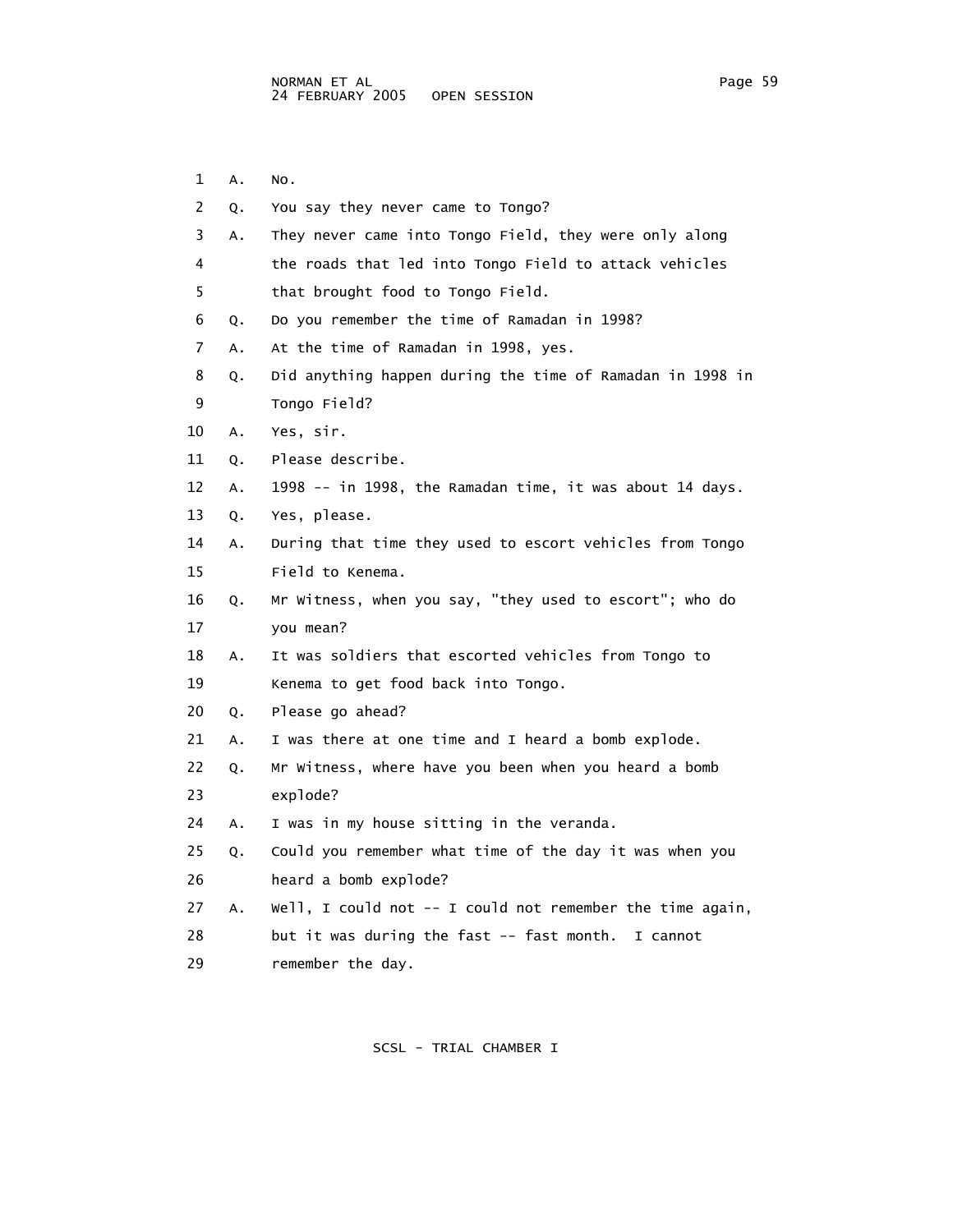| 1  | Q. | Mr Witness, I mean the time of the day when you heard the |
|----|----|-----------------------------------------------------------|
| 2  |    | bomb explode, not the day when it happened, not the time  |
| 3  |    | of the day. Was it during the day or during night time?   |
| 4  | Α. | It was during the day, around four o'clock time.          |
| 5  | Q. | So, Mr Witness, what did you do after you heard the bomb  |
| 6  |    | explode?                                                  |
| 7  | А. | [Inaudible] said that it was the escort people that were  |
| 8  |    | coming.                                                   |
| 9  | Q. | My question, Mr Witness, was: What did you do after you   |
| 10 |    | heard this explosion?                                     |
| 11 |    | PRESIDING JUDGE:                                          |
| 12 | Q. | That will be the escort people coming with food?          |
| 13 | Α. | The bomb exploded two times. The bomb exploded twice.     |
| 14 |    | Yes, Your Worship.                                        |
| 15 | Q. | He said people thought that it was an escort coming, is   |
| 16 |    | it an escort for food?                                    |
| 17 | Α. | The bomb exploded twice. And I am trying to $-$ and I     |
| 18 |    | will tell you now, after the second bomb has exploded.    |
| 19 |    | The first time the bomb exploded I was in my veranda.     |
| 20 |    | MR SAUTER:                                                |
| 21 | Q. | Once again, what did you do? What did you do after you    |
| 22 |    | heard the explosion? Did you stay in your veranda?        |
| 23 | А. | After the second explosion that was the time they said it |
| 24 |    | was not the escort vehicles that were coming, but it was  |
| 25 |    | the Kamajors that were now coming.                        |
| 26 | Q. | Did you see the Kamajors coming from the place you were?  |
| 27 | Α. | I entered my room and took my bag with my things.         |
| 28 | Q. | And after you have taken your bag, what did you do?       |
| 29 | А. | When I left my room and came out I found so many Kamajors |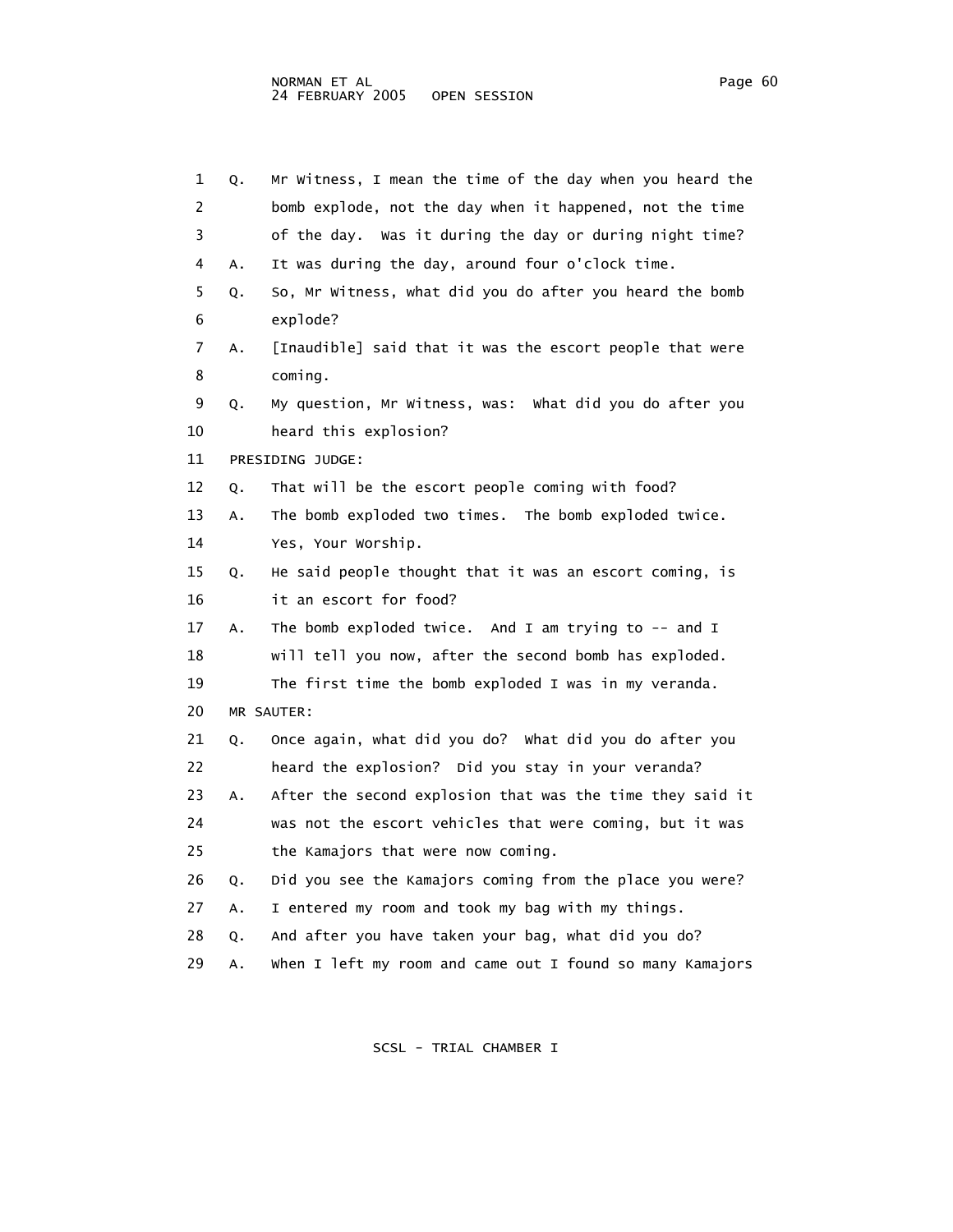| 1  |    | outside.                                                  |
|----|----|-----------------------------------------------------------|
| 2  | Q. | Had there been many fights between the Kamajors and the   |
| 3  |    | soldiers?                                                 |
| 4  | Α. | No, Your Worship.                                         |
| 5  | Q. | Do you know what the soldiers did when the Kamajors came  |
| 6  |    | to Tongo Field at this date?                              |
| 7  | Α. | When I entered my room after collecting my bag and came   |
| 8  |    | out, I did not see any soldier again. I only found        |
| 9  |    | Kamajors and they took away my bag and asked me to join   |
| 10 |    | the line.                                                 |
| 11 | Q. | Did you hear any gunfire at this point of time?           |
| 12 | Α. | I did not hear any gunshots.                              |
| 13 | Q. | You said "joined the line"; what do you mean when you say |
| 14 |    | "I joined the line"?                                      |
| 15 | Α. | Well they asked to me join them in order for us to go to  |
| 16 |    | the headquarter -- to the headquarter and there we found  |
| 17 |    | so many civilians.                                        |
| 18 | Q. | when you say, Mr Witness, "they asked to me join them to  |
| 19 |    | the headquarters", do you mean the Kamajors?              |
| 20 | Α. | It was the Kamajors that said so.                         |
| 21 | Q. | Did you go to the headquarters?                           |
| 22 | Α. | On the way to the headquarters where we were going --     |
| 23 | Q. | Yes?                                                      |
| 24 | А. | -- I saw one man, he was called Alhaji Gerinco [phon].    |
| 25 | Q. | I will come to the spelling of this name later, but just  |
| 26 |    | one more question, please.                                |
| 27 | Α. | Alhaji Gerinco.                                           |
| 28 | Q. | What about this person, Alhaji Gerinco?                   |
| 29 | А. | He was the leader of the Kamajor group that led me.       |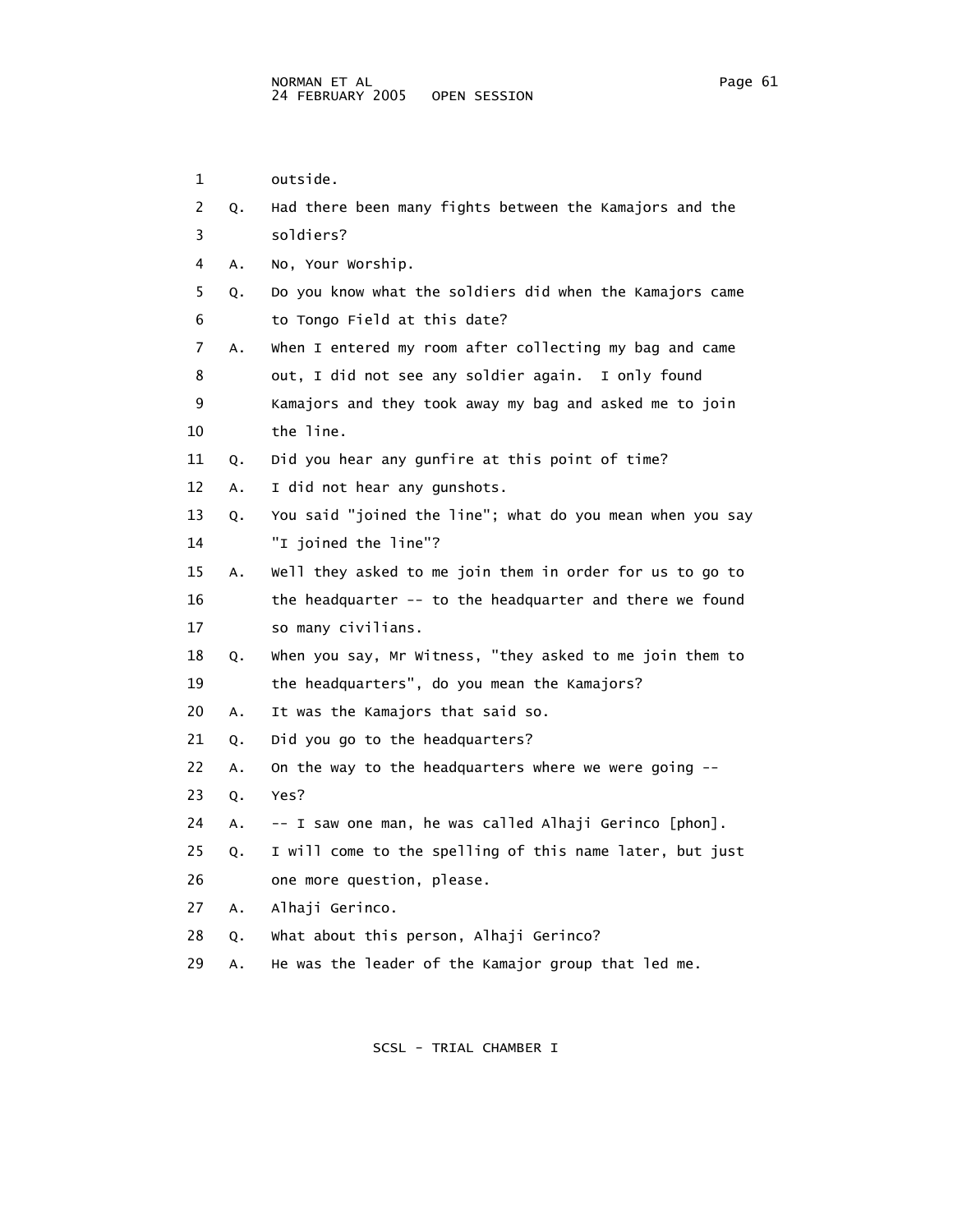## NORMAN ET AL Page 62 24 FEBRUARY 2005 OPEN SESSION

 1 MR SAUTER: The writing is, J-E-R-E-C-O. J-E-R-E-C-O. 2 Q. What about your bag that took you from your house; did 3 you carry it with you? 4 A. No, it was taken from me together with the clothes that I 5 held in my hand. 6 Q. Who took the bag from you? 7 A. It was the Kamajors. 8 Q. Mr Witness, I understand that you were going to the 9 headquarters; am I right? 10 A. Yes, Your Worship. 11 Q. When you say headquarters, which headquarters do you 12 mean? 13 A. This headquarters, it was the securities that were there 14 during the NDMC time. 15 Q. To your knowledge is NDMC standing for National Diamond 16 Mining Corporation? 17 A. Well, I don't know. I don't know, but that was how -- 18 that is what I heard them call it. They said they used 19 to mine for diamonds. 20 Q. Okay. On your way to the headquarters, NDMC 21 headquarters, did you see anything special? 22 A. Yes, Your Worship. 23 Q. Please tell me what you saw? 24 A. I saw two corpses; a man and a woman. 25 Q. Did you know these persons? 26 A. I knew the man, but I didn't know the woman. 27 Q. Do you recall the name of this man? 28 A. This man that was lying down was called Joski. They 29 hacked him from the neck.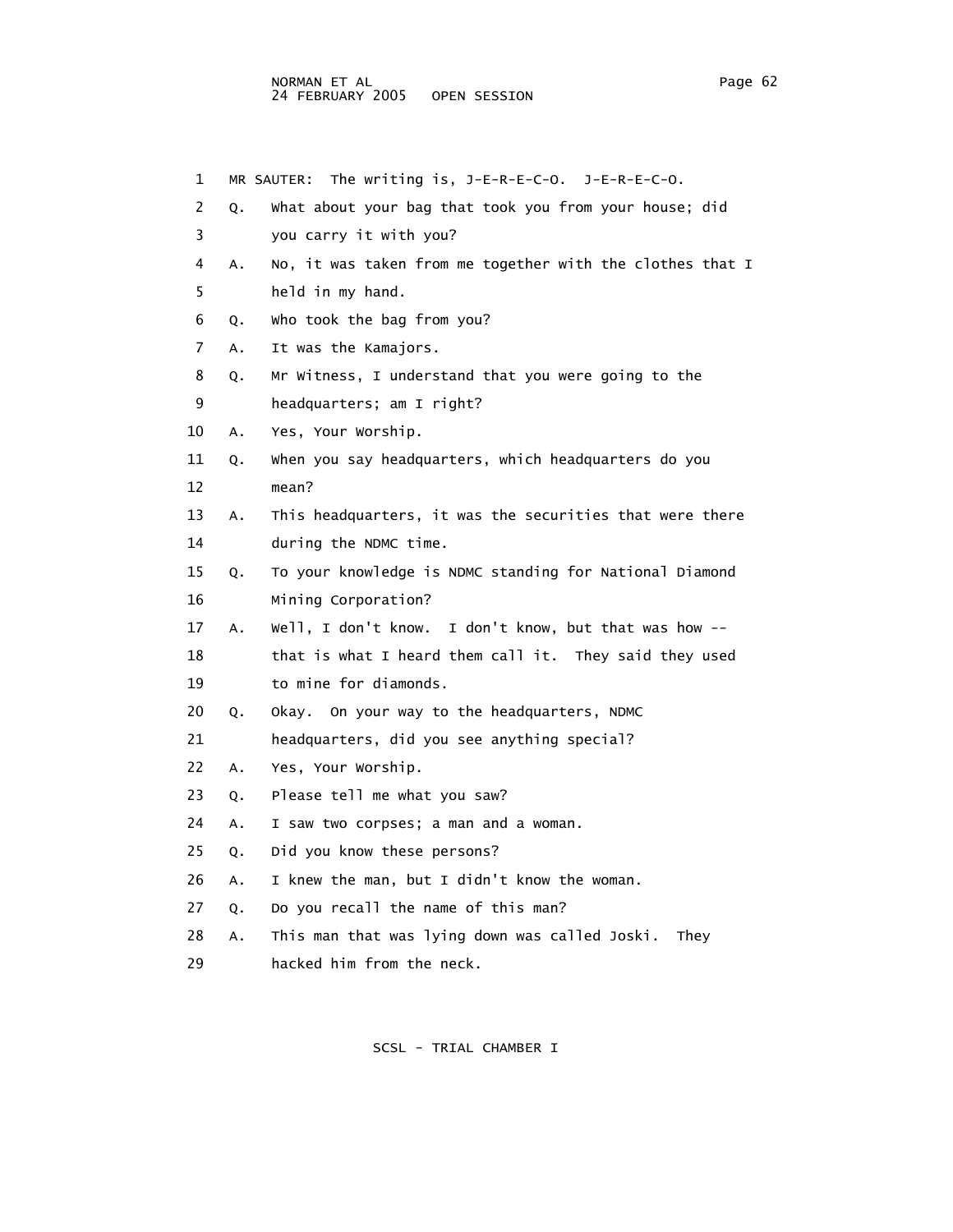1 Q. That is J-O-S-K-I-E. J-O-S-K-I-E. 2 JUDGE BOUTET: Would you have the witness repeat his last 3 answer. His name was Joski and then he said something 4 else then. 5 MR SAUTER: 6 Q. Did you see any injuries at the bodies? 7 A. Yes, Your Worship. 8 Q. [Inaudible] 9 A. He was hacked from the neck. 10 Q. Could you please repeat this? 11 A. He was hacked at the back of his neck. The neck. He was 12 hacked at the back of his neck. 13 Q. You said he was hacked at the back of his neck. Did you 14 see any injuries on the woman? 15 A. I did not really view the lady very well because by that 16 time the Kamajors were really pushing -- pressing on us 17 to move. 18 Q. Did you see who caused the injury on the man's body? 19 A. I did not view the lady very well because the Kamajors 20 were impressing us and pushing us to go ahead to move. 21 Q. Mr Witness, my question was could you see who caused the 22 injury at the man's body. Who hacked the man? 23 A. I found the person dead. I found them dead. I did not 24 see the person who caused the injury. 25 Q. So you finally arrived at the NDMC headquarters compound? 26 A. On the way to the headquarters I met with a man called 27 CO Jakuba. 28 MR SAUTER: It is J-A-K-U-B-A. J-A-K-U-B-A. 29 Q. Who was Mr Jakuba?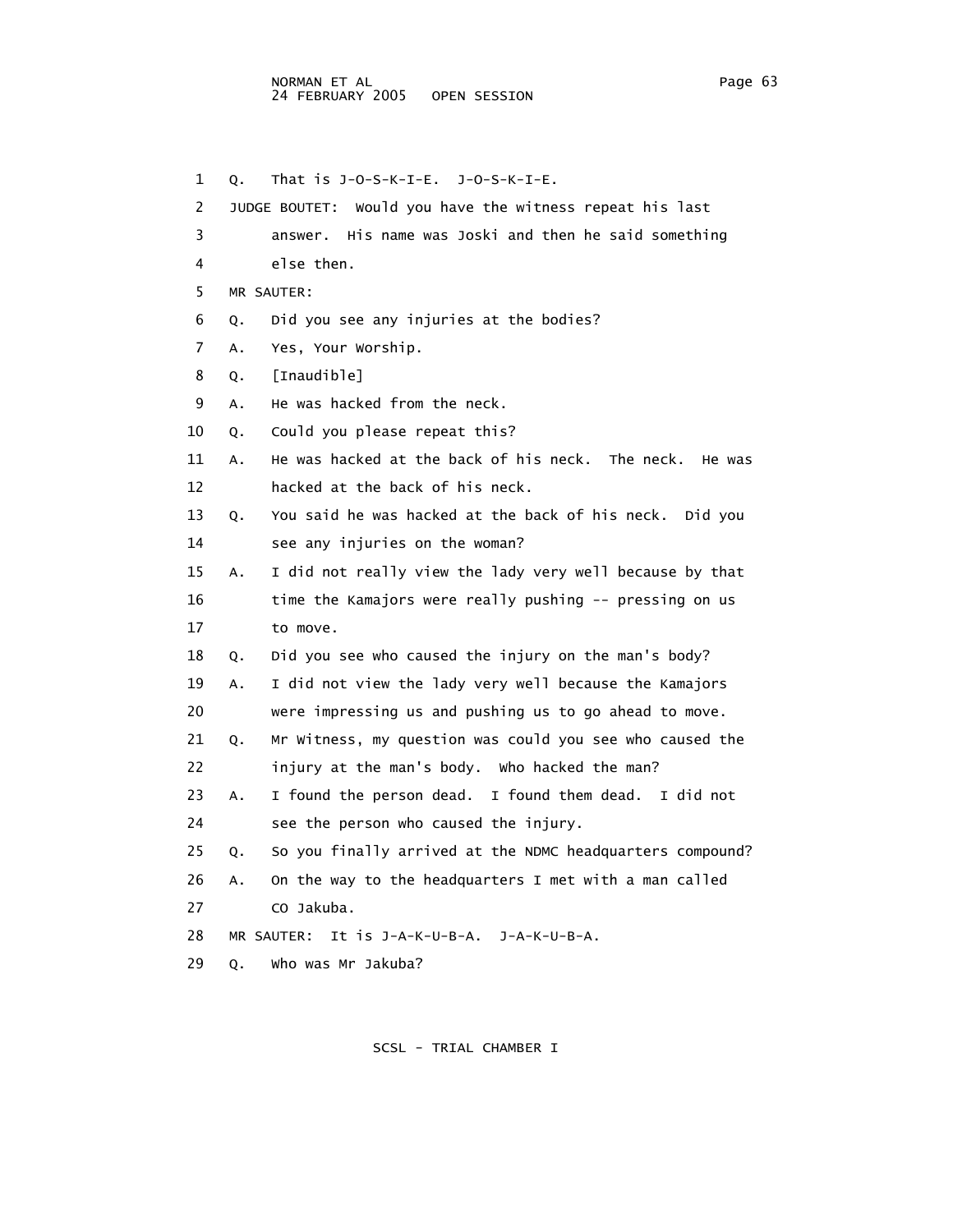| 1              | Α. | It was one of the Kamajors leaders; CO Jakuba.           |
|----------------|----|----------------------------------------------------------|
| $\overline{2}$ | Q. | So what did CO Jakuba do when you met him?               |
| 3              | Α. | They told the Kamajors to take us to the headquarter     |
| 4              |    | field.                                                   |
| 5              | Q. | So did you arrive finally at the headquarters compound?  |
| 6              | Α. | when we arrived at the headquarters field --             |
| 7              | Q. | Go on.                                                   |
| 8              | А. | -- when we approached the field because before then you  |
| 9              |    | had a small ridge.                                       |
| 10             | Q. | Go ahead.                                                |
| 11             | А. | Met a lot of corpses; men, women, children. Over 100.    |
| 12             |    | The headquarter field.                                   |
| 13             | Q. | You say within the compound of the headquarters?         |
| 14             | А. | It was a field where we assembled. It was the            |
| 15             |    | headquarters field.<br>It is a place where people pray   |
| 16             |    | during the Muslim in the month of fasting.               |
| 17             | Q. | Once again, Mr Witness, was it inside the compound or    |
| 18             |    | outside the compound of the NDMC headquarters?           |
| 19             | А. | It was inside the compound, but it was a field. It's a   |
| 20             |    | big field. It's a big field.                             |
| 21             | Q. | And you said you saw about 100 corpses, children, men,   |
| 22             |    | women; is that right?                                    |
| 23             | Α. | Yes, Your Worship.                                       |
| 24             | Q. | Did you see other civilians being there in the compound? |
| 25             | Α. | A lot of civilians were there. We were over 4,000        |
| 26             |    | people.                                                  |
| 27             | Q. | So, Mr Witness, what happened while you were on the NDMC |
| 28             |    | together with other civilians on the NDMC headquarters   |
| 29             |    | compound?                                                |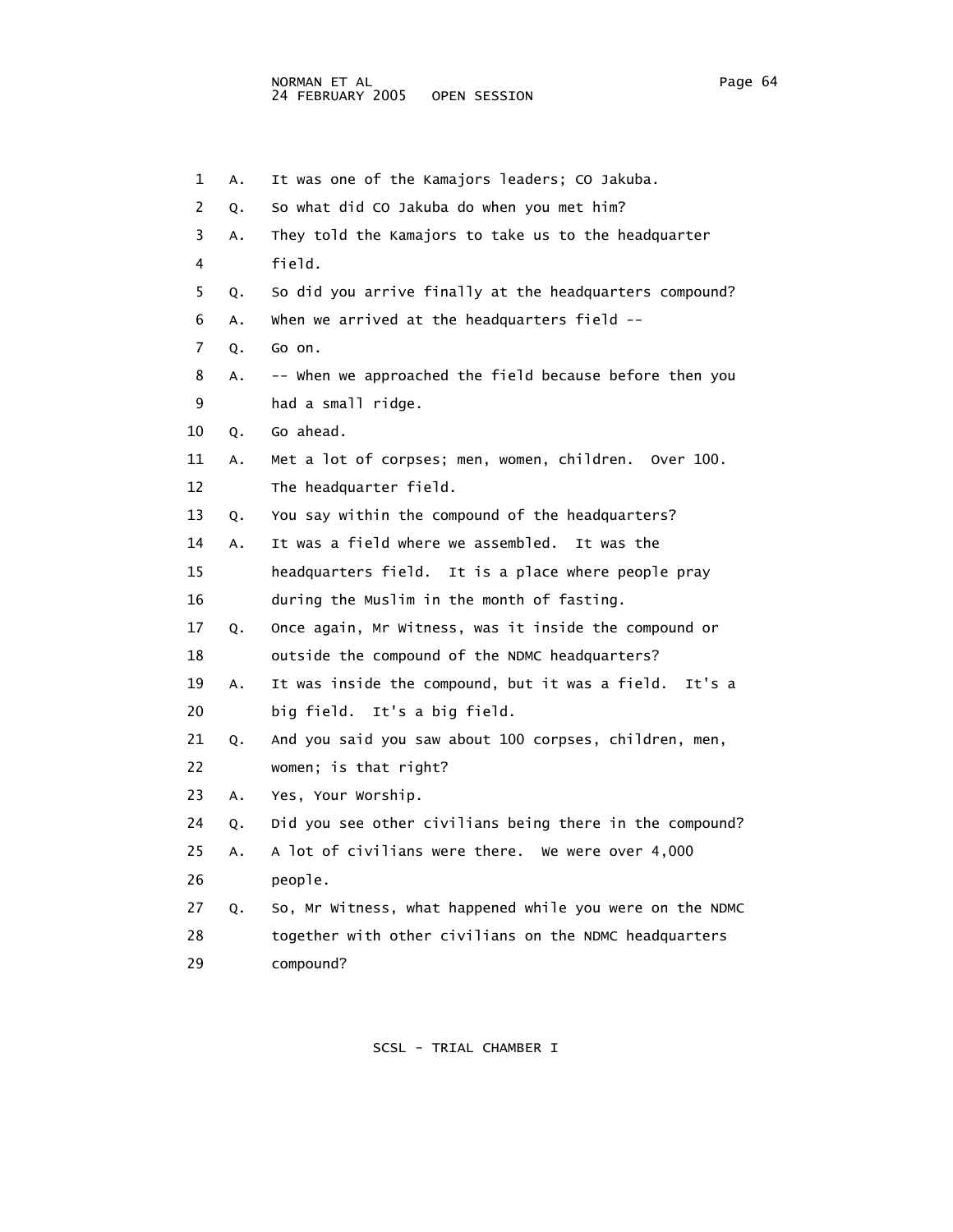| 1  | Α. | Well, during the night I saw some Kamajors asking whether |
|----|----|-----------------------------------------------------------|
| 2  |    | they were a Temne, Loko, Koranko, Limba. They have been   |
| 3  |    | taking these people away.                                 |
| 4  | Q. | To which tribe you do you belong to, Mr Witness?          |
| 5  | A. | I am a Temne by tribe.                                    |
| 6  | Q. | Have you been asked for your tribe?                       |
| 7  | Α. | well, God helped me they did not ask me.                  |
| 8  |    | PRESIDING JUDGE: God covered him. Translate it the way he |
| 9  |    | wants it. He said God covered him.                        |
| 10 |    | THE WITNESS: God covered me, they did not ask me.         |
| 11 |    | MR SAUTER:                                                |
| 12 | Q. | Could you see how many people approximately were          |
| 13 |    | separated for being Limba, Temne, Loko, Koranko?          |
| 14 | Α. | Well, I would not be able to know the amount because they |
| 15 |    | have been picking people at random. You that were         |
| 16 |    | unlucky, they will take you away.                         |
| 17 | Q. | You said "they would take you away", what do you mean by  |
| 18 |    | "take you away"? Where did they take them?                |
| 19 | Α. | Well, they knew where they were taking people. I did not  |
| 20 |    | know where they had been taking people to.                |
| 21 | Q. | Did you know any of those people being taken away?        |
| 22 | Α. | Yes, I knew some of them. And for some of them that were  |
| 23 |    | taken I had not heard of them up to now.                  |
| 24 | Q. | Did you see any of them after this point of time?         |
| 25 | Α. | Up to now I have not been able to see anyone, Your        |
| 26 |    | Worship.                                                  |
| 27 | Q. | So you, together with any villagers, spent the night at   |
| 28 |    | the NDMC compound?                                        |
| 29 | Α. | Yes, Your Worship.                                        |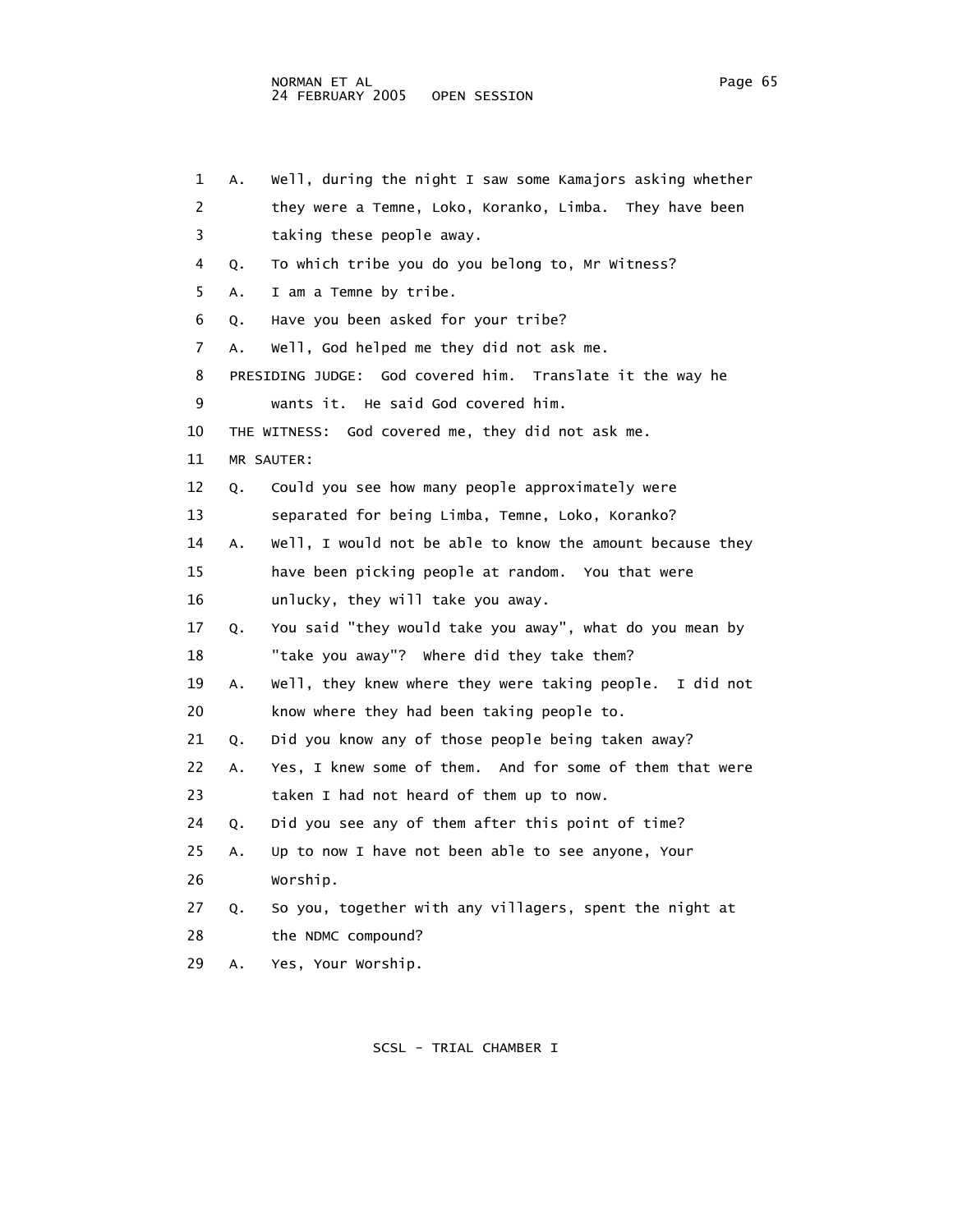- 1 Q. Did anything happen in the morning?
- 2 A. Yes, Your Worship.
- 3 Q. Please describe to the Court what happened?
- 4 A. In the morning at nine o'clock, they told us that all
- 5 civilians should leaf Tongo Field.
- 6 Q. Did they tell the civilians where they have to go to?
- 7 A. They said we were to go to Kenema.
- 8 Q. So, Mr Witness, did you go to Kenema?
- 9 A. That they didn't just release us like that. Some were in
- 10 front of us, some us were on the left, some were on the
- 11 right-hand side. Some were right at the back. We were
- 12 frog-marched up to Kenema.
- 13 Q. Who was at your right-hand side, left-hand side, and the 14 back and the front?
- 15 A. It was the Kamajors.
- 16 Q. So you say you were escorted?
- 17 A. When we arrived at Panguma junction --
- 18 Q. Mr Witness, the question was whether or not you were
- 19 escorted by the Kamajors?
- 20 A. They escorted us.
- 21 Q. So, Mr Witness, you were mentioning, Panguma junction.
- 22 It is P-E-N-G-U-M-A. P-E-N-G-U-M-A.
- 23 A. Yes, Your Worship.
- 24 Q. What happened at Panguma Junction?
- 25 A. I arrived at -- when we arrived at Panguma Junction --
- 26 THE INTERPRETER: Your Honours, would be witness please repeat 27 what he said.
- 28 JUDGE BOUTET: Mr Witness, could you repeat your last answer,
- 29 please?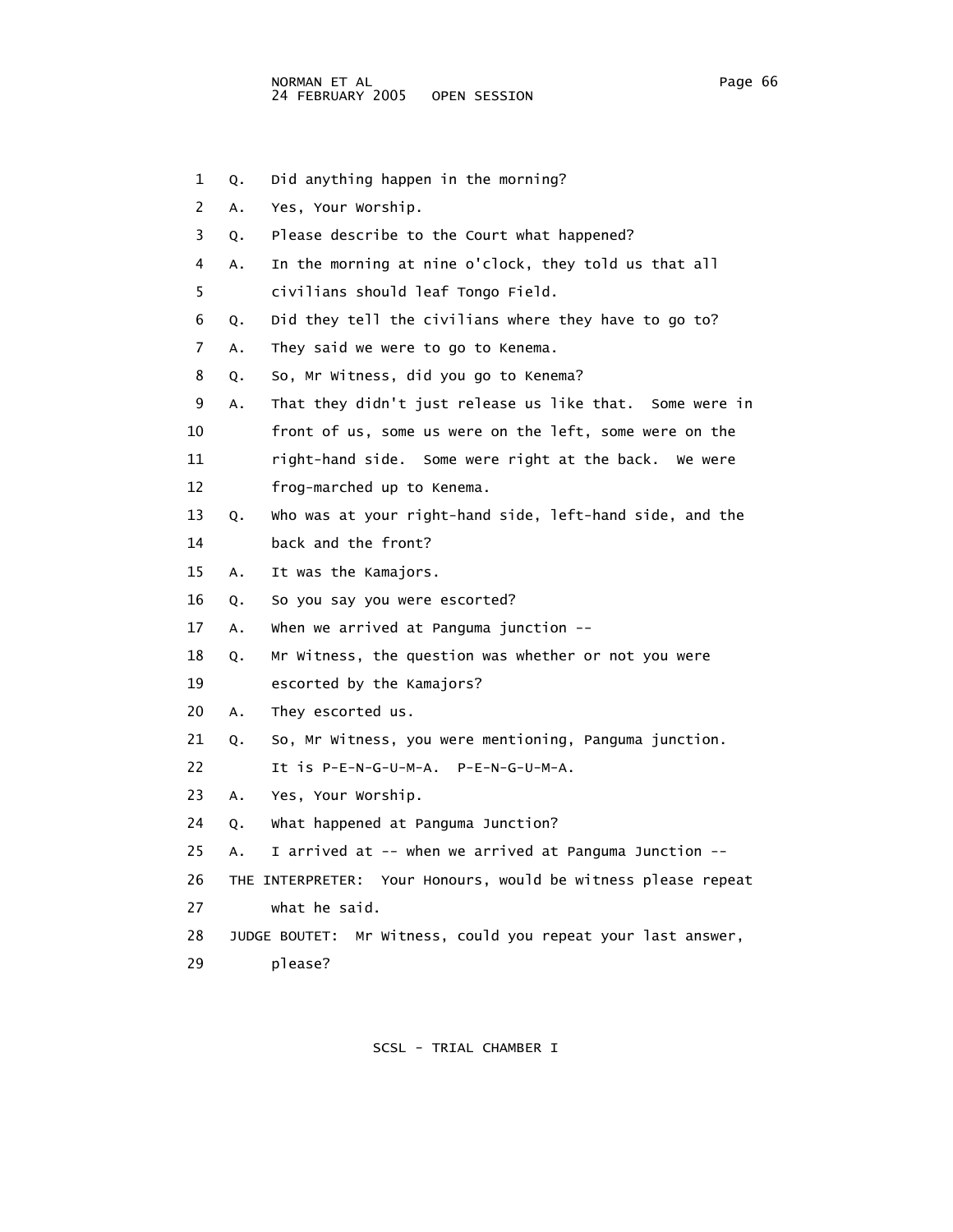1 THE WITNESS: When we arrived at Panguma Junction, they said 2 we were to go to Dodo. 3 MR SAUTER: 4 Q. So did you go to Dodo? D-O-D-O. 5 A. On the way to Dodo -- 6 Q. Yes, please. 7 A. We arrived at Panguma because you had to pass through 8 Panguma before going to Dodo. 9 Q. Did anything happen at Panguma? 10 A. Yes, Your Worship. 11 Q. Please describe. 12 A. We came across one CO Junisa's troops. 13 Q. Could you please repeat the name? 14 A. We came across one CO Musa Junisa's group. 15 MR SAUTER: Musa, M-U-S-A. Junisa, J-U-N-I-S-A? 16 Q. Who was Musa Junisa; was he a Kamajor? 17 A. Yes, Your Worship. 18 Q. What did he do, Musa Junisa? 19 A. He said everybody should be checked for a pass and tax. 20 Q. So what happened when people presented their passes and 21 other documents? 22 A. The one woman who was standing in front of me, she was 23 carrying her child on the back and she was in the line. 24 Q. Did she present any document? 25 A. Well, I do not know. I don't know whether the woman gave 26 them any picture or pass -- or pass. I did not know. 27 Q. Did anything happen to this woman? 28 A. Yes, Your Worship. 29 Q. Please describe to the Court.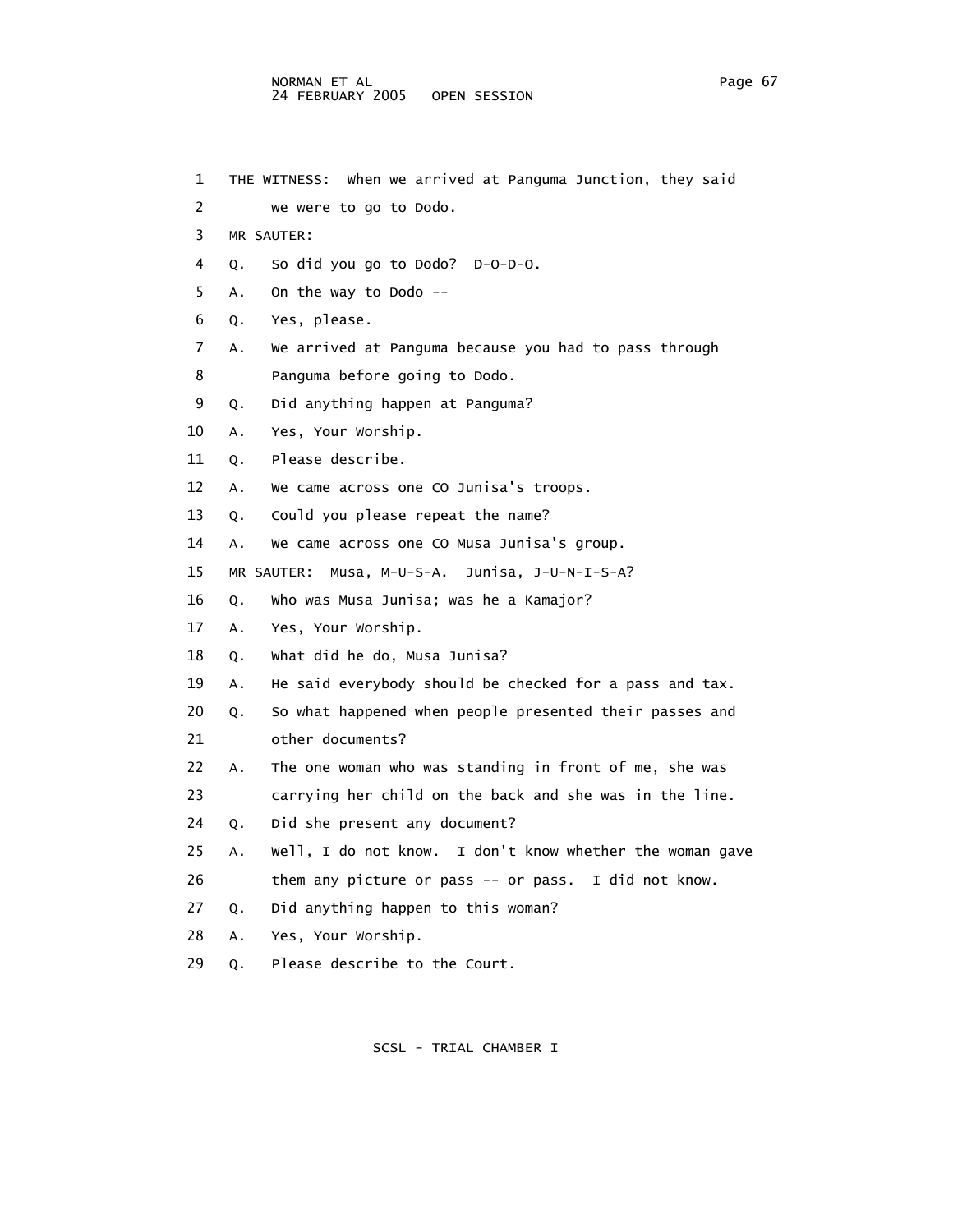|    | 1<br>Α. | I saw the woman standing. They had been checking her.<br>$\mathbf{I}$ |
|----|---------|-----------------------------------------------------------------------|
|    | 2       | did not know whether she took out a picture of a soldier              |
|    | 3       | and I saw one Kamajor raising a cutlass and he chopped                |
|    | 4       | her at the back.                                                      |
|    | 5<br>Q. | Do you know whether or not the woman was killed by this               |
|    | 6       | strike?                                                               |
|    | 7<br>Α. | Well, I saw the woman fell down and I was trying to pass              |
|    | 8       | and I cannot tell whether she died or she did not die.                |
|    | 9<br>Q. | So could you pass [inaudible] and proceed?                            |
| 10 | Α.      | I saw the woman fall down when she was chopped. I passed              |
| 11 |         | and I did not know whether she died or she -- whether she             |
| 12 |         | did not die.                                                          |
| 13 | Q.      | Mr Witness, the question was: What did you do after this              |
| 14 |         | incident? Did you proceed?                                            |
| 15 | Α.      | Yes, Your Worship.                                                    |
| 16 | Q.      | where did you go to?                                                  |
| 17 | Α.      | We went to Dodo.                                                      |
| 18 | Q.      | Did anything happen at Dodo?                                          |
| 19 | Α.      | When we were going we did not arrive at Dodo. I saw                   |
| 20 |         | Kamajors.                                                             |
| 21 | Q.      | Continue, please.                                                     |
| 22 | Α.      | They will just come and look at you and they will take                |
| 23 |         | you off.                                                              |
| 24 | Q.      | Please continue.                                                      |
| 25 | Α.      | Some people that they have been taken off for the queue,              |
| 26 |         | I knew them. But up to this time I have not been able to              |
| 27 |         | see them again.                                                       |
| 28 | Q.      | What about you, did anything happen to you on your way to             |
| 29 |         | Dodo?                                                                 |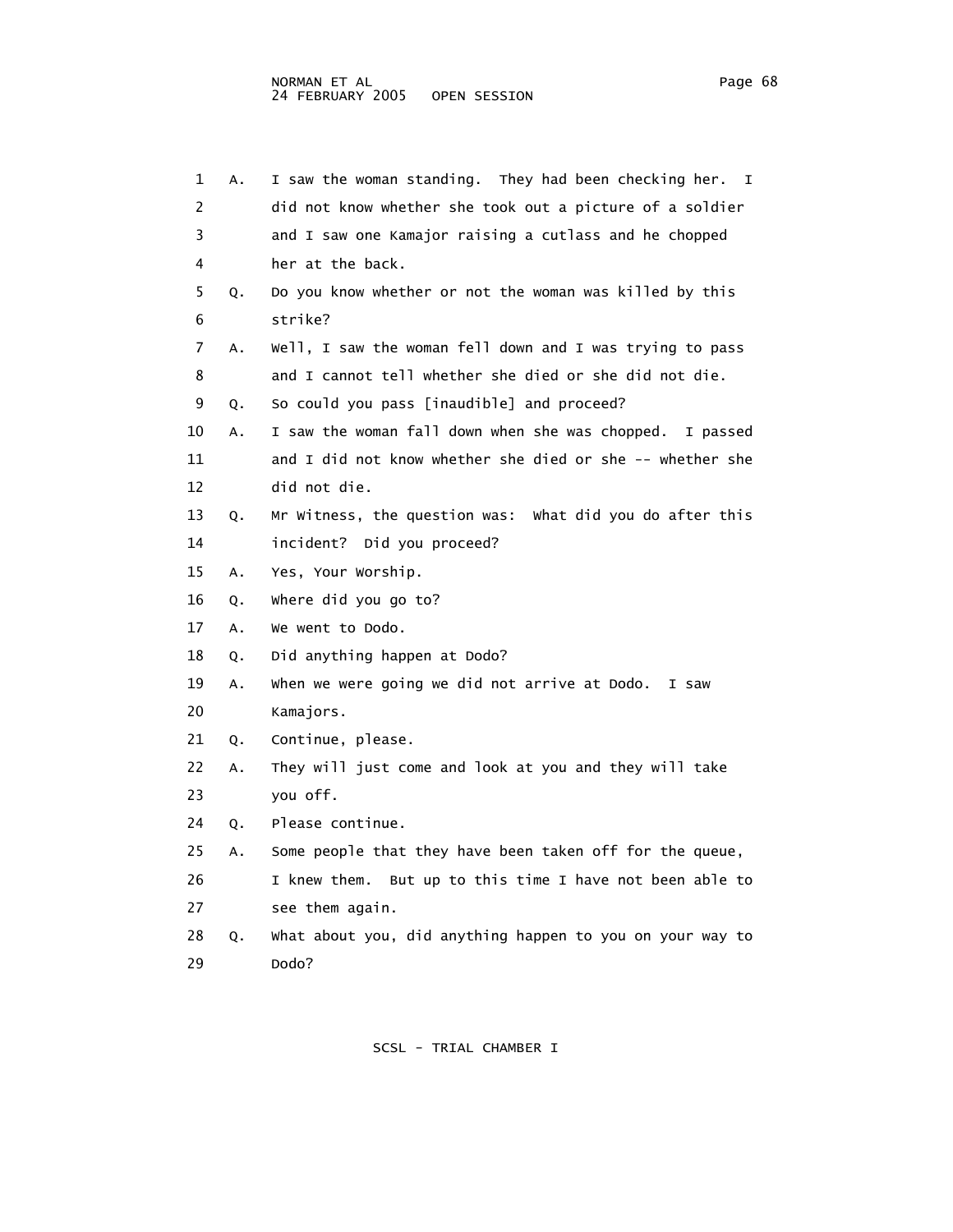1 A. No. Nothing happened to me until we reached Dodo. 2 Q. When you reached Dodo what happened? 3 A. It was then that the Kamajors said everybody should take 4 off their passes and -- their pass and their taxes. 5 Q. After that? 6 A. There was one man amongst us who was called -- 7 Q. Anything happen to this man? 8 A. Yes, Your Worship. 9 Q. Please describe. 10 A. I do not know whether this man was using boots or socks 11 and when they saw these things on his foot, they said he 12 was soldier. 13 PRESIDING JUDGE: [Overlapping speakers] being I do not know 14 whether -- I do not know whether. When he talked of -- 15 Mr Witness, when you talked of a photograph of a soldier 16 do you say you do not know whether that woman had a 17 photograph. Now you have come to boots, you say you do 18 not know whether that man had boots or socks or whatever. 19 You should be specific. You do not know -- I mean, did 20 you or did you see those things or what? Don't say you 21 do not know. If you do not know then don't say it. 22 MR SAUTER: I come to this point. 23 PRESIDING JUDGE: Yes, this is the second time, you know -- 24 that sort of evidence is -- 25 MR SAUTER: 26 Q. So coming back to this man, Mr Witness, was he 27 specifically checked by the Kamajors? 28 A. Yes, Your Worship. Why I normally say that I don't know, 29 I did not know whether the man had been using shoes or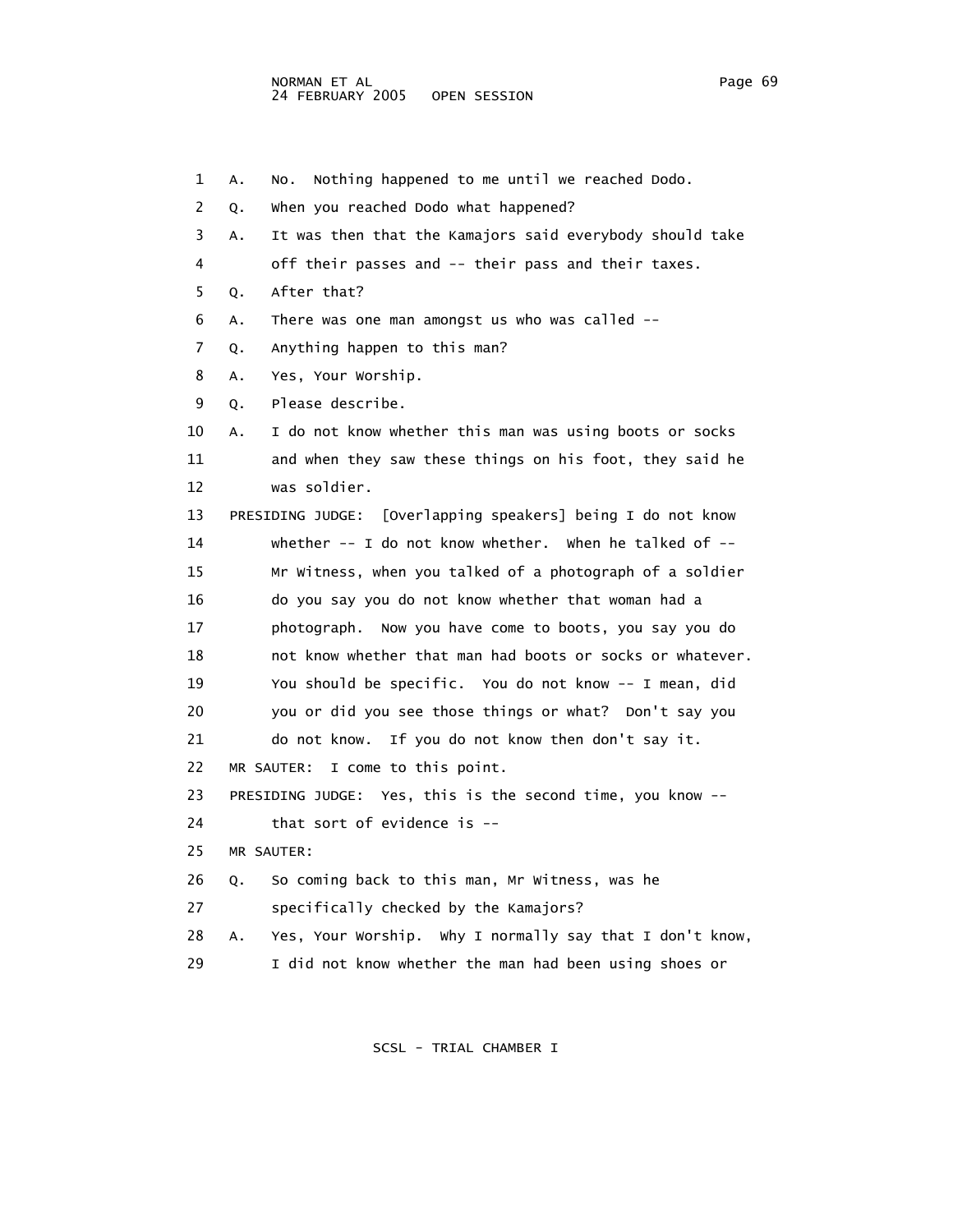| 1              | just socks, because when you look at the foot there are       |
|----------------|---------------------------------------------------------------|
| $\overline{2}$ | some marks on the foot. And when they saw that - in           |
| 3              | fact, there were big marks on the foot - they said that       |
| 4              | he was a soldier, because those are marks -- because          |
| 5              | these were marks that were being left by the shoes that       |
| 6              | he wore or by the socks that he wore.                         |
| 7              | So, Mr Witness, to cut it short [overlapping speakers]<br>Q.  |
| 8              | claim to be a soldier; is that right?                         |
| 9              | Yes, Your Worship.<br>Α.                                      |
| 10             | what did they do to this man?<br>Q.                           |
| 11             | I saw they held the man's hands and they chopped them.<br>Α.  |
| 12             | what else happened?<br>Q.                                     |
| 13             | Then we ran away and went into the bush, and they<br>Α.       |
| 14             | followed us and they started firing in the air.               |
| 15             | That means you did not see what else happened to this<br>Q.   |
| 16             | man?                                                          |
| 17             | Well, how would I saw if they saw me, because the<br>Α.       |
| 18             | population was too much.                                      |
| 19             | Okay, you did not see. You said you ran away; where did<br>Q. |
| 20             | you go away to?                                               |
| 21             | PRESIDING JUDGE: Did he say they chopped his hand or his      |
| 22             | hands?                                                        |
| 23             | MR SAUTER:                                                    |
| 24             | Mr Witness, what exactly did they chop?<br>Q.                 |
| 25             | They chopped his hands.<br>Α.                                 |
| 26             | PRESIDING JUDGE:<br>Just one?                                 |
| 27             | THE WITNESS: They chopped the right hand.                     |
| 28             | MR SAUTER:                                                    |
| 29             | So you said you ran away; where did you go to?<br>Q.          |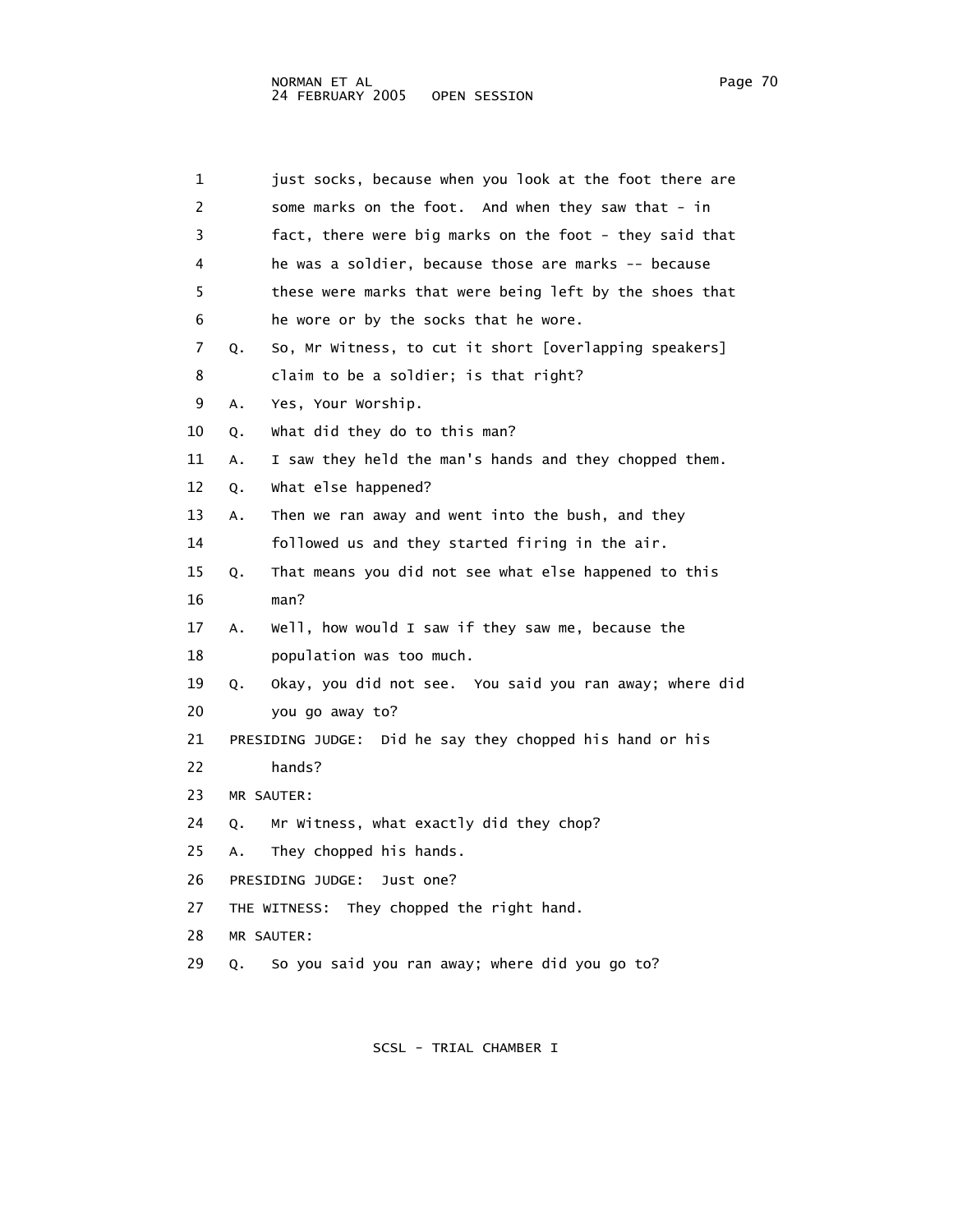1 A. I went to the bush. I went to Kenema.

2 Q. Where did you stay in Kenema?

3 A. Well, I was in xxxxxx Street.

4 Q. xxxxxx is x-x-x-x-x-x.

5 PRESIDING JUDGE: Road?

6 MR SAUTER: Street.

7 PRESIDING JUDGE: Street.

8 MR SAUTER:

9 Q. Have you been by yourself or accompanied by any

10 of your family members?

11 A. I had a lot of family; they're with me in Kenema.

12 Q. Did all of them stay at xxxxxx Street?

13 A. No, some were in xxxxxx

14 Q. What is xxxxxx is it part of Kenema?

15 A. It is right inside Kenema.

16 Q. xxxxxx is x-x-x-x-x-x. So you say your

17 family had two houses or were living in two houses in

18 Kenema - part of the family at xxxxxx Street, part of

19 the family at xxxxxx; that's right?

20 A. Yes, Your Worship.

21 Q. How long did you stay in Kenema approximately?

22 A. I took some time there.

 23 Q. Would you please be a little more precise. What is some 24 time?

25 A. Well, I stayed in Kenema up to about five -- two days

26 time.

-

27 Q. What did you do after two days?

28 A. I had to take one CO who asked to take me to Tongo so

29 that I can check what has become with my compound that I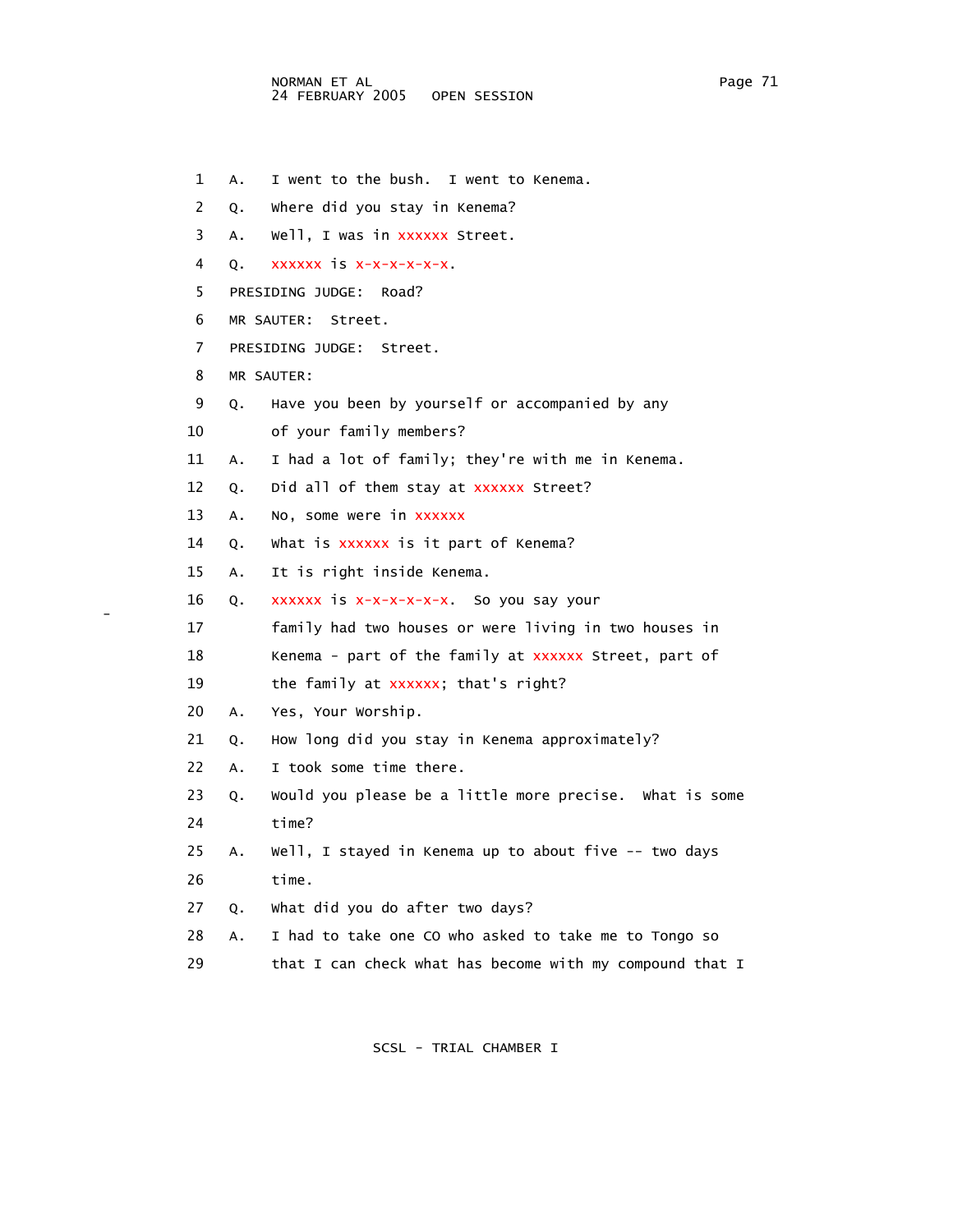1 left there.

 2 Q. To check in which town? 3 A. Tongo Field. 4 Q. You said you went back with one CO to Tongo Field after 5 two days; that's right? 6 A. Yes, Your Worship. 7 Q. [Inaudible] CO, who you mean as CO? 8 A. That was the name of the man, they used to call him CO. 9 He was a Kamajor. 10 Q. A Kamajor? 11 A. They used to call him CO. 12 Q. And what did you find at Tongo? 13 A. I went to look for my compound. 14 Q. And in what condition was your compound when you arrived 15 at Tongo? 16 A. I found out that they had taken all -- they had removed 17 all the zinc. 18 Q. How many houses do you have in Tongo? 19 A. I have a compound. There are three houses in the 20 compound. 21 Q. Were they damaged at all, the three houses? 22 A. All were destroyed. 23 Q. What did you do after you found out that your houses were 24 completely destroyed? 25 A. I did not even take up to one hour and I asked the man 26 that we should leave the place. 27 Q. To do what? 28 A. I did not take up to one hour and I asked the man that we 29 should leave the place and we came back to Kenema.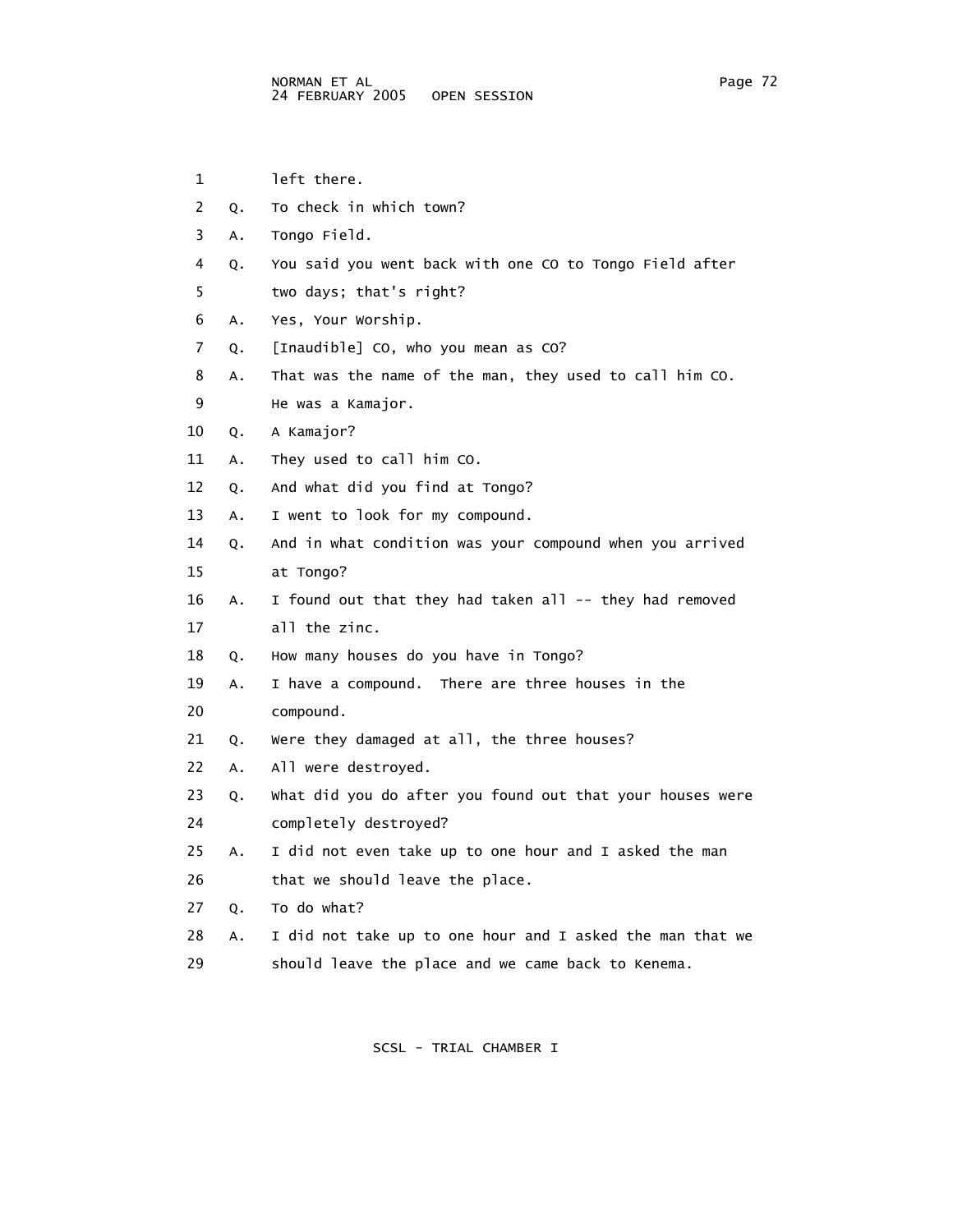- 1 Q. Who was in control of Kenema at this time?
- 2 A. It was ECOMOG.
- 3 Q. Have Kamajors been in Kenema?
- 4 A. Yes.
- 5 Q. Have they controlled Kenema?
- 6 A. Well, they were in Kenema with ECOMOG.
- 7 Q. My question, Mr Witness, was whether the Kamajors had
- 8 control over Kenema or not?
- 9 A. They controlled Kenema.
- 10 Q. Did you see any incidents happening at Kenema at this
- 11 time?
- 12 A. Yes, Your Worship.
- 13 Q. Please describe.
- 14 A. I was in my house one day.
- 15 Q. What happened, Mr Witness?
- 16 A. I saw so many Kamajors arrive.
- 17 Q. Did they come to your house?
- 18 A. They came to my house armed with cutlasses, with guns and
- 19 they were in Kamajor uniform.
- 20 Q. When you say Kamajor uniform, what do you mean?
- 21 A. Their dressings.
- 22 Q. Was it a military uniform or any other dress?
- 23 A. They had their own separate uniform which they had on.
- 24 Q. Do you know a name for this kind of uniform?
- 25 A. I describe its name?
- 26 Q. Whether you know any special name for this uniform. If 27 not --
- 28 A. Well, they call it ronko, but it was -- it used to be 29 country cloth.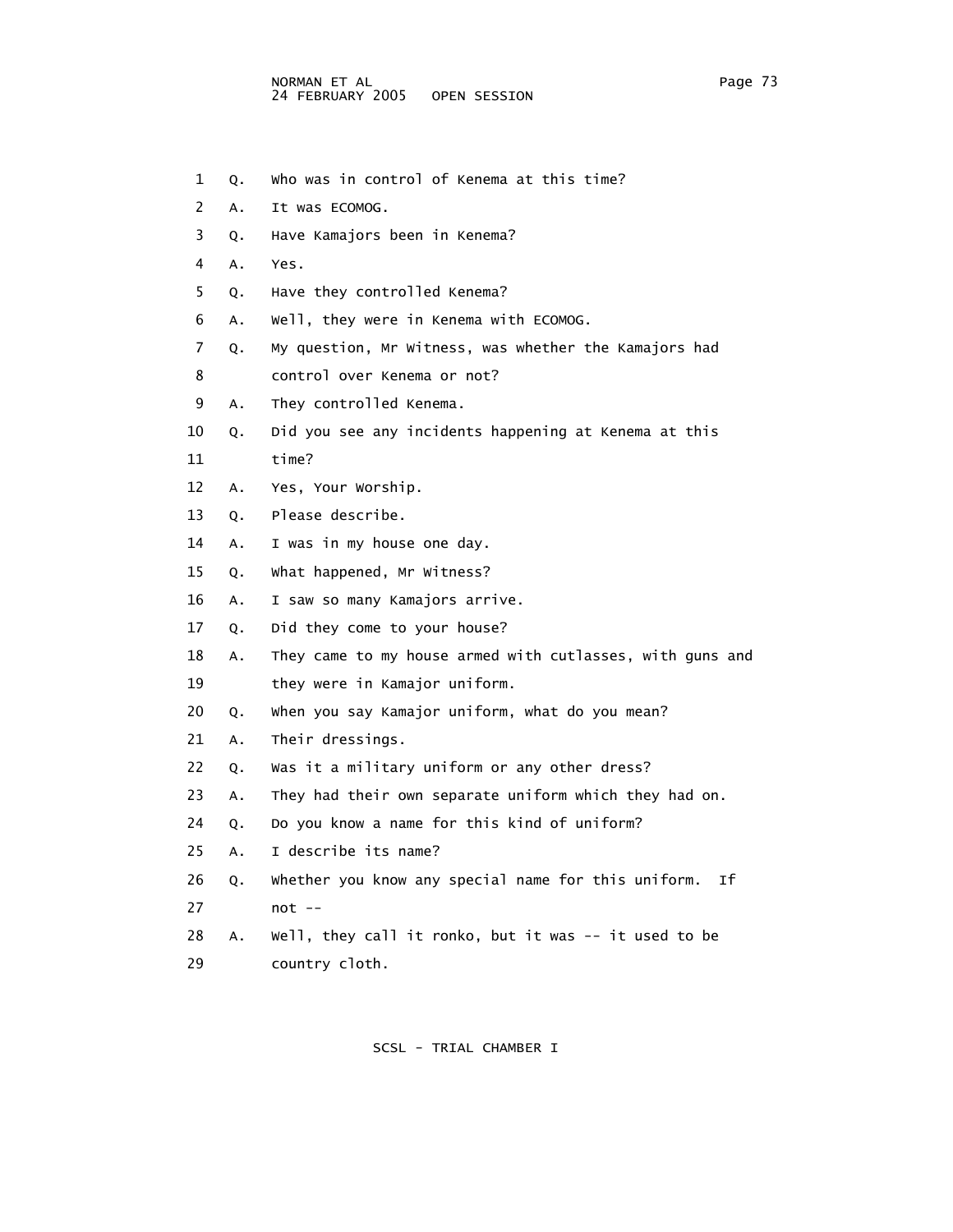| 1  | Q. | Mr Witness, when you say they came to your house, which   |
|----|----|-----------------------------------------------------------|
| 2  |    | house do you mean, that one in xxxxxx Street or the       |
| 3  |    | other one in xxxxxx?                                      |
| 4  | Α. | The one in xxxxxx Street.                                 |
| 5  | Q. | After they arrived what did they do?                      |
| 6  | А. | Well, they said they were going to worship there; they    |
| 7  |    | came from Kailahun. They said they were going to lodge    |
| 8  |    | there, they were going to reside there. They were coming  |
| 9  |    | from Kailahun.                                            |
| 10 | Q. | Did they ask you to move out with your family?            |
| 11 | Α. | Yes, Your Worship.                                        |
| 12 | Q. | Did you move from the house?                              |
| 13 | Α. | No, I met one CO Foday. I explained to him.               |
| 14 | Q. | Foday is F-O-D-A-Y. So what did you explain to him?       |
| 15 | Α. | I told him that Kamajors have arrived at my home.<br>They |
| 16 |    | are all gathered there and they said I should move, that  |
| 17 |    | was the place they were going to put up.                  |
| 18 | Q. | Did Foday take any action?                                |
| 19 | Α. | Yes, Your Worship                                         |
| 20 | Q. | what did he do?                                           |
| 21 | Α. | Foday told me that, "Let us go to meet their leader,      |
| 22 |    | Kamoh Brima."                                             |
| 23 | Q. | Kamoh K-A-R-M-O-H, Brima B-R-I-M-A. So did you go and     |
| 24 |    | meet Kamoh Brima?                                         |
| 25 | А. | Yes, Your Worship, we went to Kamoh Brima.                |
| 26 | Q. | Did he give any orders to his Kamajors?                   |
| 27 | Α. | He gave -- he asked some Kamajors to go with Foday to     |
| 28 |    | meet these other Kamajors and remove them from the place. |
| 29 | Q. | So you say they had to leave again?                       |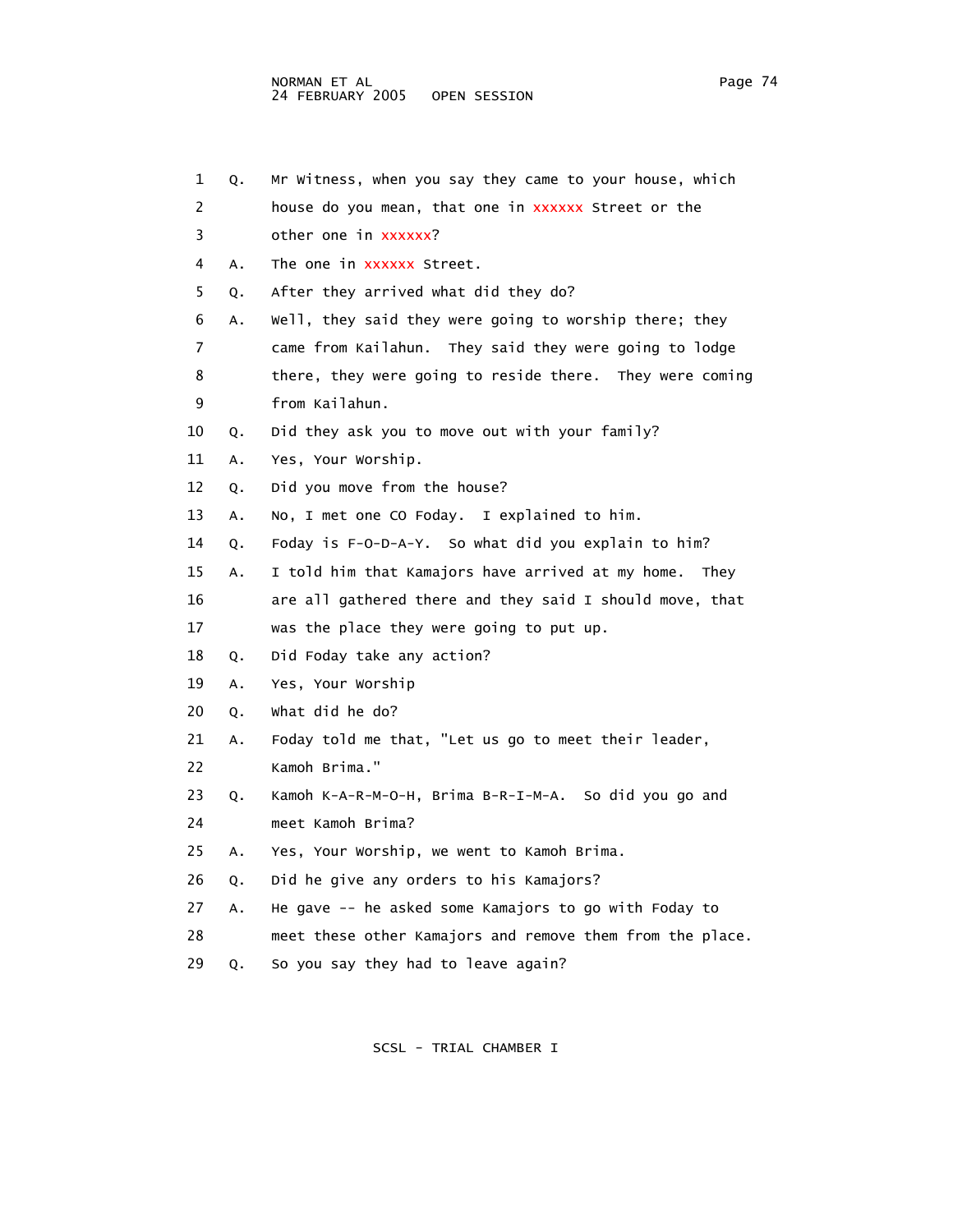- 1 A. Yes, Your Worship, they left the place. 2 Q. Did ever Kamajors come back to your house at xxxxxx 3 Street? 4 A. About five days time I saw several Kamajors. Many
- 5 Kamajors came, surrounded my house.
- 6 Q. And what else did they do?
- 7 A. They entered my place and started removing my properties.
- 8 And they removed one of my sponge where I used to save my 9 money.
- 10 Q. Could you remember how much money you had in this sponge?
- 11 A. Yes, Your Worship.
- 12 Q. How much?
- 13 A. \$10,000.
- 14 Q. When you say dollars, you mean US dollars?
- 15 A. Yes, Your Worship.
- 16 Q. Did they take it away from you?
- 17 A. They took the mattress. The mattress had a zip on it and
- 18 I used to unzip this zip and then put my money into the 19 mattress.
- 20 Q. Am I right that it went away with the mattress which 21 contained the US\$10,000?
- 22 A. Yes, Your Worship, they took the mattress and the man 23 went away with it.
- 24 Q. While in Kenema did you witness any other incident?
- 25 A. I have not ended this yet.
- 26 Q. Okay, go ahead but cut it short, please.
- 27 PRESIDING JUDGE: You do not want your witness to testify,
- 28 Mr Sauter?
- 29 MR SAUTER: In my view this incident is concluded.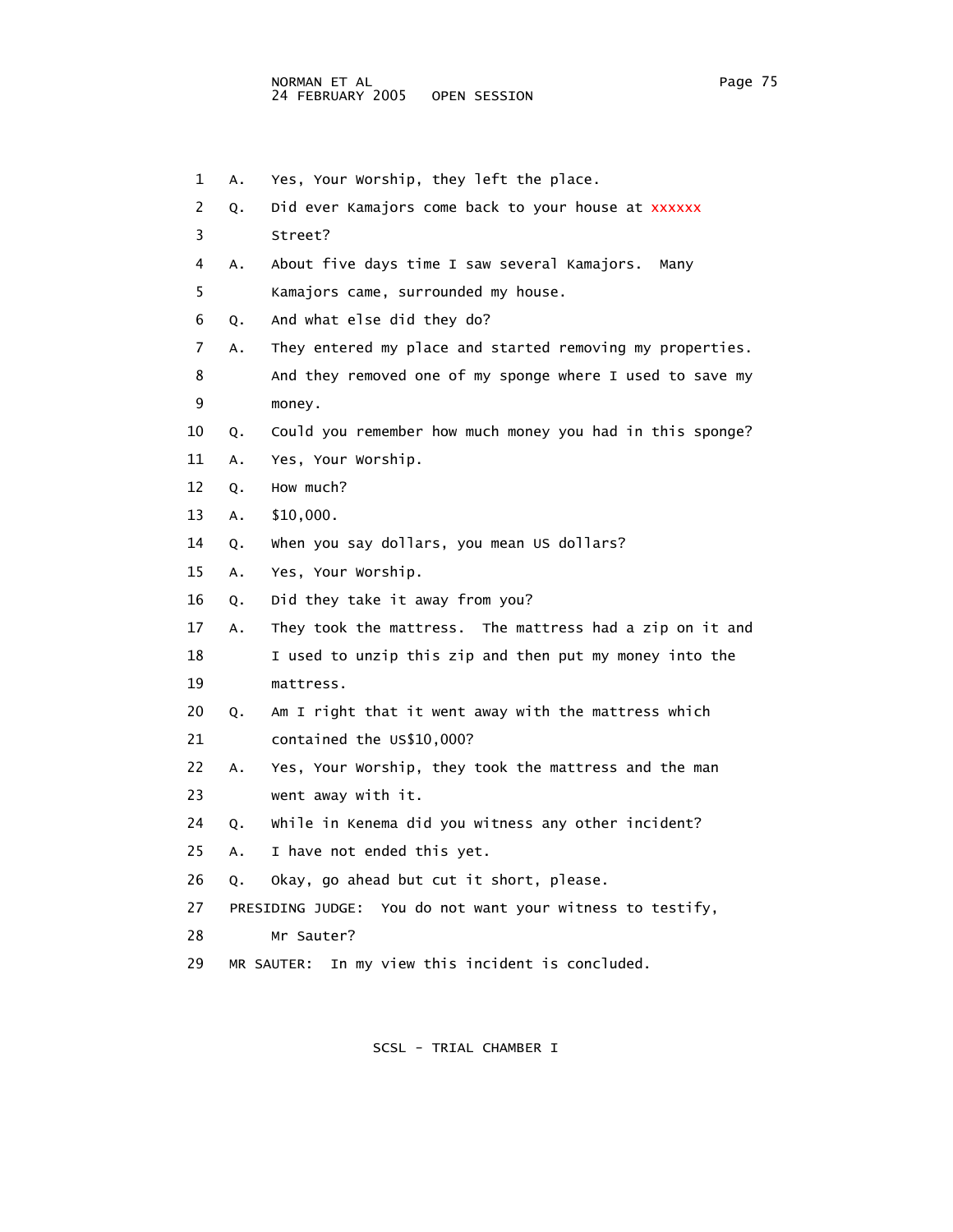## NORMAN ET AL Page 76 24 FEBRUARY 2005 OPEN SESSION

 1 PRESIDING JUDGE: Please, give him the chance to give the 2 satisfaction of having told his story. 3 MR SAUTER: Pardon? 4 PRESIDING JUDGE: Give him the satisfaction of having told his 5 story, please. 6 MR SAUTER: Yes. 7 Q. So? 8 A. As the man was about to go with the -- as the man was 9 about to go with this mattress I asked him to bring it 10 back so that I would give him 600,000 leones. 11 Q. Did he agree with your offer? 12 PRESIDING JUDGE: Please wait. 13 MR SAUTER: 14 Q. Did he agree with your offer? 15 A. No. He said no, that if I don't leave him he will kill 16 me after all. On top of this, my property. 17 Q. So he went away with the mattress; am I right? 18 A. Yes, Your Worship. 19 Q. The previous question was whether or not you witnessed 20 any other incident in Kenema while you were there. 21 A. Yes, Your Worship. 22 Q. Please describe to the Court. 23 A. I was in xxxxxx and xxxxxx Street and with my 24 **families at xxxxxx and xxxxxx.**  25 Q. Go on, please. 26 A. If pass the night today in xxxxxx Street, the next day 27 early in the morning I will go to xxxxxx. 28 Q. Go on, please. 29 A. If I had passed the night at  $xxxxxx$ , then the next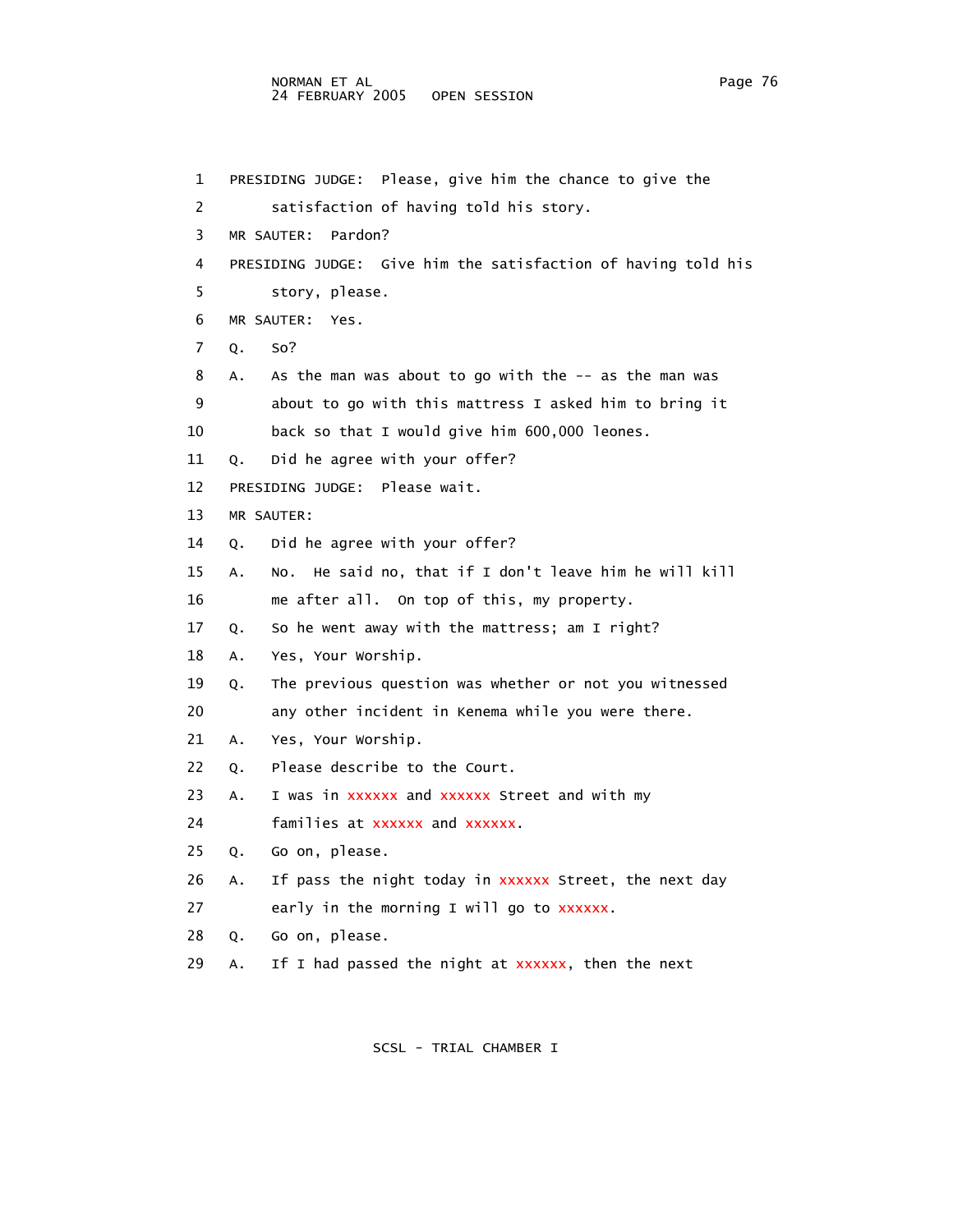| 1  |    | day early in the morning I would go to xxxxxx Street.     |
|----|----|-----------------------------------------------------------|
| 2  | Q. | Go on, please.                                            |
| 3  | Α. | One day I pass the night at xxxxxx Street.<br>In the      |
| 4  |    | morning I went to xxxxxx.                                 |
| 5  | Q. | Yes?                                                      |
| 6  | А. | As I reached my house my daughter or my child -- one of   |
| 7  |    | my child gave me a citrus, sit in the veranda. One        |
| 8  |    | Mr Ojuku was also on the other side, he was also in the   |
| 9  |    | veranda. He took out his chair and said good morning to   |
| 10 |    | me.                                                       |
| 11 | Q. | Just a moment, please. Ojuku is 0-J-U-K-U. Yes, please?   |
| 12 | Α. | So several Kamajors coming, being led by one Mr MO Foday. |
| 13 | Q. | what did they do?                                         |
| 14 | Α. | They came and passed by me.                               |
| 15 | Q. | where did they go to?                                     |
| 16 | Α. | They reached where Mr Ojuku was sitting down. Mr Ojuku    |
| 17 |    | was saying greetings to Mr MO Foday, "buwa-ye,            |
| 18 |    | buwa-ye" -- saying greetings to Mr MO Foday "buwa-ye,     |
| 19 |    | buwa-ye" in the Mende language.                           |
| 20 | Q. | what happened next?                                       |
| 21 | Α. | He said greetings buwa-ye twice, but Mr MO did not        |
| 22 |    | respond. And the third time -- and after the third        |
| 23 |    | greeting then Mr MO Foday turned round and said, "This is |
| 24 |    | one of the wanted people we are looking for."             |
| 25 | Q. | Go on, please.                                            |
| 26 | Α. | Mr MO Foday was going closer to where Mr Ojuku was        |
| 27 |    | sitting.                                                  |
| 28 | Q. | So did anything happen to Mr Ojuku?                       |
|    |    |                                                           |

29 A. All the Kamajors that were with him went to Mr Ojuku.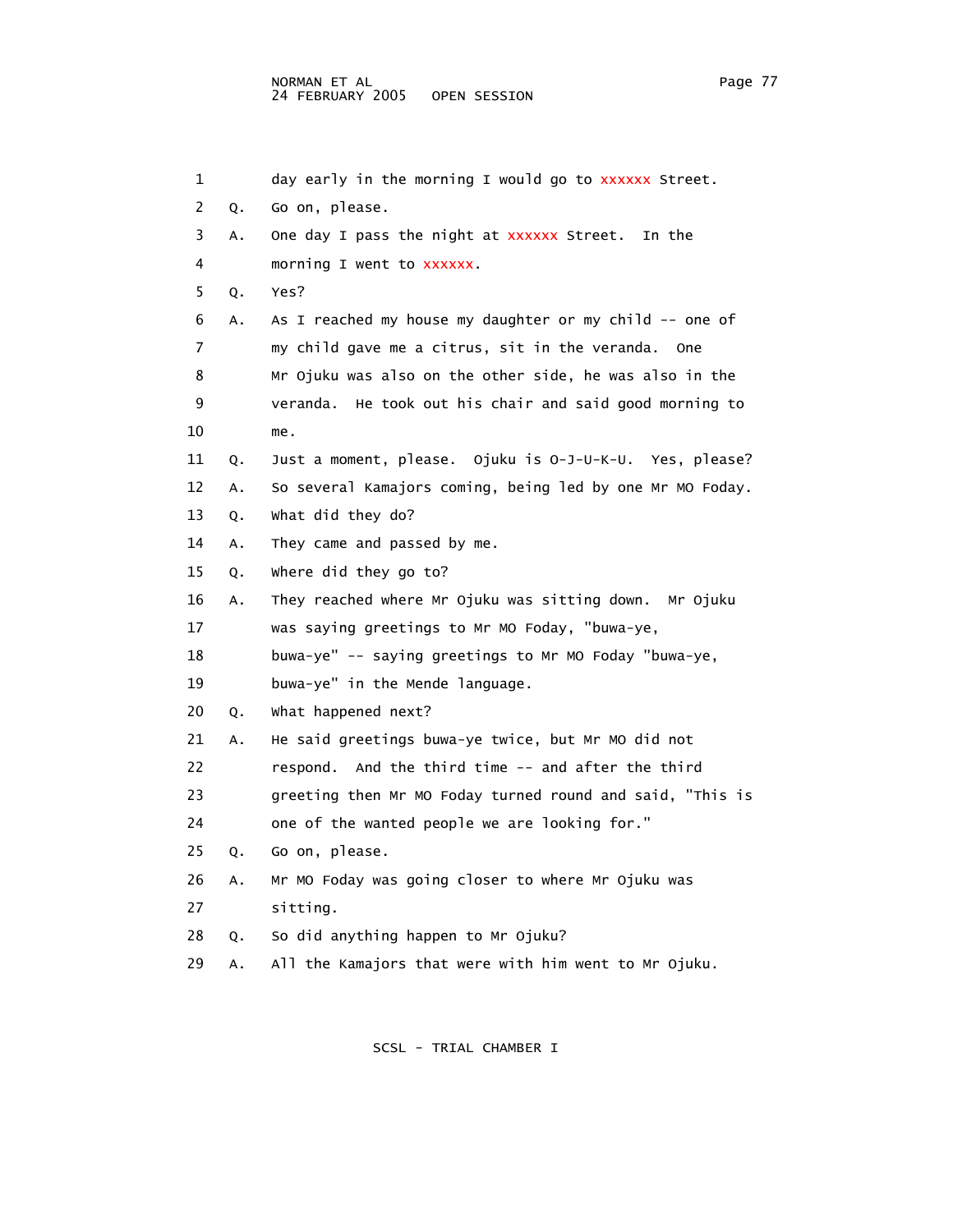| 1  | Q. | Did they do anything to him?                              |
|----|----|-----------------------------------------------------------|
| 2  | Α. | I saw one Kamajor raise his gun and hit him in the chest  |
| 3  |    | -- on the chest.                                          |
| 4  | Q. | Go on.                                                    |
| 5  | Α. | The man fell down and they were stepping on him, they     |
| 6  |    | were trampling on him. I saw them drag him and took him   |
| 7  |    | at the back of the house.                                 |
| 8  | Q. | Did you see what happened at the back of Mr Ojuku's       |
| 9  |    | house?                                                    |
| 10 | Α. | I ran and entered the parlour.                            |
| 11 | Q. | How far is your house away from Mr Ojuku's house?         |
| 12 | Α. | It is just like from where I am seated here to where that |
| 13 |    | lady is coming from.                                      |
| 14 | Q. | So you live from your place to the door?                  |
| 15 | Α. | Yes, Your Worship.                                        |
| 16 | Q. | So could you clearly see what happened on the veranda to  |
| 17 |    | Mr Ojuku?                                                 |
| 18 | А. | Yes, that was what I explained.                           |
| 19 | Q. | Coming back to the question whether or not you could see  |
| 20 |    | what happened at the back of the house of Mr Ojuku, your  |
| 21 |    | answer you went into your parlour, could you see anything |
| 22 |    | from your parlour?                                        |
| 23 | Α. | Well, when I entered my parlour I was not able to see     |
| 24 |    | what happened when they took him at the back of the       |
| 25 |    | house.                                                    |
| 26 | Q. | Did you learn at any time what happened to Mr Ojuku?      |
| 27 | Α. | when I came out I heard people say that they cut off his  |
| 28 |    | head and processed with him up to where his wife was      |
| 29 |    | doing business in the market.                             |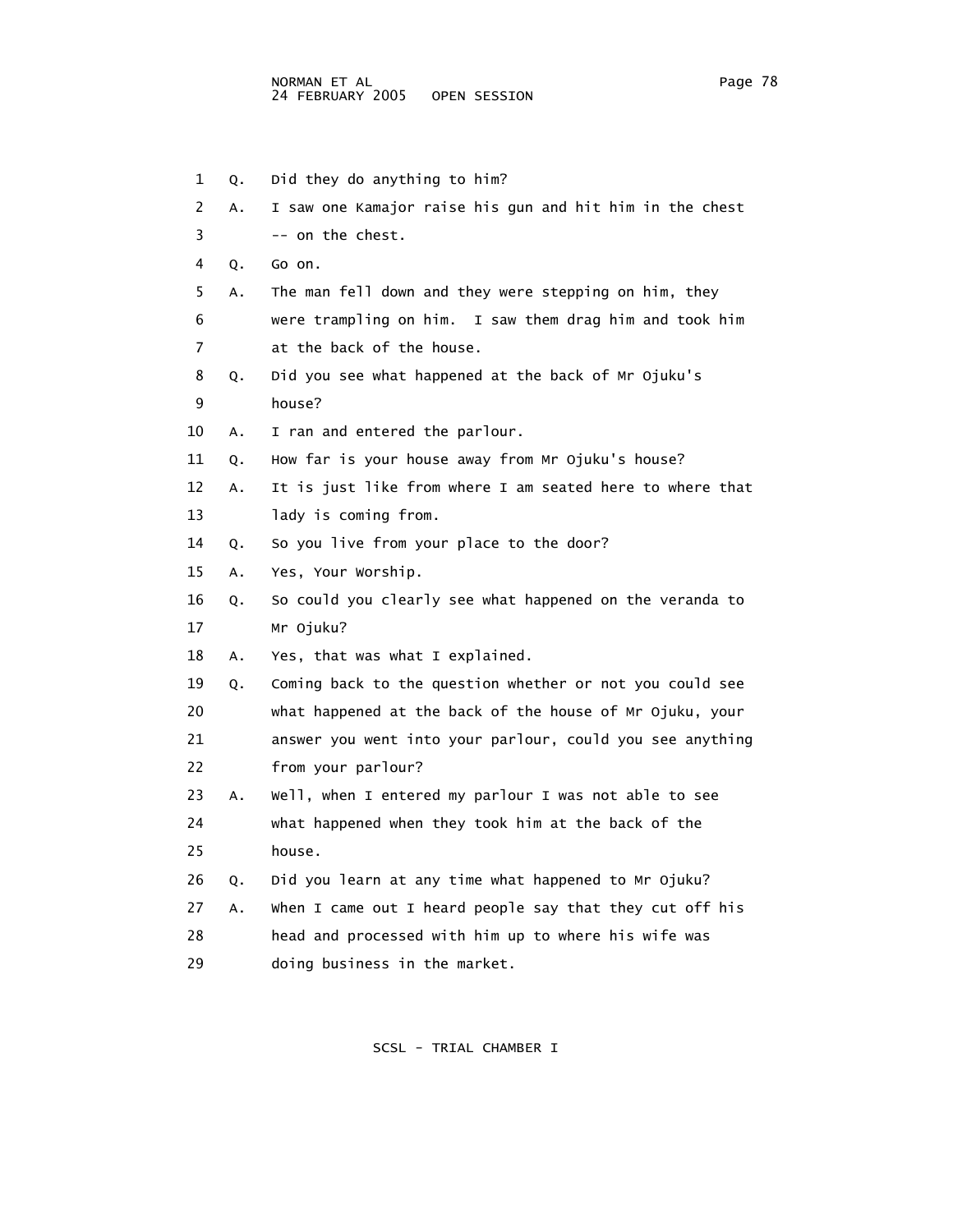| 1             |    | $[HN240205D - JM - 4.00 p.m.]$                            |
|---------------|----|-----------------------------------------------------------|
| $\mathcal{P}$ | Q. | To your knowledge, did they ask anything from Mr Ojuku's  |
| 3             |    | wife?                                                     |
| 4             |    | A. He asked his wife to give them money so they could buy |
| 5             |    | pepper, salt, and Maggi cubes.                            |
| 6             |    | Q. Did you learn at any time for what purpose they were   |
|               |    | asking for Maggi, pepper and so on?                       |
|               | А. | Well, I don't know. I was not there.                      |

9 Q. Apart from this incident in which Mr Ojuku was involved,

10 did you witness any other incidents?

11 A. Yes, Your Worship.

12 Q. Please, tell the Court.

13 A. I was very much afraid when I left xxxxxx and went to

14 xxxxxx Street, I was afraid to come back to xxxxxx.

15 Q. Go on, please.

16 A. I was in xxxxxx Street for about two days' time before 17 coming to xxxxxx.

18 Q. Go on.

19 A. On the third day, I decided to check xxxxxx because

20 my child used to come to collect the feeding money, money

21 for the feeding to me. So I'm afraid.

22 Q. Please.

23 A. One morning, I rose to go to XXXXXX. I decided to

24 take a bypass road, avoiding the main streets.

25 Q. Please.

26 A. We were three number going. We pass by the market road.

27 Q. Yes.

28 A. There's a bridge there. As soon as we cross the bridge,

29 we found a gate. They were asking for passes and tax.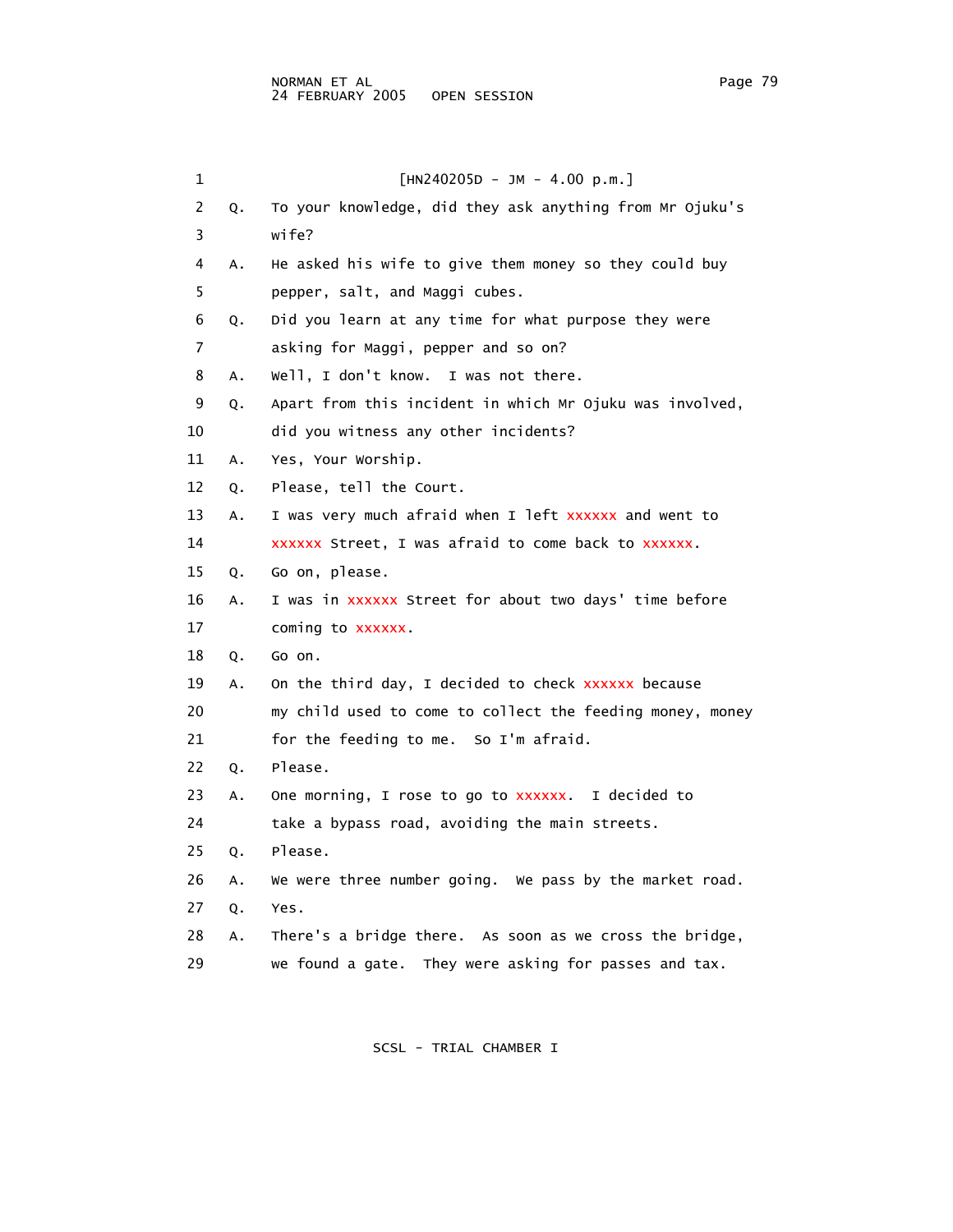1 Q. Yes.

| 2  | А. | It's a small road. After you've presented your pass,            |
|----|----|-----------------------------------------------------------------|
| 3  |    | they will show you another bypass road to go. There was         |
| 4  |    | a small $-$ - the place $-$ - the gate on the main road leaving |
| 5  |    | the passage where in one would pass after presenting your       |
| 6  |    | pass. At that time, there were people coming from the           |
| 7  |    | market, and others went to the market, and the road was         |
| 8  |    | really narrow. The path was narrow. So we stood there.          |
| 9  |    | I saw two boys coming. They did not pass through the way        |
| 10 |    | we -- the routes we took. They went through the area            |
| 11 |    | where they passed -- they cross -- where the gate was.          |
| 12 |    | And I saw one Kamajor come out. He met them -- the man.         |
| 13 |    | Then hit him, hit him with his gun, and then the man fell       |
| 14 |    | down.                                                           |
| 15 | Q. | Mr Witness, you said initially two boys were coming.            |
| 16 | Α. | Yes, your worship. Two boys were coming.                        |
| 17 | Q. | Could you estimate the age of these persons? When you           |
| 18 |    | say boys, what do you mean?                                     |
| 19 | Α. | when I say "boys," they were mature people. I don't know        |
| 20 |    | whether they were 25 or 30 years.                               |
| 21 | Q. | Okay. And I understood one was caught by the Kamajors.          |
| 22 |    | what happened to the other?                                     |
| 23 | Α. | The other one followed the route where we went. As soon         |
| 24 |    | as they called -- as soon as they called the one, the           |
| 25 |    | other one joined the route, the route where we were             |
| 26 |    | going.                                                          |
| 27 | Q. | And what happened to the one who was caught by the              |
| 28 |    | Kamajors and hit by a gun?                                      |
| 29 | Α. | The one that was called, I heard them call for a Yamorto,       |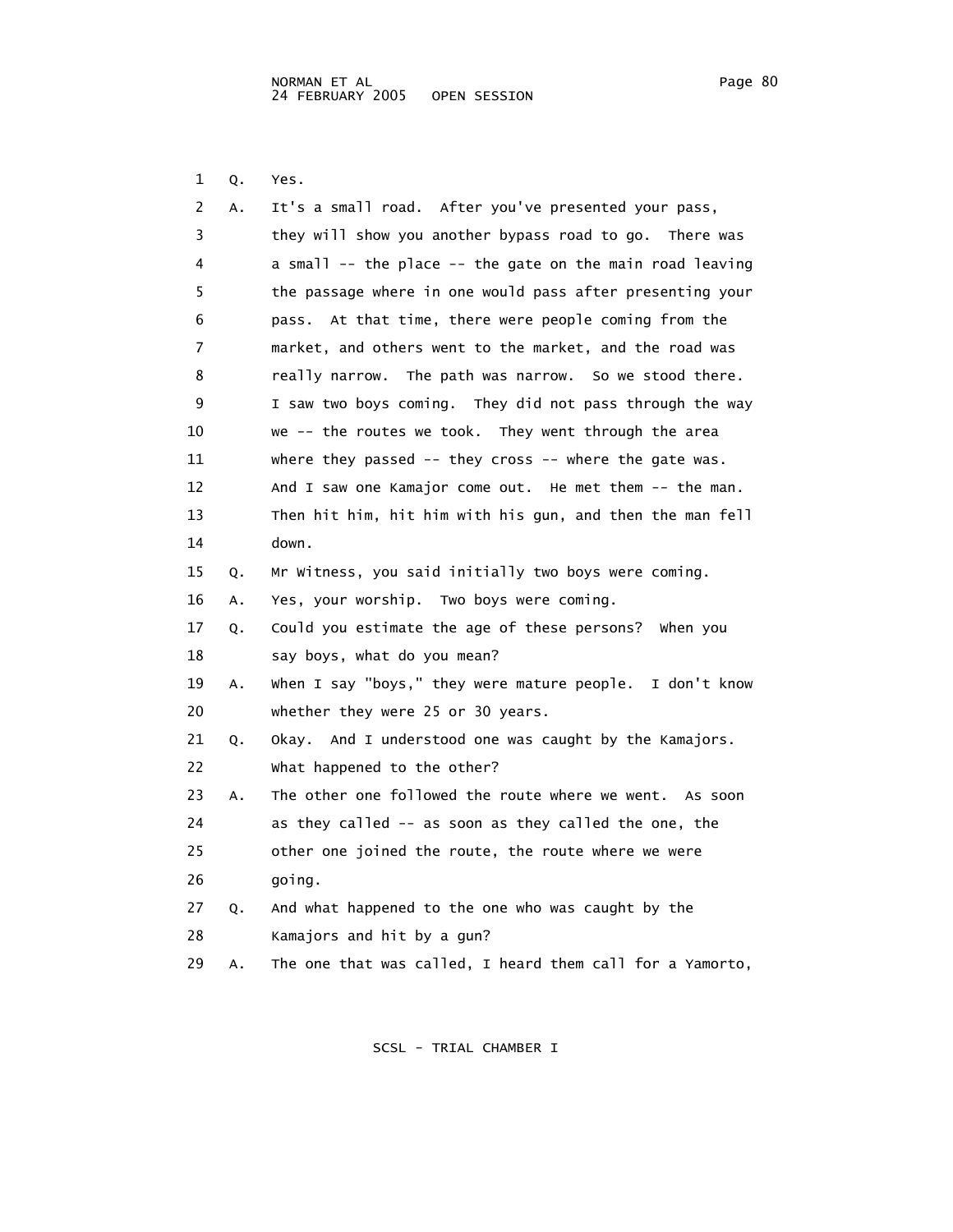| 1  |    | and they asked for the FM rope. They called the rope "FM  |
|----|----|-----------------------------------------------------------|
| 2  |    | rope."                                                    |
| 3  | Q. | Yes, please.                                              |
| 4  | А. | They pass his hands at the back and tied him.             |
| 5  | О. | And then after?                                           |
| 6  | А. | It was there at the gate, they laid him. I saw a man      |
| 7  |    | take up his foot and stepped on his chest.                |
| 8  | Q. | Did anything else happen to him?                          |
| 9  | А. | The man shouted that, "hey, you are killing me."          |
| 10 | Q. | Go ahead.                                                 |
| 11 | А. | Then I saw a soldier, Yamorto, took a gun.                |
| 12 | Q. | what did he do with the gun?                              |
| 13 | Α. | I saw him take out a knife, one white knife. It was by    |
| 14 |    | the gun. I saw him remove it from his clothes, and then   |
| 15 |    | he pierced him on his chest. The man shouted and said,    |
| 16 |    | "you are about killing me." So we moved away.             |
| 17 | Q. | So did you witness any other incident?                    |
| 18 | А. | Yes, Your Worship. I was afraid to go to XXXXXX           |
| 19 |    | because of these two incidents that I had seen.  Now I'm  |
| 20 |    | in xxxxxx Street.                                         |
| 21 | Q. | when you say two incidents, which ones do you mean?       |
| 22 |    | Mr Ojuku and --                                           |
| 23 | Α. | Mr Ojuku and this man that they took by the gate, the one |
| 24 |    | that was pierced on the chest by the gate. I'm now in     |
| 25 |    | Kahunla Street.                                           |
| 26 | Q. | what else?                                                |
| 27 | Α. | In one flat house, I was up. We heard Kamajors there.     |
| 28 | Q. | Yes.                                                      |
| 29 | Α. | In the morning, when we were finished praying suba [phon] |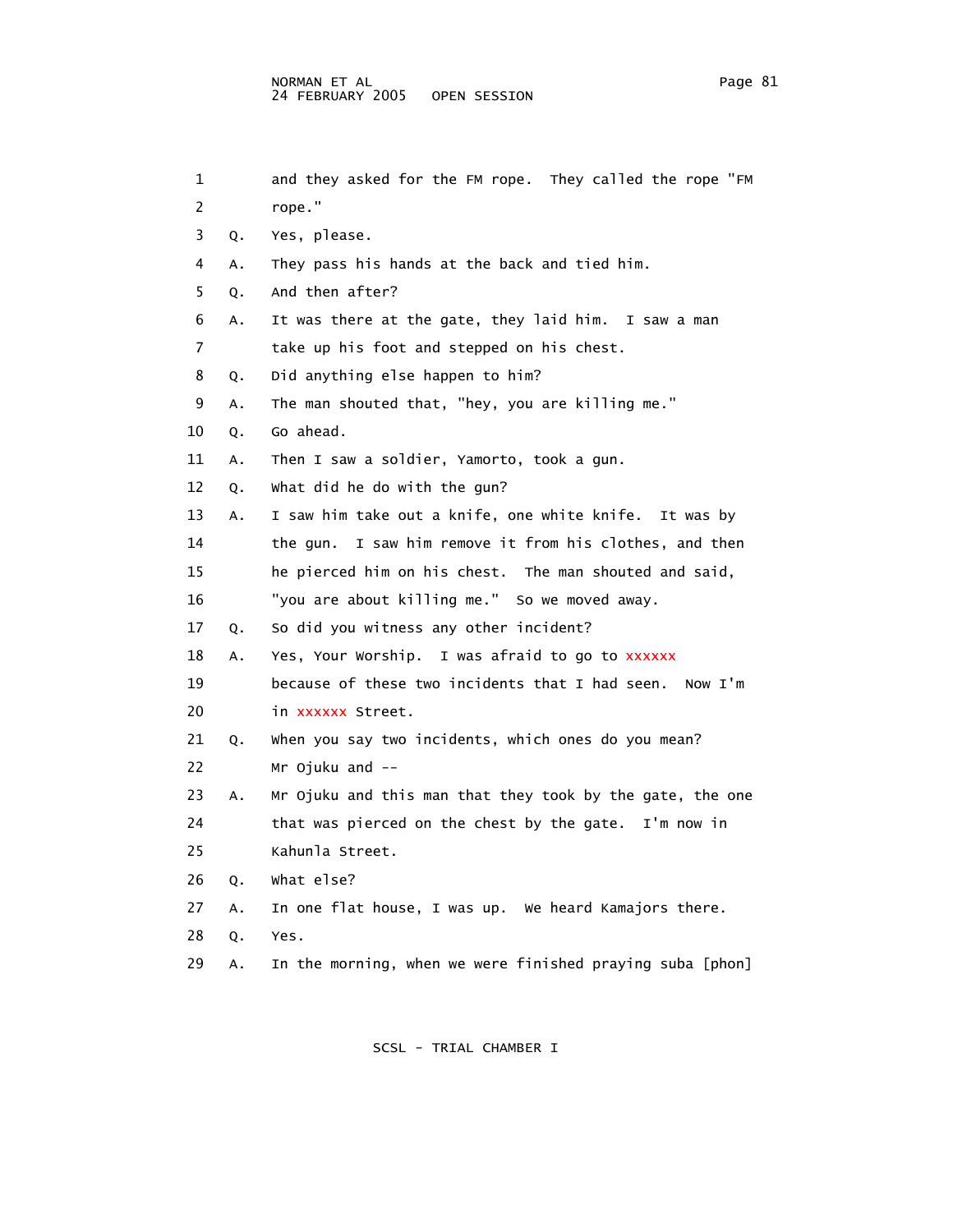```
 1 prayers. 
 2 Q. Yes. 
 3 A. We sat down, praying to God. 
 4 Q. Yes. 
  5 A. I saw one child whose age was around 9 and 10. 
 6 Q. Yes. 
 7 A. He had the hand of somebody, so they cut off the person's 
 8 hand, and the hand had -- they cut the hand like this, 
 9 and it was just this that was left. It had one black 
 10 bead, and he pointed it to me and said, "this is what we 
 11 are eating today." 
 12 JUDGE BOUTET: Mr Prosecutor, can you go back over that a bit. 
 13 I'm a little bit confused as to -- because he was talking 
 14 about one child, 9, 10 year old. And I'm not sure if 
 15 he's talking of the child or somebody else. 
 16 MR SAUTER: 
 17 Q. So you said a child was passing by, a child of the age of 
 18 9 or 10? That's right? 
 19 A. That was what I thought, according to the way I saw her. 
 20 Q. And you said the child was keeping -- 
 21 PRESIDING JUDGE: Was it a boy or a girl? Let's get it clear. 
 22 Was the child a boy or a girl? 
23 THE WITNESS: It was a boy.
 24 MR SAUTER: 
 25 Q. And you said the boy was keeping anything in one of his 
 26 hands? That's right? 
 27 A. He had the hand of a human being. 
 28 Q. Could you clearly recognise this, what he had in his hand 
 29 was the hand of a human being?
```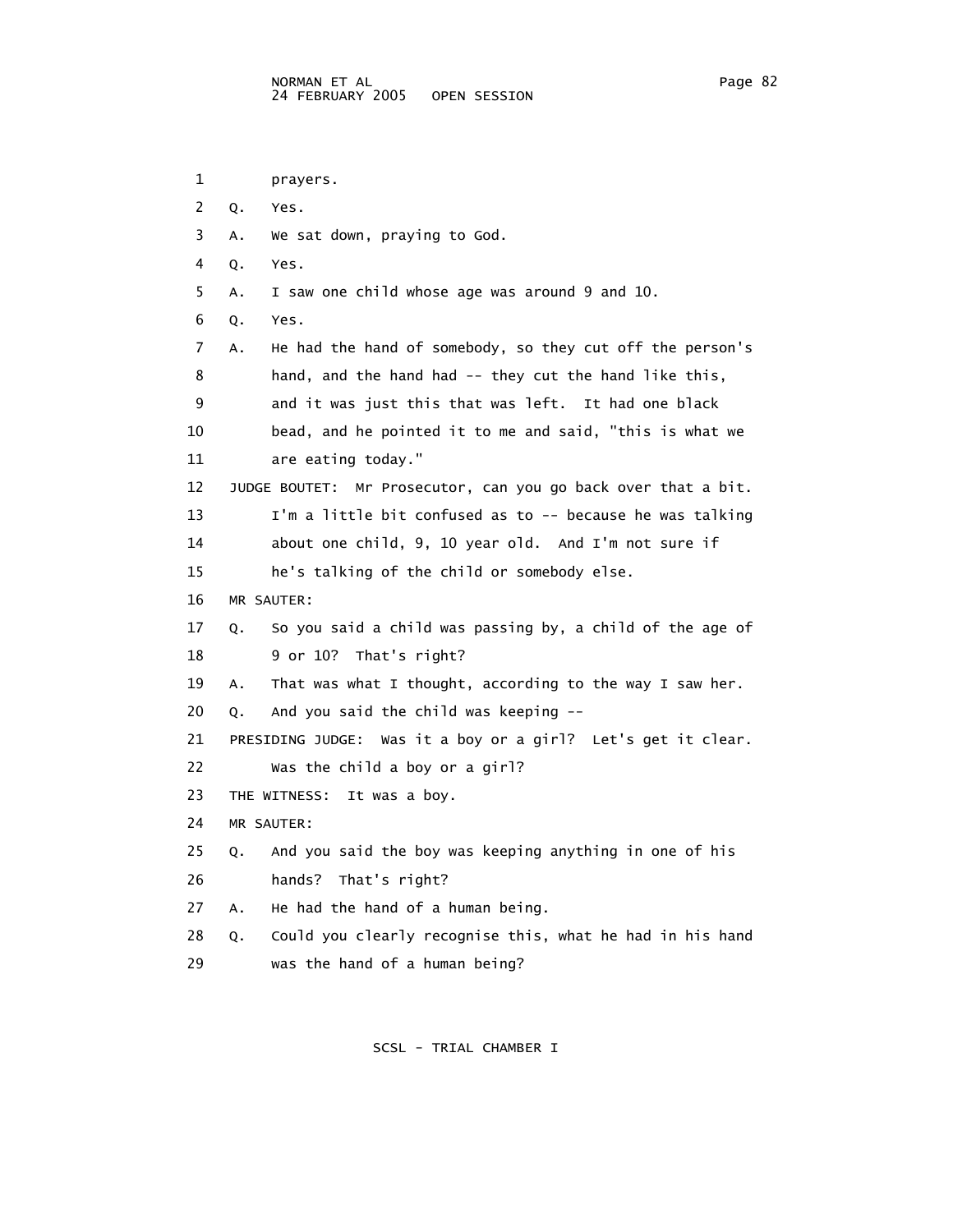1 A. I saw the hand clearly. There were black beads. There 2 were black beads that women wear around their wrists, and 3 this is what he took up and pointed it, telling us that 4 this was what we ate at night. 5 Q. Do you know where this boy was going to with his human 6 hand in his hand? 7 A. Well, I did not know where he was going. He was coming 8 from -- he was coming from up xxxxxx Street, coming down 9 to the market, the part of the market. I did not know 10 where exactly he came from or where he was going to. 11 Q. Okay. 12 MR SAUTER: This, Your Honours, is all for this witness. 13 Mr Witness, I thank you very much for your testimony. 14 JUDGE BOUTET: Thank you. 15 PRESIDING JUDGE: Learned counsel, we'll recess for a while 16 and come back for cross-examination. The Court will 17 rise, please. 18 **IS** [Recess taken at 4.16 p.m.] 19 [On resuming at 4.45 p.m.] 20 PRESIDING JUDGE: We're resuming the session, learned counsel. 21 JUDGE BOUTET: Counsel for the first accused, you're ready to 22 proceed with cross-examination? 23 MR HALL: Yes, Your Honour. 24 JUDGE BOUTET: Thank you. 25 CROSS-EXAMINED BY MR HALL: 26 Q. Mr Witness, did Kamajors give any warning to the 27 civilians before they entered Tongo? 28 THE INTERPRETER: Your Honours, the witness's mic is not on. 29 MR HALL: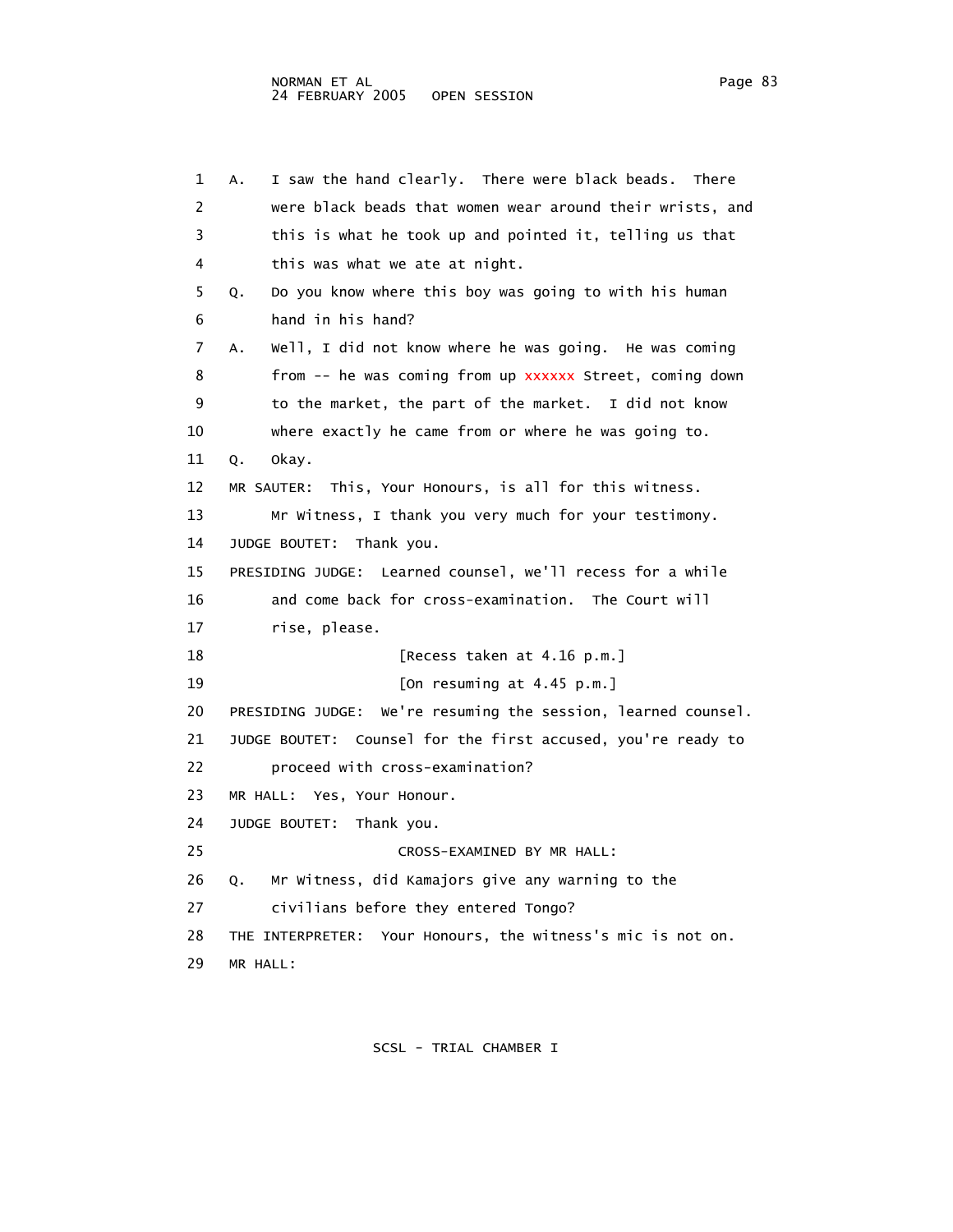## NORMAN ET AL Page 84 24 FEBRUARY 2005 OPEN SESSION

1 Q. Could you repeat your answer, please, sir.

 2 JUDGE BOUTET: Mr Hall, maybe you better take your question 3 back again, please. 4 MR HALL: Thank you, Your Honour. 5 Q. Mr Witness, did the Kamajors give warning to the 6 civilians in Tongo before they entered town? 7 A. No. 8 Q. When the Kamajors entered Tongo, do you know the name of 9 the person in charge? 10 A. Yes, Your Worship. 11 Q. What were their names? 12 A. Well, the one that I knew, I would call the name. 13 Q. Yes, please. 14 A. I knew one Mr CO Alhaji Orinko. 15 Q. And how long had you known this man? 16 A. He was a man that was in Tongo Field. All of us were in 17 Tongo Field. 18 Q. Did you know him for a long time? 19 A. Yes, Your Worship. 20 Q. How many years had you known him? 21 A. Well, I would not be able to tell you the number of years 22 again. 23 Q. And Mr Yukuba, Y-u-k-u-b-a, you knew him? 24 A. That was the first day that I knew him. 25 Q. And you knew these two men as being in control of the 26 Kamajors in Tongo? 27 A. Yes, Your Worship. 28 Q. Since you knew Mr Orinko, did you take to him after he 29 came to town?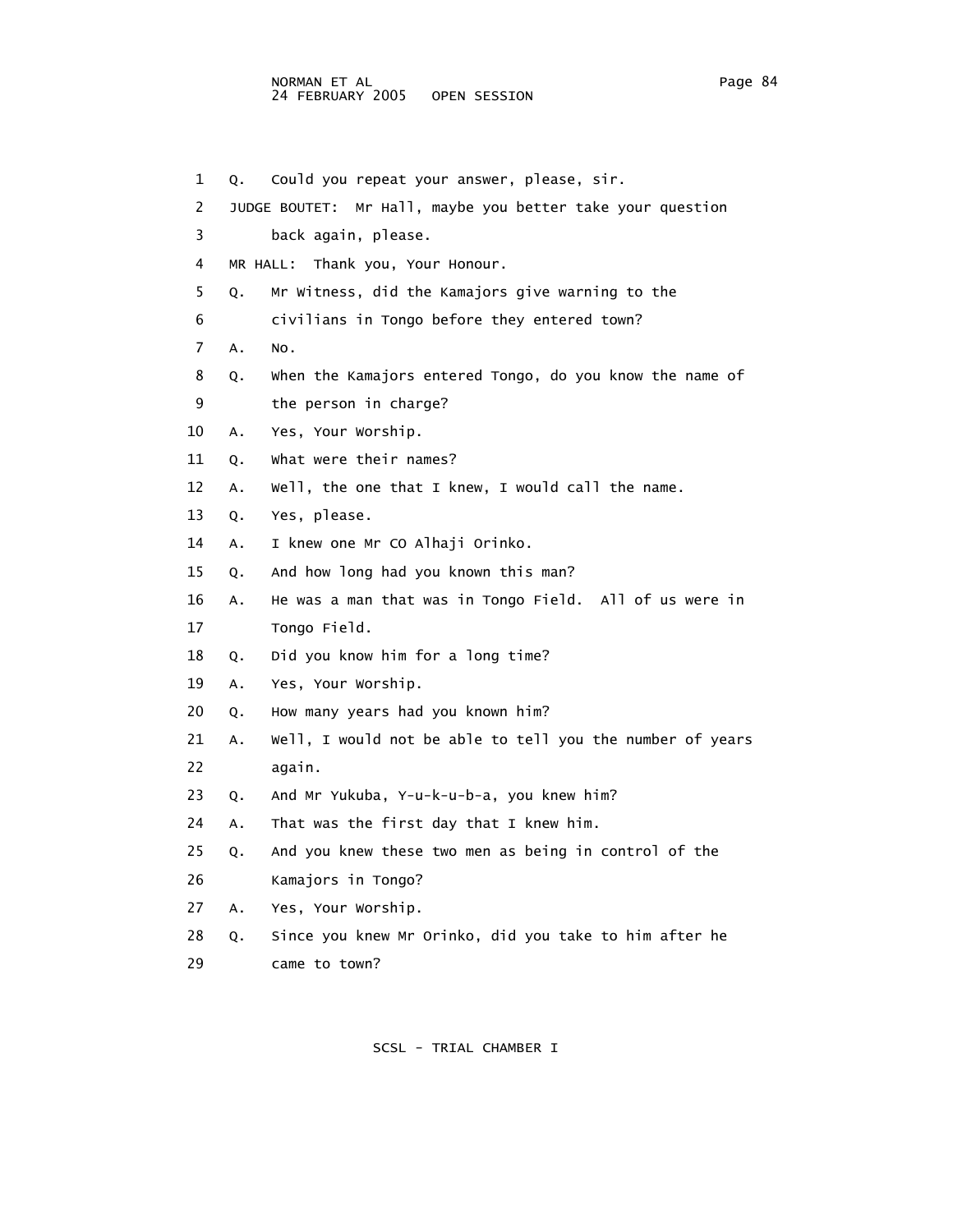1 A. Which town do you mean? 2 Q. Any town he came to where you were at. Did you talk to 3 him? 4 JUDGE BOUTET: Maybe, Mr Hall, if you could be a bit more 5 precise in time because he has told you he has known him 6 for a long time. Are you talking of the time of the 7 Kamajors in Tongo? I mean, that's all -- there might be 8 some confusion. 9 MR HALL: 10 Q. Mr Witness, when -- 11 A. I am a civilian. I didn't have any opportunity of 12 talking to a Kamajor during that time. 13 Q. You noticed, did you not, that Kamajors had no 14 communications equipment? 15 A. I saw that they had a very big machine which they used to 16 carry on their backs, and they had a walkie-talkie 17 through which they talked. 18 Q. Mr Witness, do you remember giving a statement to the 19 Prosecutor, 5th of November 2003, in Kenema? 20 A. No, Your Worship. I can't remember that. 21 Q. You were interviewed how many times by the Prosecution or 22 its investigators? 23 A. Well, I wouldn't be able to know the time, Your Worship. 24 Q. Did you talk to them more than three times? 25 A. I cannot remember the time. 26 Q. Mr Witness, do you speak English? 27 A. No, sir. 28 Q. Do you remember having a statement written out as you 29 gave it in longhand?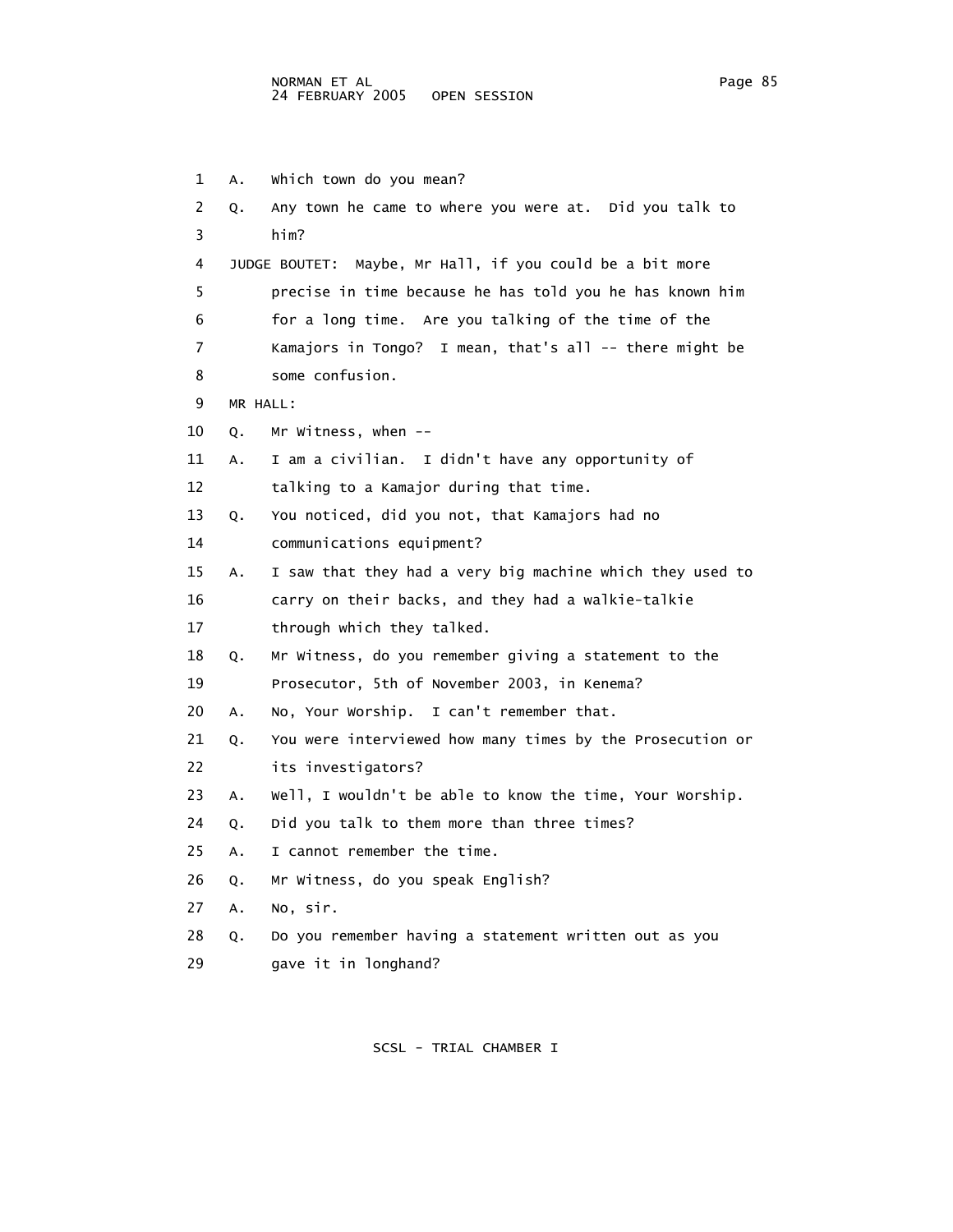1 A. I cannot remember the time again. 2 Q. Are you telling the Court you do not remember somebody 3 writing down your statement? 4 A. I cannot remember the time again. But the people to whom 5 I was talking were the ones I come to meet now and tell 6 what I know. 7 JUDGE THOMPSON: Learned counsel, why not release it to him, 8 the fact that he did leave the statement, and probably 9 leave the time aspect for the time being since that seems 10 to me to be causing the stumbling block here. 11 MR HALL: 12 Q. Do you remember putting your thumbprint on a piece of 13 paper? 14 A. Where? 15 Q. On three sheets of paper that were put in front of you so 16 you could acknowledge that it was your statement in 17 Kenema, November 5, 2003. 18 A. They obtained statements from me in Tongo and not in 19 Kenema. 20 JUDGE BOUTET: Which statement are you talking about, Mr Hall? 21 He has given more than one statement. 22 MR HALL: He has, Your Honour. This would be the middle 23 statement. The first was 7 April 2002. 24 JUDGE BOUTET: Try to direct his mind to the persons that are 25 described in the document as such as being the 26 investigator. See whether it gets to something. 27 MR HALL: 28 Q. Do you remember the name Alfred Sesay as interviewing 29 you?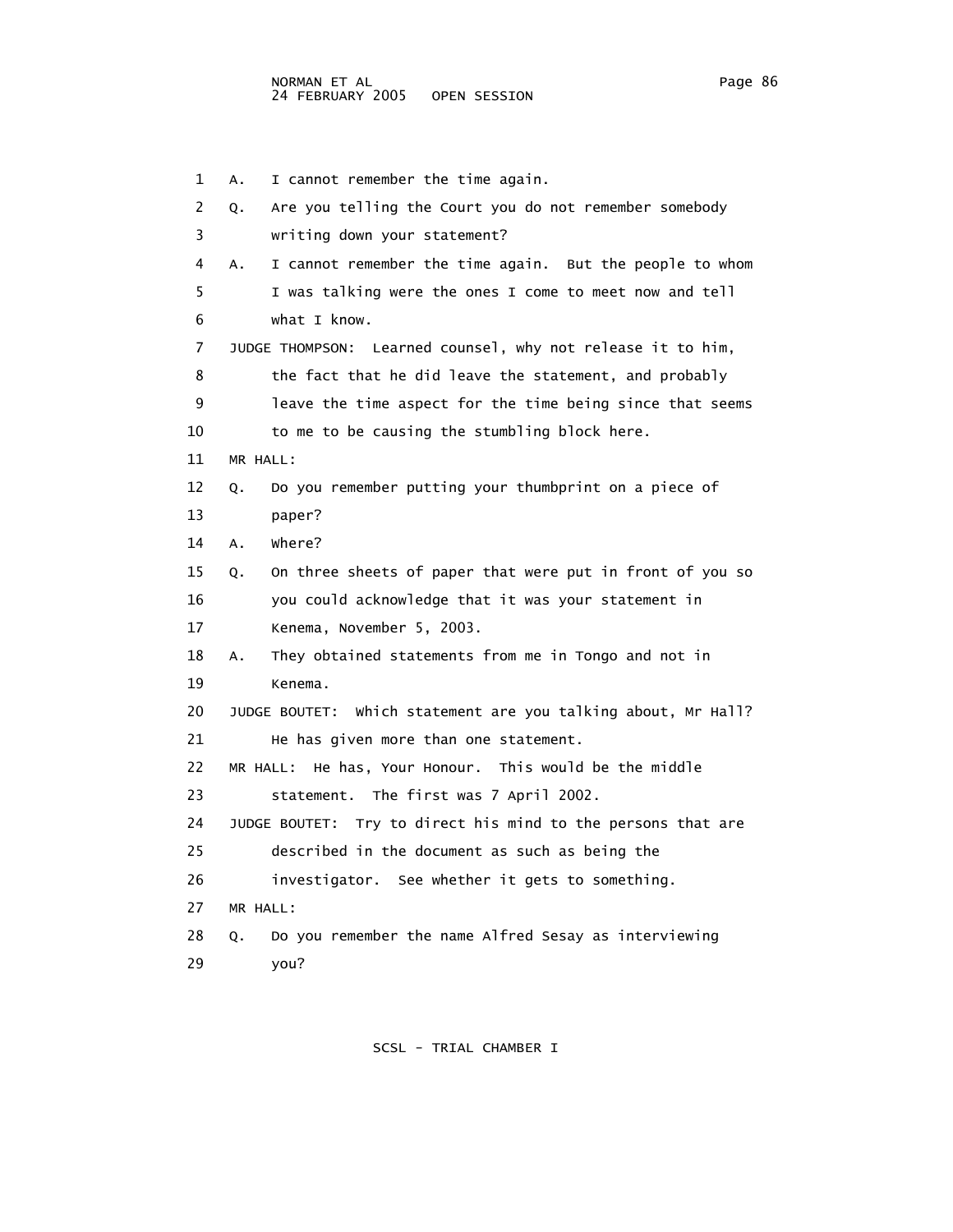1 A. Where? 2 Q. Swarray Kunda, Kenema? 3 A. I cannot remember that again. 4 JUDGE BOUTET: Then ask him about the second statement -- or 5 at least the third one, but there's one in Tongo. So if 6 it's the one of the 7 April 2002. 7 MR HALL: 8 Q. 7 April 2002 was in Tongo - is that correct, 9 Mr Witness - the first time? 10 A. Yes, Your Worship. 11 Q. You did not sign that statement? Is that correct, 12 Mr Witness? You did not sign that statement? 13 A. Well, I cannot tell whether I signed or I did not sign. 14 Q. And you don't remember putting your thumbprint on 15 anything either? 16 A. In fact, I have thumbprinted on documents several times. 17 That's why when you're asking me, I cannot remember 18 anything. 19 MR HALL: Could I have Mr Walker to show the witness at least 20 the three pages to see if he remembers the thumbprint -- 21 JUDGE BOUTET: The handwritten one? 22 MR HALL: The handwritten one only. 23 JUDGE BOUTET: That's the one of 5 November 2003? 24 MR HALL: Yes. 25 JUDGE BOUTET: Yes, he can see. 26 Mr Prosecutor, you want to look at this document? 27 Ask him, Mr Hall, again. 28 MR HALL: 29 Q. Mr Witness, you don't speak English. Correct?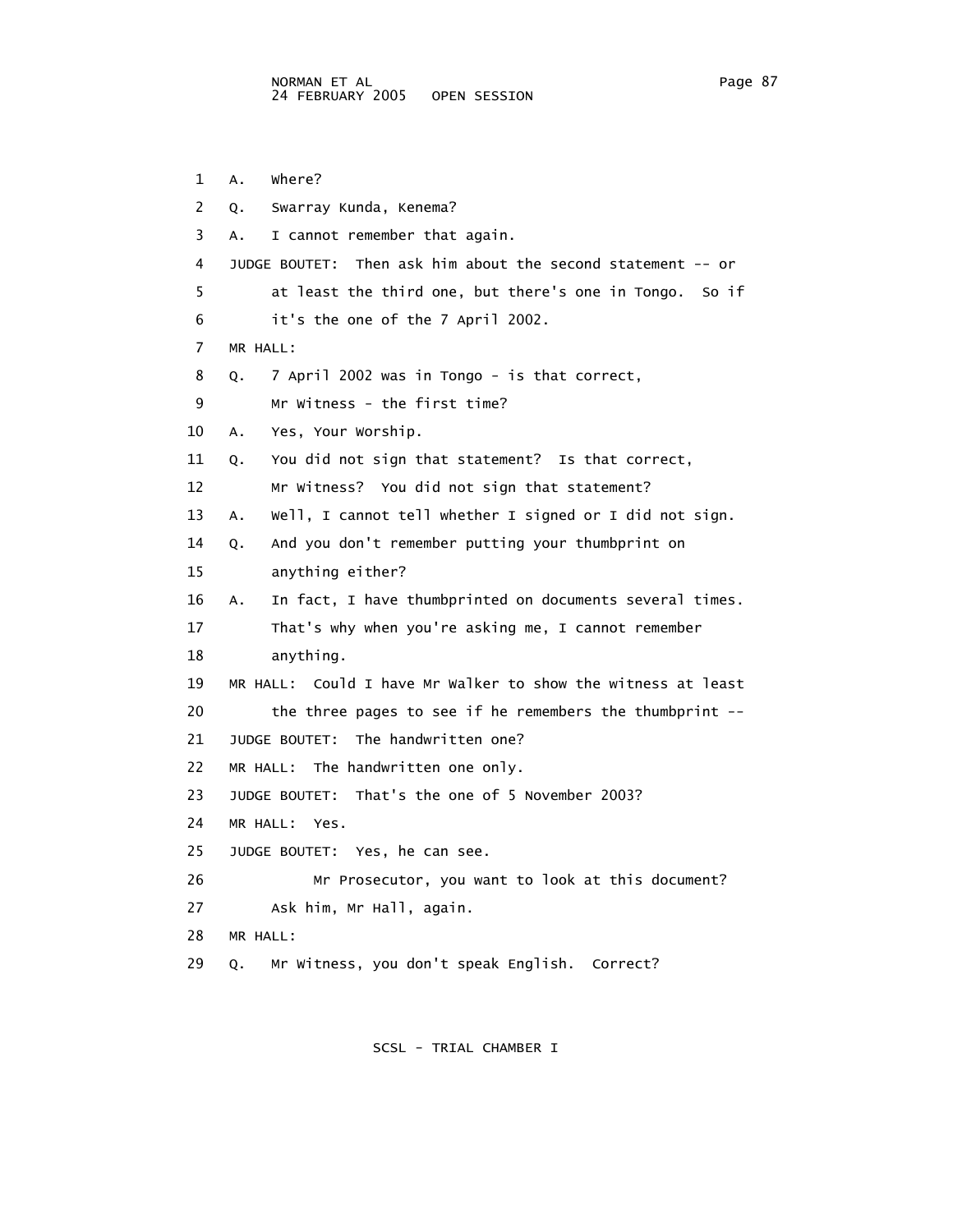1 A. Yes, Your Worship. 2 PRESIDING JUDGE: He neither reads nor writes either. 3 THE WITNESS: Neither read nor writes. 4 MR HALL: 5 Q. So you cannot read that statement to see if it is your 6 statement. 7 A. I look. I look at it for nothing because I cannot read 8 it. I did not go to school. 9 Q. Do you remember putting your thumbprint on pages like 10 that? 11 PRESIDING JUDGE: Mr Walker, show him some thumbprints. 12 THE WITNESS: Well, I had thumbprinted a lot of documents. 13 PRESIDING JUDGE: Mr Hall, are they thumbprinted? 14 MR HALL: All three of them are, although it's less legible on 15 page 1. 16 Q. Now that you have been shown the thumbprints, do you 17 recognise that document? 18 A. Well, I cannot tell you because I am not somebody that is 19 literate. 20 MR HALL: Can I have that document back. 21 PRESIDING JUDGE: Mr Hall, is it his name that on that 22 statement? 23 MR HALL: It is, Your Honour. 24 JUDGE BOUTET: Can I ask the Prosecution if they could assist 25 in this? Can the Prosecution assist in part on this 26 because these documents were disclosed to the Defence 27 presumably as being the statements of this particular 28 witness. Can you confirm that indeed we're getting into 29 a circle here without much progress trying to establish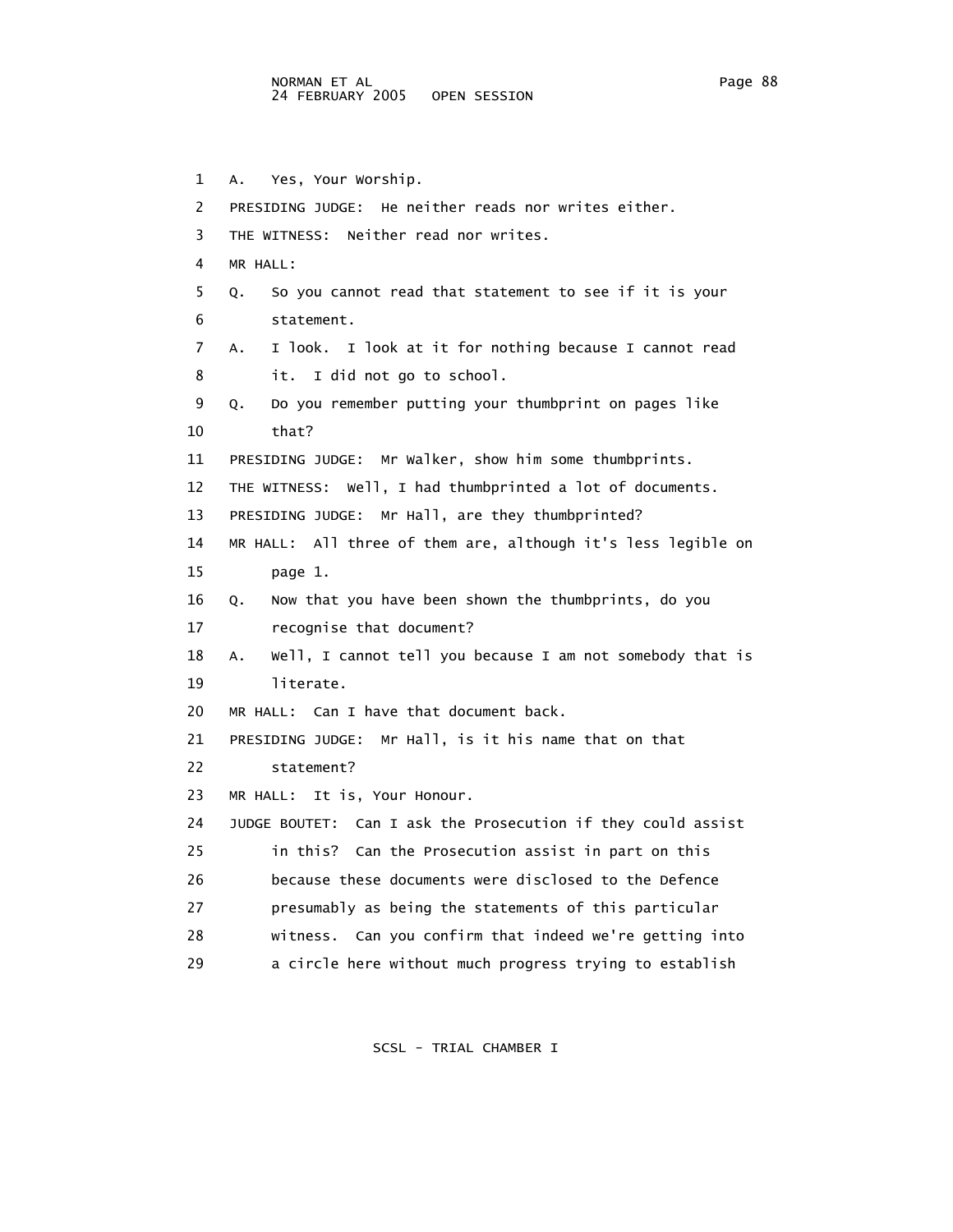## NORMAN ET AL Page 89 24 FEBRUARY 2005 OPEN SESSION

 1 that this is his statement? Presumably you have 2 disclosed that as being his statement. Are you prepared 3 to concede that? 4 MR SAUTER: As to the knowledge of the Prosecution, this is 5 his statement. 6 JUDGE BOUTET: Presumably, not you personally but the OTP has 7 taken that statement somewhere; otherwise you would not 8 have given it to the Defence. 9 MR SAUTER: This is the statement allocated to him. 10 JUDGE BOUTET: On that basis we're going to take it because we 11 don't want to spend days on this trying to -- 12 MR HALL: Thank you, Your Honour. 13 JUDGE BOUTET: So that's a document of three pages -- 14 MR HALL: Your Honour, I'm only offering page 3 because of a 15 direct -- what I contend is a direct inconsistency. It's 16 marked in yellow. 17 JUDGE BOUTET: Just for clarity of the record on the procedure 18 here, this is a statement of what appears to be three 19 pages of 5 November 2003. 20 MR HALL: Yes, sir. Page 3. 21 JUDGE BOUTET: Page 3. And the -- according to the record, 22 page 3 is page 11659. 23 MR HALL: My individual copy does not have that number on it. 24 PRESIDING JUDGE: Again, Mr Hall, why are you seeking it in 25 anyway? We are not saying we are going to -- the 26 Prosecution has conceded that. Why are you seeking to 27 use this statement? 28 MR HALL: The next-to-last sentence of the statement. 29 PRESIDING JUDGE: Pardon me?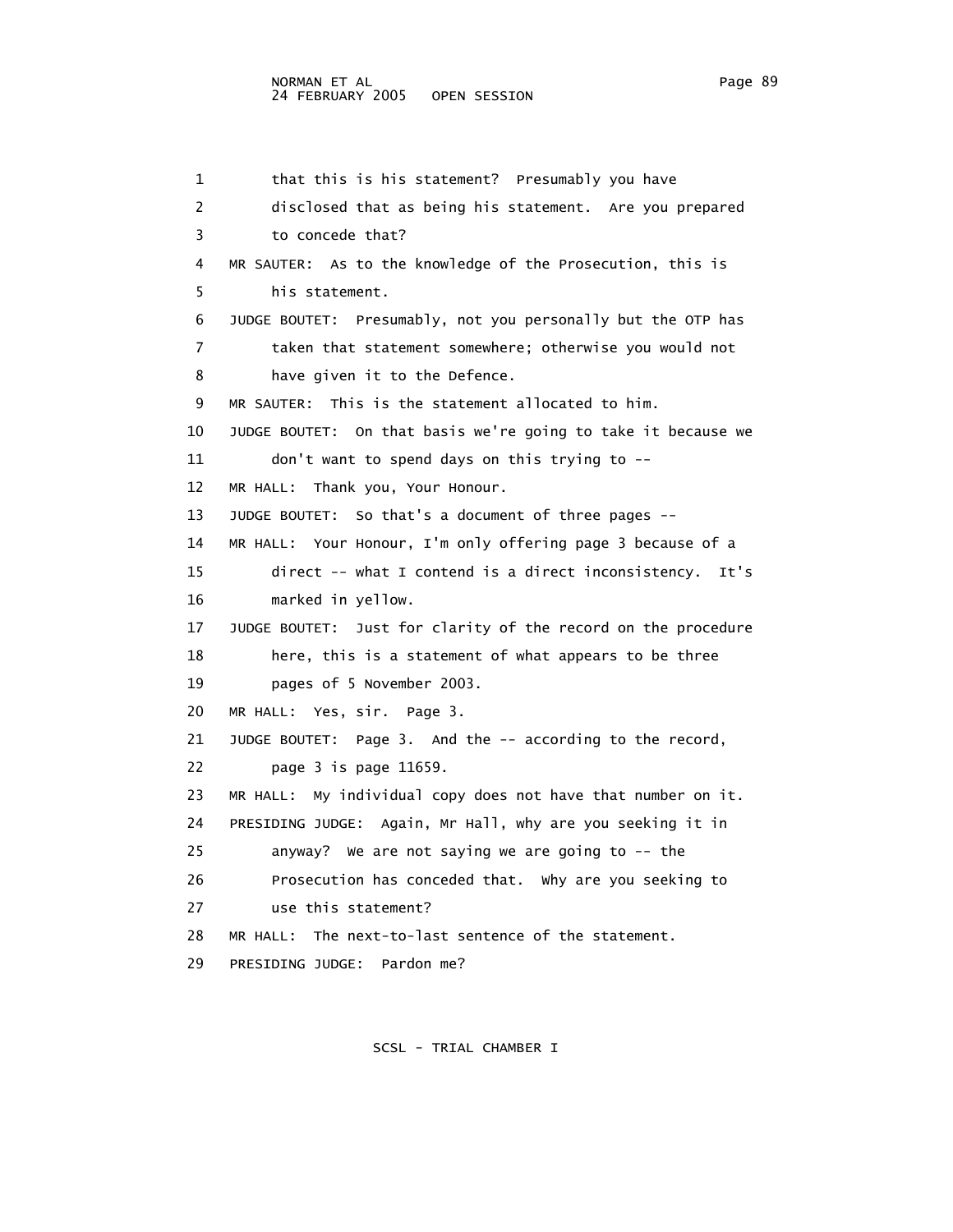1 MR HALL: The next-to-last sentence of that statement. 2 JUDGE BOUTET: Ask him if he has any recollection of that, 3 please. 4 PRESIDING JUDGE: Read that portion and ask him if he has a 5 recollection of that particular portion you are referring 6 to. 7 MR HALL: 8 Q. Mr Witness, did you tell the Prosecutor, and I`m quoting: 9 "I did not see any communications set with any Kamajor"? 10 A. I can't remember that time again. I hope that all that I 11 said was in my statement. 12 MR HALL: Your Honour, I'm offering this document to 13 contradict his testimony that there was a radio set 14 available to the Kamajors. 15 PRESIDING JUDGE: What is the witness saying? Is he saying 16 that what he's saying today was what he said in his 17 statement? 18 Mr Witness. 19 THE WITNESS: Yes, Your Worship. 20 PRESIDING JUDGE: You've said here now that you saw them 21 carrying certain things on their backs and that they had 22 a machine and equipment from which they could talk. That 23 is what you said. 24 THE WITNESS: Yes, Your Worship. 25 PRESIDING JUDGE: In your statement, in your statement there, 26 you're saying that they did not have any working -- any

27 talking sets, you know, with them. So where are we? Can

- 28 you give us an explanation to this.
- 29 THE WITNESS: What I knew was what I explained to you.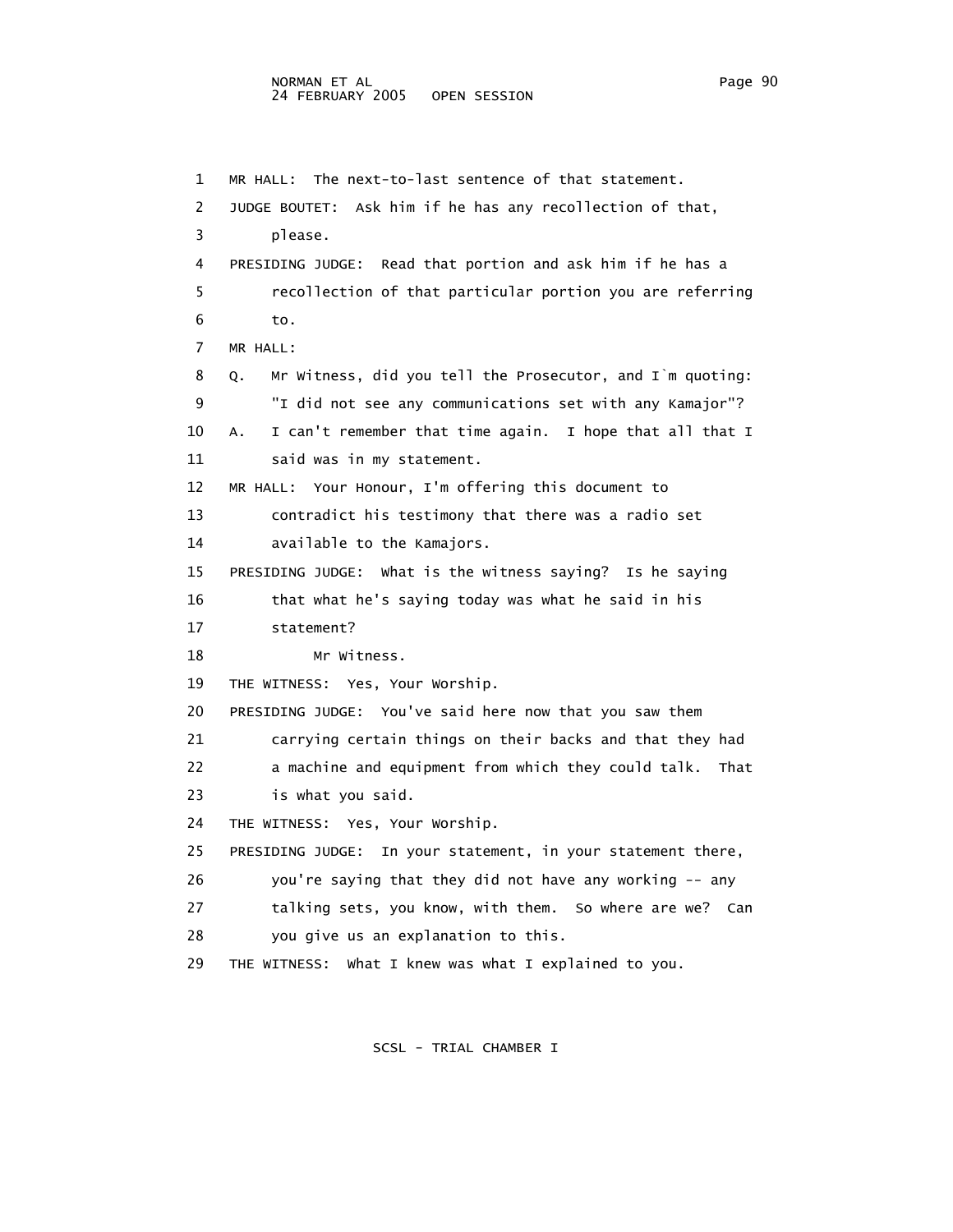1 PRESIDING JUDGE: When? Now? 2 THE WITNESS: Yes, Your Worship. 3 JUDGE BOUTET: Fine. So we're going to be marking this 4 document to the purpose it is intended for; that is, that 5 on that statement at page 3 of 5 November, and there's a 6 sentence in there that appears to be different than what 7 the witness is testifying about. So I think we are at 8 67, Mr Walker? 9 MR WALKER: That's correct, Your Honour. 10 JUDGE BOUTET: So you have underlined the portion, Mr Hall, of 11 that statement? 12 MR HALL: Yes, Your Honour. 13 JUDGE BOUTET: Okay, thank you. 14 [Exhibit No. 67 was admitted] 15 MR HALL: 16 Q. Mr Witness, I believe you said you also knew a man named 17 Foday? 18 A. Yes, Your Worship. 19 Q. Mr Foday was a Kamajor leader? 20 A. Well, I cannot tell if he was a Kamajor leader or he was 21 not a Kamajor leader. But I saw him amongst the 22 Kamajors. 23 Q. Did you not testify on direct that he gave orders to 24 other Kamajors? 25 A. Yes, he gave orders. Yes, he gave the orders and said 26 that this is one of the wanted men, Mr Ojuku." 27 Q. Prior to what you testified about Mr Ojuku, you 28 complained to Mr Foday about things the Kamajors had 29 done. Is that correct?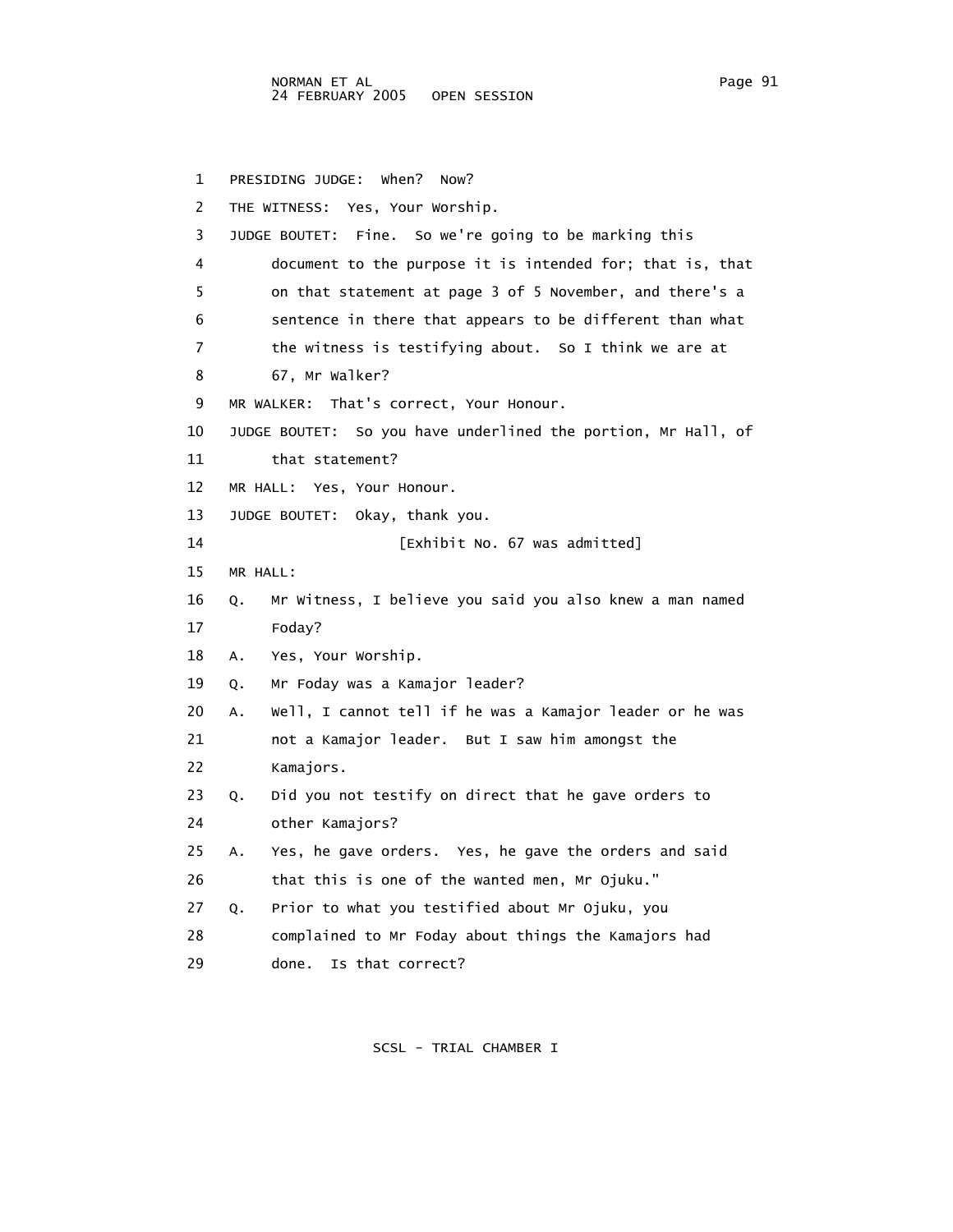1 PRESIDING JUDGE: That name please, is it Oyuku or Ojuku? 2 Ojuku. That is what I -- 3 MR HALL: He said Oyuku, I thought. 4 PRESIDING JUDGE: He is saying -- 5 MR HALL: Spelled it with a J but it was pronounced as if it 6 was a Y. Same person, I assume. 7 PRESIDING JUDGE: I hope that that was not another rebel 8 leader from the AFRC. 9 MR HALL: 10 Q. Mr Witness, you talked to Mr Foday, and he told you to 11 meet him somewhere else when you explained about 12 something? 13 A. Well, I have two Mr Fodays that I mentioned when I was 14 talking. One Foday who was leading the Kamajors when 15 they were going to Mr Ojuku. One Foday that I invited, 16 to whom I explained about the coming of the Kamajors to 17 my house. So there are two Fodays. One MO Foday and one 18 CO Foday. So you please explain to me about the type of 19 Foday that you're talking about. 20 PRESIDING JUDGE: It is for you to help the Court, counsel to 21 let us know which Foday you are talking about. There is 22 MO Foday. 23 THE WITNESS: Yes, Your Worship. 24 PRESIDING JUDGE: You said there are two Fodays. 25 THE WITNESS: Yes, Your Worship. 26 PRESIDING JUDGE: There is MO Foday. 27 THE WITNESS: And CO Foday. 28 PRESIDING JUDGE: And CO Foday. Which Foday did you go to 29 report about your house?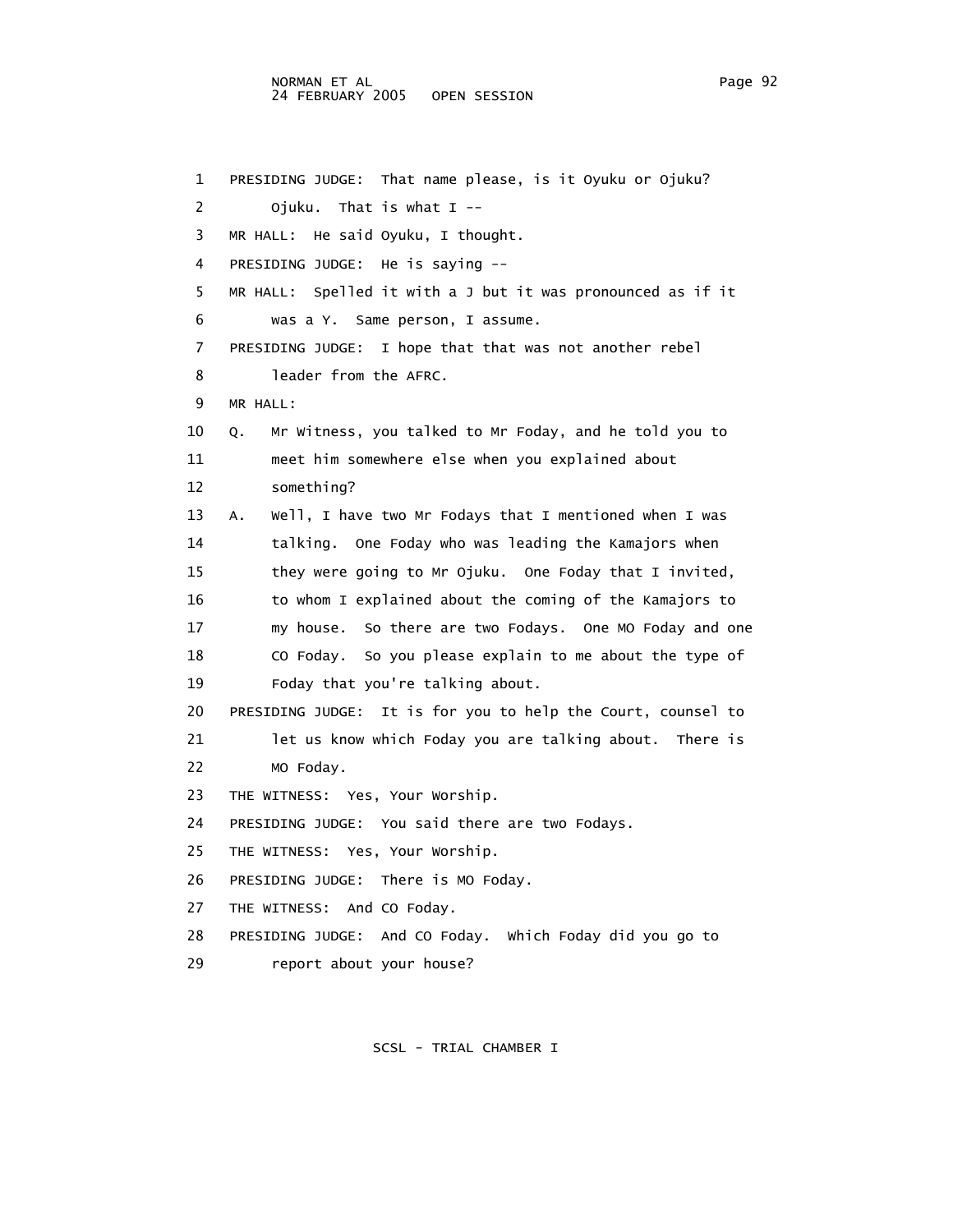1 THE WITNESS: It was CO Foday. Yes, Your Worship. 2 PRESIDING JUDGE: Of the occupation of your house? 3 THE WITNESS: Yes, Your Worship. 4 PRESIDING JUDGE: And MO Foday? 5 THE WITNESS: Yes, Your Worship. 6 PRESIDING JUDGE: [Previous translation continues]... 7 THE WITNESS: When I was in front of the Kamajors, he pointed 8 to Mr Ojuku. 9 PRESIDING JUDGE: Okay. CO Foday was the one who pointed to 10 Mr Ojuku. 11 THE WITNESS: No, no, MO, MO Foday. 12 PRESIDING JUDGE: Sorry, sorry, MO. 13 Mr Hall, is that all right? 14 MR HALL: Thank you, Your Honour, for clearing that up. 15 Q. Are these two men related, to your knowledge? 16 A. What type of relation? What type of relation do you 17 mean? Because I'm somebody who does not understand. 18 PRESIDING JUDGE: Mr Witness. 19 THE WITNESS: Yes, Your Worship. 20 PRESIDING JUDGE: Can you say are they related? Okay, in the 21 community, they are related to me, they are related to 22 you. That is what he is asking. They have the same 23 names, Foday, Foday. Were they related? 24 THE WITNESS: No, Your Worship. No. 25 MR HALL: 26 Q. So after what happened with MO Foday, you didn't report 27 that to CO Foday, did you? 28 A. What Kamoh Foday do you mean? We don't have Kamoh Foday. 29 PRESIDING JUDGE: He didn't say Kamoh Foday. He said MO. He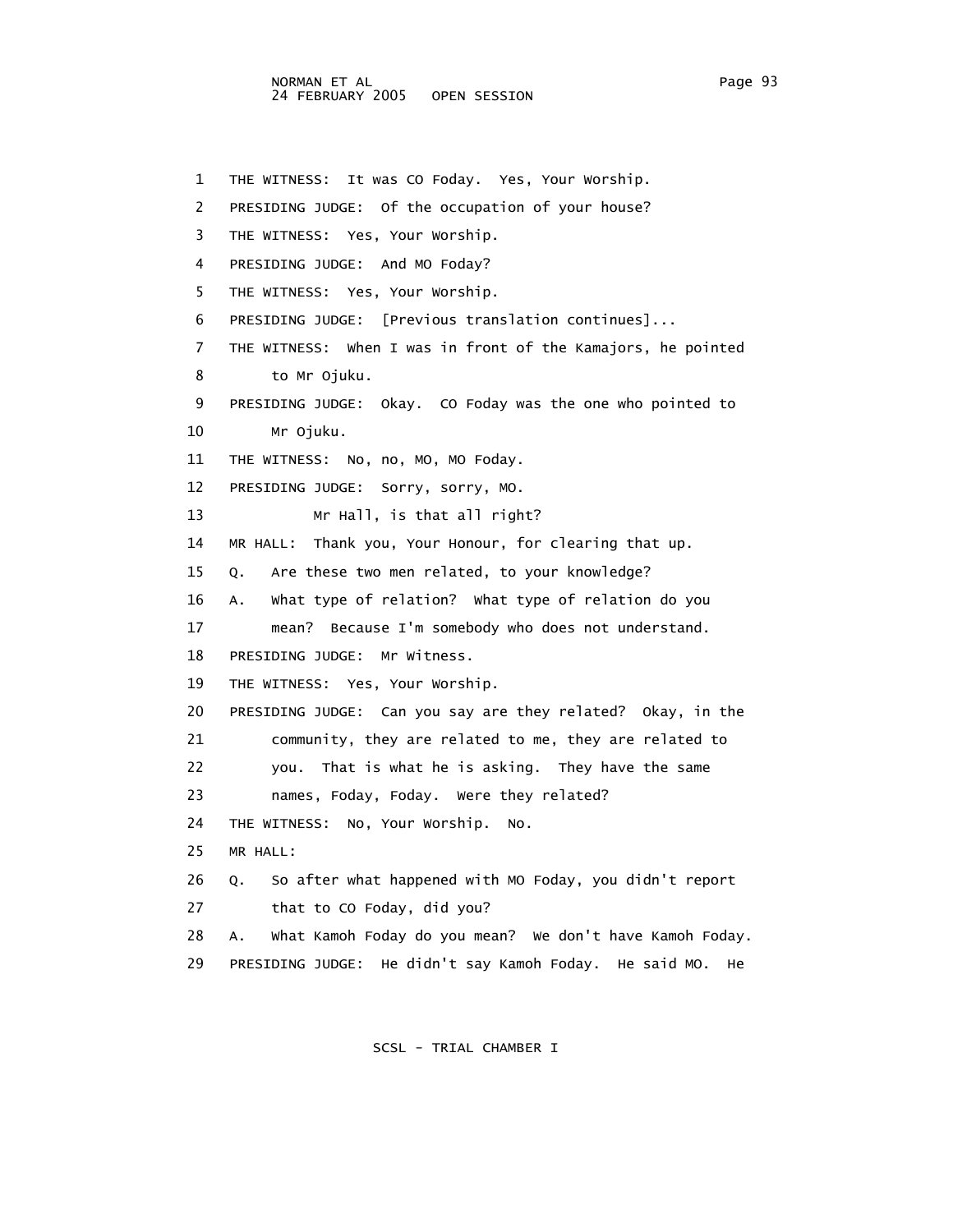```
 1 said MO Foday. 
 2 THE WITNESS: Mm-hmm. 
 3 PRESIDING JUDGE: Mr Hall, please put the question to him 
 4 again. 
 5 MR HALL: 
 6 Q. After what happened with MO Foday and Mr Ojuku, you did 
 7 not report that to CO Foday, did you? 
 8 A. Mm, I was not -- I did not have the trousers to go and 
 9 report. 
 10 PRESIDING JUDGE: I did not have the trousers. 
 11 THE WITNESS: Hmm. 
 12 JUDGE BOUTET: [Previous translation continues]... 
 13 PRESIDING JUDGE: The courage. To report the Ojuku incident 
 14 to CO Foday. 
 15 MR HALL: 
 16 Q. After ECOMOG came, did you report any of this to them? 
 17 A. No, Your Worship. 
 18 Q. Mr Witness, when your mattress was taken, the people who 
 19 took it didn't know there was money in it, did they? 
 20 A. Well, I cannot tell whether they knew that there was 
 21 money or not. 
 22 Q. They didn't say they knew there was money in it. 
 23 Correct? 
 24 PRESIDING JUDGE: Mr Hall, you say what? 
 25 MR HALL: They did not say they knew there was money in it. 
 26 Q. Did they? 
 27 PRESIDING JUDGE: Who did not say? 
 28 MR HALL: The people who took it. 
 29 THE WITNESS: They did not tell me. They only told me if I
```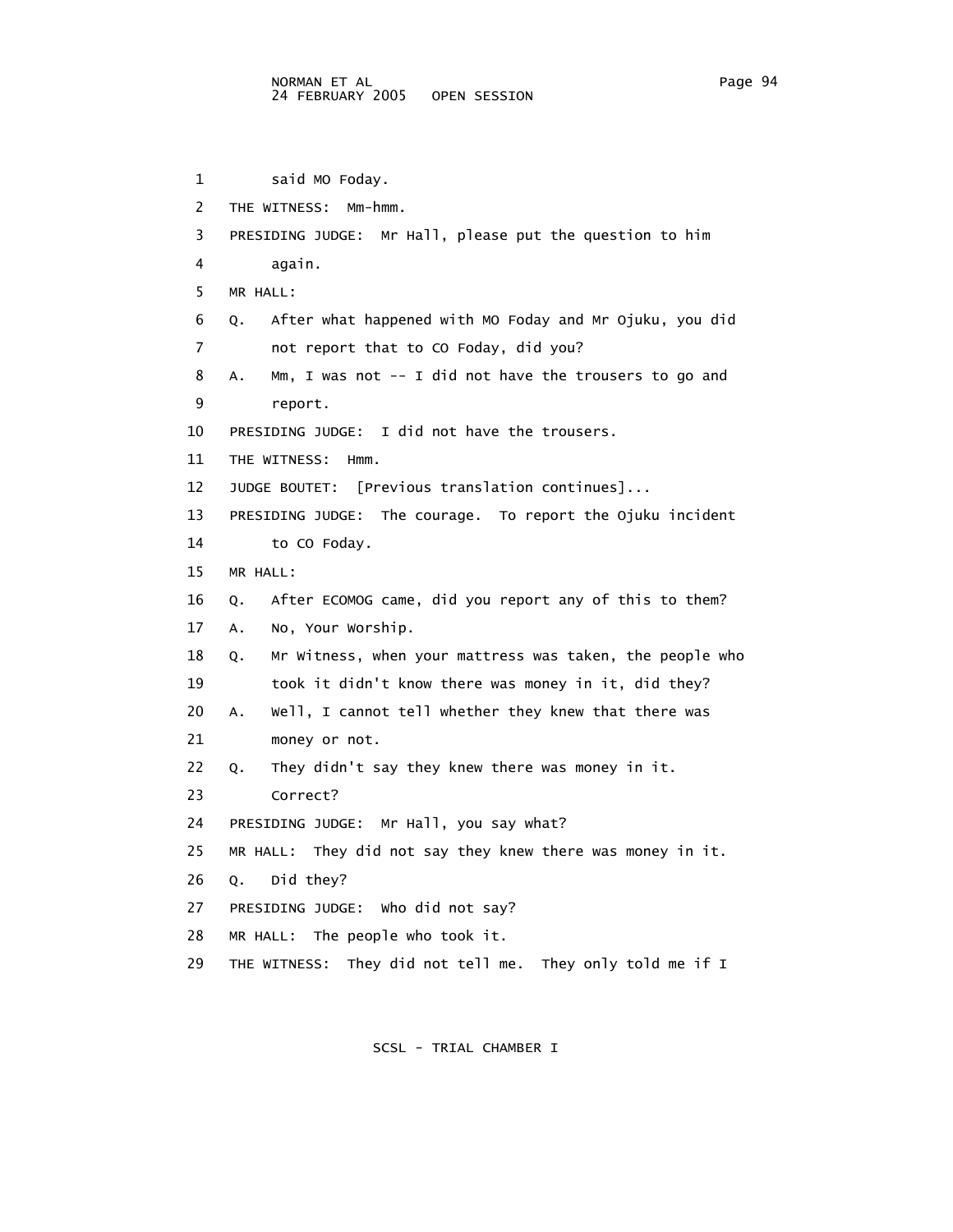| $\mathbf{1}$ | were to follow them concerning the mattress, they would                                                                                                                                                                         |
|--------------|---------------------------------------------------------------------------------------------------------------------------------------------------------------------------------------------------------------------------------|
| 2            | kill me. That was the time I left them.                                                                                                                                                                                         |
| 3            | MR HALL:                                                                                                                                                                                                                        |
| 4            | The money was hidden in a zippered compartment. Isn't<br>Q.                                                                                                                                                                     |
| 5            | that correct?                                                                                                                                                                                                                   |
| 6            | Would you please ask me again.<br>Α.                                                                                                                                                                                            |
| 7            | The money was hidden inside behind a zipper. Isn't that<br>Q.                                                                                                                                                                   |
| 8            | correct?                                                                                                                                                                                                                        |
| 9            | Yes, Your Worship.<br>A.                                                                                                                                                                                                        |
| 10           | And they didn't open that zipper before they took the<br>Q.                                                                                                                                                                     |
| 11           | mattress, did they?                                                                                                                                                                                                             |
| 12           | $At$ all.<br>A.                                                                                                                                                                                                                 |
| 13           | MR HALL: Thank you. That's all I have for this witness.                                                                                                                                                                         |
| 14           | JUDGE BOUTET: Thank you, Mr Hall.                                                                                                                                                                                               |
| 15           | PRESIDING JUDGE: Learned counsel, we'll take learned counsel,                                                                                                                                                                   |
| 16           | Mr Bockarie, tomorrow at 9.30. So it's -- it gives him                                                                                                                                                                          |
| 17           | and Mr Margai some breathing space. So come with a good                                                                                                                                                                         |
| 18           | stock of fresh oxygen in the lungs to wrap up the                                                                                                                                                                               |
|              | $\sim$ , and the set of the set of the set of the set of the set of the set of the set of the set of the set of the set of the set of the set of the set of the set of the set of the set of the set of the set of the set of t |

- 12 A. A<sup>.</sup>
- 13 MR HALL: Thank you. That's all I have for this witness.
	- 14 JUDGE

| 15 | PRESIDING JUDGE: Learned counsel, we'll take learned counsel, |
|----|---------------------------------------------------------------|
| 16 | Mr Bockarie, tomorrow at 9.30. So it's -- it gives him        |
| 17 | and Mr Margai some breathing space. So come with a good       |
| 18 | stock of fresh oxygen in the lungs to wrap up the             |
| 19 | exercise. So learned counsel, we'll adjourn and resume        |
| 20 | the session tomorrow at 9.30. The Court will rise,            |
| 21 | please.                                                       |
| 22 | [whereupon the hearing adjourned at 5.21 p.m., to be          |
| 23 | reconvened on Friday, the 25th day of February, 2005, at      |
| 24 | 9.30 a.m.                                                     |
| 25 |                                                               |

- 26
- 27
- 
- 28
- 29